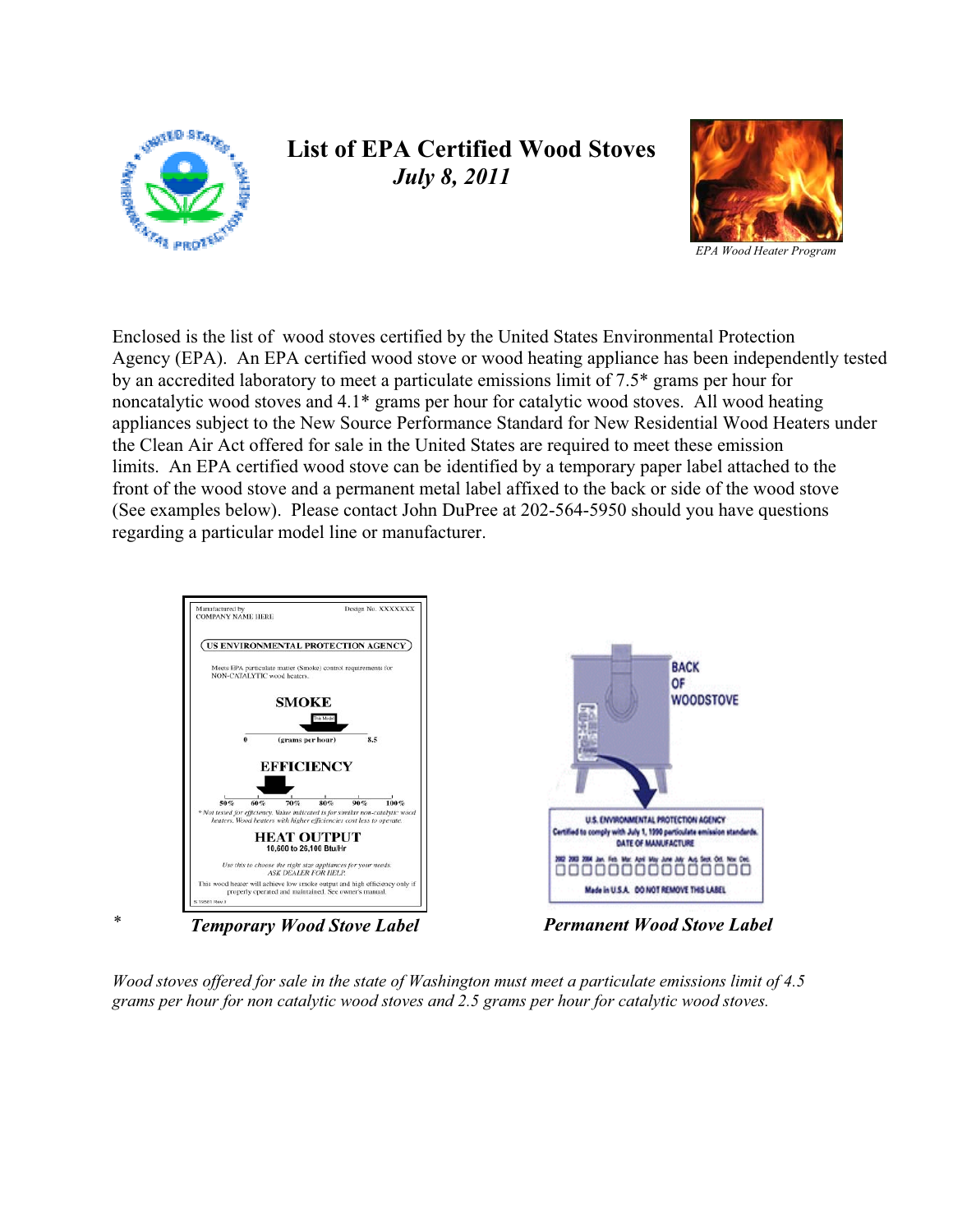| <b>Manufacturer Name</b>                   | <b>Model Name</b>                                                 | <b>Emission Rate G/HR</b> | <b>Heat Output BTU/HR</b> | <b>Efficiency Rate</b> | <b>Type</b>   |
|--------------------------------------------|-------------------------------------------------------------------|---------------------------|---------------------------|------------------------|---------------|
| Aladdin Hearth Products                    | Sunburst II Model 2208                                            | 4.4                       | 11500-36300               | 63                     | Non Catalytic |
| American Road Equipment Company            | Erik SW II Catalytic Environmentalist SSW-1000                    | 1.2                       | 9800-46900                | 72                     | Catalytic     |
| Amesti LTDA                                | N380                                                              | 5.16                      | 10,671 - 27,842           | 63                     | Non Catalytic |
| Amesti LTDA                                | Rondo 450                                                         | $\overline{4}$            | 11,842-24,288             | 63                     | Non Catalytic |
| Appalachian Stove & Fabricators, Inc.      | Model 32-BW                                                       | 2.5                       | 10400-24500               | 72                     | Catalytic     |
| Appalachian Stove & Fabricators, Inc.      | Model 360-CR                                                      | 2.8                       | 10600-29100               | 72                     | Catalytic     |
| Appalachian Stove & Fabricators, Inc.      | Model 36 BW                                                       | 3.3                       | 10600-30200               | 72                     | Catalytic     |
| Appalachian Stove & Fabricators, Inc.      | Trailmaster Model 4N1-XL II                                       | 3.4                       | 10100-26900               | 72                     | Catalytic     |
| Appalachian Stove & Fabricators, Inc.      | Model 30-CD                                                       | 3.7                       | 8500-21400                | 72                     | Catalytic     |
| Appalachian Stove & Fabricators, Inc.      | 36-BW-1988                                                        | 3.9                       | 9500-19300                | 72                     | Catalytic     |
| Appalachian Stove & Fabricators, Inc.      | 32-BW-XL-88, Gemini-XLB 1989                                      | 4                         | 8400-19800                | 72                     | Catalytic     |
| Appalachian Stove & Fabricators, Inc.      | Model 52 WXL 1988                                                 | 4.2                       | 10500-15400               | 72                     | Catalytic     |
| Appalachian Stove & Fabricators, Inc.      | Heritage Classic A, T16, Cast heat & Catskill                     | 4.4                       | 10,300-31,200             | 63                     | Non Catalytic |
| Appalachian Stove & Fabricators, Inc.      | 28 CD                                                             | 4.5                       | 9500-16300                | 72                     | Catalytic     |
| Appalachian Stove & Fabricators, Inc.      | Trailmaster 4N1-XL                                                | 4.7                       | 9600-19600                | 72                     | Catalytic     |
| Appalachian Stove & Fabricators, Inc.      | Heritage Classic;□Model Numbers T16 & VT16                        | 6.81                      | 11057-31327               | 63                     | Non Catalytic |
| Archgard Industries, Ltd.                  | Optima PS1                                                        | 0.87                      | 10,196-29,581             | 63                     | Non Catalytic |
| Archgard Industries, Ltd.                  | Chalet 1600 and Chalet 1600 Insert                                | 2.88                      | 10,611-29,181             | 63                     | Non Catalytic |
| Archgard Industries, Ltd.                  | Chalet 1800                                                       | 3.62                      | 10,700-35,500             | 63                     | Non Catalytic |
| Austroflamm Industries Inc.                | Integra C1121, II                                                 | 2.7                       | 9300-31100                | 78                     | Pellet        |
| Austroflamm Industries Inc.                | Esprit Wood 119.1                                                 | 6.3                       | 11400-43600               | 63                     | Non Catalytic |
| Austroflamm Industries Inc.                | Irony M                                                           | 6.6                       | 11800-46800               | 78                     | Pellet        |
| Avalon by Travis Industries, Inc.          | Spokane 1250                                                      | 4.4                       | 11600-38500               | 63                     | Non Catalytic |
| Avalon by Travis Industries, Inc.          | Perfect-Fit insert                                                | 4.1                       | 11,300-33,400             | 63                     | Non Catalytic |
| Avalon by Travis Industries, Inc.          | Avalon Spokane 1750 □                                             | 1.94                      | 9300-42200                | 63                     | Non Catalytic |
| Avalon by Travis Industries, Inc.          | Rainier, Rainier insert                                           | $\overline{2}$            | 11200-40000               | 63                     | Non Catalytic |
| Avalon by Travis Industries, Inc.          | Arbor                                                             | 2.4                       | 10,700-33,900             | 63                     | Non Catalytic |
| Avalon by Travis Industries, Inc.          | Olympic, Olympic insert□                                          | 2.6                       | 12000-45100               | 63                     | Non Catalytic |
| Avalon by Travis Industries, Inc.          | Pendleton, Pendleton insert                                       | 3                         | 8700-44400                | 63                     | Non Catalytic |
| Barbeques Galore/Pricotech                 | Rosewood                                                          | 2.7                       | 11600-36200               | 63                     | Non Catalytic |
| Blaze King Industries, Inc.                | Chinook                                                           | $\overline{1}$            | 11,200-27,280             | 72                     | Non Catalytic |
| Blaze King Industries, Inc.                | Blaze King KEJ 1107                                               | 1.76                      | 9100-39800                | 72                     | Catalytic     |
| Blaze King Industries, Inc.                | Blaze King, King Catalytic KEJ-1101                               | 1.9                       | 9000-35300                | 72                     | Catalytic     |
| Blaze King Industries, Inc.                | Princess Insert Model PI 1010A                                    | $\overline{2}$            | 7,200-29,500              | 72                     | Catalytic     |
| Blaze King Industries, Inc.                | Heat Pro C210                                                     | 2.1                       | 10700-43300               | 72                     | Catalytic     |
| Blaze King Industries, Inc.                | Blaze King, King Catalytic Insert KEI-1300                        | 2.2                       | 10100-34500               | 72                     | Catalytic     |
| Blaze King Industries, Inc.                | Princess PEJ 1006                                                 | 2.4                       | 12000-35600               | 72                     | Catalytic     |
| Blaze King Industries, Inc.                | Blaze King, Auto Light PAL-4000                                   | 2.5                       | 12200-33700               | 78                     | Pellet        |
| Blaze King Industries, Inc.                | Blaze King, Royal Heir RHT-2200, 2250                             | 2.5                       | 7700-31100                | 72                     | Catalytic     |
| Blaze King Industries, Inc.                | Blaze King Princess Insert Model PI 1010                          | 2.8                       | 9,300-31,200              | 72                     | Catalytic     |
| Blaze King Industries, Inc.                | Heat Pro C110                                                     | 2.8                       | 9600-32400                | 72                     | Catalytic     |
| Blaze King Industries, Inc.                | Blaze King, Royal Heir RHT-2100                                   | 3                         | 6800-57100                | 72                     | Catalytic     |
| Blaze King Industries, Inc.                | Blaze King PEJ 1003                                               | 3.5                       | 10300-41600               | 72                     | Catalytic     |
| Blaze King Industries, Inc.                | Briarwood II/90                                                   | 3.5                       | 10600-36000               | 63                     | Non Catalytic |
| Blaze King Industries, Inc.                | Blaze King, Princess Catalytic PEJ-1002                           | 3.7                       | 8400-35400                | 72                     | Catalytic     |
| Blaze King Industries, Inc.                | Blaze King KEJ-1102                                               | 3.9                       | 7900-42600                | 72                     | Catalytic     |
| Blaze King Industries, Inc.                | Eagle/Pioneer E90, PZ-90, Briarwood XE-90, XEI-90                 | 5.2                       | 13500-38000               | 63                     | Non Catalytic |
| Blaze King Industries, Inc.                | Blaze King, Royal Guardian RGT-3001                               | 5.8                       | 9400-39800                | 63                     | Non Catalytic |
| Blaze King of Montana                      | Blaze King Royal Guardian, RGT-3001                               | 5.8                       | 9400-39800                | 63                     | Non Catalytic |
| Bosca Chile S.A. (Ingeniera De Combustion) | Spirit 500, Classic 500                                           | 1.2                       | 8,700-21,700              | 78                     | Pellet        |
| Bosca Chile S.A. (Ingeniera De Combustion) | Soul Pellet Stove Insert, Soul 700 free standing, Soul 700 Insert | 2.2                       | 6,100-30,000              | 78                     | Pellet        |
| Bosca Chile S.A. (Ingeniera De Combustion) | Spirit 550, Limit 450 and Classic 450, Spirit 500                 | 3.6                       | 11,359-26,100             | 63                     | Non Catalytic |
| Bosca Chile S.A. (Ingeniera De Combustion) | <b>Gold 400</b>                                                   | 4.4                       | 11,800-26,800             | 63                     | Non Catalytic |
| Ceramiche Savio di Elio & C. s.n.c.        | Catellante di Castellante and Real Castillo di Aque Model CS1     | 5.1                       | 11200-40800               | 63                     | Non Catalytic |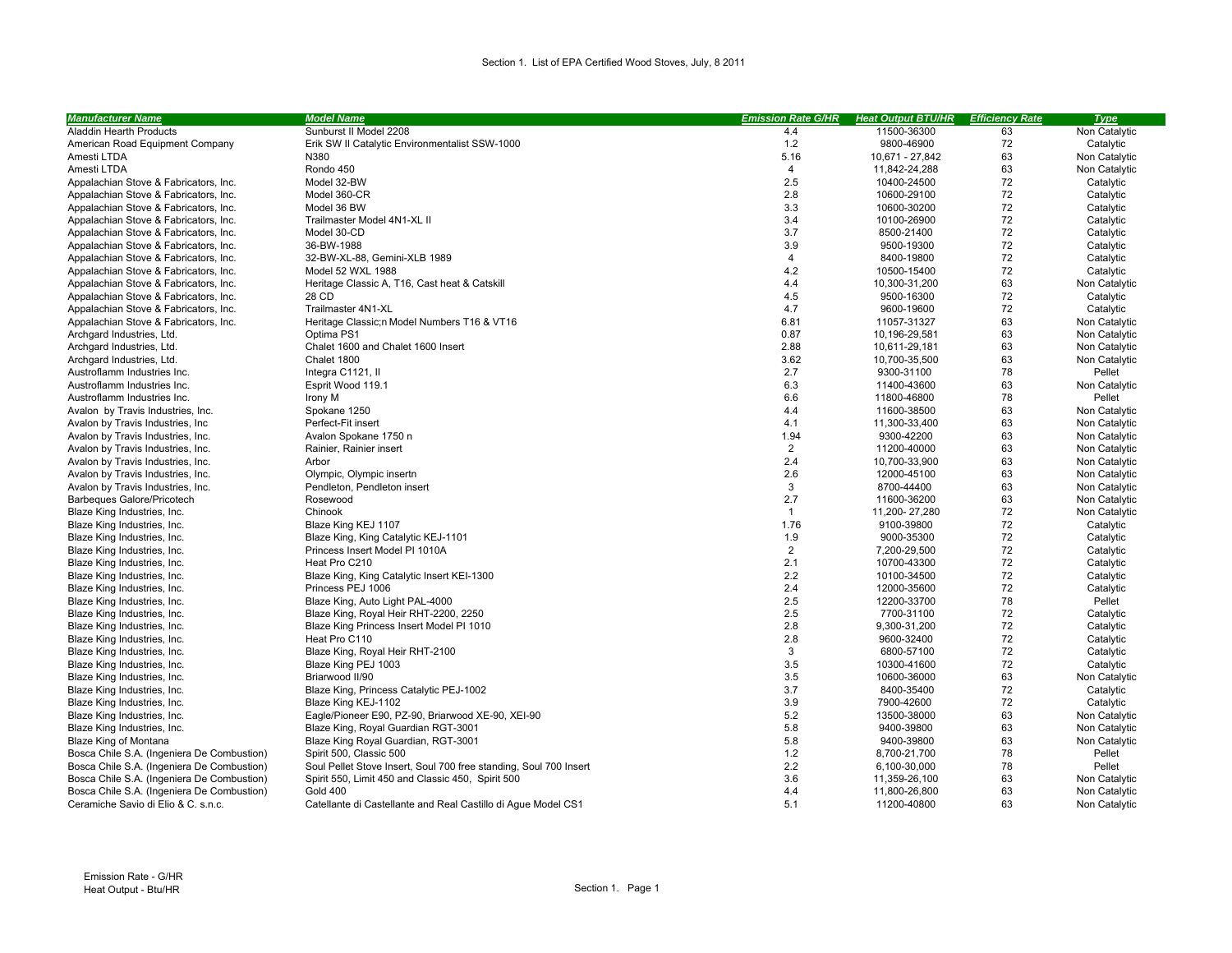| <b>Manufacturer Name</b>                         | <b>Model Name</b>                                                 | <b>Emission Rate G/HR</b> | <b>Heat Output BTU/HR</b> | <b>Efficiency Rate</b> | <b>Type</b>   |
|--------------------------------------------------|-------------------------------------------------------------------|---------------------------|---------------------------|------------------------|---------------|
| Ceramiche Savio di Elio & C. s.n.c.              | Real Castelllo di Moncaueri/Castllo Della Venaria                 | 5.6                       | 10100-24200               | 63                     | Non Catalytic |
| <b>CFM Corporation</b>                           | DutchWest Large 2479                                              | 1.31                      | 11,300-26,500             | 63                     | Non Catalytic |
| <b>CFM Corporation</b>                           | DutchWest Small Model                                             | 1.41                      | 7,800-25,100              | 63                     | Non Catalytic |
| <b>CFM Corporation</b>                           | DutchWest Medium 2478                                             | 1.5                       | 10,600-25,300             | 63                     | Non Catalytic |
| <b>CFM Corporation</b>                           | Model EWF 36A                                                     | 2.4                       | 11,300-75,500             | 72                     | Catalytic     |
| <b>CFM Corporation</b>                           | Vermont Castings Defiant 1610                                     | 2.9                       | 10,000-30,000             | 63                     | Non Catalytic |
| <b>CFM Corporation</b>                           | <b>EWF 30</b>                                                     | 3.5                       | 11,100-40,500             | 63                     | Non Catalytic |
| <b>CFM Corporation</b>                           | Aspen 1920 & Plymouth HWS10                                       | 4.3                       | 9100-18000                | 63                     | Non Catalytic |
| <b>CFM Corporation</b>                           | CW2500X00, CW2500X02, JW2500X00, CJW2500X02, DW2500 and JW2500X10 | 4.7                       | 9500-57800                | 63                     | Non Catalytic |
| <b>CFM Corporation</b>                           | FW247001 to FE247004 and JW1000PF1                                | 5                         | 11500-18900               | 63                     | Non Catalytic |
| CFM Corporation (Jacuzzi Leisure Products, Inc.) | Campbell/Jacuzzi CJW2000L02, JW2000L10, DW2000XXX and JW2000P10   | 4.4                       | 12000-55100               | 63                     | Non Catalytic |
| CFM Corporation (Jacuzzi Leisure Products, Inc.) | Campbell/Jacuzzi FW300005-FW300009 & FW300019-FW300027,           | 4.4                       | 12000-55100               | 63                     | Non Catalytic |
| CFM Corporation (Jacuzzi Leisure Products, Inc.) | JW1500P10, FW1500, DW1500, JW1500L10                              | 4.4                       | 10300-29200               | 63                     | Non Catalytic |
| CFM Corporation (Jacuzzi Leisure Products, Inc.) | S27X/S28X & FW27 Series, CJW1500L02                               | 4.4                       | 10300-29200               | 63                     | Non Catalytic |
| CFM Corporation (Vermont Castings, Inc.)         | <b>Defiant Encore</b>                                             | 0.6                       | 6200-32900                | 72                     | Catalytic     |
| CFM Corporation (Vermont Castings, Inc.)         | Encore 1450 N/C                                                   | 0.7                       | 10.600-24050              | 63                     | Non Catalytic |
| CFM Corporation (Vermont Castings, Inc.)         | Defiant 1910 & 1945                                               | 0.8                       | 10600-44400               | 72                     | Catalytic     |
| CFM Corporation (Vermont Castings, Inc.)         | 2370□□                                                            | $\overline{1}$            | 5700-18300                | 72                     | Catalytic     |
| CFM Corporation (Vermont Castings, Inc.)         | Century/Dutchmaster FW and CDW                                    | $\overline{1}$            | 11,800-32,300             | 63                     | Non Catalytic |
| CFM Corporation (Vermont Castings, Inc.)         | Dutchwest Small Convection Heater #2460                           | 1.1                       | 6600-27300                | 72                     | Catalytic     |
| CFM Corporation (Vermont Castings, Inc.)         | Dutchwest Extra Large Convection 2462                             | 1.3                       | 8300-28000                | 72                     | Catalytic     |
| CFM Corporation (Vermont Castings, Inc.)         | FA455                                                             | 1.3                       | 10400-26500               | 72                     | Catalytic     |
| CFM Corporation (Vermont Castings, Inc.)         | Dutchwest Large Convection Heater (Model 2461)                    | 1.41                      | 10700-29500               | 72                     | Catalytic     |
| CFM Corporation (Vermont Castings, Inc.)         | C.D. Lg. Fed. Convection Heater FA264CCL, FA264CCR                | 1.6                       | 6600-26700                | 72                     | Catalytic     |
| CFM Corporation (Vermont Castings, Inc.)         | Defiant Encore 2550 (Formerly 2190)                               | 1.6                       | 8700-41700                | 72                     | Catalytic     |
| CFM Corporation (Vermont Castings, Inc.)         | Defiant Encore 2140                                               | 1.8                       | 9000-41300                | 72                     | Catalytic     |
| CFM Corporation (Vermont Castings, Inc.)         | Intrepid II Model 1990                                            | 2.1                       | 8300-26700                | 72                     | Catalytic     |
| CFM Corporation (Vermont Castings, Inc.)         | Model 2170                                                        | 2.1                       | 9400-22800                | 72                     | Catalytic     |
| CFM Corporation (Vermont Castings, Inc.)         | WinterWarm Fireplace Insert Model 1280                            | 2.1                       | 10300-30000               | 72                     | Catalytic     |
| CFM Corporation (Vermont Castings, Inc.)         | WinterWarm Small Insert Model 2080                                | 2.1                       | 8700-31100                | 72                     | Catalytic     |
| CFM Corporation (Vermont Castings, Inc.)         | FA264                                                             | 2.2                       | 9500-31700                | 72                     | Catalytic     |
| CFM Corporation (Vermont Castings, Inc.)         | Intrepid II Model 2070                                            | 2.4                       | 9200-19300                | 72                     | Catalytic     |
| CFM Corporation (Vermont Castings, Inc.)         | C.D. Extra-Lg. Federal Convection Heater FA288CCL                 | 2.6                       | 8400-38700                | 72                     | Catalytic     |
| CFM Corporation (Vermont Castings, Inc.)         | EWF36                                                             | 2.7                       | 11,800-68,600             | 72                     | Catalytic     |
| CFM Corporation (Vermont Castings, Inc.)         | C.D. Small Federal Convection Heater FA224CCL                     | 2.8                       | 7000-30600                | 72                     | Catalytic     |
| CFM Corporation (Vermont Castings, Inc.)         | C.D. Rocky Mountain Heater FA211CL                                | 2.9                       | 6800-27800                | 72                     | Catalytic     |
| CFM Corporation (Vermont Castings, Inc.)         | Montpelier□□                                                      | 2.9                       | 10,094-27,550             | 63                     | Non Catalytic |
| CFM Corporation (Vermont Castings, Inc.)         | 2370□□                                                            | 3                         | 10.094-27,550             | 72                     | Catalytic     |
| CFM Corporation (Vermont Castings, Inc.)         | <b>FA224</b>                                                      | 3.1                       | 9100-34800                | 72                     | Catalytic     |
| CFM Corporation (Vermont Castings, Inc.)         | <b>FA288</b>                                                      | 3.1                       | 7800-29300                | 72                     | Catalytic     |
| CFM Corporation (Vermont Castings, Inc.)         | Intrepid II 1308                                                  | 3.1                       | 10200-22500               | 72                     | Catalytic     |
| CFM Corporation (Vermont Castings, Inc.)         | Intrepid Model 1640                                               | 3.3                       | 8200-19500                | 63                     | Non Catalytic |
| CFM Corporation (Vermont Castings, Inc.)         | Madison Model 1655                                                | 3.3                       | 11,300-39,700             | 63                     | Non Catalytic |
| CFM Corporation (Vermont Castings, Inc.)         | Resolute Acclaim (Model Number 2490) & TLWS1                      | 3.4                       | 9500-33900                | 63                     | Non Catalytic |
| CFM Corporation (Vermont Castings, Inc.)         | C.D. Federal "A Plus" FA224ACL                                    | 3.5                       | 7200-30000                | 72                     | Catalytic     |
| CFM Corporation (Vermont Castings, Inc.)         | C.D. Sequoia FA455                                                | 3.6                       | 8700-60300                | 72                     | Catalytic     |
| CFM Corporation (Vermont Castings, Inc.)         | C.D. Adirondack Wood Heater FA267CL                               | 3.7                       | 8400-40000                | 72                     | Catalytic     |
| CFM Corporation (Vermont Castings, Inc.)         | WinterWarm Small Insert (model 2370)                              | $\overline{4}$            | 9250-21500                | 72                     | Catalytic     |
| CFM Corporation (Vermont Castings, Inc.)         | C.D. Large Federal Box Heater FA209CL                             | 4.3                       | 9000-25600                | 72                     | Catalytic     |
| CFM Corporation (Vermont Castings, Inc.)         | C.D. Small Federal Box Heater FA207CL                             | 4.3                       | 6200-28000                | 72                     | Catalytic     |
| CFM Corporation (Vermont Castings, Inc.)         | Seville 1635 and 1600 Insert                                      | 4.5                       | 9,900-30,800              | 63                     | Non Catalytic |
| CFM Corporation (Vermont Castings, Inc.)         | Resolute Acclaim 0041                                             | 5.1                       | 8700-30900                | 72                     | Catalytic     |
| CFM Corporation (Vermont Castings, Inc.)         | Madison 1650                                                      | 5.5                       | 11400-31000               | 63                     | Non Catalytic |
| CFM Corporation (Vermont Castings, Inc.)         | Seville Insert                                                    | 5.5                       | 10200-27400               | 63                     | Non Catalytic |
|                                                  |                                                                   |                           |                           |                        |               |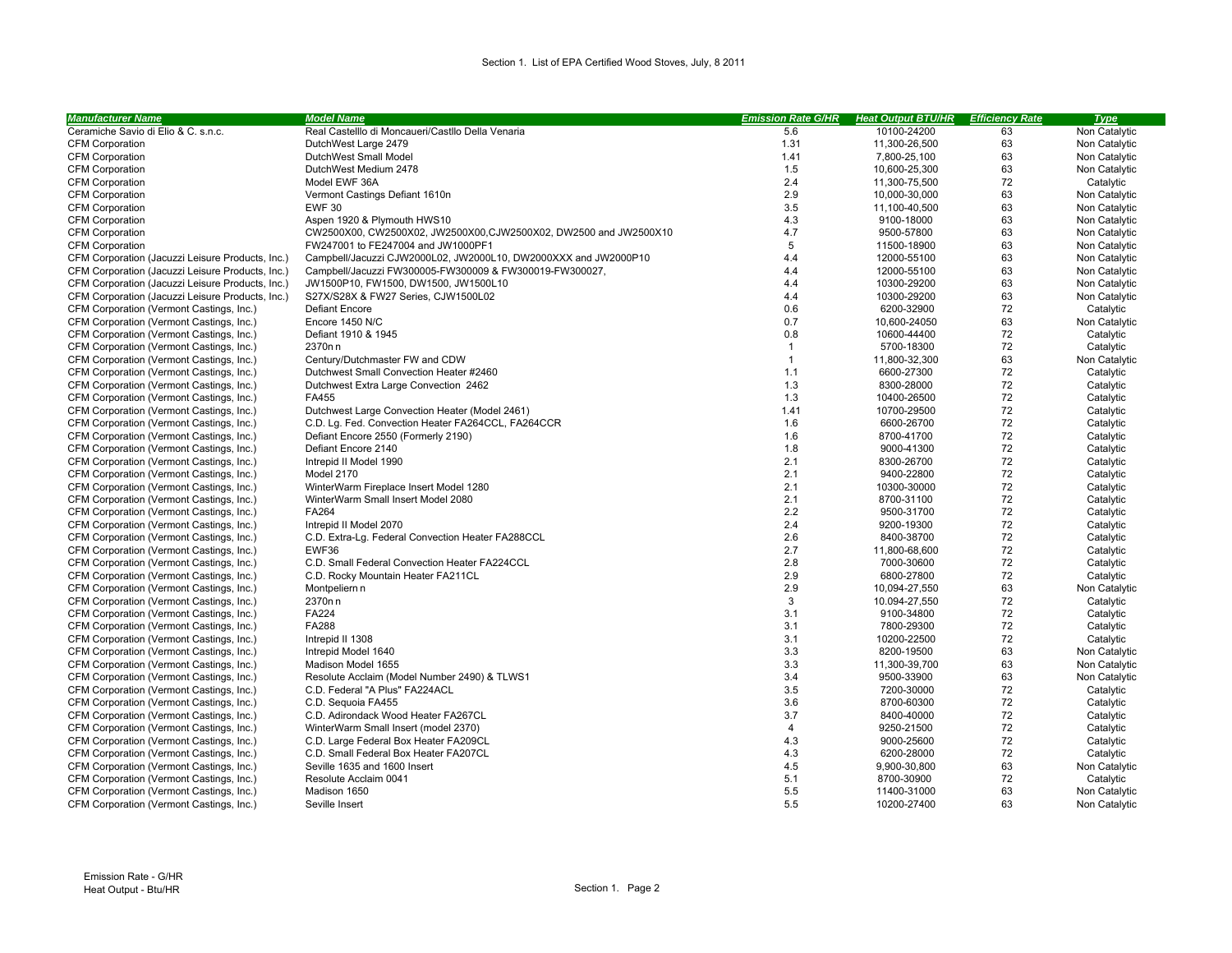| <b>Manufacturer Name</b>                  | <b>Model Name</b>                               | <b>Emission Rate G/HR</b> | <b>Heat Output BTU/HR</b> | <b>Efficiency Rate</b> | <b>Type</b>   |
|-------------------------------------------|-------------------------------------------------|---------------------------|---------------------------|------------------------|---------------|
| CFM Corporation (Vermont Castings, Inc.)  | Aspen Model 1920                                | 6.3                       | 10100-26400               | 63                     | Non Catalytic |
| CFM Corporation (Vermont Castings, Inc.)  | Seville 1630                                    | 6.3                       | 12000-27300               | 63                     | Non Catalytic |
| Consuming Fire, Inc.                      | Perfect Hearth                                  | 3.4                       | 11,700-38,100             | 63                     | Non Catalytic |
| Country Flame Technologies, Inc.          | R/90                                            | 1.5                       | 10600-46800               | 72                     | Catalytic     |
| Country Flame Technologies, Inc.          | $E-1/90$                                        | 1.7                       | 9600-37800                | 72                     | Catalytic     |
| Country Flame Technologies, Inc.          | B/A                                             | $\overline{2}$            | 10400-55500               | 72                     | Catalytic     |
| Country Flame Technologies, Inc.          | $O-2$                                           | 2.5                       | 8000-30000                | 72                     | Catalytic     |
| Country Flame Technologies, Inc.          | OV-3000                                         | 2.9                       | 11800-34000               | 63                     | Non Catalytic |
| Country Flame Technologies, Inc.          | <b>BBF</b>                                      | 3                         | 10500-51400               | 72                     | Catalytic     |
| Country Flame Technologies, Inc.          | BBF-6, BBF-I                                    | 3                         | 9500-48600                | 72                     | Catalytic     |
| Country Flame Technologies, Inc.          | $O-2/90$                                        | 3                         | 10800-34100               | 72                     | Catalytic     |
| Country Flame Technologies, Inc.          | $E-2$                                           | 3.3                       | 13000-34400               | 72                     | Catalytic     |
| Country Flame Technologies, Inc.          | $R-6$                                           | 3.3                       | 13800-50700               | 72                     | Catalytic     |
| Country Flame Technologies, Inc.          | OV-2600                                         | 3.5                       | 11500-33600               | 63                     | Non Catalytic |
| Country Flame Technologies, Inc.          | SBF/A                                           | 3.6                       | 8700-33600                | 72                     | Catalytic     |
| Country Flame Technologies, Inc.          | E1-6, E1-I                                      | 3.7                       | 12400-55300               | 72                     | Catalytic     |
| Country Flame Technologies, Inc.          | OV-26BF-I                                       | 3.7                       | 11400-41300               | 63                     | Non Catalytic |
| Country Flame Technologies, Inc.          | OV-2100                                         | 4.1                       | 11700-32700               | 63                     | Non Catalytic |
| Country Flame Technologies, Inc.          | OV-21                                           | 4.2                       | 11700-42200               | 63                     | Non Catalytic |
| Country Flame Technologies, Inc.          | Inglenook INGW-02                               | 4.4                       | 11.600-38.000             | 63                     | Non Catalytic |
| Country Flame Technologies, Inc.          | $B-6, B-1$                                      | 4.6                       | 9600-48200                | 72                     | Catalytic     |
| Country Flame Technologies, Inc.          | NC-6D                                           | 4.7                       | 11700-54900               | 63                     | Non Catalytic |
| Country Flame Technologies, Inc.          | $S-6, S-I$                                      | 6.5                       | 13100-48900               | 72                     | Catalytic     |
| Country Flame Technologies, Inc.          | Patriot                                         | 6.9                       | 11300-34000               | 63                     | Non Catalytic |
| Country Flame Technologies, Inc.          | Combo Air□OC                                    | $\overline{7}$            | 9300-46400                | 63                     | Non Catalytic |
| Country Stoves, Inc.                      | Winslow PS40 and PI40                           | 1.14                      | 7,476-21,343              | 78                     | Pellet        |
| Country Stoves, Inc.                      | Striker S160 and C160                           | 1.6                       | 12500-41200               | 63                     | Non Catalytic |
| Country Stoves, Inc.                      | Canyon S310                                     | 3.2                       | 11400-34900               | 63                     | Non Catalytic |
| Country Stoves, Inc.                      | Canyon ST310, C310, E310                        | 3.5                       | 11600-38800               | 63                     | Non Catalytic |
| Country Stoves, Inc.                      | Alpine                                          | 3.53                      | 11,455-42,445             | 63                     | Non Catalytic |
| Country Stoves, Inc.                      | Converter C-30, C-35                            | $\overline{4}$            | 8000-49200                | 72                     | Catalytic     |
| Country Stoves, Inc.                      | Legacy S260, C260, and E260                     | 4.11                      | 11800-48000               | 63                     | Non Catalytic |
| Country Stoves, Inc.                      | Performer S210, SS210, ST210, C210 & E210       | 4.2                       | 9500-36100                | 63                     | Non Catalytic |
| Country Stoves, Inc.                      | <b>T-TOP S 240</b>                              | 4.9                       | 11300-42700               | 63                     | Non Catalytic |
| Country Stoves, Inc.                      | C-240 and E-240                                 | 5.1                       | 11500-36700               | 63                     | Non Catalytic |
| Country Stoves, Inc.                      | STRIKER S130, C-50L, C130, CA-50, CA-50L, CA-55 | 5.6                       | 9300-43600                | 63                     | Non Catalytic |
| Country Stoves, Inc.                      | T-Top C-40, C-45, C-46                          | 5.7                       | 10700-40900               | 63                     | Non Catalytic |
| Country Stoves, Inc.                      | Performer S180, C180, E180                      | 6.6                       | 11400-38700               | 63                     | Non Catalytic |
| Country Stoves, Inc.                      | Starlite C-20, C-21                             | 9.6                       | 7700-43500                | 63                     | Non Catalytic |
| Country Stoves, Inc.                      | Starlite C-20, C-21                             | 9.6                       | 7700-43500                | 63                     | Non Catalytic |
| CRD Precision Fabricators Inc. (Chippewa) | Energy King Legacy 2150                         | 2.9                       | 11800-34000               | 63                     | Non Catalytic |
| CRD Precision Fabricators Inc. (Chippewa) | Energy King Legacy 2100                         | 3.2                       | 11000-31100               | 63                     | Non Catalytic |
| CRD Precision Fabricators Inc. (Chippewa) | Energy King Legacy 1650                         | 3.7                       | 11400-41300               | 63                     | Non Catalytic |
| CRD Precision Fabricators Inc. (Chippewa) | Energy King Legacy 950                          | 4.2                       | 11700-42200               | 63                     | Non Catalytic |
| CRD Precision Fabricators Inc. (Chippewa) | Energy King Legacy 900                          | 6.5                       | 10200-30800               | 63                     | Non Catalytic |
| CRD Precision Fabricators Inc. (Chippewa) | Energy King Legacy 1600                         | $\overline{7}$            | 11700-23100               | 63                     | Non Catalytic |
| Dansons Incorporated                      | Model HR-2                                      | 0.9                       | 10500-33400               | 78                     | Pellet        |
| Dansons, Incorporated                     | Eclipse                                         | $\mathbf{1}$              | 7800-33100                | 78                     | Pellet        |
| Dell Point Technologies                   | DC 2000, Europa                                 | 0.6                       | 10400-24100               | 78                     | Pellet        |
| Derco, Inc./Grizzly Stoves                | Super Achiever FPI-2-LEX                        | 2.4                       | 9800-34200                | 72                     | Catalytic     |
| Derco, Inc./Grizzly Stoves                | Little Blazer FP-20                             | 4.7                       | 7200-28400                | 72                     | Catalytic     |
| Derco, Inc./Grizzly Stoves                | Little Blazer FP-20                             | 4.7                       | 7200-28400                | 72                     | Catalytic     |
| Deville                                   | Deville 7794 - Comfort                          | 6.9                       | 11,300-35,100             | 63                     | Non Catalytic |
| Dovre, Inc.                               | Horizon 500 CC                                  | 2.9                       | 10300-33800               | 72                     | Catalytic     |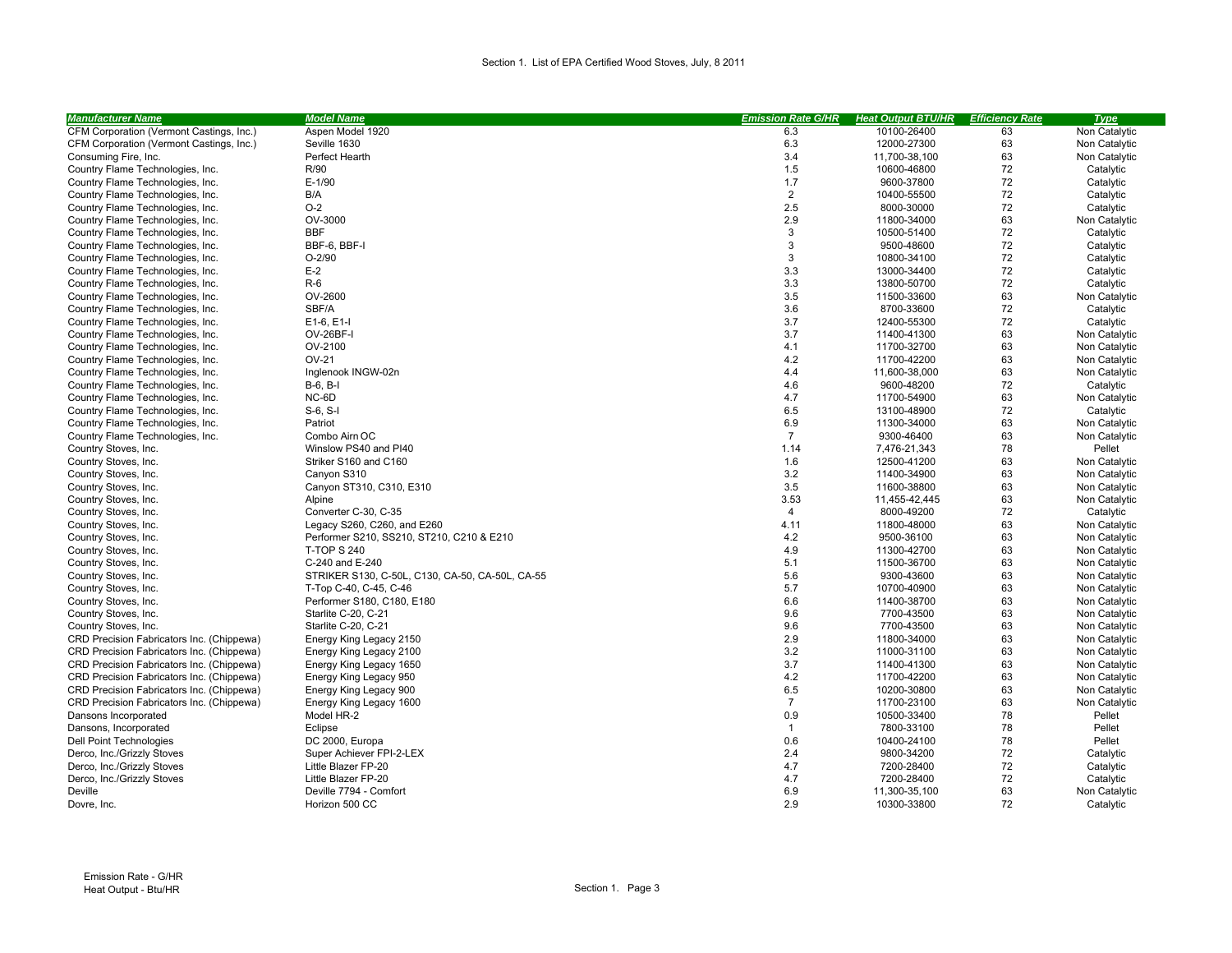| <b>Manufacturer Name</b>                                       | <b>Model Name</b>                                                              | <b>Emission Rate G/HR</b> | <b>Heat Output BTU/HR</b> | <b>Efficiency Rate</b> | <b>Type</b>   |
|----------------------------------------------------------------|--------------------------------------------------------------------------------|---------------------------|---------------------------|------------------------|---------------|
| Dovre, Inc.                                                    | Horizon 500 CC                                                                 | 3.6                       | 8300-28000                | 72                     | Catalytic     |
| Dovre, Inc.                                                    | Heirloom 300 HC                                                                | 4.5                       | 11600-45100               | 72                     | Catalytic     |
| Dovre, Incorporated                                            | Heirloom 390                                                                   | 2.8                       | 9100-31800                | 72                     | Catalytic     |
| England's Stove Works, Inc.                                    | 25-EP, 55-TRPEP, 55SHPEP                                                       | 1.43                      | 10,700-25,100             | 78                     | Pellet        |
| England's Stove Works, Inc.                                    | 10-CPM, 49-TRCPM, 49-SHCPM                                                     | 1.6                       | 10,455-24,566             | 78                     | Pellet        |
| England's Stove Works, Inc.                                    | 30-NC, 50-TNC30L, 50-TNC30G                                                    | 1.63                      | 11,950-28,337             | 63                     | Non Catalytic |
| England's Stove Works, Inc.                                    | Model 18M-H                                                                    | $\overline{2}$            | 7800-26900                | 72                     | Catalytic     |
| England's Stove Works, Inc.                                    | $17 - VL$                                                                      | 4.3                       | 11,875 - 19238            | 63                     | Non Catalytic |
| England's Stove Works, Inc.                                    | Summers Heat Model 50-SHW20□Englander Model 24JC                               | 2.1                       | 7200-28600                | 72                     | Catalytic     |
| England's Stove Works, Inc.                                    | Model 18 PC                                                                    | 2.2                       | 8700-26400                | 72                     | Catalytic     |
| England's Stove Works, Inc.                                    | 13-NCMH, 50-SNC13,                                                             | 2.35                      | 11,579-32,017             | 63                     | Non Catalytic |
| England's Stove Works, Inc.                                    | Englander Freestanding Radiant 24FC                                            | 2.4                       | 7200-35600                | 72                     | Catalytic     |
| England's Stove Works, Inc.                                    | Summers Heat Model 50-SHW25□ Englander Model 24ICD                             | 2.4                       | 5400-17400                | 72                     | Catalytic     |
| England's Stove Works, Inc.                                    | Englander Front Loading Fireplace 28IC                                         | 2.5                       | 8200-24400                | 72                     | Catalytic     |
| England's Stove Works, Inc.                                    | 50-TNC Timber Ridge 13-NCI/50-TNC131 (Insert)                                  | 2.6                       | 10,000-29,200             | 63                     | Non Catalytic |
| England's Stove Works, Inc.                                    | Englander 13-NC Summers Heat, 50-snc Golden Eagle                              | 2.6                       | 10,000-29,200             | 63                     | Non Catalytic |
| England's Stove Works, Inc.                                    | Englander 25-PDV, Summers Heat 55SHP22, and Timber Ridge 55TRP22 Pellet        | 2.6                       | 10,700-24,500             | 78                     | Pellet        |
| England's Stove Works, Inc.                                    | Model 24IC                                                                     | 2.6                       | 10200-27100               | 72                     | Catalytic     |
| England's Stove Works, Inc.                                    | 24 ACD                                                                         | 2.7                       | 9000-20100                | 72                     | Catalytic     |
| England's Stove Works, Inc.                                    | Englander Front Loading Space Saver 28CC                                       | 2.7                       | 7900-25500                | 72                     | Catalytic     |
| England's Stove Works, Inc.                                    | Pellet Fuel Burning Room Heater □Model 25-PDCV/55-SHP10/55-TRP10               | 3.1                       | 8200-22400                | 78                     | Pellet        |
| England's Stove Works, Inc.                                    | Englander Econo Radiant 18PC                                                   | 3.6                       | 8500-31000                | 72                     | Catalytic     |
| England's Stove Works, Inc.                                    | Summers Heat Model 50-SHW22□ Englander Model 24-AC/FC                          | 3.8                       | 9100-25400                | 72                     | Catalytic     |
| England's Stove Works, Inc.                                    | 17-VL                                                                          | 4.3                       | 12,791-43,520             | 63                     | Non Catalytic |
| England's Stove Works, Inc.                                    | Englander Fireplace Insert 28JC                                                | 4.4                       | 8400-29100                | 72                     | Catalytic     |
| England's Stove Works, Inc.                                    | 22 PIC                                                                         | 5.1                       | 9000-30200                | 72                     | Catalytic     |
| Eureka Heating PTY Limited                                     | Emerald                                                                        | 4.4                       | 11000-35500               | 63                     | Non Catalytic |
| Evergreen Marketing, Inc.                                      | Mohawk 60A                                                                     | 3.8                       | 4700-14300                | 72                     | Catalytic     |
| Evergreen Metal Products Inc.                                  | Schrader Pelletmiser 905-P                                                     | $\mathbf{1}$              | 11000-32700               | 78                     | Pellet        |
| F. Huemer Ges. M.B.H.                                          | Austroflamm Wega II                                                            | 1.3                       | 8500-42000                | 78                     | Pellet        |
| Fireplace Products International Limited                       | F1100S, I1100S I1200S, HI200, CS1200, CI1200, CI1250 Small Wood Stove & Insert | 3                         | 10600-34700               | 63                     | Non Catalytic |
| Fireplace Products International Limited                       | F2400M, I2400M, S2400, HI300, CC75, CS2400 Medium Wood Stove & Insert          | 3.44                      | 12000-36800               | 63                     | Non Catalytic |
| Fireplace Products International Limited                       | H2100M Hearth Heater                                                           | 3.5                       | 10800-46900               | 63                     | Non Catalytic |
| Fireplace Products International Limited                       | FP90, EX90, R90 Wood Fireplace                                                 | 3.78                      | 11,700-42,300             | 63                     | Non Catalytic |
| Fireplace Products International Limited                       | F1100S, I1100S, F1100S-1 Small Wood Stove & Insert                             | 3.8                       | 09400-38700               | 63                     | Non Catalytic |
| Fireplace Products International Limited                       | F2100M, I2100M Medium Wood Stove & insert                                      | 3.8                       | 11700-38700               | 63                     | Non Catalytic |
| Fireplace Products International Limited                       | F2100MI                                                                        | 3.9                       | 11,300-38,800             | 63                     | Non Catalytic |
| Fireplace Products International Limited                       | H200 Cast Wood Stove                                                           | 3.9                       | 10,900 - 19,400           | 63                     | Non Catalytic |
| Fireplace Products International Limited                       | R6, RA6, RA8 Wood Stoves                                                       | 3.9                       | 11500-59000               | 63                     | Non Catalytic |
| Fireplace Products International Limited                       | F3100L, I3100L Large Wood Stove & Insert                                       | 4.19                      | 11900-42900               | 63                     | Non Catalytic |
| Fireplace Products International Limited                       | H300 Cast Wood Stove                                                           | 4.2                       | 10,600-28,500             | 63                     | Non Catalytic |
| Fireplace Products International Limited                       | R3, RA3, R9 Wood Stove                                                         | 4.2                       | 11200-35500               | 63                     | Non Catalytic |
| Fireplace Products International Limited                       | I2000M14 Wood Insert                                                           | 4.5                       | 11200-42700               | 63                     | Non Catalytic |
| Fireplace Products International Limited                       | R <sub>14</sub> -2                                                             | 5                         | 11500-37500               | 63                     | Non Catalytic |
| Fireplace Products International Limited                       | Z2500L Wood Fireplace                                                          | 5.2                       | 10600-39700               | 63                     | Non Catalytic |
| Fireplace Products International Limited                       | R-16 Wood Insert                                                               | 6.6                       | 11100-32900               | 63                     | Non Catalytic |
| Fireplace Products International Limited                       | F2000M Medium Wood Stove                                                       | 7.1                       | 11800-34200               | 63                     | Non Catalytic |
| Fireplace Products International Limited                       | R7, RA7, R5 Small Wood Stove                                                   | 8.3                       | 5900-33500                | 63                     | Non Catalytic |
| Fireplace Products International Limited                       | GF55, GFI55 Regency Greenfire Pellet Stove & Insert                            | 1.96                      | 6,500-40,000              | 78                     | Pellet        |
| Fireplace Products International Limited                       | GC60, GCI60 Hampton Cast Pellet Stove & Insert                                 | $\overline{2}$            | $9,363 - 45,478$          | 78                     | Pellet        |
| Fireplace Xtrodinair (FPX) by Travis Industries, Inc. 36 Elite |                                                                                | 2.3                       | 11900-47100               | 72                     | Catalytic     |
| Fireplace Xtrodinair (FPX) by Travis Industries, Inc. 44 Elite |                                                                                | 2.5                       | 11000-45300               | 72                     | Catalytic     |
| Fireplace Xtrodinair (FPX) by Travis Industries, Inc 33 Elite  |                                                                                | 4.1                       | 11,300-33,400             | 63                     | Non Catalytic |
| Foundries du Lion S.A.                                         | Efel Symphony 390.74                                                           | 1.8                       | 10700-33000               | 72                     | Catalytic     |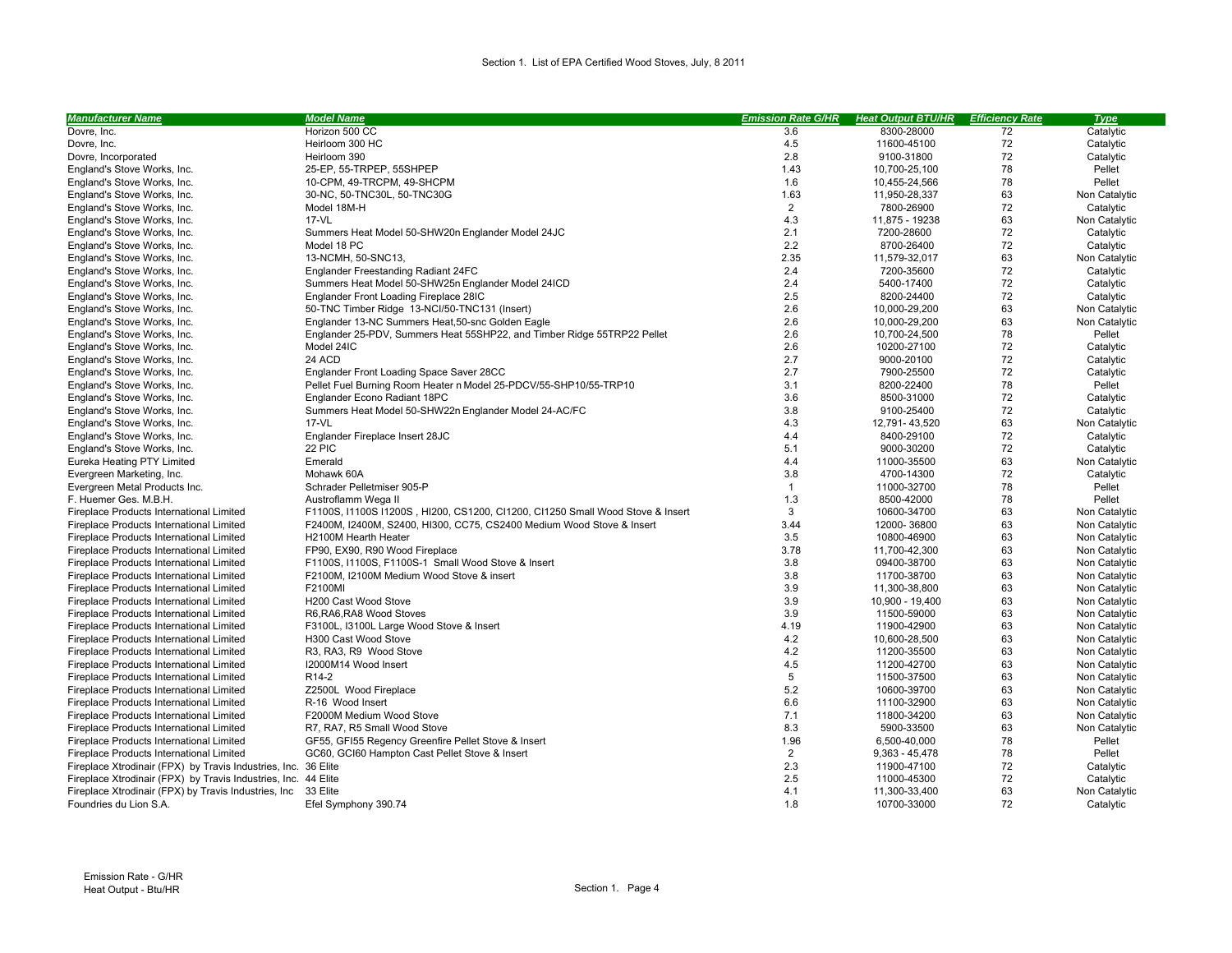| <b>Manufacturer Name</b>                 | <b>Model Name</b>                                                | <b>Emission Rate G/HR</b> | <b>Heat Output BTU/HR</b> | <b>Efficiency Rate</b> | <b>Type</b>   |
|------------------------------------------|------------------------------------------------------------------|---------------------------|---------------------------|------------------------|---------------|
| Foundries du Lion S.A.                   | Harmony IIIB                                                     | 2.7                       | 11,200-57,300             | 63                     | Non Catalytic |
| Foundries du Lion S.A.                   | Model S-33, S-83, H33, R33, X33                                  | 3.3                       | 8,600-37,300              | 63                     | Non Catalytic |
| Foundries du Lion S.A.                   | Efel Harmony 386.75                                              | 3.8                       | 7100-51000                | 72                     | Catalytic     |
| Foundries du Lion S.A.                   | Harmony I                                                        | 4.4                       | 11800-55000               | 63                     | Non Catalytic |
| Foundries du Lion S.A.                   | Efel Symphony 387.74                                             | 5.1                       | 10600-49700               | 72                     | Catalytic     |
| Foyers Supreme Incorporated              | Supreme Plus                                                     | $\overline{7}$            | 9,600-16,300              | 63                     | Non Catalytic |
| Foyers Supreme Incorporated□             | <b>Volcano Plus</b>                                              | 4.3                       | 11,310-25,189             | 63                     | Non Catalytic |
| Foyers Supreme Incorporated□             | Superme 2 Face Plus                                              | 5                         | 10,213-30,163             | 63                     | Non Catalytic |
| Frantech, Inc.                           | Seefire 2100 S                                                   | 3.2                       | 11000-31100               | 63                     | Non Catalytic |
| Frantech. Inc.                           | Seefire 900 S                                                    | 6.5                       | 10200-30800               | 63                     | Non Catalytic |
| Frantech, Inc.                           | Seefire 1600 S                                                   | $\overline{7}$            | 11700-23100               | 63                     | Non Catalytic |
| <b>GHP Group</b>                         | Pleasant Hearth HWS-224172MH-B: Pleasant Hearth HWS-224172MH-BCA | 5.1                       | 11,638 - 22,444           | 63                     | Non Catalytic |
| <b>GHP Group</b>                         | Pleasant Hearth LWS-127201-B; Pleasant Hearth LWS-127201-BCA     | 4.3                       | 9,238 - 16,744            | 63                     | Non Catalytic |
| <b>GHP Group</b>                         | Pleasant Hearth LWS-130291-B; Pleasant Hearth LWS-130291-BCA     | 3.6                       | 12,084 - 37580            | 63                     | Non Catalytic |
| Gibraltar Stoves, Inc.                   | LCC, MCC, SCC, CFS, CFI & DDI                                    | 2.75                      | 8400-28700                | 72                     | Catalytic     |
| <b>GLG Australia</b>                     | Pearl Bay                                                        | 3.8                       | 11,300-35,300             | 63                     | Non Catalytic |
| Glo King/Pierce Engineered Products Inc. | GK 100 HT                                                        | 3.2                       | 10600-61400               | 63                     | Non Catalytic |
| Glo King/Pierce Engineered Products Inc. | <b>GK-500HT</b>                                                  | 6.4                       | 10000-22400               | 63                     | Non Catalytic |
| Glo King/Pierce Engineered Products Inc. | 400HT                                                            | $\overline{7}$            | 10000-40200               | 63                     | Non Catalytic |
| Glo King/Pierce Engineered Products Inc. | <b>GK-300HT</b>                                                  | $\overline{7}$            | 11000-31000               | 63                     | Non Catalytic |
| Glow Boy                                 | Model HR-2                                                       | 0.9                       | 10500-33400               | 78                     | Pellet        |
|                                          |                                                                  | 3.9                       | 10500-20700               | 72                     |               |
| Godin Imports, Inc.                      | Nouvelle Epoque 3137                                             |                           |                           |                        | Catalytic     |
| Gruppo Piazzetta S.P.A.                  | P960, P961, P962                                                 | 1.97                      | 8,079 - 31,110            | 78                     | Non Catalytic |
| Gruppo Piazzetta S.P.A.                  | P955, P956, and P957                                             | 2.3                       | $9,032 - 29,680$          | 78                     | Pellet        |
| H.M.F. Forlong and Maisey Ltd.           | Merlin "3", M 3000                                               | 6.1                       | 12300-37000               | 63                     | Non Catalytic |
| Hajduk□                                  | Prima MR-51                                                      | 3.8                       | 11,636-35,246             | 63                     | Non Catalytic |
| Harman Stove Company                     | Model Exception TL300                                            | 1.1                       | 11,238-34921              | 63                     | Non Catalytic |
| Harman Stove Company                     | Invincible RS                                                    | 1.53                      | 6200-32800                | 78                     | Pellet        |
| Harman Stove Company                     | Oakwood                                                          | 2.3                       | 10.900-30.500             | 63                     | Non Catalytic |
| Harman Stove Company                     | Treemont TAC-340C                                                | 2.8                       | 7400-33800                | 72                     | Catalytic     |
| Harman Stove Company                     | <b>CW30</b>                                                      | 3.6                       | 10000-34000               | 63                     | Non Catalytic |
| Harman Stove Company                     | Treemont TAC-260C, TAC-260CF                                     | 3.9                       | 8400-40700                | 72                     | Catalytic     |
| Harman Stove Company                     | Model Exception TL200                                            | 4.4                       | 11000-42400               | 63                     | Non Catalytic |
| Harman Stove Company                     | Treemont TAC-520C                                                | 5.2                       | 12000-37300               | 72                     | Catalytic     |
| Hase Kaminofenbau                        | Bari                                                             | 3.57                      | 11,805-31,653             | 63                     | Non Catalytic |
| Hawke Manufacturing Company, Inc.        | <b>HMI 28II</b>                                                  | 2.6                       | 6100-39600                | 72                     | Catalytic     |
| Hearth and Home Technologies             | Quadra-Fire 3100 ACC                                             | 1.1                       | 11900-43200               | 63                     | Non Catalytic |
| Hearth and Home Technologies             | Quadra Fire 4300 ACT                                             | 1.2                       | 11900-58500               | 63                     | Non Catalytic |
| Hearth and Home Technologies             | Quadra-Fire 3100 ACT & 3100I ACT                                 | 1.3                       | 11400-46900               | 63                     | Non Catalytic |
| Hearth and Home Technologies             | Quadra-Fire 5100   ACT B                                         | $\overline{2}$            | 11,900-50,600             | 63                     | Non Catalytic |
| Hearth and Home Technologies             | 2100 ACC                                                         | 2.1                       | 12000-28000               | 63                     | Non Catalytic |
| Hearth and Home Technologies             | Quadra-Fire 3100F, 3100 I                                        | 2.1                       | 11900-43200               | 63                     | Non Catalytic |
| Hearth and Home Technologies             | Quadra-Fire 4300                                                 | 2.1                       | 11900-39900               | 63                     | Non Catalytic |
| Hearth and Home Technologies             | Quadra-Fire 1900                                                 | 2.2                       | 11500-32200               | 63                     | Non Catalytic |
| Hearth and Home Technologies             | Quadra-Fire Cape Cod                                             | 2.2                       | 11500-43000               | 63                     | Non Catalytic |
| Hearth and Home Technologies             | Quadra-Fire 5100-I Fireplace Insert                              | 2.7                       | 11800-49900               | 63                     | Non Catalytic |
| Hearth and Home Technologies             | Yosemite                                                         | 2.7                       | 10900-28600               | 63                     | Non Catalytic |
| Hearth and Home Technologies             | Quadra-Fire Isle Royale                                          | 2.9                       | 10400-46800               | 63                     | Non Catalytic |
| Hearth and Home Technologies             | Arrow 55                                                         | 3                         | 9900-37500                | 72                     | Catalytic     |
| Hearth and Home Technologies             | 7100FP                                                           | 3.1                       | 13,800-67,300             | 63                     | Non Catalytic |
| Hearth and Home Technologies             | Heat N Glo Number FT-300                                         | 3.3                       | 10,000-41,000             | 63                     | Non Catalytic |
| Hearth and Home Technologies             | Northstar/Constitution                                           | 3.3                       | 11,300-51,200             | 63                     | Non Catalytic |
| Hearth and Home Technologies             | Quadra-Fire Cumberland Gap                                       | 3.4                       | 11,200-44,300             | 63                     | Non Catalytic |
| Hearth and Home Technologies             | Quadra-Fire 2100, 2100 I                                         | 3.6                       | 9300-39300                | 63                     | Non Catalytic |
|                                          |                                                                  |                           |                           |                        |               |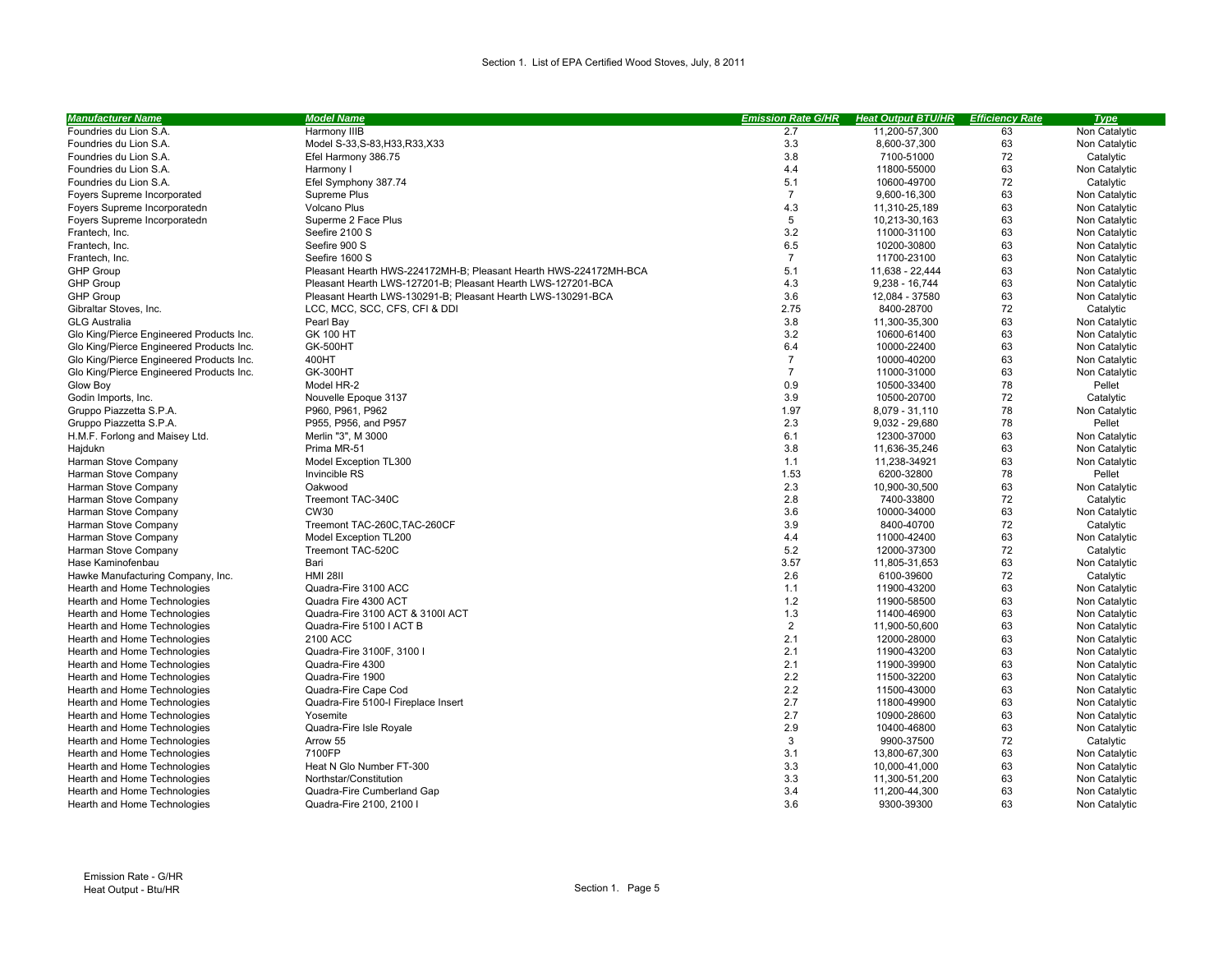| Arrow S12 (Stove) & I12 (Insert)<br>Hearth and Home Technologies<br>3.7<br>9900-32100<br>63<br>Non Catalytic<br>3.9<br>63<br>Heat-N-Glo FT-210<br>9,800-36,600<br>Non Catalytic<br>Hearth and Home Technologies<br>63<br>Arrow 14, 20<br>$\overline{\mathbf{A}}$<br>14000-36100<br>Non Catalytic<br>Hearth and Home Technologies<br>63<br>Hearth and Home Technologies<br>Quadra-Fire 4100<br>$\overline{4}$<br>11700-50500<br>Non Catalytic<br>63<br>S-22 & S-22I<br>$\overline{4}$<br>12000-36900<br>Non Catalytic<br>Hearth and Home Technologies<br>4.2<br>63<br>Hearth and Home Technologies<br>5700 ACT/ Step Top<br>11800-45900<br>Non Catalytic<br>4.2<br>Model 2700I<br>11200-35900<br>63<br>Non Catalytic<br>Hearth and Home Technologies<br>4.24<br>63<br>Hearth and Home Technologies<br>Arrow S32 & I32<br>10800-47500<br>Non Catalytic<br>72<br>Arrow Fireplace Insert 25<br>4.7<br>11300-55000<br>Catalytic<br>Hearth and Home Technologies<br>5.1<br>63<br>Non Catalytic<br>Hearth and Home Technologies<br>Heatilator 11, 12<br>12400-36100<br>5.1<br>63<br>Hearth and Home Technologies<br>Quadra-Fire 1800<br>10600-31300<br>Non Catalytic<br>5.9<br>63<br>11200-40600<br>Non Catalytic<br>Hearth and Home Technologies<br>S10 and 110<br>6.1<br>63<br>Heatilator 1190/Arrow 1490(S20) Heatilator 1290/Arrow 2090(I20)<br>10500-44500<br>Non Catalytic<br>Hearth and Home Technologies<br>6.1<br>63<br>Hearth and Home Technologies<br>Quadra-Fire 2000, 2000-I<br>7400-43700<br>Non Catalytic<br>6.5<br>63<br>Hearth and Home Technologies<br>Quadra-Fire 3000F, 3000 I<br>9000-44700<br>Non Catalytic<br>7.2<br>63<br>Hearth and Home Technologies<br>Arrow 18<br>14500-34400<br>Non Catalytic<br>4300ACC<br>1.1<br>63<br>Non Catalytic<br>Hearth and Home Technologies<br>11,842-38,305<br>Heatilator ECO ADV WS22<br>2.7<br>63<br>Hearth and Home Technologies<br>11,733 - 26,957<br>Non Catalytic<br>2.3<br>63<br>Hearth and Home Technologies<br>Quadra Fire 5700 ACC<br>11,17 - 40,359<br>Non Catalytic<br>4.12<br>11, 163 - 23, 513<br>63<br>Non Catalytic<br>Hearth and Home Technologies<br>Voyageur<br>$\overline{2}$<br>63<br>Quadra Fire 2100 Millinnium & 2100 ACT<br>10900-37200<br>Non Catalytic<br>Hearth and Home Technologies<br>2.9<br>8700-2200<br>63<br>Hearth and Home Technologies<br>Model 400<br>Non Catalytic<br>3.1<br>63<br>Quadra-Fire Model 4100I and Bodega Bay<br>9,000-41,800<br>Non Catalytic<br>Hearth and Home Technologies<br>3.8<br>72<br>Hearth and Home Technologies<br>9900-34300<br>Catalytic<br>Model 2590<br>4.3<br>63<br>Hearth and Home Technologies<br>Aurora Model 700<br>11800-30900<br>Non Catalytic<br>4.9<br>63<br>Non Catalytic<br>Hearth and Home Technologies<br>Quadra-Fire 1800 I<br>10000-33200<br>2.6<br>Heatilator ECO ADV WS18<br>10,925 - 22,563<br>63<br>Non Catalytic<br>Hearth and Home Technologies<br>1.9<br>63<br>Hearthstone Quality Home Heating Products Inc.<br>10500-33600<br>Non Catalytic<br>Homestead 8570<br>2.1<br>Hearthstone Quality Home Heating Products Inc.<br>Shelburne Model 8370<br>11,800-32,400<br>63<br>Non Catalytic<br>Hearthstone Quality Home Heating Products Inc.<br>Heritage 8090, Manchester 8330<br>2.3<br>63<br>Hearthstone Quality Home Heating Products Inc.<br>Heritage<br>10700-29400<br>Non Catalytic<br>Hearthstone Quality Home Heating Products Inc.<br>Phoenix 8612<br>2.4<br>10500-41500<br>63<br>Non Catalytic<br>2.55<br>63<br>Hearthstone Quality Home Heating Products Inc.<br>11,455 - 29,301<br>Non Catalytic<br>Tula<br>2.7<br>63<br>Non Catalytic<br>Hearthstone Quality Home Heating Products Inc.<br>Heritage I, Model 8021<br>11,700-32,800<br>$\mathbf{3}$<br>63<br>Hearthstone Quality Home Heating Products Inc.<br>Tribute Model 8040<br>10,600-28,300<br>Non Catalytic<br>3.08<br>63<br>Non Catalytic<br>Hearthstone Quality Home Heating Products Inc.<br>Craftsbury 8390<br>10,973-25,563<br>Hearthstone Quality Home Heating Products Inc.<br>Clydesdale Model 8490, 8491<br>3.1<br>63<br>Non Catalytic<br>11,900-33,100<br>Hearthstone Quality Home Heating Products Inc.<br>3.1<br>12,000-37,900<br>63<br>Non Catalytic<br>Equinox | <b>Manufacturer Name</b>                       | <b>Model Name</b> | <b>Emission Rate G/HR</b> | <b>Heat Output BTU/HR</b> | <b>Efficiency Rate</b> | <b>Type</b>   |
|-------------------------------------------------------------------------------------------------------------------------------------------------------------------------------------------------------------------------------------------------------------------------------------------------------------------------------------------------------------------------------------------------------------------------------------------------------------------------------------------------------------------------------------------------------------------------------------------------------------------------------------------------------------------------------------------------------------------------------------------------------------------------------------------------------------------------------------------------------------------------------------------------------------------------------------------------------------------------------------------------------------------------------------------------------------------------------------------------------------------------------------------------------------------------------------------------------------------------------------------------------------------------------------------------------------------------------------------------------------------------------------------------------------------------------------------------------------------------------------------------------------------------------------------------------------------------------------------------------------------------------------------------------------------------------------------------------------------------------------------------------------------------------------------------------------------------------------------------------------------------------------------------------------------------------------------------------------------------------------------------------------------------------------------------------------------------------------------------------------------------------------------------------------------------------------------------------------------------------------------------------------------------------------------------------------------------------------------------------------------------------------------------------------------------------------------------------------------------------------------------------------------------------------------------------------------------------------------------------------------------------------------------------------------------------------------------------------------------------------------------------------------------------------------------------------------------------------------------------------------------------------------------------------------------------------------------------------------------------------------------------------------------------------------------------------------------------------------------------------------------------------------------------------------------------------------------------------------------------------------------------------------------------------------------------------------------------------------------------------------------------------------------------------------------------------------------------------------------------------------------------------------------------------------------------------------------------------------------------------------------------------------------------------------------------------------------------------------------------------------------------------------------------------------------------------------------------------------------------------------------------------------------------------------------------------------------------------------------------------------------------------------------------------------------------------------------------------------------------------------------------------------------------------------------------------------|------------------------------------------------|-------------------|---------------------------|---------------------------|------------------------|---------------|
|                                                                                                                                                                                                                                                                                                                                                                                                                                                                                                                                                                                                                                                                                                                                                                                                                                                                                                                                                                                                                                                                                                                                                                                                                                                                                                                                                                                                                                                                                                                                                                                                                                                                                                                                                                                                                                                                                                                                                                                                                                                                                                                                                                                                                                                                                                                                                                                                                                                                                                                                                                                                                                                                                                                                                                                                                                                                                                                                                                                                                                                                                                                                                                                                                                                                                                                                                                                                                                                                                                                                                                                                                                                                                                                                                                                                                                                                                                                                                                                                                                                                                                                                                                                           |                                                |                   |                           |                           |                        |               |
|                                                                                                                                                                                                                                                                                                                                                                                                                                                                                                                                                                                                                                                                                                                                                                                                                                                                                                                                                                                                                                                                                                                                                                                                                                                                                                                                                                                                                                                                                                                                                                                                                                                                                                                                                                                                                                                                                                                                                                                                                                                                                                                                                                                                                                                                                                                                                                                                                                                                                                                                                                                                                                                                                                                                                                                                                                                                                                                                                                                                                                                                                                                                                                                                                                                                                                                                                                                                                                                                                                                                                                                                                                                                                                                                                                                                                                                                                                                                                                                                                                                                                                                                                                                           |                                                |                   |                           |                           |                        |               |
|                                                                                                                                                                                                                                                                                                                                                                                                                                                                                                                                                                                                                                                                                                                                                                                                                                                                                                                                                                                                                                                                                                                                                                                                                                                                                                                                                                                                                                                                                                                                                                                                                                                                                                                                                                                                                                                                                                                                                                                                                                                                                                                                                                                                                                                                                                                                                                                                                                                                                                                                                                                                                                                                                                                                                                                                                                                                                                                                                                                                                                                                                                                                                                                                                                                                                                                                                                                                                                                                                                                                                                                                                                                                                                                                                                                                                                                                                                                                                                                                                                                                                                                                                                                           |                                                |                   |                           |                           |                        |               |
|                                                                                                                                                                                                                                                                                                                                                                                                                                                                                                                                                                                                                                                                                                                                                                                                                                                                                                                                                                                                                                                                                                                                                                                                                                                                                                                                                                                                                                                                                                                                                                                                                                                                                                                                                                                                                                                                                                                                                                                                                                                                                                                                                                                                                                                                                                                                                                                                                                                                                                                                                                                                                                                                                                                                                                                                                                                                                                                                                                                                                                                                                                                                                                                                                                                                                                                                                                                                                                                                                                                                                                                                                                                                                                                                                                                                                                                                                                                                                                                                                                                                                                                                                                                           |                                                |                   |                           |                           |                        |               |
|                                                                                                                                                                                                                                                                                                                                                                                                                                                                                                                                                                                                                                                                                                                                                                                                                                                                                                                                                                                                                                                                                                                                                                                                                                                                                                                                                                                                                                                                                                                                                                                                                                                                                                                                                                                                                                                                                                                                                                                                                                                                                                                                                                                                                                                                                                                                                                                                                                                                                                                                                                                                                                                                                                                                                                                                                                                                                                                                                                                                                                                                                                                                                                                                                                                                                                                                                                                                                                                                                                                                                                                                                                                                                                                                                                                                                                                                                                                                                                                                                                                                                                                                                                                           |                                                |                   |                           |                           |                        |               |
|                                                                                                                                                                                                                                                                                                                                                                                                                                                                                                                                                                                                                                                                                                                                                                                                                                                                                                                                                                                                                                                                                                                                                                                                                                                                                                                                                                                                                                                                                                                                                                                                                                                                                                                                                                                                                                                                                                                                                                                                                                                                                                                                                                                                                                                                                                                                                                                                                                                                                                                                                                                                                                                                                                                                                                                                                                                                                                                                                                                                                                                                                                                                                                                                                                                                                                                                                                                                                                                                                                                                                                                                                                                                                                                                                                                                                                                                                                                                                                                                                                                                                                                                                                                           |                                                |                   |                           |                           |                        |               |
|                                                                                                                                                                                                                                                                                                                                                                                                                                                                                                                                                                                                                                                                                                                                                                                                                                                                                                                                                                                                                                                                                                                                                                                                                                                                                                                                                                                                                                                                                                                                                                                                                                                                                                                                                                                                                                                                                                                                                                                                                                                                                                                                                                                                                                                                                                                                                                                                                                                                                                                                                                                                                                                                                                                                                                                                                                                                                                                                                                                                                                                                                                                                                                                                                                                                                                                                                                                                                                                                                                                                                                                                                                                                                                                                                                                                                                                                                                                                                                                                                                                                                                                                                                                           |                                                |                   |                           |                           |                        |               |
|                                                                                                                                                                                                                                                                                                                                                                                                                                                                                                                                                                                                                                                                                                                                                                                                                                                                                                                                                                                                                                                                                                                                                                                                                                                                                                                                                                                                                                                                                                                                                                                                                                                                                                                                                                                                                                                                                                                                                                                                                                                                                                                                                                                                                                                                                                                                                                                                                                                                                                                                                                                                                                                                                                                                                                                                                                                                                                                                                                                                                                                                                                                                                                                                                                                                                                                                                                                                                                                                                                                                                                                                                                                                                                                                                                                                                                                                                                                                                                                                                                                                                                                                                                                           |                                                |                   |                           |                           |                        |               |
|                                                                                                                                                                                                                                                                                                                                                                                                                                                                                                                                                                                                                                                                                                                                                                                                                                                                                                                                                                                                                                                                                                                                                                                                                                                                                                                                                                                                                                                                                                                                                                                                                                                                                                                                                                                                                                                                                                                                                                                                                                                                                                                                                                                                                                                                                                                                                                                                                                                                                                                                                                                                                                                                                                                                                                                                                                                                                                                                                                                                                                                                                                                                                                                                                                                                                                                                                                                                                                                                                                                                                                                                                                                                                                                                                                                                                                                                                                                                                                                                                                                                                                                                                                                           |                                                |                   |                           |                           |                        |               |
|                                                                                                                                                                                                                                                                                                                                                                                                                                                                                                                                                                                                                                                                                                                                                                                                                                                                                                                                                                                                                                                                                                                                                                                                                                                                                                                                                                                                                                                                                                                                                                                                                                                                                                                                                                                                                                                                                                                                                                                                                                                                                                                                                                                                                                                                                                                                                                                                                                                                                                                                                                                                                                                                                                                                                                                                                                                                                                                                                                                                                                                                                                                                                                                                                                                                                                                                                                                                                                                                                                                                                                                                                                                                                                                                                                                                                                                                                                                                                                                                                                                                                                                                                                                           |                                                |                   |                           |                           |                        |               |
|                                                                                                                                                                                                                                                                                                                                                                                                                                                                                                                                                                                                                                                                                                                                                                                                                                                                                                                                                                                                                                                                                                                                                                                                                                                                                                                                                                                                                                                                                                                                                                                                                                                                                                                                                                                                                                                                                                                                                                                                                                                                                                                                                                                                                                                                                                                                                                                                                                                                                                                                                                                                                                                                                                                                                                                                                                                                                                                                                                                                                                                                                                                                                                                                                                                                                                                                                                                                                                                                                                                                                                                                                                                                                                                                                                                                                                                                                                                                                                                                                                                                                                                                                                                           |                                                |                   |                           |                           |                        |               |
|                                                                                                                                                                                                                                                                                                                                                                                                                                                                                                                                                                                                                                                                                                                                                                                                                                                                                                                                                                                                                                                                                                                                                                                                                                                                                                                                                                                                                                                                                                                                                                                                                                                                                                                                                                                                                                                                                                                                                                                                                                                                                                                                                                                                                                                                                                                                                                                                                                                                                                                                                                                                                                                                                                                                                                                                                                                                                                                                                                                                                                                                                                                                                                                                                                                                                                                                                                                                                                                                                                                                                                                                                                                                                                                                                                                                                                                                                                                                                                                                                                                                                                                                                                                           |                                                |                   |                           |                           |                        |               |
|                                                                                                                                                                                                                                                                                                                                                                                                                                                                                                                                                                                                                                                                                                                                                                                                                                                                                                                                                                                                                                                                                                                                                                                                                                                                                                                                                                                                                                                                                                                                                                                                                                                                                                                                                                                                                                                                                                                                                                                                                                                                                                                                                                                                                                                                                                                                                                                                                                                                                                                                                                                                                                                                                                                                                                                                                                                                                                                                                                                                                                                                                                                                                                                                                                                                                                                                                                                                                                                                                                                                                                                                                                                                                                                                                                                                                                                                                                                                                                                                                                                                                                                                                                                           |                                                |                   |                           |                           |                        |               |
|                                                                                                                                                                                                                                                                                                                                                                                                                                                                                                                                                                                                                                                                                                                                                                                                                                                                                                                                                                                                                                                                                                                                                                                                                                                                                                                                                                                                                                                                                                                                                                                                                                                                                                                                                                                                                                                                                                                                                                                                                                                                                                                                                                                                                                                                                                                                                                                                                                                                                                                                                                                                                                                                                                                                                                                                                                                                                                                                                                                                                                                                                                                                                                                                                                                                                                                                                                                                                                                                                                                                                                                                                                                                                                                                                                                                                                                                                                                                                                                                                                                                                                                                                                                           |                                                |                   |                           |                           |                        |               |
|                                                                                                                                                                                                                                                                                                                                                                                                                                                                                                                                                                                                                                                                                                                                                                                                                                                                                                                                                                                                                                                                                                                                                                                                                                                                                                                                                                                                                                                                                                                                                                                                                                                                                                                                                                                                                                                                                                                                                                                                                                                                                                                                                                                                                                                                                                                                                                                                                                                                                                                                                                                                                                                                                                                                                                                                                                                                                                                                                                                                                                                                                                                                                                                                                                                                                                                                                                                                                                                                                                                                                                                                                                                                                                                                                                                                                                                                                                                                                                                                                                                                                                                                                                                           |                                                |                   |                           |                           |                        |               |
|                                                                                                                                                                                                                                                                                                                                                                                                                                                                                                                                                                                                                                                                                                                                                                                                                                                                                                                                                                                                                                                                                                                                                                                                                                                                                                                                                                                                                                                                                                                                                                                                                                                                                                                                                                                                                                                                                                                                                                                                                                                                                                                                                                                                                                                                                                                                                                                                                                                                                                                                                                                                                                                                                                                                                                                                                                                                                                                                                                                                                                                                                                                                                                                                                                                                                                                                                                                                                                                                                                                                                                                                                                                                                                                                                                                                                                                                                                                                                                                                                                                                                                                                                                                           |                                                |                   |                           |                           |                        |               |
|                                                                                                                                                                                                                                                                                                                                                                                                                                                                                                                                                                                                                                                                                                                                                                                                                                                                                                                                                                                                                                                                                                                                                                                                                                                                                                                                                                                                                                                                                                                                                                                                                                                                                                                                                                                                                                                                                                                                                                                                                                                                                                                                                                                                                                                                                                                                                                                                                                                                                                                                                                                                                                                                                                                                                                                                                                                                                                                                                                                                                                                                                                                                                                                                                                                                                                                                                                                                                                                                                                                                                                                                                                                                                                                                                                                                                                                                                                                                                                                                                                                                                                                                                                                           |                                                |                   |                           |                           |                        |               |
|                                                                                                                                                                                                                                                                                                                                                                                                                                                                                                                                                                                                                                                                                                                                                                                                                                                                                                                                                                                                                                                                                                                                                                                                                                                                                                                                                                                                                                                                                                                                                                                                                                                                                                                                                                                                                                                                                                                                                                                                                                                                                                                                                                                                                                                                                                                                                                                                                                                                                                                                                                                                                                                                                                                                                                                                                                                                                                                                                                                                                                                                                                                                                                                                                                                                                                                                                                                                                                                                                                                                                                                                                                                                                                                                                                                                                                                                                                                                                                                                                                                                                                                                                                                           |                                                |                   |                           |                           |                        |               |
|                                                                                                                                                                                                                                                                                                                                                                                                                                                                                                                                                                                                                                                                                                                                                                                                                                                                                                                                                                                                                                                                                                                                                                                                                                                                                                                                                                                                                                                                                                                                                                                                                                                                                                                                                                                                                                                                                                                                                                                                                                                                                                                                                                                                                                                                                                                                                                                                                                                                                                                                                                                                                                                                                                                                                                                                                                                                                                                                                                                                                                                                                                                                                                                                                                                                                                                                                                                                                                                                                                                                                                                                                                                                                                                                                                                                                                                                                                                                                                                                                                                                                                                                                                                           |                                                |                   |                           |                           |                        |               |
|                                                                                                                                                                                                                                                                                                                                                                                                                                                                                                                                                                                                                                                                                                                                                                                                                                                                                                                                                                                                                                                                                                                                                                                                                                                                                                                                                                                                                                                                                                                                                                                                                                                                                                                                                                                                                                                                                                                                                                                                                                                                                                                                                                                                                                                                                                                                                                                                                                                                                                                                                                                                                                                                                                                                                                                                                                                                                                                                                                                                                                                                                                                                                                                                                                                                                                                                                                                                                                                                                                                                                                                                                                                                                                                                                                                                                                                                                                                                                                                                                                                                                                                                                                                           |                                                |                   |                           |                           |                        |               |
|                                                                                                                                                                                                                                                                                                                                                                                                                                                                                                                                                                                                                                                                                                                                                                                                                                                                                                                                                                                                                                                                                                                                                                                                                                                                                                                                                                                                                                                                                                                                                                                                                                                                                                                                                                                                                                                                                                                                                                                                                                                                                                                                                                                                                                                                                                                                                                                                                                                                                                                                                                                                                                                                                                                                                                                                                                                                                                                                                                                                                                                                                                                                                                                                                                                                                                                                                                                                                                                                                                                                                                                                                                                                                                                                                                                                                                                                                                                                                                                                                                                                                                                                                                                           |                                                |                   |                           |                           |                        |               |
|                                                                                                                                                                                                                                                                                                                                                                                                                                                                                                                                                                                                                                                                                                                                                                                                                                                                                                                                                                                                                                                                                                                                                                                                                                                                                                                                                                                                                                                                                                                                                                                                                                                                                                                                                                                                                                                                                                                                                                                                                                                                                                                                                                                                                                                                                                                                                                                                                                                                                                                                                                                                                                                                                                                                                                                                                                                                                                                                                                                                                                                                                                                                                                                                                                                                                                                                                                                                                                                                                                                                                                                                                                                                                                                                                                                                                                                                                                                                                                                                                                                                                                                                                                                           |                                                |                   |                           |                           |                        |               |
|                                                                                                                                                                                                                                                                                                                                                                                                                                                                                                                                                                                                                                                                                                                                                                                                                                                                                                                                                                                                                                                                                                                                                                                                                                                                                                                                                                                                                                                                                                                                                                                                                                                                                                                                                                                                                                                                                                                                                                                                                                                                                                                                                                                                                                                                                                                                                                                                                                                                                                                                                                                                                                                                                                                                                                                                                                                                                                                                                                                                                                                                                                                                                                                                                                                                                                                                                                                                                                                                                                                                                                                                                                                                                                                                                                                                                                                                                                                                                                                                                                                                                                                                                                                           |                                                |                   |                           |                           |                        |               |
|                                                                                                                                                                                                                                                                                                                                                                                                                                                                                                                                                                                                                                                                                                                                                                                                                                                                                                                                                                                                                                                                                                                                                                                                                                                                                                                                                                                                                                                                                                                                                                                                                                                                                                                                                                                                                                                                                                                                                                                                                                                                                                                                                                                                                                                                                                                                                                                                                                                                                                                                                                                                                                                                                                                                                                                                                                                                                                                                                                                                                                                                                                                                                                                                                                                                                                                                                                                                                                                                                                                                                                                                                                                                                                                                                                                                                                                                                                                                                                                                                                                                                                                                                                                           |                                                |                   |                           |                           |                        |               |
|                                                                                                                                                                                                                                                                                                                                                                                                                                                                                                                                                                                                                                                                                                                                                                                                                                                                                                                                                                                                                                                                                                                                                                                                                                                                                                                                                                                                                                                                                                                                                                                                                                                                                                                                                                                                                                                                                                                                                                                                                                                                                                                                                                                                                                                                                                                                                                                                                                                                                                                                                                                                                                                                                                                                                                                                                                                                                                                                                                                                                                                                                                                                                                                                                                                                                                                                                                                                                                                                                                                                                                                                                                                                                                                                                                                                                                                                                                                                                                                                                                                                                                                                                                                           |                                                |                   |                           |                           |                        |               |
|                                                                                                                                                                                                                                                                                                                                                                                                                                                                                                                                                                                                                                                                                                                                                                                                                                                                                                                                                                                                                                                                                                                                                                                                                                                                                                                                                                                                                                                                                                                                                                                                                                                                                                                                                                                                                                                                                                                                                                                                                                                                                                                                                                                                                                                                                                                                                                                                                                                                                                                                                                                                                                                                                                                                                                                                                                                                                                                                                                                                                                                                                                                                                                                                                                                                                                                                                                                                                                                                                                                                                                                                                                                                                                                                                                                                                                                                                                                                                                                                                                                                                                                                                                                           |                                                |                   |                           |                           |                        |               |
|                                                                                                                                                                                                                                                                                                                                                                                                                                                                                                                                                                                                                                                                                                                                                                                                                                                                                                                                                                                                                                                                                                                                                                                                                                                                                                                                                                                                                                                                                                                                                                                                                                                                                                                                                                                                                                                                                                                                                                                                                                                                                                                                                                                                                                                                                                                                                                                                                                                                                                                                                                                                                                                                                                                                                                                                                                                                                                                                                                                                                                                                                                                                                                                                                                                                                                                                                                                                                                                                                                                                                                                                                                                                                                                                                                                                                                                                                                                                                                                                                                                                                                                                                                                           |                                                |                   |                           |                           |                        |               |
|                                                                                                                                                                                                                                                                                                                                                                                                                                                                                                                                                                                                                                                                                                                                                                                                                                                                                                                                                                                                                                                                                                                                                                                                                                                                                                                                                                                                                                                                                                                                                                                                                                                                                                                                                                                                                                                                                                                                                                                                                                                                                                                                                                                                                                                                                                                                                                                                                                                                                                                                                                                                                                                                                                                                                                                                                                                                                                                                                                                                                                                                                                                                                                                                                                                                                                                                                                                                                                                                                                                                                                                                                                                                                                                                                                                                                                                                                                                                                                                                                                                                                                                                                                                           |                                                |                   |                           |                           |                        |               |
|                                                                                                                                                                                                                                                                                                                                                                                                                                                                                                                                                                                                                                                                                                                                                                                                                                                                                                                                                                                                                                                                                                                                                                                                                                                                                                                                                                                                                                                                                                                                                                                                                                                                                                                                                                                                                                                                                                                                                                                                                                                                                                                                                                                                                                                                                                                                                                                                                                                                                                                                                                                                                                                                                                                                                                                                                                                                                                                                                                                                                                                                                                                                                                                                                                                                                                                                                                                                                                                                                                                                                                                                                                                                                                                                                                                                                                                                                                                                                                                                                                                                                                                                                                                           |                                                |                   |                           |                           |                        |               |
|                                                                                                                                                                                                                                                                                                                                                                                                                                                                                                                                                                                                                                                                                                                                                                                                                                                                                                                                                                                                                                                                                                                                                                                                                                                                                                                                                                                                                                                                                                                                                                                                                                                                                                                                                                                                                                                                                                                                                                                                                                                                                                                                                                                                                                                                                                                                                                                                                                                                                                                                                                                                                                                                                                                                                                                                                                                                                                                                                                                                                                                                                                                                                                                                                                                                                                                                                                                                                                                                                                                                                                                                                                                                                                                                                                                                                                                                                                                                                                                                                                                                                                                                                                                           |                                                |                   |                           |                           |                        |               |
|                                                                                                                                                                                                                                                                                                                                                                                                                                                                                                                                                                                                                                                                                                                                                                                                                                                                                                                                                                                                                                                                                                                                                                                                                                                                                                                                                                                                                                                                                                                                                                                                                                                                                                                                                                                                                                                                                                                                                                                                                                                                                                                                                                                                                                                                                                                                                                                                                                                                                                                                                                                                                                                                                                                                                                                                                                                                                                                                                                                                                                                                                                                                                                                                                                                                                                                                                                                                                                                                                                                                                                                                                                                                                                                                                                                                                                                                                                                                                                                                                                                                                                                                                                                           |                                                |                   |                           |                           |                        |               |
|                                                                                                                                                                                                                                                                                                                                                                                                                                                                                                                                                                                                                                                                                                                                                                                                                                                                                                                                                                                                                                                                                                                                                                                                                                                                                                                                                                                                                                                                                                                                                                                                                                                                                                                                                                                                                                                                                                                                                                                                                                                                                                                                                                                                                                                                                                                                                                                                                                                                                                                                                                                                                                                                                                                                                                                                                                                                                                                                                                                                                                                                                                                                                                                                                                                                                                                                                                                                                                                                                                                                                                                                                                                                                                                                                                                                                                                                                                                                                                                                                                                                                                                                                                                           |                                                |                   |                           |                           |                        |               |
|                                                                                                                                                                                                                                                                                                                                                                                                                                                                                                                                                                                                                                                                                                                                                                                                                                                                                                                                                                                                                                                                                                                                                                                                                                                                                                                                                                                                                                                                                                                                                                                                                                                                                                                                                                                                                                                                                                                                                                                                                                                                                                                                                                                                                                                                                                                                                                                                                                                                                                                                                                                                                                                                                                                                                                                                                                                                                                                                                                                                                                                                                                                                                                                                                                                                                                                                                                                                                                                                                                                                                                                                                                                                                                                                                                                                                                                                                                                                                                                                                                                                                                                                                                                           |                                                |                   |                           |                           |                        |               |
|                                                                                                                                                                                                                                                                                                                                                                                                                                                                                                                                                                                                                                                                                                                                                                                                                                                                                                                                                                                                                                                                                                                                                                                                                                                                                                                                                                                                                                                                                                                                                                                                                                                                                                                                                                                                                                                                                                                                                                                                                                                                                                                                                                                                                                                                                                                                                                                                                                                                                                                                                                                                                                                                                                                                                                                                                                                                                                                                                                                                                                                                                                                                                                                                                                                                                                                                                                                                                                                                                                                                                                                                                                                                                                                                                                                                                                                                                                                                                                                                                                                                                                                                                                                           |                                                |                   |                           |                           |                        |               |
|                                                                                                                                                                                                                                                                                                                                                                                                                                                                                                                                                                                                                                                                                                                                                                                                                                                                                                                                                                                                                                                                                                                                                                                                                                                                                                                                                                                                                                                                                                                                                                                                                                                                                                                                                                                                                                                                                                                                                                                                                                                                                                                                                                                                                                                                                                                                                                                                                                                                                                                                                                                                                                                                                                                                                                                                                                                                                                                                                                                                                                                                                                                                                                                                                                                                                                                                                                                                                                                                                                                                                                                                                                                                                                                                                                                                                                                                                                                                                                                                                                                                                                                                                                                           |                                                |                   |                           |                           |                        |               |
|                                                                                                                                                                                                                                                                                                                                                                                                                                                                                                                                                                                                                                                                                                                                                                                                                                                                                                                                                                                                                                                                                                                                                                                                                                                                                                                                                                                                                                                                                                                                                                                                                                                                                                                                                                                                                                                                                                                                                                                                                                                                                                                                                                                                                                                                                                                                                                                                                                                                                                                                                                                                                                                                                                                                                                                                                                                                                                                                                                                                                                                                                                                                                                                                                                                                                                                                                                                                                                                                                                                                                                                                                                                                                                                                                                                                                                                                                                                                                                                                                                                                                                                                                                                           |                                                |                   |                           |                           |                        |               |
|                                                                                                                                                                                                                                                                                                                                                                                                                                                                                                                                                                                                                                                                                                                                                                                                                                                                                                                                                                                                                                                                                                                                                                                                                                                                                                                                                                                                                                                                                                                                                                                                                                                                                                                                                                                                                                                                                                                                                                                                                                                                                                                                                                                                                                                                                                                                                                                                                                                                                                                                                                                                                                                                                                                                                                                                                                                                                                                                                                                                                                                                                                                                                                                                                                                                                                                                                                                                                                                                                                                                                                                                                                                                                                                                                                                                                                                                                                                                                                                                                                                                                                                                                                                           |                                                |                   |                           |                           |                        |               |
|                                                                                                                                                                                                                                                                                                                                                                                                                                                                                                                                                                                                                                                                                                                                                                                                                                                                                                                                                                                                                                                                                                                                                                                                                                                                                                                                                                                                                                                                                                                                                                                                                                                                                                                                                                                                                                                                                                                                                                                                                                                                                                                                                                                                                                                                                                                                                                                                                                                                                                                                                                                                                                                                                                                                                                                                                                                                                                                                                                                                                                                                                                                                                                                                                                                                                                                                                                                                                                                                                                                                                                                                                                                                                                                                                                                                                                                                                                                                                                                                                                                                                                                                                                                           |                                                |                   |                           |                           |                        |               |
| Bennington                                                                                                                                                                                                                                                                                                                                                                                                                                                                                                                                                                                                                                                                                                                                                                                                                                                                                                                                                                                                                                                                                                                                                                                                                                                                                                                                                                                                                                                                                                                                                                                                                                                                                                                                                                                                                                                                                                                                                                                                                                                                                                                                                                                                                                                                                                                                                                                                                                                                                                                                                                                                                                                                                                                                                                                                                                                                                                                                                                                                                                                                                                                                                                                                                                                                                                                                                                                                                                                                                                                                                                                                                                                                                                                                                                                                                                                                                                                                                                                                                                                                                                                                                                                | Hearthstone Quality Home Heating Products Inc. |                   | 3.6                       | 11900-32600               | 63                     | Non Catalytic |
| 3.6<br>63<br>Hearthstone Quality Home Heating Products Inc.<br>Starlet<br>9200-25400<br>Non Catalytic                                                                                                                                                                                                                                                                                                                                                                                                                                                                                                                                                                                                                                                                                                                                                                                                                                                                                                                                                                                                                                                                                                                                                                                                                                                                                                                                                                                                                                                                                                                                                                                                                                                                                                                                                                                                                                                                                                                                                                                                                                                                                                                                                                                                                                                                                                                                                                                                                                                                                                                                                                                                                                                                                                                                                                                                                                                                                                                                                                                                                                                                                                                                                                                                                                                                                                                                                                                                                                                                                                                                                                                                                                                                                                                                                                                                                                                                                                                                                                                                                                                                                     |                                                |                   |                           |                           |                        |               |
| 4.3<br>63<br>Hearthstone Quality Home Heating Products Inc.<br>Morgan model 8470<br>10500-29300<br>Non Catalytic                                                                                                                                                                                                                                                                                                                                                                                                                                                                                                                                                                                                                                                                                                                                                                                                                                                                                                                                                                                                                                                                                                                                                                                                                                                                                                                                                                                                                                                                                                                                                                                                                                                                                                                                                                                                                                                                                                                                                                                                                                                                                                                                                                                                                                                                                                                                                                                                                                                                                                                                                                                                                                                                                                                                                                                                                                                                                                                                                                                                                                                                                                                                                                                                                                                                                                                                                                                                                                                                                                                                                                                                                                                                                                                                                                                                                                                                                                                                                                                                                                                                          |                                                |                   |                           |                           |                        |               |
| No. 26 GM<br>63<br><b>Heat Tech Industries</b><br>4<br>11300-35800<br>Non Catalytic                                                                                                                                                                                                                                                                                                                                                                                                                                                                                                                                                                                                                                                                                                                                                                                                                                                                                                                                                                                                                                                                                                                                                                                                                                                                                                                                                                                                                                                                                                                                                                                                                                                                                                                                                                                                                                                                                                                                                                                                                                                                                                                                                                                                                                                                                                                                                                                                                                                                                                                                                                                                                                                                                                                                                                                                                                                                                                                                                                                                                                                                                                                                                                                                                                                                                                                                                                                                                                                                                                                                                                                                                                                                                                                                                                                                                                                                                                                                                                                                                                                                                                       |                                                |                   |                           |                           |                        |               |
| <b>Heatilator LE</b><br>4.46<br>11500-44400<br>63<br>Non Catalytic<br>Heatilator, Inc.                                                                                                                                                                                                                                                                                                                                                                                                                                                                                                                                                                                                                                                                                                                                                                                                                                                                                                                                                                                                                                                                                                                                                                                                                                                                                                                                                                                                                                                                                                                                                                                                                                                                                                                                                                                                                                                                                                                                                                                                                                                                                                                                                                                                                                                                                                                                                                                                                                                                                                                                                                                                                                                                                                                                                                                                                                                                                                                                                                                                                                                                                                                                                                                                                                                                                                                                                                                                                                                                                                                                                                                                                                                                                                                                                                                                                                                                                                                                                                                                                                                                                                    |                                                |                   |                           |                           |                        |               |
| 5.7<br>78<br>11200-42700<br>Pellet<br>Heatilator, Inc.<br>1890(S30)                                                                                                                                                                                                                                                                                                                                                                                                                                                                                                                                                                                                                                                                                                                                                                                                                                                                                                                                                                                                                                                                                                                                                                                                                                                                                                                                                                                                                                                                                                                                                                                                                                                                                                                                                                                                                                                                                                                                                                                                                                                                                                                                                                                                                                                                                                                                                                                                                                                                                                                                                                                                                                                                                                                                                                                                                                                                                                                                                                                                                                                                                                                                                                                                                                                                                                                                                                                                                                                                                                                                                                                                                                                                                                                                                                                                                                                                                                                                                                                                                                                                                                                       |                                                |                   |                           |                           |                        |               |
| 3<br>63<br>Heating Energy Systems, Inc.<br>Trailblazer Genesis 1600/1800<br>11400-36400<br>Non Catalytic                                                                                                                                                                                                                                                                                                                                                                                                                                                                                                                                                                                                                                                                                                                                                                                                                                                                                                                                                                                                                                                                                                                                                                                                                                                                                                                                                                                                                                                                                                                                                                                                                                                                                                                                                                                                                                                                                                                                                                                                                                                                                                                                                                                                                                                                                                                                                                                                                                                                                                                                                                                                                                                                                                                                                                                                                                                                                                                                                                                                                                                                                                                                                                                                                                                                                                                                                                                                                                                                                                                                                                                                                                                                                                                                                                                                                                                                                                                                                                                                                                                                                  |                                                |                   |                           |                           |                        |               |
| 3.1<br>72<br>Trailblazer Genesis 2000-C<br>Catalytic<br>Heating Energy Systems, Inc.<br>10600-37500                                                                                                                                                                                                                                                                                                                                                                                                                                                                                                                                                                                                                                                                                                                                                                                                                                                                                                                                                                                                                                                                                                                                                                                                                                                                                                                                                                                                                                                                                                                                                                                                                                                                                                                                                                                                                                                                                                                                                                                                                                                                                                                                                                                                                                                                                                                                                                                                                                                                                                                                                                                                                                                                                                                                                                                                                                                                                                                                                                                                                                                                                                                                                                                                                                                                                                                                                                                                                                                                                                                                                                                                                                                                                                                                                                                                                                                                                                                                                                                                                                                                                       |                                                |                   |                           |                           |                        |               |
| 3.2<br>72<br>Heating Energy Systems, Inc.<br>Trailblazer Classic 1300/1306□<br>11300-32400<br>Catalytic                                                                                                                                                                                                                                                                                                                                                                                                                                                                                                                                                                                                                                                                                                                                                                                                                                                                                                                                                                                                                                                                                                                                                                                                                                                                                                                                                                                                                                                                                                                                                                                                                                                                                                                                                                                                                                                                                                                                                                                                                                                                                                                                                                                                                                                                                                                                                                                                                                                                                                                                                                                                                                                                                                                                                                                                                                                                                                                                                                                                                                                                                                                                                                                                                                                                                                                                                                                                                                                                                                                                                                                                                                                                                                                                                                                                                                                                                                                                                                                                                                                                                   |                                                |                   |                           |                           |                        |               |
| 63<br>Trailblazer 1700/1706<br>4.6<br>11000-32400<br>Non Catalytic<br>Heating Energy Systems, Inc.                                                                                                                                                                                                                                                                                                                                                                                                                                                                                                                                                                                                                                                                                                                                                                                                                                                                                                                                                                                                                                                                                                                                                                                                                                                                                                                                                                                                                                                                                                                                                                                                                                                                                                                                                                                                                                                                                                                                                                                                                                                                                                                                                                                                                                                                                                                                                                                                                                                                                                                                                                                                                                                                                                                                                                                                                                                                                                                                                                                                                                                                                                                                                                                                                                                                                                                                                                                                                                                                                                                                                                                                                                                                                                                                                                                                                                                                                                                                                                                                                                                                                        |                                                |                   |                           |                           |                        |               |
| 63<br>Heating Energy Systems, Inc.<br>Trailblazer Classic 1500/1700<br>4.9<br>9500-36600<br>Non Catalytic                                                                                                                                                                                                                                                                                                                                                                                                                                                                                                                                                                                                                                                                                                                                                                                                                                                                                                                                                                                                                                                                                                                                                                                                                                                                                                                                                                                                                                                                                                                                                                                                                                                                                                                                                                                                                                                                                                                                                                                                                                                                                                                                                                                                                                                                                                                                                                                                                                                                                                                                                                                                                                                                                                                                                                                                                                                                                                                                                                                                                                                                                                                                                                                                                                                                                                                                                                                                                                                                                                                                                                                                                                                                                                                                                                                                                                                                                                                                                                                                                                                                                 |                                                |                   |                           |                           |                        |               |
| 8.2<br>63<br>Heating Energy Systems, Inc.<br>Trailblazer Genesis 1600, Classic 1500<br>12100-28100<br>Non Catalytic                                                                                                                                                                                                                                                                                                                                                                                                                                                                                                                                                                                                                                                                                                                                                                                                                                                                                                                                                                                                                                                                                                                                                                                                                                                                                                                                                                                                                                                                                                                                                                                                                                                                                                                                                                                                                                                                                                                                                                                                                                                                                                                                                                                                                                                                                                                                                                                                                                                                                                                                                                                                                                                                                                                                                                                                                                                                                                                                                                                                                                                                                                                                                                                                                                                                                                                                                                                                                                                                                                                                                                                                                                                                                                                                                                                                                                                                                                                                                                                                                                                                       |                                                |                   |                           |                           |                        |               |
| Heat-N-Glo Fireplace Products, Inc.<br><b>CBS-41</b><br>3.9<br>63<br>10000-30300<br>Non Catalytic                                                                                                                                                                                                                                                                                                                                                                                                                                                                                                                                                                                                                                                                                                                                                                                                                                                                                                                                                                                                                                                                                                                                                                                                                                                                                                                                                                                                                                                                                                                                                                                                                                                                                                                                                                                                                                                                                                                                                                                                                                                                                                                                                                                                                                                                                                                                                                                                                                                                                                                                                                                                                                                                                                                                                                                                                                                                                                                                                                                                                                                                                                                                                                                                                                                                                                                                                                                                                                                                                                                                                                                                                                                                                                                                                                                                                                                                                                                                                                                                                                                                                         |                                                |                   |                           |                           |                        |               |
| 3.6<br>63<br>Non Catalytic<br><b>HeatWorx LLC</b><br>Independence<br>11,370 - 34,260                                                                                                                                                                                                                                                                                                                                                                                                                                                                                                                                                                                                                                                                                                                                                                                                                                                                                                                                                                                                                                                                                                                                                                                                                                                                                                                                                                                                                                                                                                                                                                                                                                                                                                                                                                                                                                                                                                                                                                                                                                                                                                                                                                                                                                                                                                                                                                                                                                                                                                                                                                                                                                                                                                                                                                                                                                                                                                                                                                                                                                                                                                                                                                                                                                                                                                                                                                                                                                                                                                                                                                                                                                                                                                                                                                                                                                                                                                                                                                                                                                                                                                      |                                                |                   |                           |                           |                        |               |
| HeatWorx, LLC<br>3.6<br>11,370 - 34,260<br>63<br>Non Catalytic<br>Independence                                                                                                                                                                                                                                                                                                                                                                                                                                                                                                                                                                                                                                                                                                                                                                                                                                                                                                                                                                                                                                                                                                                                                                                                                                                                                                                                                                                                                                                                                                                                                                                                                                                                                                                                                                                                                                                                                                                                                                                                                                                                                                                                                                                                                                                                                                                                                                                                                                                                                                                                                                                                                                                                                                                                                                                                                                                                                                                                                                                                                                                                                                                                                                                                                                                                                                                                                                                                                                                                                                                                                                                                                                                                                                                                                                                                                                                                                                                                                                                                                                                                                                            |                                                |                   |                           |                           |                        |               |
| 72<br>3.8<br>Heritage Stoves Inc.<br>Bostonian 2500 C (Insert)<br>10600-22300<br>Catalytic                                                                                                                                                                                                                                                                                                                                                                                                                                                                                                                                                                                                                                                                                                                                                                                                                                                                                                                                                                                                                                                                                                                                                                                                                                                                                                                                                                                                                                                                                                                                                                                                                                                                                                                                                                                                                                                                                                                                                                                                                                                                                                                                                                                                                                                                                                                                                                                                                                                                                                                                                                                                                                                                                                                                                                                                                                                                                                                                                                                                                                                                                                                                                                                                                                                                                                                                                                                                                                                                                                                                                                                                                                                                                                                                                                                                                                                                                                                                                                                                                                                                                                |                                                |                   |                           |                           |                        |               |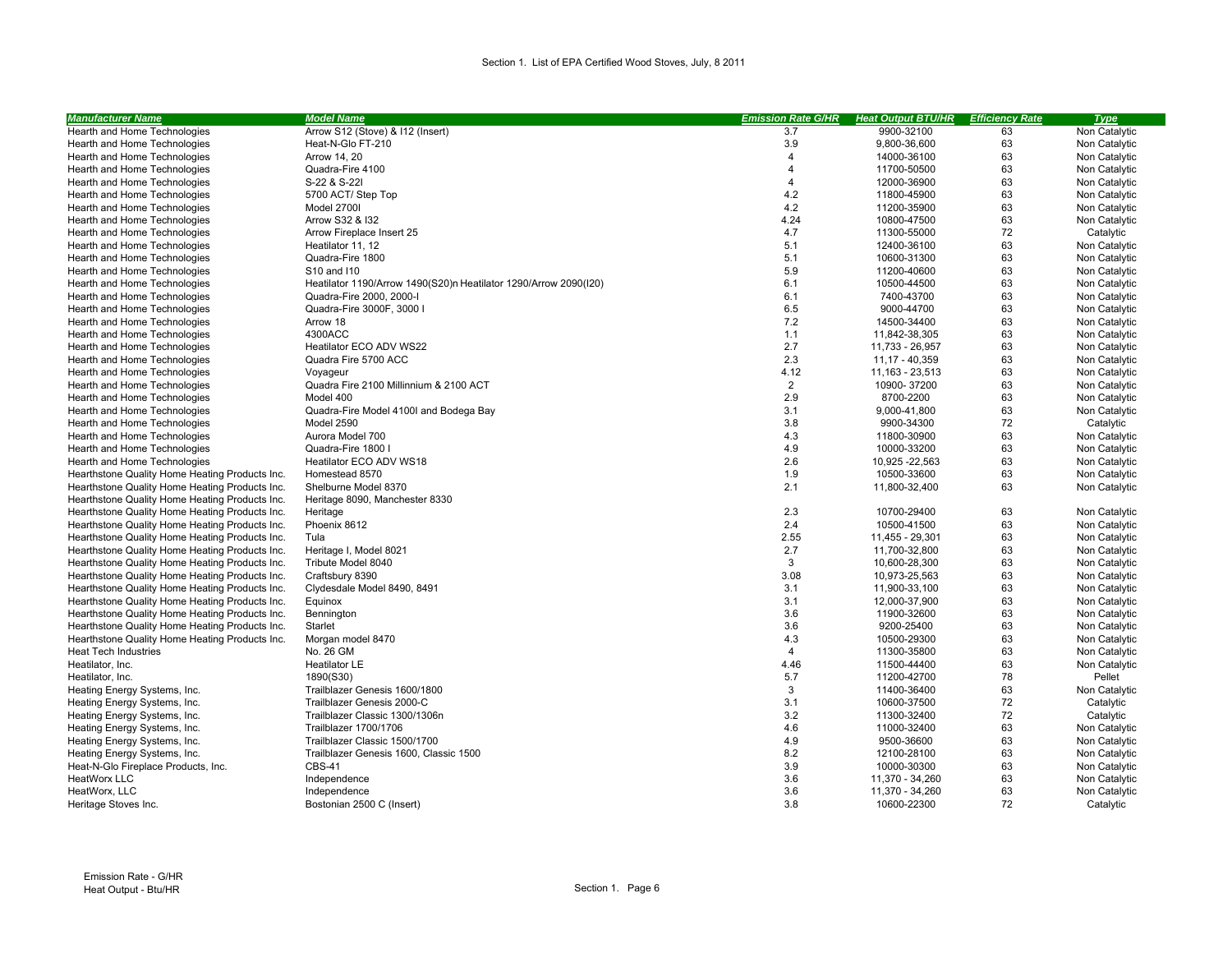## Section 1. List of EPA Certified Wood Stoves, July, 8 2011

| <b>Manufacturer Name</b>                       | <b>Model Name</b>                                        | <b>Emission Rate G/HR</b> | <b>Heat Output BTU/HR</b> | <b>Efficiency Rate</b> | <b>Type</b>   |
|------------------------------------------------|----------------------------------------------------------|---------------------------|---------------------------|------------------------|---------------|
| Heritage Stoves Inc.                           | American 2000C                                           | 5.5                       | 13600-33800               | 72                     | Catalytic     |
| Heritage Stoves Inc.                           | Bostonian 2500C                                          | 6.8                       | 9600-37300                | 72                     | Catalytic     |
| <b>Hestia Heating Products</b>                 | Model HHP 1                                              | 2.89                      | 7,900-30,200              | 78                     | Pellet        |
| <b>Hestia Heating Products</b>                 | Model HHP 2                                              | 4.1                       | 12,084-25,496             | 78                     | Pellet        |
| High Energy Manufacturing, Limited             | J1000 Pellet Stove                                       | 2.1                       | 13,000 - 21,800           | 78                     | Pellet        |
| High Sierra Stoves, Ltd.                       | Evolution 8000TE                                         | 2.2                       | 7900-40500                | 72                     | Catalytic     |
| High Sierra Stoves, Ltd.                       | Ambassador 4700TE                                        | 2.5                       | 10100-37600               | 72                     | Catalytic     |
| High Sierra Stoves, Ltd.                       | Sweet Home Catalytic Fir AK-18                           | 3.1                       | 8800-29500                | 72                     | Catalytic     |
| High Sierra Stoves, Ltd.□                      | Cricket MHCR 5200                                        | 3.5                       | 6800-27600                | 72                     | Catalytic     |
| High Sierra Stoves, Ltd.                       | Evolution 7000TE, 7000C                                  | $\overline{4}$            | 11200-43000               | 72                     | Catalytic     |
| High Sierra Stoves, Ltd.                       | Sweet Home Solitaire PFA 2000                            | $\overline{4}$            | 9700-28200                | 78                     | Pellet        |
| High Sierra Stoves, Ltd.                       | Diplomat 4300 TE                                         | 5.1                       | 10400-53400               | 72                     | Catalytic     |
| High Sierra Stoves, Ltd.                       | Sierra Classic 1500B                                     | 6.9                       | 8600-34700                | 63                     | Non Catalytic |
| High Sierra Stoves, Ltd.                       | Sweet Home NFX-HT                                        | 7.8                       | 14500-33200               | 63                     | Non Catalytic |
| High Valley Construction & Maintenance Corp.   | Model 1600                                               | 2.7                       | 11800-40400               | 63                     | Non Catalytic |
| High Valley Construction & Maintenance Corp.   | High Valley Bay 2500                                     | 3.1                       | 7700-40900                | 72                     | Catalytic     |
| High Valley Construction & Maintenance Corp.   | High Valley Model 1500                                   | 3.4                       | 9400-34200                | 72                     | Catalytic     |
| High Valley Construction & Maintenance Corp.   | High Valley 2000, Craft Stove 2000                       | 3.3                       | 10800-43100               | 72                     | Catalytic     |
| <b>Hi-Teck Stoves</b>                          | Hi Teck H 2000C                                          | 3.6                       | 12600-41400               | 72                     | Catalytic     |
| Hitzer, Inc.                                   | Glo King 500SD                                           | 6.4                       | 10000-22400               | 63                     | Non Catalytic |
| Hitzer, Inc.                                   | Glo King 300HT                                           | $\overline{7}$            | 11000-31000               | 63                     | Non Catalytic |
| Hitzer, Inc.                                   | Glo King 400HT                                           | $\overline{7}$            | 10000-40200               | 63                     | Non Catalytic |
| Horizon Research Inc.                          | Model HR-2                                               | 0.9                       | 10500-33400               | 78                     | Pellet        |
| Horizon Research Inc.                          | Eclipse                                                  | $\overline{1}$            | 7800-33100                | 78                     | Pellet        |
| Horizon Research Inc.                          | Eclipse                                                  | $\mathbf{1}$              | 7800-33100                | 78                     | Pellet        |
| Horse Flame Metal USA, Inc.                    | 517 HF                                                   | 3.6                       | 8.585-24,358              | 63                     | Non Catalytic |
| Horse Flame Metal USA, Inc.                    | 717 HF                                                   | 6.6                       | 11,400-28,857             | 63                     | Non Catalytic |
| Horse Flame Metal USA, Inc.                    | HF577DU                                                  | 6.8                       | 10,754-43,138             | 63                     | Non Catalytic |
| Horse Flame Metal USA, Inc.                    | 917HF, HF917UA                                           | 7.2                       | 11842-30330               | 63                     | Non Catalytic |
| <b>Hudson River Stove Works</b>                | HR1-M, Hudson River Medium                               | $\overline{7}$            | 11,900-19,700             | 63                     | Non Catalytic |
| Hussong Manufacturin Company, Inc. (Kozy Heat) | Olivia, Model Number OVL-PC                              | 2.5                       | 8,100-21,400              | 63                     | Non Catalytic |
| Hussong Manufacturing Company, Inc.            | Kozy Heat Z 42                                           | 3.3                       | 11500-35100               | 63                     | Non Catalytic |
| Hutch Manufacturing Company                    | DWI-42C-2 (EPA)                                          | 1.5                       | 10700-52800               | 72                     | Catalytic     |
| Hutch Manufacturing Company                    | <b>DWI-42C</b>                                           | 1.6                       | 9800-54600                | 72                     | Catalytic     |
| Hutch Manufacturing Company                    | HRD-27C Catalytic Freestanding                           | 2.5                       | 10300-56200               | 72                     | Catalytic     |
| Hutch Manufacturing Company                    | HRS-18C Small Freestanding                               | 2.9                       | 10300-38400               | 72                     | Catalytic     |
| Hutch Manufacturing Company                    | HRD-18C                                                  | 4.5                       | 9300-39100                | 72                     | Catalytic     |
| HWAM Heat Design A/S                           | Monet                                                    | 3.4                       | 10,996-26,221             | 63                     | Non Catalytic |
| J. A. Roby                                     | Mystere                                                  | 6                         | 12,900-24,200             | 63                     | Non Catalytic |
| J. A. Roby                                     | Vulcain                                                  | 6.09                      | 9,501.-29180              | 63                     | Non Catalytic |
| J. A. Roby                                     | Atmosphere                                               | 6.9                       | $9,043 - 28,675$          | 63                     | Non Catalytic |
| J. A. Roby                                     | Evolution                                                | 6.9                       | $9,043 - 28,675$          | 63                     | Non Catalytic |
| J. A. Roby                                     | Ultimate                                                 | 7.1                       | 9,501.-29180              | 63                     | Non Catalytic |
| Jacuzzi Leisure Products, Inc.                 | Gordon Elite S18XE                                       | 3                         | 11300-31200               | 63                     | Non Catalytic |
| Jacuzzi Leisure Products, Inc.                 | Fraser Elite I, S407E, S408E, S409E                      | 3.4                       | 10000-37900               | 63                     | Non Catalytic |
| Jacuzzi Leisure Products, Inc.                 | Cabot Elite S17XE                                        | 4.5                       | 11300-34400               | 63                     | Non Catalytic |
| Jacuzzi Leisure Products, Inc.                 | Campbell Elite S14XE                                     | 5.1                       | 11000-31100               | 63                     | Non Catalytic |
| Jacuzzi Leisure Products, Inc.                 | □JW1000L10, JW1000P10, DW1000, FW2400, S24               | 5.3                       | 10600-26100               | 63                     | Non Catalytic |
| Jacuzzi Leisure Products, Inc.                 | Model Campbell II Elite S-24X & FW24 Series, CJW1000L02, | 5.3                       | 10600-26100               | 63                     | Non Catalytic |
| Jacuzzi Leisure Products, Inc.                 | Douglas Elite S131E, S132E; Mini Elite S111E, S112E      | 7.1                       | 10400-22200               | 63                     | Non Catalytic |
| Jayline Heating Ltd.                           | Amzed Jayline Ukal U-12                                  | 2.9                       | 9900-28200                | 63                     | Non Catalytic |
| Jayline Heating Ltd.                           | AMZED JAYLINE 1B AND FS                                  | 5.4                       | 9500-40400                | 63                     | Non Catalytic |
| Jotul North America (Jotul U.S.A., Inc.)       | Firelight 12                                             | 2.4                       | 10500-32100               | 72                     | Catalytic     |
| Jotul North America (Jotul U.S.A., Inc.)       | F370                                                     | 2.58                      | 10.978-29.048             | 63                     | Non Catalytic |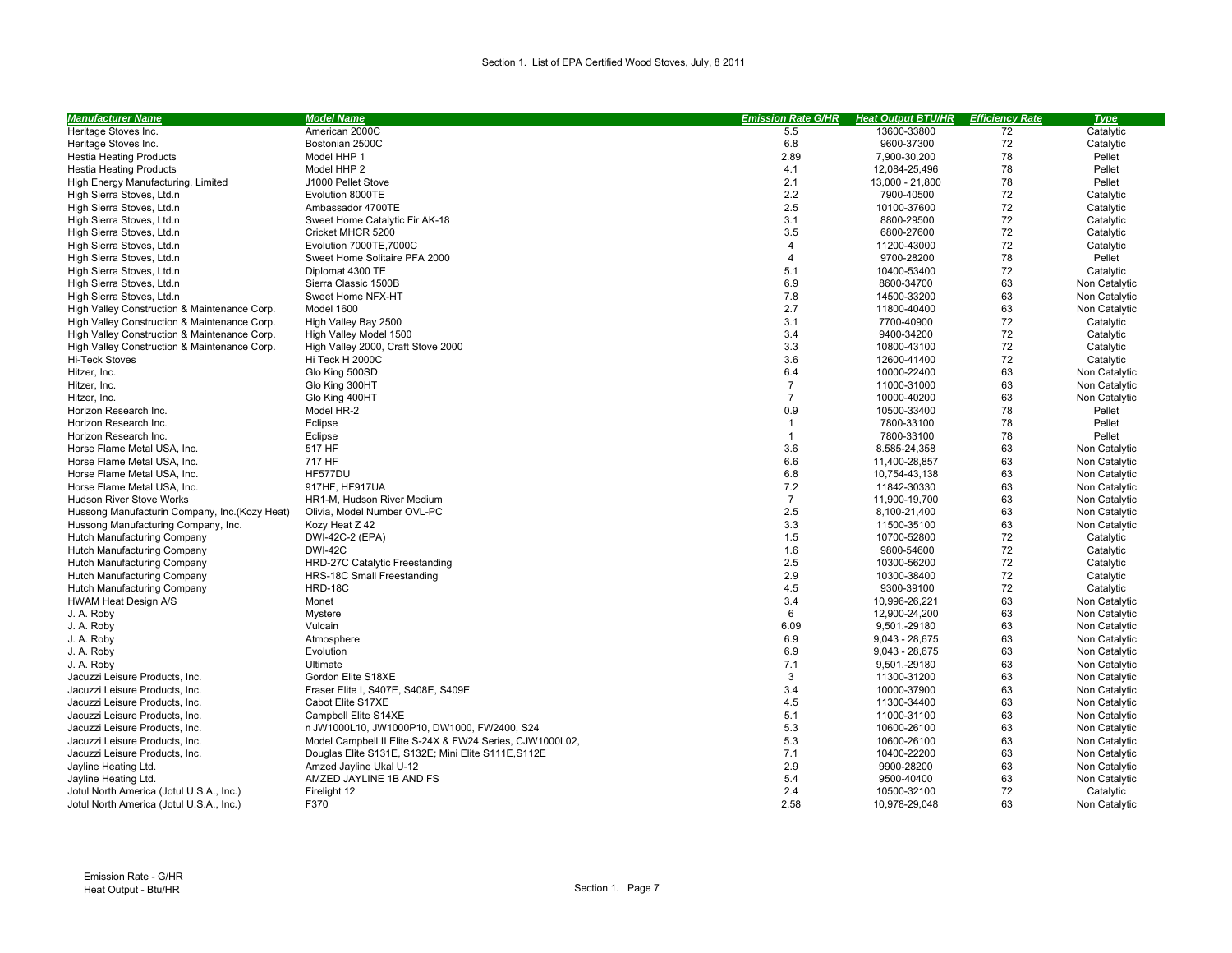| <b>Manufacturer Name</b>                 | <b>Model Name</b>                                                  | <b>Emission Rate G/HR</b> | <b>Heat Output BTU/HR</b> | <b>Efficiency Rate</b> | <b>Type</b>   |
|------------------------------------------|--------------------------------------------------------------------|---------------------------|---------------------------|------------------------|---------------|
| Jotul North America (Jotul U.S.A., Inc.) | F100 Nordic QT                                                     | 3                         | 7,700-27,400              | 63                     | Non Catalytic |
| Jotul North America (Jotul U.S.A., Inc.) | Jotul Oslo F-500                                                   | 3                         | 10900-35000               | 63                     | Non Catalytic |
| Jotul North America (Jotul U.S.A., Inc.) | Alpha 350132                                                       | 3.1                       | 10100-33000               | 72                     | Catalytic     |
| Jotul North America (Jotul U.S.A., Inc.) | Model Series 8                                                     | 3.1                       | 12600-33000               | 72                     | Catalytic     |
| Jotul North America (Jotul U.S.A., Inc.) | F500                                                               | 3.2                       | 12000-34700               | 63                     | Non Catalytic |
| Jotul North America (Jotul U.S.A., Inc.) | <b>F118 CB</b>                                                     | 3.5                       | 12,000-23,500             | 63                     | Non Catalytic |
| Jotul North America (Jotul U.S.A., Inc.) | Model 3 TDIC-2                                                     | 3.6                       | 10900-30600               | 72                     | Catalytic     |
| Jotul North America (Jotul U.S.A., Inc.) | Castine F400                                                       | 3.8                       | 11300-27800               | 63                     | Non Catalytic |
| Jotul North America (Jotul U.S.A., Inc.) | F3CBII                                                             | 3.8                       | 11400-43500               | 63                     | Non Catalytic |
| Jotul North America (Jotul U.S.A., Inc.) | Model 8 TDIC                                                       | 3.8                       | 10900-35100               | 72                     | Catalytic     |
| Jotul North America (Jotul U.S.A., Inc.) | American Fireplace Stove 3TDC                                      | $\overline{4}$            | 8800-31700                | 72                     | Catalytic     |
| Jotul North America (Jotul U.S.A., Inc.) | Model C350                                                         | $\overline{4}$            | 11,500-34,200             | 63                     | Non Catalytic |
| Jotul North America (Jotul U.S.A., Inc.) | Jotul F600                                                         | 4.1                       | 11,600-32,500             | 63                     | Non Catalytic |
| Jotul North America (Jotul U.S.A., Inc.) | Firelight 12CB                                                     | 4.4                       | 13500-45900               | 63                     | Non Catalytic |
| Jotul North America (Jotul U.S.A., Inc.) | C450, Tamarack□                                                    | 4.42                      | 11,900-36,100             | 63                     | Non Catalytic |
| Jotul North America (Jotul U.S.A., Inc.) | <b>C550 CB</b>                                                     | 4.47                      | 11,696-35933              | 63                     | Non Catalytic |
| Jotul North America (Jotul U.S.A., Inc.) | Jotul Petite                                                       | 4.52                      | 10500-39900               | 63                     | Non Catalytic |
| Jotul North America (Jotul U.S.A., Inc.) | Jotul Model 602 CB Classic                                         | 5.2                       | 9700-42100                | 63                     | Non Catalytic |
| Jotul North America (Jotul U.S.A., Inc.) | Model 3 CB                                                         | 5.8                       | 11900-58300               | 63                     | Non Catalytic |
| Jotul North America (Jotul U.S.A., Inc.) | C550                                                               | 7.14                      | 12,034-36,669             | 63                     | Non Catalytic |
| JR Home Heating Products                 | <b>WPS 30</b>                                                      | 4.5                       | 12,791 - 43,520           | 78                     | Pellet        |
| Jydepejsan A/S                           | Trendline, Soft Line, Fine Line, Zeus, Athene, Troja, Hera, Avanti | 3.9                       | 11300-28100               | 63                     | Non Catalytic |
| Jydepejsan A/S                           | H530                                                               | 6.8                       | 11,100-28,800             | 63                     | Non Catalytic |
| Kalvin International and Company (HK)    | KWS1-M                                                             | $\overline{7}$            | 11,900-19,700             | 63                     | Non Catalytic |
| Kent Heating Limited                     | Catalytic Tile Fire                                                | $\overline{2}$            | 5900-24500                | 72                     | Catalytic     |
| Kent Heating Limited                     | Ultima 2000S                                                       | 4.5                       | 11000-23000               | 63                     | Non Catalytic |
| Kent Heating Limited                     | Log Fire LPE                                                       | 5.9                       | 8900-28200                | 63                     | Non Catalytic |
| Kent Heating Limited                     | Tile Fire L.E.M. TLE-1                                             | 5.9                       | 8500-38600                | 63                     | Non Catalytic |
| Kent Heating Limited                     | Tile Fire 2000. Ultima 2000                                        | 6.3                       | 12500-21700               | 63                     | Non Catalytic |
| Kent Heating Limited                     | Sherwood L.E.M. XLE-1                                              | 6.5                       | 9600-33400                | 63                     | Non Catalytic |
| Kent Heating Limited                     | Log Fire 2000                                                      | $\overline{7}$            | 11200-23700               | 63                     | Non Catalytic |
| Kent Heating Limited                     | Sherwood 2000                                                      | 8.1                       | 13000-26600               | 63                     | Non Catalytic |
| Krog Iversen & Co. A/S                   | DSA 4                                                              | 1.1                       | 10,500-27,900             | 63                     | Non Catalytic |
| Krog Iversen & Co. A/S                   | <b>Basic 1 &amp; 3</b>                                             | 2.17                      | 10032-17906               | 63                     | Non Catalytic |
| Krog Iversen & Co. A/S                   | Basic 4                                                            | 2.2                       | 10000-22100               | 63                     | Non Catalytic |
| Krog Iversen & Co. A/S                   | Andersen 8                                                         | 2.9                       | 11900-30100               | 63                     | Non Catalytic |
| Krog Iversen & Co. A/S                   | Scan 24                                                            | 2.9                       | 11300-22500               | 63                     | Non Catalytic |
| Krog Iversen & Co. A/S                   | Scan 47.2                                                          | 3.1                       | 10400 - 30900             | 63                     | Non Catalytic |
| Krog Iversen & Co. A/S                   | Scan 4.5                                                           | 3.3                       | 9,500-31,000              | 63                     | Non Catalytic |
| Krog Iversen & Co. A/S                   | Andersen 8.2                                                       | 3.5                       | 7,600-28,800              | 63                     | Non Catalytic |
| Krog Iversen & Co. A/S                   | Scan 60                                                            | 3.97                      | 8,700-27,430              | 63                     | Non Catalytic |
| Krog Iversen & Co. A/S                   | Scan 5.2                                                           | 4.2                       | 11800-26500               | 63                     | Non Catalytic |
| Krog Iversen & Co. A/S                   | Scan 10-A                                                          | 4.4                       | 11,600-37,700             | 63                     | Non Catalytic |
| Krog Iversen & Co. A/S                   | Model Scan 61                                                      | 4.5                       | 10,600-29,300             | 63                     | Non Catalytic |
| Krog Iversen & Co. A/S                   | Scan 20                                                            | 5.1                       | 9900-19000                | 63                     | Non Catalytic |
| Kuma Stove And Iron Works                | Aspen                                                              | 4.1                       | 11,689 - 24206            | 63                     | Non Catalytic |
| Kuma Stove And Iron Works                | Model Kuma 100/300/400                                             | 2.2                       | 10100-52100               | 72                     | Catalytic     |
| Kuma Stove And Iron Works                | Kuma K-300/K-400, K-100B                                           | 2.8                       | 12100-65200               | 72                     | Catalytic     |
| Kuma Stove and Iron Works                | Kuma Wood Classic Model HT-2                                       | 3.2                       | 11300-48000               | 63                     | Non Catalytic |
| Kuma Stove and Iron Works                | Ashwood                                                            | 3.3                       | 11300-48000               | 63                     | Non Catalytic |
| Kuma Stove And Iron Works                | Kuma Scott HT-1                                                    | 3.5                       | 11700-29800               | 63                     | Non Catalytic |
| Lennox Hearth Products                   | Whitfield Fireplace/Hearth Stove                                   | $\overline{1}$            | 11000-35700               | 78                     | Pellet        |
| Lennox Hearth Products                   | Whitfield WP-1, III T, II-T, II-TC, Advantage Series               |                           | 9100-37800                | 78                     | Pellet        |
| Lennox Hearth Products                   | WP-2 III T, II-TC, Advantage Series                                | $\overline{1}$            | 9100-37800                | 78                     | Pellet        |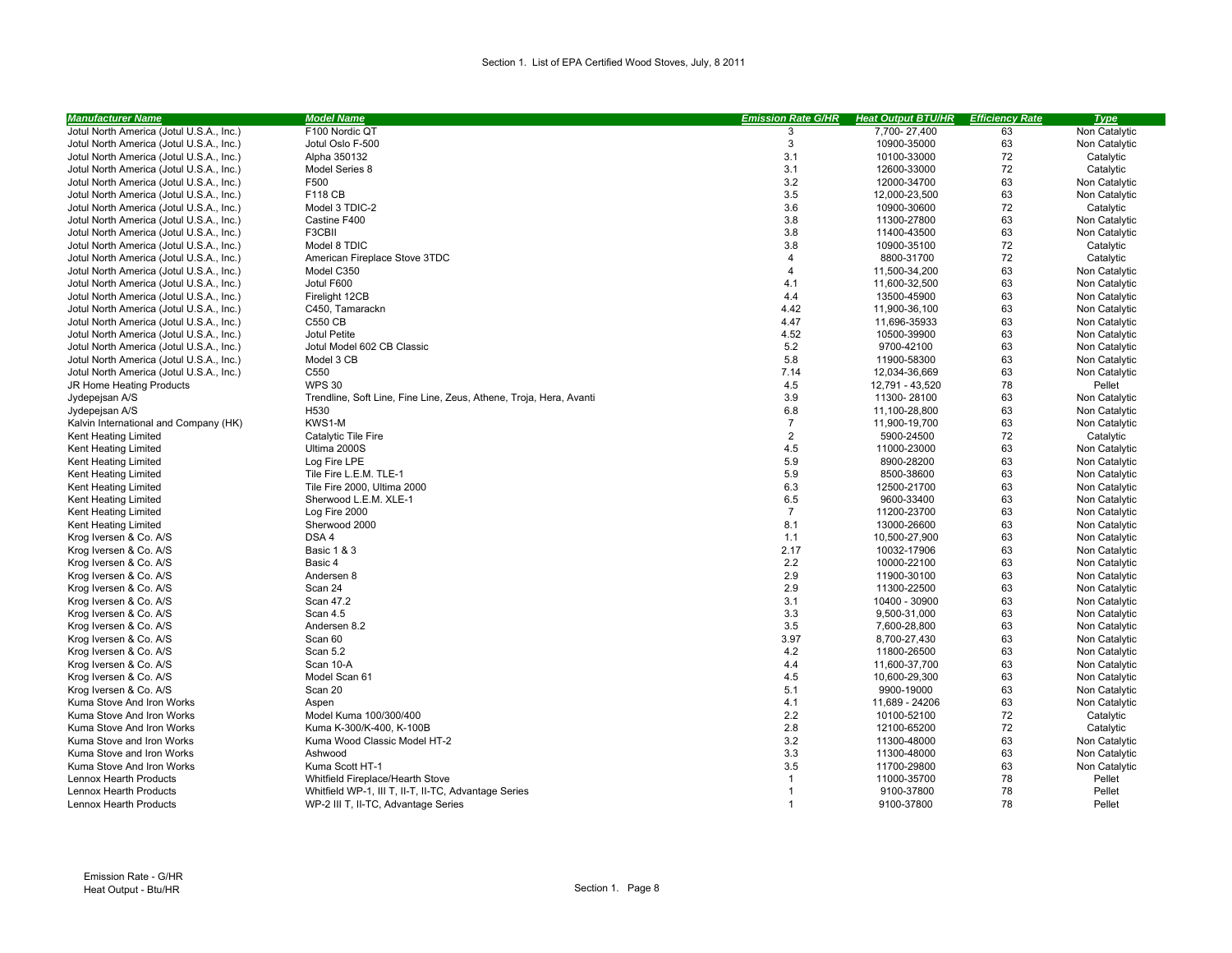| <b>Manufacturer Name</b>                                           | <u>Model Name</u>                                            | <b>Emission Rate G/HR</b> | <b>Heat Output BTU/HR</b> | <b>Efficiency Rate</b> | <b>Type</b>                    |
|--------------------------------------------------------------------|--------------------------------------------------------------|---------------------------|---------------------------|------------------------|--------------------------------|
| Lennox Hearth Products                                             | <b>BELLA</b>                                                 | 1.01                      | 11,202-25,925             | 78                     | Pellet                         |
| Lennox Hearth Products                                             | WINSLOW PS40 and PI40                                        | 1.14                      | 7,476-21,343              | 78                     | Pellet                         |
| Lennox Hearth Products                                             | Whitfield Advantage WP-2                                     | 1.3                       | 10900-35100               | 78                     | Pellet                         |
| Lennox Hearth Products                                             | STRIKER S160 and C160                                        | 1.6                       | 12500-41200               | 63                     | Non Catalytic                  |
| Lennox Hearth Products                                             | Bayview II, 2000C, BV4000C, BV4000C-2                        | 1.9                       | 6600-40900                | 72                     | Catalytic                      |
| Lennox Hearth Products                                             | Traditions T300HT & T3000HT□The Earth Stove 1600HT, 1900HT-M | 2.6                       | 10700-37400               | 63                     | Non Catalytic                  |
| Lennox Hearth Products                                             | Bayview BV450C/BV400C-2                                      | 3                         | 11000-48100               | 72                     | Catalytic                      |
| Lennox Hearth Products                                             | Bayview II BV4000                                            | 3.1                       | 9200-42300                | 72                     | Catalytic                      |
| Lennox Hearth Products                                             | Model T200C                                                  | 3.2                       | 8500-34900                | 72                     | Catalytic                      |
| Lennox Hearth Products                                             | CANYON ST310, C310                                           | 3.5                       | 11600-38800               | 63                     | Non Catalytic                  |
| Lennox Hearth Products                                             | 1003-C                                                       | 3.7                       | 11700-36800               | 72                     | Catalytic                      |
| Lennox Hearth Products                                             | Traditions T-100                                             | 3.8                       | 8300-43800                | 72                     | Catalytic                      |
| Lennox Hearth Products                                             | <b>MONTAGE</b>                                               | 4.03                      | 6,270-29,784              | 78                     | Pellet                         |
| Lennox Hearth Products                                             | Traditions T150C. T100SC                                     | 4.1                       | 6500-35300                | 72                     | Catalytic                      |
| Lennox Hearth Products                                             | LEGACY S260, C260, and E260                                  | 4.11                      | 11800-48000               | 63                     | Non Catalytic                  |
| Lennox Hearth Products                                             | PERFORMER SS210, ST210 and C210                              | 4.2                       | 9500-36100                | 63                     | Non Catalytic                  |
| Lennox Hearth Products                                             | 2800HT                                                       | 4.5                       | 11500-46700               | 63                     | Non Catalytic                  |
| Lennox Hearth Products                                             | Brass Flame KS-805                                           | 5.3                       | 9300-49800                | 63                     | Non Catalytic                  |
| Lennox Hearth Products                                             | Bayview BV400, BV450                                         | 5.5                       | 11000-53700               | 72                     | Catalytic                      |
| Lennox Hearth Products                                             | Brass Flame KS-1005, KS-2000I                                | 6                         | 11800-44000               | 63                     | Non Catalytic                  |
| Lennox Hearth Products                                             | Brass Flame KS-805                                           | 6                         | 9300-49800                | 63                     | Non Catalytic                  |
| Lennox Hearth Products                                             | KS-1005, SV-14; KS-2000, FI-15                               | 6                         | 9500-41100                | 63                     | Non Catalytic                  |
| Lennox Hearth Products                                             | Earth Stove and Ranger 1500HT, 1400HT                        | 6.6                       | 11700-37000               | 63                     | Non Catalytic                  |
| Lennox Hearth Products                                             | 1000HT, 1100HT, 2000HT, 2200HT                               | 8.3                       | 6600-32200                | 63                     | Non Catalytic                  |
| Les Produits d'Acier Nordic International                          | Olympia                                                      | 4.6                       | 9,659-26,407              | 72                     | Catalytic                      |
| Les Produits d'Acier Nordic International                          | Rustic 2100 and Tradition 2100                               | 4.97                      | 11,700-29,700             | 63                     | Non Catalytic                  |
| Les Produits d'Acier Nordic International                          | Diamant                                                      | 7.5                       | 11,100-26,100             | 63                     | Non Catalytic                  |
| Lexington Forge                                                    | <b>SSI 30</b>                                                | 3.47                      | 11,000-30,600             | 63                     | Non Catalytic                  |
| Lexington Forge                                                    | SSW 30FTPB, SSW30FTAL, SSW30FTAPB                            | 3.5                       | 11,000-30,600             | 63                     | Non Catalytic                  |
| Lexington Forge                                                    | SSW30STAL, SSW30STAPB Savannah                               | 3.5                       | 11,000-30,600             | 63                     | Non Catalytic                  |
| Lexington Forge                                                    | Savannah SSW 20 and Windsor WCS20                            | 3.76                      | 11,000-45000              | 63                     | Non Catalytic                  |
| Lexington Forge                                                    | <b>SSW40</b>                                                 | 4.3                       | 11,963-35767              | 63                     | Non Catalytic                  |
| <b>Long Agribusiness</b>                                           | Silent Flame Model 2058A                                     | 2.3                       | 9600-30600                | 72                     | Catalytic                      |
| Long Agribusiness                                                  | Silent Flame Model 2062                                      | 2.4                       | 9900-32600                | 72                     | Catalytic                      |
| <b>Long Agribusiness</b>                                           | 2062 Catalytic freestanding/insert                           | 3.3                       | 10600-20700               | 72                     | Catalytic                      |
| Long Agribusiness                                                  | Silent Flame 2058                                            | 5.3                       | 9000-27100                | 72                     | Catalytic                      |
|                                                                    | Declaration, Walden insert                                   | 4.1                       | 11,300-33,400             | 63                     |                                |
| LOPI by Travis Industries, Inc.<br>LOPI by Travis Industries, Inc. | Republic 1750, Endeavor and Revere Insert D                  | 1.94                      | 9300-42200                | 63                     | Non Catalytic<br>Non Catalytic |
| LOPI by Travis Industries, Inc.                                    |                                                              | 2.4                       | 10,700-33,900             | 63                     | Non Catalytic                  |
|                                                                    | Leyden                                                       | 2.6                       |                           | 63                     |                                |
| LOPI by Travis Industries, Inc.                                    | Liberty, Freedom Bay insert□                                 |                           | 12000-45100               |                        | Non Catalytic                  |
| LOPI by Travis Industries, Inc.                                    | Freedom                                                      | 3.6<br>4.4                | 11800-47500               | 63<br>63               | Non Catalytic<br>Non Catalytic |
| LOPI by Travis Industries, Inc.                                    | ANSWER, ANSER insert, Republic1250 and Avalon Spokane        |                           | 11600-38500               |                        |                                |
| Luap Associates, Inc.                                              | Eagle 2001                                                   | 2.6                       | 8400-55200                | 78                     | Pellet                         |
| <b>Lucky Distributing</b>                                          | Integra                                                      | 3.6                       | 10,024-31,268             | 78                     | Pellet                         |
| <b>Lucky Distributing</b>                                          | Esprit, Viva and Taurus                                      | 4.4                       | 11,817-32,263             | 63                     | Non Catalytic                  |
| M. Texeira International, Incorporated                             | Bef 520 H                                                    | 6.4                       | 11,721-25,859             | 63                     | Non Catalytic                  |
| Martin Industries, Inc.                                            | $C-92$                                                       | 2.4                       | 7200-29500                | 72                     | Catalytic                      |
| Martin Industries, Inc.                                            | Ashley APC2, APC2C; King KC2, KC2B; Atlanta AC2, AC2B        | 3                         | 9700-27900                | 72                     | Catalytic                      |
| Martin Industries, Inc.                                            | $C-92$                                                       | 3                         | 13900-35700               | 72                     | Catalytic                      |
| Martin Industries, Inc.                                            | Ashley <sub>[1]</sub>                                        | 3.8                       | 5700-35300                | 72                     | Catalytic                      |
| Martin Industries, Inc.                                            | Ashley APS5, APS5B; King KC5, KC5B; Atlanta AC5, AC5B        | 3.8                       | 9400-35400                | 72                     | Catalytic                      |
| Martin Industries, Inc.                                            | Ashley CAHF, CAHFB; King MCF, MCFB; Atlanta ACF, ACFB        | 4.8                       | 9900-30000                | 72                     | Catalytic                      |
| Martin Industries, Inc.                                            | $C-92$                                                       | 5.3                       | 5200-33200                | 72                     | Catalytic                      |
| Max Blank GmbH                                                     | Florenz K0 2. Volterra, Padua, Atlanta BF                    | 3.1                       | 11.842-34.680             | 63                     | Non Catalytic                  |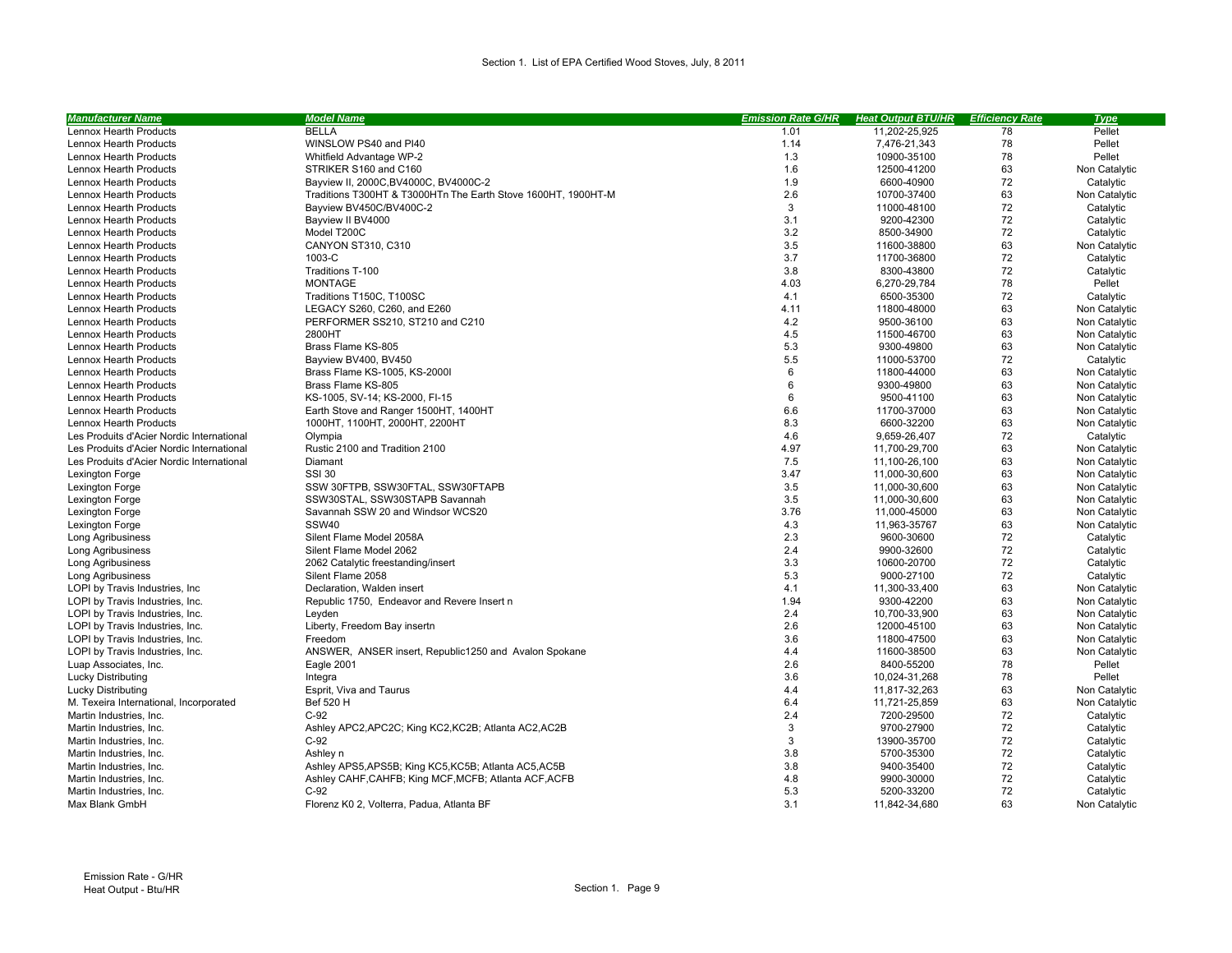| <b>Manufacturer Name</b>                | <b>Model Name</b>                                                  | <b>Emission Rate G/HR</b> | <b>Heat Output BTU/HR</b> | <b>Efficiency Rate</b> | <b>Type</b>   |
|-----------------------------------------|--------------------------------------------------------------------|---------------------------|---------------------------|------------------------|---------------|
| Max Blank GmbH                          | Atlanta K02, Siena, Monza, Davos, Ravenna, Heidelberg              | 4.5                       | 11,479-36,009             | 63                     | Non Catalytic |
| Max Blank GmbH                          | Solero, Toulouse, Zitro, Rio, Memphis, Niagara, Fisco              | 4.5                       | 11,479-36,009             | 63                     | Non Catalytic |
| Max Blank GmbH                          | Mega K 03                                                          | 5.14                      | 10,500-33,000             | 63                     | Non Catalytic |
| Max Blank GmbH                          | Bordeaux                                                           | 5.6                       | 10,129-34,342             | 63                     | Non Catalytic |
| MCZ S.p.a.                              | Cubic, Cosmo                                                       | 1.3                       | 7,428 - 27,053            | 78                     |               |
| MCZ S.p.a.                              | Trendline, Soft Line, Fine Line, Zeus, Athene, Troja, Hera, Avanti | 1.3                       | 7,428 - 27,053            | 78                     |               |
| MCZ S.p.a.                              | Musa Air, Suite Air, Club Air, Sagar Air                           | 1.3                       | 7,428 - 27,053            | 78                     | Pellet        |
| MCZ S.p.a.                              | Star Air, Ego, Air, Toba Air, Sagar Air                            | 1.4                       | 8,233-24,533              | 78                     | Pellet        |
| MCZ S.p.a.                              | Nima Comfort Air, Club Comfort                                     | 1.8                       | 9,704 - 31,758            | 78                     |               |
| MCZ S.p.a.                              | Musa Comfort Air, Suite Comfrot Air                                | 1.8                       | 9,704 - 31,758            | 78                     | Pellet        |
| Metal M.D.R. Inc.                       | Model HE-1400, XE-1400, & XTD-1.5                                  | 4.3                       | 10800-34000               | 63                     | Non Catalytic |
| Metal M.D.R. Inc.                       | XVR-III. XLT-III                                                   | 7.5                       | 11,900-35,000             | 63                     | Non Catalytic |
| Monessan Hearth Systems                 | Century/Dutchmaster FW and CDW                                     | $\mathbf{1}$              | 11,800-32,300             | 63                     | Non Catalytic |
| Monessan Hearth Systems                 | Merrimack, Essex                                                   | 3.6                       | 10,554 - 31,780           | 63                     | Non Catalytic |
| Monessan Hearth Systems                 | CJW2500X02, DW2500 and JW2500X10                                   | 4.7                       | 9500-57800                | 63                     | Non Catalytic |
| Monessan Hearth Systems                 | CW2500X00, CW2500X02, JW2500X00,                                   | 4.7                       | 9500-57800                | 63                     | Non Catalytic |
| Monessan Hearth Systems                 | Defiant 1975                                                       | 2.3                       | $9,600 - 26,600$          | 63                     | Non Catalytic |
| Monessan Hearth Systems                 | FW247001 to FE247004 and JW1000PF1                                 | 5                         | 11500-18900               | 63                     | Non Catalytic |
| Monessan Hearth Systems                 | JW1000L10 and JW1000P10, DW1000, FW2400, S24                       | 5.3                       | 10600-26100               | 63                     | Non Catalytic |
| Monessan Hearth Systems                 | Model Campbell II Elite S-24X & FW24 Series, CJW1000L02,           | 5.3                       | 10600-26100               | 63                     | Non Catalytic |
| Morso Jernstaberi A/S                   | 2B Classic                                                         | 3.9                       | 10900 -23600              | 63                     | Non Catalytic |
| Morso Jernstoberi A/S                   | 3112 and 3142                                                      | 3.1                       | 9,300-28,500              | 63                     | Non Catalytic |
| Morso Jernstoberi A/S                   | Model 4600                                                         | 3.2                       | 11,100-25,600             | 63                     | Non Catalytic |
| Morso Jernstoberi A/S                   | Squirrel 1410, 1420, 1440                                          | 3.3                       | 9600-22000                | 63                     | Non Catalytic |
| Morso Jernstoberi A/S                   | Owl 3410/3440 & 3450                                               | 3.5                       | 8400-23600                | 63                     | Non Catalytic |
| Morso Jernstoberi A/S                   | 7600 Series                                                        | 3.6                       | 10,000 - 21,300           | 63                     | Non Catalytic |
| Morso Jernstoberi A/S                   | Model 4650 (Soapstone)                                             | 3.7                       | 10,900-25,700             | 63                     | Non Catalytic |
| Morso Jernstoberi A/S                   | Model 2040                                                         | 3.8                       | 11,100-40,100             | 63                     | Non Catalytic |
| Morso Jernstoberi A/S                   | Model 7110                                                         | 3.8                       | 10,700-27,900             | 63                     | Non Catalytic |
| Morso Jernstoberi A/S                   | 6100                                                               | 4.1                       | 11,117-22,000             | 63                     | Non Catalytic |
| Morso Jernstoberi A/S                   | Model 2B                                                           | 4.1                       | 9,300-30,700              | 63                     | Non Catalytic |
| Morso Jernstoberi A/S                   | Model 5660,                                                        | 4.3                       | 8,998-50,078              | 63                     | Non Catalytic |
| Morso Jernstoberi A/S                   | Panther Model 2110B                                                | 4.3                       | 8,600-42,100              | 63                     | Non Catalytic |
| Morso Jernstoberi A/S                   | <b>Morso 1710</b>                                                  | 4.4                       | 12,000-39,800             | 63                     | Non Catalytic |
| Morso Jernstoberi A/S                   | 8140, 8142, 8147, 8151 and 8150                                    | 4.5                       | 10,864-25,370             | 63                     | Non Catalytic |
| Morso Jernstoberi A/S                   | Panther 2110                                                       | 4.68                      | 10300-60500               | 63                     | Non Catalytic |
| Morso Jernstoberi A/S                   | 8180                                                               | 5.1                       | 9,300-28,500              | 63                     | Non Catalytic |
| Morso Jernstoberi A/S                   | 3600 Series                                                        | 5.2                       | 11,400-49,500             | 63                     | Non Catalytic |
| National Steelcrafters of Oregon        | Breckwell W3000FS/W3000I                                           | 2.3                       | 11600-33700               | 63                     | Non Catalytic |
| National Steelcrafters of Oregon        | Craft Stove CB-4830                                                | 3.1                       | 11600-41100               | 72                     | Catalytic     |
| National Steelcrafters of Oregon        | Craft Stove CB-4830, CB-300                                        | 3.1                       | 11600-41100               | 72                     | Catalytic     |
| National Steelcrafters of Oregon        | Craft CB-4830 Insert                                               | 3.4                       | 9100-22400                | 72                     | Catalytic     |
| National Steelcrafters of Oregon        | Craft Stove CB-4426                                                | 3.9                       | 12100-35600               | 72                     | Catalytic     |
| National Steelcrafters of Oregon        | Craft Stove CB-4426, CB-26, CAT 44-1                               | 3.9                       | 12100-35600               | 72                     | Catalytic     |
| National Steelcrafters of Oregon        | Chateau NC24                                                       | 5.4                       | 14500-51000               | 63                     | Non Catalytic |
| Navigator Stove Works, Inc.             | NSW-1 Sardine                                                      | 3.5                       | 11.400-19.400             | 63                     | Non Catalytic |
| Navigator Stove Works, Inc.             | Navigator NSW2                                                     | 3.6                       | 10500-28200               | 63                     | Non Catalytic |
| New Buck Corporation (Buck Stove Corp.) | Buck Bay Model 91                                                  | 1.2                       | 8,800-51,200              | 72                     | Catalytic     |
| New Buck Corporation (Buck Stove Corp.) | New Buck/Carolina Model 17                                         | 1.2                       | 8100-27900                | 72                     | Catalytic     |
| New Buck Corporation (Buck Stove Corp.) | 94NC                                                               | 3.81                      | 11,390 - 42,200           | 63                     | Non Catalytic |
| New Buck Corporation (Buck Stove Corp.) | <b>Buck Master</b>                                                 | 2.1                       | 10,800-49,800             | 72                     | Catalytic     |
| New Buck Corporation (Buck Stove Corp.) | 50PCV, 50PBay, 50CV, 50CBay, 50CD, 50BCV, 50BBay                   | 2.5                       | 10100-38000               | 72                     | Catalytic     |
| New Buck Corporation (Buck Stove Corp.) | 41BCV, BBay, CD, CS, CV, CBAY, PCV, PCBAY                          | 2.6                       | 6900-27800                | 72                     | Catalytic     |
| New Buck Corporation (Buck Stove Corp.) | MODEL XL-80                                                        | 2.7                       | 9200-40500                | 72                     | Catalytic     |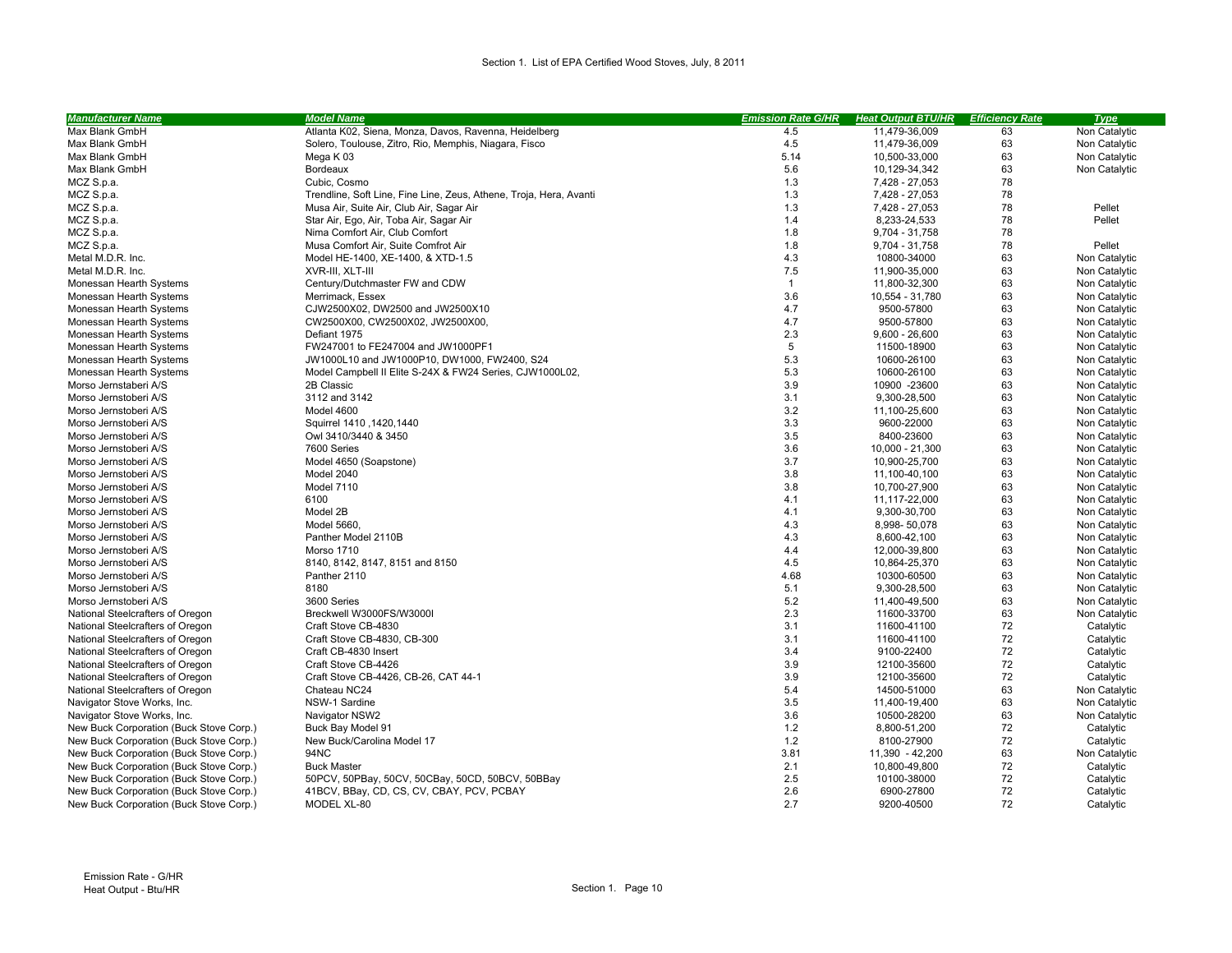| <b>Manufacturer Name</b>                | <b>Model Name</b>                                    | <b>Emission Rate G/HR</b> | <b>Heat Output BTU/HR</b> | <b>Efficiency Rate</b> | <b>Type</b>   |
|-----------------------------------------|------------------------------------------------------|---------------------------|---------------------------|------------------------|---------------|
| New Buck Corporation (Buck Stove Corp.) | Model 261                                            | 2.92                      | 10271-32263               | 63                     | Non Catalytic |
| New Buck Corporation (Buck Stove Corp.) | Model 18                                             | 3.1                       | 10000-22400               | 63                     | Non Catalytic |
| New Buck Corporation (Buck Stove Corp.) | Model 20, catalytic                                  | 3.2                       | 10800-37500               | 72                     | Catalytic     |
| New Buck Corporation (Buck Stove Corp.) | Bay Model 91                                         | 3.5                       | 10400-50400               | 72                     | Catalytic     |
| New Buck Corporation (Buck Stove Corp.) | Buck/Tharrington 74/T-74                             | 3.6                       | 11,600-41,400             | 63                     | Non Catalytic |
| New Buck Corporation (Buck Stove Corp.) | Model 71 Freestanding/Insert Catalytic               | 3.6                       | 13100-40200               | 72                     | Catalytic     |
| New Buck Corporation (Buck Stove Corp.) | Regular Buck 27000-C                                 | 3.8                       | 14700-25100               | 72                     | Catalytic     |
| New Buck Corporation (Buck Stove Corp.) | Little Buck 26000-C                                  | 4                         | 6800-38700                | 72                     | Catalytic     |
| New Buck Corporation (Buck Stove Corp.) | Model 81/85                                          | 4.3                       | 11900-45400               | 63                     | Non Catalytic |
| New Buck Corporation (Buck Stove Corp.) | Model 21                                             | 4.4                       | 12,000-444,000            | 63                     | Non Catalytic |
| New Buck Corporation (Buck Stove Corp.) | <b>Big Buck 28000-C</b>                              | 4.7                       | 8500-39100                | 72                     | Catalytic     |
| New Buck Corporation (Buck Stove Corp.) | Regular Buck 27000-CR                                | 4.8                       | 14700-30800               | 72                     | Catalytic     |
| New Buck Corporation (Buck Stove Corp.) | Model 70                                             | 5                         | 9800-31300                | 72                     | Catalytic     |
| New Buck Corporation (Buck Stove Corp.) | Model 26                                             | 5.4                       | 11900-42600               | 63                     | Non Catalytic |
| New Buck Corporation (Buck Stove Corp.) | <b>Townsend III</b>                                  | 6.2                       | 11400-41200               | 63                     | Non Catalytic |
| New Buck Corporation (Buck Stove Corp.) | Buck Carolina/Tharington 51/T-51                     | 6.7                       | 11800-40900               | 63                     | Non Catalytic |
| Newmac Manufacturing Incorporated       | Classic II Model NCM 120                             | 3.04                      | 10,700-27,000             | 63                     | Non Catalytic |
| Newmac Manufacturing Incorporated       | Classic 1 EPA NC 100 E                               | $\overline{4}$            | 10,700-27,000             | 63                     | Non Catalytic |
| Newmac Manufacturing Incorporated       | <b>WFA 70</b>                                        | 2.72                      | 11,852                    | 15,922                 | Non Catalytic |
| Newmac Manufacturing Incorporated       | Status EPA Model NS220 E                             | 4.97                      | 11,600-27,400             | 63                     | Non Catalytic |
| NHC Inc.                                | Model 3-C                                            | $\overline{2}$            | 7900-15000                | 72                     | Catalytic     |
| NHC Inc.                                | Harvest A-HII catalytic                              | 2.5                       | 10500-36400               | 72                     | Catalytic     |
| NHC Inc.                                | Mansfield I                                          | 2.9                       | 13600-45300               | 63                     | Non Catalytic |
| NHC Inc.                                | Mansfield                                            | 3.2                       | 10200-27900               | 63                     | Non Catalytic |
| NHC Inc.                                | Phoenix (Version 2)                                  | 3.4                       | 10400-35200               | 63                     | Non Catalytic |
| NHC Inc.                                | Harvest HII                                          | 3.8                       | 8800-28900                | 72                     | Catalytic     |
| NHC Inc.                                | Phoenix                                              | 4.94                      | 10300-43000               | 63                     | Non Catalytic |
| Nordpeis A/S                            | Saturn A                                             | 6                         | 10,100-25,000             | 63                     | Non Catalytic |
| NU-TEC/Upland Distributors, Inc.        | Brenden BR-60                                        | 1.43                      | 11000-29400               | 72                     | Catalytic     |
| NU-TEC/Upland Distributors, Inc.        | Upland Amity AM-40                                   | 2.6                       | 10600-23600               | 72                     | Catalytic     |
| NU-TEC/Upland Distributors, Inc.        | Townsend Woodstove TN-25                             | 2.7                       | 10200-27500               | 72                     | Catalytic     |
| <b>NYSERDA</b>                          | <b>XEOOS</b>                                         | 2.4                       | 11,519 - 27,432           | 63                     | Non Catalytic |
| OK Doke, Ltd.                           | Sweethearth Presidential 800/800XL                   | 3.6                       | 9900-20000                | 72                     | Catalytic     |
| Olsberg Hermann Everken, Gmbh           | <b>Bristol OH-L</b>                                  | 2.1                       | 11,800-32,200             | 63                     | Non Catalytic |
| Olsberg Hermann Everken, Gmbh           | <b>Bristol OH-M</b>                                  | 2.7                       | 11,000-33,200             | 63                     | Non Catalytic |
| Oregon Woodstoves, Inc.                 | Model OS/1                                           | 1.4                       | 7800-40000                | 72                     | Catalytic     |
| Oregon Woodstoves, Inc.                 | #1, Design 01                                        | 2.7                       | 9600-49700                | 72                     | Catalytic     |
| Orley's Manufacturing Company, Inc.     | Cougar G-225                                         | 2.7                       | 9100-36200                | 72                     | Catalytic     |
| Orley's Manufacturing Company, Inc.     | Leopard U245, U246, UO245, UO246; Panther F245, F246 | 3.5                       | 9100-39000                | 72                     | Catalytic     |
| Orrville Products, Inc.                 | COUNTRY COMFORT CC160                                | 2.9                       | 11900-47800               | 63                     | Non Catalytic |
| Orrville Products, Inc.                 | CC250                                                | 3.5                       | 13200-29800               | 72                     | Catalytic     |
| Orrville Products, Inc.                 | Country Comfort CC325                                | 3.5                       | 18600-60600               | 72                     | Catalytic     |
| Orrville Products, Inc.                 | CC 350                                               | 3.8                       | 13700-68900               | 72                     | Catalytic     |
| Orrville Products, Inc.                 | CC-185I and 165I                                     | 3.8                       | 11500-48600               | 63                     | Non Catalytic |
| Orrville Products, Inc.                 | CC180                                                | 3.9                       | 10700-57600               | 63                     | Non Catalytic |
| Orrville Products, Inc.                 | Country Comfort CC350                                | 4.3                       | 11200-29100               | 72                     | Catalytic     |
| Orrville Products, Inc.                 | CC175 and CC155                                      | 4.4                       | 10900-39200               | 63                     | Non Catalytic |
| Orrville Products, Inc.                 | Country Comfort CC160                                | 5.25                      | 11600-36500               | 63                     | Non Catalytic |
| Orrville Products, Inc.                 | CC185 and CC165                                      | 5.3                       | 11300-46100               | 63                     | Non Catalytic |
| Orrville Products, Inc.                 | Country Comfort CC150, CC1000, CC150H                | 7.5                       | 7200-23900                | 63                     | Non Catalytic |
| Orrville Products, Inc.                 | Country Comfort CC100                                | 8.5                       | 8700-33400                | 63                     | Non Catalytic |
| Orrville Products, Inc.                 | Country Comfort CC125                                | 9.5                       | 12300-27600               | 63                     | Non Catalytic |
| Osburn Manufacturing, Inc.              | Imperial 2000                                        | 4.6                       | 9000-33000                | 63                     | Non Catalytic |
| Osburn Manufacturing, Inc.              | 2200                                                 | 5.7                       | 10400-41500               | 63                     | Non Catalytic |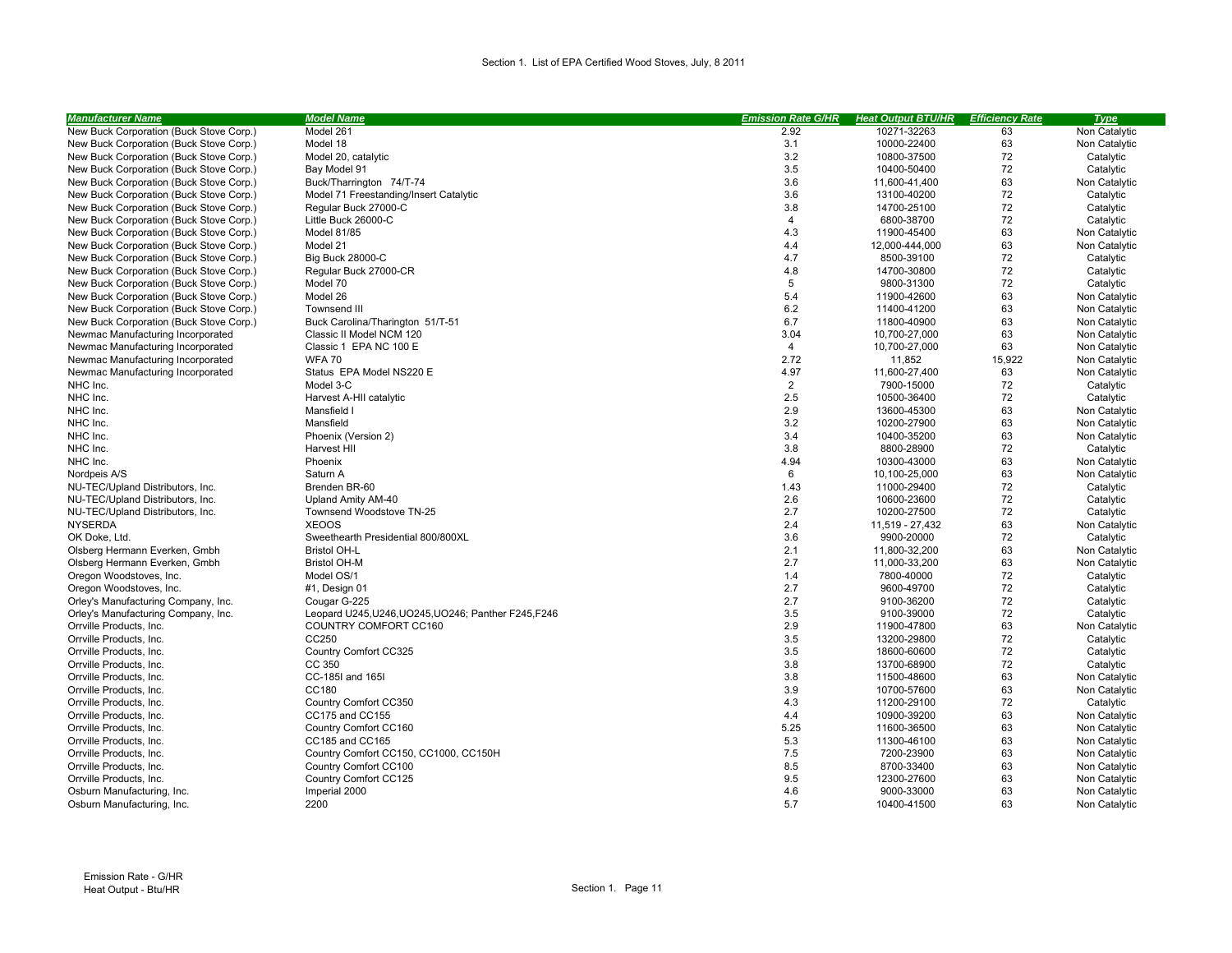| Osburn Manufacturing, Inc.<br>1050<br>6.9<br>10600-42900<br>63<br>Non Catalytic<br>$\overline{7}$<br>63<br>Osburn Manufacturing, Inc.<br>Imperial MKII, MKII Insert, Goldenaire<br>10700-51600<br>Non Catalytic<br>2.92<br>63<br>Non Catalytic<br>Pacific Energy Fireplace Products Limited<br>Vista Series C, Vista Classic, Vista Artisan, Vista Insert, and Alderlea T4<br>12400-26300<br>Alderlea, Super 27 Design D, Spectrum,<br>3.4<br>11000-34600<br>63<br>Non Catalytic<br>Pacific Energy Fireplace Products Limited<br>3.4<br>63<br>Pacific Energy Fireplace Products Limited<br>Standard, Pacific Ins, Spectrum Classic and Fusion<br>11000-34600<br>Non Catalytic<br>Summit Series A, Summit Insert, Summit Classic and Alderlea T6<br>3.6<br>10300-37500<br>63<br>Pacific Energy Fireplace Products Limited<br>Non Catalytic<br>6.4<br>63<br>10600-36400<br>Non Catalytic<br>Pacific Energy Fireplace Products Limited<br>S-27, Spectrum, Standard, Pacific<br>Panda Wood Stoves<br><b>UMF-400</b><br>5<br>7600-38300<br>72<br>Catalytic<br>0.5<br>78<br>Pellefier Inc.<br>Venturi PVI-87<br>9000-31800<br>Pellet<br>6.8<br>63<br>Model 905<br>Non Catalytic<br>Piazzetta S.p.A.<br>11600-30300<br>7.5<br>63<br>Piazzetta S.p.A.<br>904<br>6700-28300<br>Non Catalytic<br>63<br>Woodchief 300 E<br>4.8<br>Non Catalytic<br><b>Polar Fireplaces</b><br>11600-43700<br>5.1<br>Woodchief 400 E<br>11500-59000<br>63<br>Non Catalytic<br><b>Polar Fireplaces</b><br>$\overline{4}$<br>63<br><b>WS-250</b><br>11700-50500<br>Non Catalytic<br>Precision Gas Technologies<br>6.6<br>63<br>PSG Distribution Inc.<br>Caddy (duct furnace)<br>12000-52900<br>Non Catalytic<br>2.1<br>63<br>Rais A/S<br>Gabo Pina Vola<br>12.000-26.700<br>Non Catalytic<br>4.3<br>63<br>Rais A/S<br>Malta. Bando and Bora<br>11400-32900<br>Non Catalytic<br>4.3<br>63<br>RAIS A/S<br>Rondo, Mino II Steel and Mino II SST<br>11,431-22,561<br>Non Catalytic<br>5.7<br>OPUS<br>63<br><b>RAIS A/S</b><br>11,479-21,630<br>Non Catalytic<br>7.2<br>63<br>Rais A/S<br>Rais 60-A Insert<br>11600-51300<br>Non Catalytic<br>$\overline{7}$<br>63<br>Renfyre Stove Co./ Maco Enterprises, Inc.<br>Fireview 2300<br>11700-27500<br>Non Catalytic<br>5.5<br>63<br>Renfyre Stove Co./Maco Enterprises Inc.<br>5000 Combination Range Design #50001<br>13600-21600<br>Non Catalytic<br>2800<br>3.4<br>11900-23700<br>63<br>Renfyre Stove Co./Maco Enterprises, Inc.<br>Non Catalytic<br>3.8<br>63<br>Renfyre Stove Co./Maco Enterprises, Inc.<br>Fireview Insert 2700<br>9400-27500<br>Non Catalytic<br>2.6<br>63<br>Reverso Manufacturing, Ltd.<br>11200-33800<br>Non Catalytic<br><b>Challenger MMX</b><br>72<br>4.5<br>7000-29100<br>Riteway-Dominion Manufacturing Company, Inc.<br>Dominion 005<br>Catalytic<br>$\overline{2}$<br>72<br>Achiever FPI-1-LEX<br>7900-26700<br>RJM Manufacturing, Inc.<br>Catalytic<br>1.6<br>72<br>RJM Manufacturing, Inc.<br>FPI-2-LEX/90<br>10300-36500<br>Catalytic<br>2.5<br>72<br>RJM Manufacturing, Inc.<br>11400-34600<br>Catalytic<br>Energy King Bay 2000C<br>3<br>72<br>16100-39800<br>Catalytic<br>RJM Manufacturing, Inc.<br>Energy King 2500C<br>3.2<br>72<br>Model Silhouette 2850C<br>Catalytic<br>RJM Manufacturing, Inc.<br>8100-34700<br>3.7<br>72<br>RSF / Industrial Chimney Company, Incorporated<br>Opel 2000C, OPEL AP<br>10600-49700<br>Catalytic<br>63<br>RSF / Industrial Chimney Company, Incorporated<br>TOPAZ/CHAMELEON (Without Fan), TOPAZ, Chameleon<br>4<br>Non Catalytic<br>11100-25700<br>4.5<br>RSF / Industrial Chimney Company, Incorporated<br>11800-35600<br>63<br>Non Catalytic<br>HT (Onyx), ONYX AP<br>5.5<br>63<br>RSF / Industrial Chimney Company, Incorporated<br>TOPAZ/CHAEMELON (With Fan)<br>9500-25800<br>Non Catalytic<br>9.9<br>63<br>RSF / Industrial Chimney Company, Incorporated<br>Ardent HF 40<br>6400-30600<br>Non Catalytic<br><b>W-25C</b><br>2.4<br>72<br>Russo Products, Inc.<br>8400-31300<br>Catalytic<br>2.5<br>72<br><b>GV-30S</b><br>Russo Products, Inc.<br>9500-38700<br>Catalytic<br>2.9<br>72<br>Russo Products, Inc.<br>Russo Glassview GV-21<br>10200-29600<br>Catalytic<br>3.1<br>72<br><b>GV-30C</b><br>Russo Products, Inc.<br>10300-39400<br>Catalytic<br><b>W-18C</b><br>6.2<br>72<br>Russo Products, Inc.<br>7900-40900<br>Catalytic<br>2.4<br>9600-33500<br>72<br>Salvo Machinery, Inc.<br><b>Model Citation</b><br>Catalytic<br>7.1<br>63<br>Salvo Machinery, Inc.<br>Citation Classic W45NC/WI45NC<br>11800-32200<br>Non Catalytic<br>Merlin 3 FS-15, IS-15<br>6.1<br>63<br>Non Catalytic<br><b>Sarratt Agencies Limited</b><br>9800-21100<br>2.7<br>63<br>Non Catalytic<br>Saxon Wood Heaters Pty, Ltd<br>Rosewood<br>11600-36200<br>3.692<br>Security Chimneys International Ltd.<br>BIS Ultima, Brentwood, BIS Tradition CE, and Montecito<br>10,442-27,746<br>63<br>Non Catalytic<br>72<br>4.1<br>Security Chimneys International Ltd.<br>BIS Panorama, Villa Vista<br>10900-35,600<br>Catalytic<br>63<br>4.8<br>Non Catalytic<br>Security Chimneys International Ltd.<br>BIS Nova, Ladera<br>8,700-25,700<br>5.1<br>63<br><b>BIS Ultra</b><br>11033-46700<br>Non Catalytic<br>Security Chimneys International Ltd.<br>5.3<br>63<br>Security Chimneys International Ltd.<br><b>BIS II</b><br>11300-41500<br>Non Catalytic<br>5.5<br>63<br>Security Chimneys International Ltd.<br>BIS Design No. 1.2<br>14200-55800<br>Non Catalytic<br>7.3<br>63<br>Security Chimneys International Ltd.<br><b>BIS Tradition and Montecito Estate</b><br>11,500-39-300<br>Non Catalytic<br>0.97<br>63<br>Selkirk Canada Corporation<br>Model: HE36<br>6,668-15,290<br>Non Catalytic | <b>Manufacturer Name</b>   | <b>Model Name</b> | <b>Emission Rate G/HR</b> | <b>Heat Output BTU/HR</b> | <b>Efficiency Rate</b> | <b>Type</b>   |
|---------------------------------------------------------------------------------------------------------------------------------------------------------------------------------------------------------------------------------------------------------------------------------------------------------------------------------------------------------------------------------------------------------------------------------------------------------------------------------------------------------------------------------------------------------------------------------------------------------------------------------------------------------------------------------------------------------------------------------------------------------------------------------------------------------------------------------------------------------------------------------------------------------------------------------------------------------------------------------------------------------------------------------------------------------------------------------------------------------------------------------------------------------------------------------------------------------------------------------------------------------------------------------------------------------------------------------------------------------------------------------------------------------------------------------------------------------------------------------------------------------------------------------------------------------------------------------------------------------------------------------------------------------------------------------------------------------------------------------------------------------------------------------------------------------------------------------------------------------------------------------------------------------------------------------------------------------------------------------------------------------------------------------------------------------------------------------------------------------------------------------------------------------------------------------------------------------------------------------------------------------------------------------------------------------------------------------------------------------------------------------------------------------------------------------------------------------------------------------------------------------------------------------------------------------------------------------------------------------------------------------------------------------------------------------------------------------------------------------------------------------------------------------------------------------------------------------------------------------------------------------------------------------------------------------------------------------------------------------------------------------------------------------------------------------------------------------------------------------------------------------------------------------------------------------------------------------------------------------------------------------------------------------------------------------------------------------------------------------------------------------------------------------------------------------------------------------------------------------------------------------------------------------------------------------------------------------------------------------------------------------------------------------------------------------------------------------------------------------------------------------------------------------------------------------------------------------------------------------------------------------------------------------------------------------------------------------------------------------------------------------------------------------------------------------------------------------------------------------------------------------------------------------------------------------------------------------------------------------------------------------------------------------------------------------------------------------------------------------------------------------------------------------------------------------------------------------------------------------------------------------------------------------------------------------------------------------------------------------------------------------------------------------------------------------------------------------------------------------------------------------------------------------------------------------------------------------------------------------------------------------------------------------------------------------------------------------------------------------------------------------------------------------------------------------------------------------------------------------------------------------------------------------------------------------------------------------------------------------------------------------------------------------------------------------------------------------------------------------------------------------------------------------------------------------------------------------------------------------------------------------------------------------------------------------------------------------------------------------------------------------------------------------------------------|----------------------------|-------------------|---------------------------|---------------------------|------------------------|---------------|
|                                                                                                                                                                                                                                                                                                                                                                                                                                                                                                                                                                                                                                                                                                                                                                                                                                                                                                                                                                                                                                                                                                                                                                                                                                                                                                                                                                                                                                                                                                                                                                                                                                                                                                                                                                                                                                                                                                                                                                                                                                                                                                                                                                                                                                                                                                                                                                                                                                                                                                                                                                                                                                                                                                                                                                                                                                                                                                                                                                                                                                                                                                                                                                                                                                                                                                                                                                                                                                                                                                                                                                                                                                                                                                                                                                                                                                                                                                                                                                                                                                                                                                                                                                                                                                                                                                                                                                                                                                                                                                                                                                                                                                                                                                                                                                                                                                                                                                                                                                                                                                                                                                                                                                                                                                                                                                                                                                                                                                                                                                                                                                                                                                                                           |                            |                   |                           |                           |                        |               |
|                                                                                                                                                                                                                                                                                                                                                                                                                                                                                                                                                                                                                                                                                                                                                                                                                                                                                                                                                                                                                                                                                                                                                                                                                                                                                                                                                                                                                                                                                                                                                                                                                                                                                                                                                                                                                                                                                                                                                                                                                                                                                                                                                                                                                                                                                                                                                                                                                                                                                                                                                                                                                                                                                                                                                                                                                                                                                                                                                                                                                                                                                                                                                                                                                                                                                                                                                                                                                                                                                                                                                                                                                                                                                                                                                                                                                                                                                                                                                                                                                                                                                                                                                                                                                                                                                                                                                                                                                                                                                                                                                                                                                                                                                                                                                                                                                                                                                                                                                                                                                                                                                                                                                                                                                                                                                                                                                                                                                                                                                                                                                                                                                                                                           |                            |                   |                           |                           |                        |               |
|                                                                                                                                                                                                                                                                                                                                                                                                                                                                                                                                                                                                                                                                                                                                                                                                                                                                                                                                                                                                                                                                                                                                                                                                                                                                                                                                                                                                                                                                                                                                                                                                                                                                                                                                                                                                                                                                                                                                                                                                                                                                                                                                                                                                                                                                                                                                                                                                                                                                                                                                                                                                                                                                                                                                                                                                                                                                                                                                                                                                                                                                                                                                                                                                                                                                                                                                                                                                                                                                                                                                                                                                                                                                                                                                                                                                                                                                                                                                                                                                                                                                                                                                                                                                                                                                                                                                                                                                                                                                                                                                                                                                                                                                                                                                                                                                                                                                                                                                                                                                                                                                                                                                                                                                                                                                                                                                                                                                                                                                                                                                                                                                                                                                           |                            |                   |                           |                           |                        |               |
|                                                                                                                                                                                                                                                                                                                                                                                                                                                                                                                                                                                                                                                                                                                                                                                                                                                                                                                                                                                                                                                                                                                                                                                                                                                                                                                                                                                                                                                                                                                                                                                                                                                                                                                                                                                                                                                                                                                                                                                                                                                                                                                                                                                                                                                                                                                                                                                                                                                                                                                                                                                                                                                                                                                                                                                                                                                                                                                                                                                                                                                                                                                                                                                                                                                                                                                                                                                                                                                                                                                                                                                                                                                                                                                                                                                                                                                                                                                                                                                                                                                                                                                                                                                                                                                                                                                                                                                                                                                                                                                                                                                                                                                                                                                                                                                                                                                                                                                                                                                                                                                                                                                                                                                                                                                                                                                                                                                                                                                                                                                                                                                                                                                                           |                            |                   |                           |                           |                        |               |
|                                                                                                                                                                                                                                                                                                                                                                                                                                                                                                                                                                                                                                                                                                                                                                                                                                                                                                                                                                                                                                                                                                                                                                                                                                                                                                                                                                                                                                                                                                                                                                                                                                                                                                                                                                                                                                                                                                                                                                                                                                                                                                                                                                                                                                                                                                                                                                                                                                                                                                                                                                                                                                                                                                                                                                                                                                                                                                                                                                                                                                                                                                                                                                                                                                                                                                                                                                                                                                                                                                                                                                                                                                                                                                                                                                                                                                                                                                                                                                                                                                                                                                                                                                                                                                                                                                                                                                                                                                                                                                                                                                                                                                                                                                                                                                                                                                                                                                                                                                                                                                                                                                                                                                                                                                                                                                                                                                                                                                                                                                                                                                                                                                                                           |                            |                   |                           |                           |                        |               |
|                                                                                                                                                                                                                                                                                                                                                                                                                                                                                                                                                                                                                                                                                                                                                                                                                                                                                                                                                                                                                                                                                                                                                                                                                                                                                                                                                                                                                                                                                                                                                                                                                                                                                                                                                                                                                                                                                                                                                                                                                                                                                                                                                                                                                                                                                                                                                                                                                                                                                                                                                                                                                                                                                                                                                                                                                                                                                                                                                                                                                                                                                                                                                                                                                                                                                                                                                                                                                                                                                                                                                                                                                                                                                                                                                                                                                                                                                                                                                                                                                                                                                                                                                                                                                                                                                                                                                                                                                                                                                                                                                                                                                                                                                                                                                                                                                                                                                                                                                                                                                                                                                                                                                                                                                                                                                                                                                                                                                                                                                                                                                                                                                                                                           |                            |                   |                           |                           |                        |               |
|                                                                                                                                                                                                                                                                                                                                                                                                                                                                                                                                                                                                                                                                                                                                                                                                                                                                                                                                                                                                                                                                                                                                                                                                                                                                                                                                                                                                                                                                                                                                                                                                                                                                                                                                                                                                                                                                                                                                                                                                                                                                                                                                                                                                                                                                                                                                                                                                                                                                                                                                                                                                                                                                                                                                                                                                                                                                                                                                                                                                                                                                                                                                                                                                                                                                                                                                                                                                                                                                                                                                                                                                                                                                                                                                                                                                                                                                                                                                                                                                                                                                                                                                                                                                                                                                                                                                                                                                                                                                                                                                                                                                                                                                                                                                                                                                                                                                                                                                                                                                                                                                                                                                                                                                                                                                                                                                                                                                                                                                                                                                                                                                                                                                           |                            |                   |                           |                           |                        |               |
|                                                                                                                                                                                                                                                                                                                                                                                                                                                                                                                                                                                                                                                                                                                                                                                                                                                                                                                                                                                                                                                                                                                                                                                                                                                                                                                                                                                                                                                                                                                                                                                                                                                                                                                                                                                                                                                                                                                                                                                                                                                                                                                                                                                                                                                                                                                                                                                                                                                                                                                                                                                                                                                                                                                                                                                                                                                                                                                                                                                                                                                                                                                                                                                                                                                                                                                                                                                                                                                                                                                                                                                                                                                                                                                                                                                                                                                                                                                                                                                                                                                                                                                                                                                                                                                                                                                                                                                                                                                                                                                                                                                                                                                                                                                                                                                                                                                                                                                                                                                                                                                                                                                                                                                                                                                                                                                                                                                                                                                                                                                                                                                                                                                                           |                            |                   |                           |                           |                        |               |
|                                                                                                                                                                                                                                                                                                                                                                                                                                                                                                                                                                                                                                                                                                                                                                                                                                                                                                                                                                                                                                                                                                                                                                                                                                                                                                                                                                                                                                                                                                                                                                                                                                                                                                                                                                                                                                                                                                                                                                                                                                                                                                                                                                                                                                                                                                                                                                                                                                                                                                                                                                                                                                                                                                                                                                                                                                                                                                                                                                                                                                                                                                                                                                                                                                                                                                                                                                                                                                                                                                                                                                                                                                                                                                                                                                                                                                                                                                                                                                                                                                                                                                                                                                                                                                                                                                                                                                                                                                                                                                                                                                                                                                                                                                                                                                                                                                                                                                                                                                                                                                                                                                                                                                                                                                                                                                                                                                                                                                                                                                                                                                                                                                                                           |                            |                   |                           |                           |                        |               |
|                                                                                                                                                                                                                                                                                                                                                                                                                                                                                                                                                                                                                                                                                                                                                                                                                                                                                                                                                                                                                                                                                                                                                                                                                                                                                                                                                                                                                                                                                                                                                                                                                                                                                                                                                                                                                                                                                                                                                                                                                                                                                                                                                                                                                                                                                                                                                                                                                                                                                                                                                                                                                                                                                                                                                                                                                                                                                                                                                                                                                                                                                                                                                                                                                                                                                                                                                                                                                                                                                                                                                                                                                                                                                                                                                                                                                                                                                                                                                                                                                                                                                                                                                                                                                                                                                                                                                                                                                                                                                                                                                                                                                                                                                                                                                                                                                                                                                                                                                                                                                                                                                                                                                                                                                                                                                                                                                                                                                                                                                                                                                                                                                                                                           |                            |                   |                           |                           |                        |               |
|                                                                                                                                                                                                                                                                                                                                                                                                                                                                                                                                                                                                                                                                                                                                                                                                                                                                                                                                                                                                                                                                                                                                                                                                                                                                                                                                                                                                                                                                                                                                                                                                                                                                                                                                                                                                                                                                                                                                                                                                                                                                                                                                                                                                                                                                                                                                                                                                                                                                                                                                                                                                                                                                                                                                                                                                                                                                                                                                                                                                                                                                                                                                                                                                                                                                                                                                                                                                                                                                                                                                                                                                                                                                                                                                                                                                                                                                                                                                                                                                                                                                                                                                                                                                                                                                                                                                                                                                                                                                                                                                                                                                                                                                                                                                                                                                                                                                                                                                                                                                                                                                                                                                                                                                                                                                                                                                                                                                                                                                                                                                                                                                                                                                           |                            |                   |                           |                           |                        |               |
|                                                                                                                                                                                                                                                                                                                                                                                                                                                                                                                                                                                                                                                                                                                                                                                                                                                                                                                                                                                                                                                                                                                                                                                                                                                                                                                                                                                                                                                                                                                                                                                                                                                                                                                                                                                                                                                                                                                                                                                                                                                                                                                                                                                                                                                                                                                                                                                                                                                                                                                                                                                                                                                                                                                                                                                                                                                                                                                                                                                                                                                                                                                                                                                                                                                                                                                                                                                                                                                                                                                                                                                                                                                                                                                                                                                                                                                                                                                                                                                                                                                                                                                                                                                                                                                                                                                                                                                                                                                                                                                                                                                                                                                                                                                                                                                                                                                                                                                                                                                                                                                                                                                                                                                                                                                                                                                                                                                                                                                                                                                                                                                                                                                                           |                            |                   |                           |                           |                        |               |
|                                                                                                                                                                                                                                                                                                                                                                                                                                                                                                                                                                                                                                                                                                                                                                                                                                                                                                                                                                                                                                                                                                                                                                                                                                                                                                                                                                                                                                                                                                                                                                                                                                                                                                                                                                                                                                                                                                                                                                                                                                                                                                                                                                                                                                                                                                                                                                                                                                                                                                                                                                                                                                                                                                                                                                                                                                                                                                                                                                                                                                                                                                                                                                                                                                                                                                                                                                                                                                                                                                                                                                                                                                                                                                                                                                                                                                                                                                                                                                                                                                                                                                                                                                                                                                                                                                                                                                                                                                                                                                                                                                                                                                                                                                                                                                                                                                                                                                                                                                                                                                                                                                                                                                                                                                                                                                                                                                                                                                                                                                                                                                                                                                                                           |                            |                   |                           |                           |                        |               |
|                                                                                                                                                                                                                                                                                                                                                                                                                                                                                                                                                                                                                                                                                                                                                                                                                                                                                                                                                                                                                                                                                                                                                                                                                                                                                                                                                                                                                                                                                                                                                                                                                                                                                                                                                                                                                                                                                                                                                                                                                                                                                                                                                                                                                                                                                                                                                                                                                                                                                                                                                                                                                                                                                                                                                                                                                                                                                                                                                                                                                                                                                                                                                                                                                                                                                                                                                                                                                                                                                                                                                                                                                                                                                                                                                                                                                                                                                                                                                                                                                                                                                                                                                                                                                                                                                                                                                                                                                                                                                                                                                                                                                                                                                                                                                                                                                                                                                                                                                                                                                                                                                                                                                                                                                                                                                                                                                                                                                                                                                                                                                                                                                                                                           |                            |                   |                           |                           |                        |               |
|                                                                                                                                                                                                                                                                                                                                                                                                                                                                                                                                                                                                                                                                                                                                                                                                                                                                                                                                                                                                                                                                                                                                                                                                                                                                                                                                                                                                                                                                                                                                                                                                                                                                                                                                                                                                                                                                                                                                                                                                                                                                                                                                                                                                                                                                                                                                                                                                                                                                                                                                                                                                                                                                                                                                                                                                                                                                                                                                                                                                                                                                                                                                                                                                                                                                                                                                                                                                                                                                                                                                                                                                                                                                                                                                                                                                                                                                                                                                                                                                                                                                                                                                                                                                                                                                                                                                                                                                                                                                                                                                                                                                                                                                                                                                                                                                                                                                                                                                                                                                                                                                                                                                                                                                                                                                                                                                                                                                                                                                                                                                                                                                                                                                           |                            |                   |                           |                           |                        |               |
|                                                                                                                                                                                                                                                                                                                                                                                                                                                                                                                                                                                                                                                                                                                                                                                                                                                                                                                                                                                                                                                                                                                                                                                                                                                                                                                                                                                                                                                                                                                                                                                                                                                                                                                                                                                                                                                                                                                                                                                                                                                                                                                                                                                                                                                                                                                                                                                                                                                                                                                                                                                                                                                                                                                                                                                                                                                                                                                                                                                                                                                                                                                                                                                                                                                                                                                                                                                                                                                                                                                                                                                                                                                                                                                                                                                                                                                                                                                                                                                                                                                                                                                                                                                                                                                                                                                                                                                                                                                                                                                                                                                                                                                                                                                                                                                                                                                                                                                                                                                                                                                                                                                                                                                                                                                                                                                                                                                                                                                                                                                                                                                                                                                                           |                            |                   |                           |                           |                        |               |
|                                                                                                                                                                                                                                                                                                                                                                                                                                                                                                                                                                                                                                                                                                                                                                                                                                                                                                                                                                                                                                                                                                                                                                                                                                                                                                                                                                                                                                                                                                                                                                                                                                                                                                                                                                                                                                                                                                                                                                                                                                                                                                                                                                                                                                                                                                                                                                                                                                                                                                                                                                                                                                                                                                                                                                                                                                                                                                                                                                                                                                                                                                                                                                                                                                                                                                                                                                                                                                                                                                                                                                                                                                                                                                                                                                                                                                                                                                                                                                                                                                                                                                                                                                                                                                                                                                                                                                                                                                                                                                                                                                                                                                                                                                                                                                                                                                                                                                                                                                                                                                                                                                                                                                                                                                                                                                                                                                                                                                                                                                                                                                                                                                                                           |                            |                   |                           |                           |                        |               |
|                                                                                                                                                                                                                                                                                                                                                                                                                                                                                                                                                                                                                                                                                                                                                                                                                                                                                                                                                                                                                                                                                                                                                                                                                                                                                                                                                                                                                                                                                                                                                                                                                                                                                                                                                                                                                                                                                                                                                                                                                                                                                                                                                                                                                                                                                                                                                                                                                                                                                                                                                                                                                                                                                                                                                                                                                                                                                                                                                                                                                                                                                                                                                                                                                                                                                                                                                                                                                                                                                                                                                                                                                                                                                                                                                                                                                                                                                                                                                                                                                                                                                                                                                                                                                                                                                                                                                                                                                                                                                                                                                                                                                                                                                                                                                                                                                                                                                                                                                                                                                                                                                                                                                                                                                                                                                                                                                                                                                                                                                                                                                                                                                                                                           |                            |                   |                           |                           |                        |               |
|                                                                                                                                                                                                                                                                                                                                                                                                                                                                                                                                                                                                                                                                                                                                                                                                                                                                                                                                                                                                                                                                                                                                                                                                                                                                                                                                                                                                                                                                                                                                                                                                                                                                                                                                                                                                                                                                                                                                                                                                                                                                                                                                                                                                                                                                                                                                                                                                                                                                                                                                                                                                                                                                                                                                                                                                                                                                                                                                                                                                                                                                                                                                                                                                                                                                                                                                                                                                                                                                                                                                                                                                                                                                                                                                                                                                                                                                                                                                                                                                                                                                                                                                                                                                                                                                                                                                                                                                                                                                                                                                                                                                                                                                                                                                                                                                                                                                                                                                                                                                                                                                                                                                                                                                                                                                                                                                                                                                                                                                                                                                                                                                                                                                           |                            |                   |                           |                           |                        |               |
|                                                                                                                                                                                                                                                                                                                                                                                                                                                                                                                                                                                                                                                                                                                                                                                                                                                                                                                                                                                                                                                                                                                                                                                                                                                                                                                                                                                                                                                                                                                                                                                                                                                                                                                                                                                                                                                                                                                                                                                                                                                                                                                                                                                                                                                                                                                                                                                                                                                                                                                                                                                                                                                                                                                                                                                                                                                                                                                                                                                                                                                                                                                                                                                                                                                                                                                                                                                                                                                                                                                                                                                                                                                                                                                                                                                                                                                                                                                                                                                                                                                                                                                                                                                                                                                                                                                                                                                                                                                                                                                                                                                                                                                                                                                                                                                                                                                                                                                                                                                                                                                                                                                                                                                                                                                                                                                                                                                                                                                                                                                                                                                                                                                                           |                            |                   |                           |                           |                        |               |
|                                                                                                                                                                                                                                                                                                                                                                                                                                                                                                                                                                                                                                                                                                                                                                                                                                                                                                                                                                                                                                                                                                                                                                                                                                                                                                                                                                                                                                                                                                                                                                                                                                                                                                                                                                                                                                                                                                                                                                                                                                                                                                                                                                                                                                                                                                                                                                                                                                                                                                                                                                                                                                                                                                                                                                                                                                                                                                                                                                                                                                                                                                                                                                                                                                                                                                                                                                                                                                                                                                                                                                                                                                                                                                                                                                                                                                                                                                                                                                                                                                                                                                                                                                                                                                                                                                                                                                                                                                                                                                                                                                                                                                                                                                                                                                                                                                                                                                                                                                                                                                                                                                                                                                                                                                                                                                                                                                                                                                                                                                                                                                                                                                                                           |                            |                   |                           |                           |                        |               |
|                                                                                                                                                                                                                                                                                                                                                                                                                                                                                                                                                                                                                                                                                                                                                                                                                                                                                                                                                                                                                                                                                                                                                                                                                                                                                                                                                                                                                                                                                                                                                                                                                                                                                                                                                                                                                                                                                                                                                                                                                                                                                                                                                                                                                                                                                                                                                                                                                                                                                                                                                                                                                                                                                                                                                                                                                                                                                                                                                                                                                                                                                                                                                                                                                                                                                                                                                                                                                                                                                                                                                                                                                                                                                                                                                                                                                                                                                                                                                                                                                                                                                                                                                                                                                                                                                                                                                                                                                                                                                                                                                                                                                                                                                                                                                                                                                                                                                                                                                                                                                                                                                                                                                                                                                                                                                                                                                                                                                                                                                                                                                                                                                                                                           |                            |                   |                           |                           |                        |               |
|                                                                                                                                                                                                                                                                                                                                                                                                                                                                                                                                                                                                                                                                                                                                                                                                                                                                                                                                                                                                                                                                                                                                                                                                                                                                                                                                                                                                                                                                                                                                                                                                                                                                                                                                                                                                                                                                                                                                                                                                                                                                                                                                                                                                                                                                                                                                                                                                                                                                                                                                                                                                                                                                                                                                                                                                                                                                                                                                                                                                                                                                                                                                                                                                                                                                                                                                                                                                                                                                                                                                                                                                                                                                                                                                                                                                                                                                                                                                                                                                                                                                                                                                                                                                                                                                                                                                                                                                                                                                                                                                                                                                                                                                                                                                                                                                                                                                                                                                                                                                                                                                                                                                                                                                                                                                                                                                                                                                                                                                                                                                                                                                                                                                           |                            |                   |                           |                           |                        |               |
|                                                                                                                                                                                                                                                                                                                                                                                                                                                                                                                                                                                                                                                                                                                                                                                                                                                                                                                                                                                                                                                                                                                                                                                                                                                                                                                                                                                                                                                                                                                                                                                                                                                                                                                                                                                                                                                                                                                                                                                                                                                                                                                                                                                                                                                                                                                                                                                                                                                                                                                                                                                                                                                                                                                                                                                                                                                                                                                                                                                                                                                                                                                                                                                                                                                                                                                                                                                                                                                                                                                                                                                                                                                                                                                                                                                                                                                                                                                                                                                                                                                                                                                                                                                                                                                                                                                                                                                                                                                                                                                                                                                                                                                                                                                                                                                                                                                                                                                                                                                                                                                                                                                                                                                                                                                                                                                                                                                                                                                                                                                                                                                                                                                                           |                            |                   |                           |                           |                        |               |
|                                                                                                                                                                                                                                                                                                                                                                                                                                                                                                                                                                                                                                                                                                                                                                                                                                                                                                                                                                                                                                                                                                                                                                                                                                                                                                                                                                                                                                                                                                                                                                                                                                                                                                                                                                                                                                                                                                                                                                                                                                                                                                                                                                                                                                                                                                                                                                                                                                                                                                                                                                                                                                                                                                                                                                                                                                                                                                                                                                                                                                                                                                                                                                                                                                                                                                                                                                                                                                                                                                                                                                                                                                                                                                                                                                                                                                                                                                                                                                                                                                                                                                                                                                                                                                                                                                                                                                                                                                                                                                                                                                                                                                                                                                                                                                                                                                                                                                                                                                                                                                                                                                                                                                                                                                                                                                                                                                                                                                                                                                                                                                                                                                                                           |                            |                   |                           |                           |                        |               |
|                                                                                                                                                                                                                                                                                                                                                                                                                                                                                                                                                                                                                                                                                                                                                                                                                                                                                                                                                                                                                                                                                                                                                                                                                                                                                                                                                                                                                                                                                                                                                                                                                                                                                                                                                                                                                                                                                                                                                                                                                                                                                                                                                                                                                                                                                                                                                                                                                                                                                                                                                                                                                                                                                                                                                                                                                                                                                                                                                                                                                                                                                                                                                                                                                                                                                                                                                                                                                                                                                                                                                                                                                                                                                                                                                                                                                                                                                                                                                                                                                                                                                                                                                                                                                                                                                                                                                                                                                                                                                                                                                                                                                                                                                                                                                                                                                                                                                                                                                                                                                                                                                                                                                                                                                                                                                                                                                                                                                                                                                                                                                                                                                                                                           |                            |                   |                           |                           |                        |               |
|                                                                                                                                                                                                                                                                                                                                                                                                                                                                                                                                                                                                                                                                                                                                                                                                                                                                                                                                                                                                                                                                                                                                                                                                                                                                                                                                                                                                                                                                                                                                                                                                                                                                                                                                                                                                                                                                                                                                                                                                                                                                                                                                                                                                                                                                                                                                                                                                                                                                                                                                                                                                                                                                                                                                                                                                                                                                                                                                                                                                                                                                                                                                                                                                                                                                                                                                                                                                                                                                                                                                                                                                                                                                                                                                                                                                                                                                                                                                                                                                                                                                                                                                                                                                                                                                                                                                                                                                                                                                                                                                                                                                                                                                                                                                                                                                                                                                                                                                                                                                                                                                                                                                                                                                                                                                                                                                                                                                                                                                                                                                                                                                                                                                           |                            |                   |                           |                           |                        |               |
|                                                                                                                                                                                                                                                                                                                                                                                                                                                                                                                                                                                                                                                                                                                                                                                                                                                                                                                                                                                                                                                                                                                                                                                                                                                                                                                                                                                                                                                                                                                                                                                                                                                                                                                                                                                                                                                                                                                                                                                                                                                                                                                                                                                                                                                                                                                                                                                                                                                                                                                                                                                                                                                                                                                                                                                                                                                                                                                                                                                                                                                                                                                                                                                                                                                                                                                                                                                                                                                                                                                                                                                                                                                                                                                                                                                                                                                                                                                                                                                                                                                                                                                                                                                                                                                                                                                                                                                                                                                                                                                                                                                                                                                                                                                                                                                                                                                                                                                                                                                                                                                                                                                                                                                                                                                                                                                                                                                                                                                                                                                                                                                                                                                                           |                            |                   |                           |                           |                        |               |
|                                                                                                                                                                                                                                                                                                                                                                                                                                                                                                                                                                                                                                                                                                                                                                                                                                                                                                                                                                                                                                                                                                                                                                                                                                                                                                                                                                                                                                                                                                                                                                                                                                                                                                                                                                                                                                                                                                                                                                                                                                                                                                                                                                                                                                                                                                                                                                                                                                                                                                                                                                                                                                                                                                                                                                                                                                                                                                                                                                                                                                                                                                                                                                                                                                                                                                                                                                                                                                                                                                                                                                                                                                                                                                                                                                                                                                                                                                                                                                                                                                                                                                                                                                                                                                                                                                                                                                                                                                                                                                                                                                                                                                                                                                                                                                                                                                                                                                                                                                                                                                                                                                                                                                                                                                                                                                                                                                                                                                                                                                                                                                                                                                                                           |                            |                   |                           |                           |                        |               |
|                                                                                                                                                                                                                                                                                                                                                                                                                                                                                                                                                                                                                                                                                                                                                                                                                                                                                                                                                                                                                                                                                                                                                                                                                                                                                                                                                                                                                                                                                                                                                                                                                                                                                                                                                                                                                                                                                                                                                                                                                                                                                                                                                                                                                                                                                                                                                                                                                                                                                                                                                                                                                                                                                                                                                                                                                                                                                                                                                                                                                                                                                                                                                                                                                                                                                                                                                                                                                                                                                                                                                                                                                                                                                                                                                                                                                                                                                                                                                                                                                                                                                                                                                                                                                                                                                                                                                                                                                                                                                                                                                                                                                                                                                                                                                                                                                                                                                                                                                                                                                                                                                                                                                                                                                                                                                                                                                                                                                                                                                                                                                                                                                                                                           |                            |                   |                           |                           |                        |               |
|                                                                                                                                                                                                                                                                                                                                                                                                                                                                                                                                                                                                                                                                                                                                                                                                                                                                                                                                                                                                                                                                                                                                                                                                                                                                                                                                                                                                                                                                                                                                                                                                                                                                                                                                                                                                                                                                                                                                                                                                                                                                                                                                                                                                                                                                                                                                                                                                                                                                                                                                                                                                                                                                                                                                                                                                                                                                                                                                                                                                                                                                                                                                                                                                                                                                                                                                                                                                                                                                                                                                                                                                                                                                                                                                                                                                                                                                                                                                                                                                                                                                                                                                                                                                                                                                                                                                                                                                                                                                                                                                                                                                                                                                                                                                                                                                                                                                                                                                                                                                                                                                                                                                                                                                                                                                                                                                                                                                                                                                                                                                                                                                                                                                           |                            |                   |                           |                           |                        |               |
|                                                                                                                                                                                                                                                                                                                                                                                                                                                                                                                                                                                                                                                                                                                                                                                                                                                                                                                                                                                                                                                                                                                                                                                                                                                                                                                                                                                                                                                                                                                                                                                                                                                                                                                                                                                                                                                                                                                                                                                                                                                                                                                                                                                                                                                                                                                                                                                                                                                                                                                                                                                                                                                                                                                                                                                                                                                                                                                                                                                                                                                                                                                                                                                                                                                                                                                                                                                                                                                                                                                                                                                                                                                                                                                                                                                                                                                                                                                                                                                                                                                                                                                                                                                                                                                                                                                                                                                                                                                                                                                                                                                                                                                                                                                                                                                                                                                                                                                                                                                                                                                                                                                                                                                                                                                                                                                                                                                                                                                                                                                                                                                                                                                                           |                            |                   |                           |                           |                        |               |
|                                                                                                                                                                                                                                                                                                                                                                                                                                                                                                                                                                                                                                                                                                                                                                                                                                                                                                                                                                                                                                                                                                                                                                                                                                                                                                                                                                                                                                                                                                                                                                                                                                                                                                                                                                                                                                                                                                                                                                                                                                                                                                                                                                                                                                                                                                                                                                                                                                                                                                                                                                                                                                                                                                                                                                                                                                                                                                                                                                                                                                                                                                                                                                                                                                                                                                                                                                                                                                                                                                                                                                                                                                                                                                                                                                                                                                                                                                                                                                                                                                                                                                                                                                                                                                                                                                                                                                                                                                                                                                                                                                                                                                                                                                                                                                                                                                                                                                                                                                                                                                                                                                                                                                                                                                                                                                                                                                                                                                                                                                                                                                                                                                                                           |                            |                   |                           |                           |                        |               |
|                                                                                                                                                                                                                                                                                                                                                                                                                                                                                                                                                                                                                                                                                                                                                                                                                                                                                                                                                                                                                                                                                                                                                                                                                                                                                                                                                                                                                                                                                                                                                                                                                                                                                                                                                                                                                                                                                                                                                                                                                                                                                                                                                                                                                                                                                                                                                                                                                                                                                                                                                                                                                                                                                                                                                                                                                                                                                                                                                                                                                                                                                                                                                                                                                                                                                                                                                                                                                                                                                                                                                                                                                                                                                                                                                                                                                                                                                                                                                                                                                                                                                                                                                                                                                                                                                                                                                                                                                                                                                                                                                                                                                                                                                                                                                                                                                                                                                                                                                                                                                                                                                                                                                                                                                                                                                                                                                                                                                                                                                                                                                                                                                                                                           |                            |                   |                           |                           |                        |               |
|                                                                                                                                                                                                                                                                                                                                                                                                                                                                                                                                                                                                                                                                                                                                                                                                                                                                                                                                                                                                                                                                                                                                                                                                                                                                                                                                                                                                                                                                                                                                                                                                                                                                                                                                                                                                                                                                                                                                                                                                                                                                                                                                                                                                                                                                                                                                                                                                                                                                                                                                                                                                                                                                                                                                                                                                                                                                                                                                                                                                                                                                                                                                                                                                                                                                                                                                                                                                                                                                                                                                                                                                                                                                                                                                                                                                                                                                                                                                                                                                                                                                                                                                                                                                                                                                                                                                                                                                                                                                                                                                                                                                                                                                                                                                                                                                                                                                                                                                                                                                                                                                                                                                                                                                                                                                                                                                                                                                                                                                                                                                                                                                                                                                           |                            |                   |                           |                           |                        |               |
|                                                                                                                                                                                                                                                                                                                                                                                                                                                                                                                                                                                                                                                                                                                                                                                                                                                                                                                                                                                                                                                                                                                                                                                                                                                                                                                                                                                                                                                                                                                                                                                                                                                                                                                                                                                                                                                                                                                                                                                                                                                                                                                                                                                                                                                                                                                                                                                                                                                                                                                                                                                                                                                                                                                                                                                                                                                                                                                                                                                                                                                                                                                                                                                                                                                                                                                                                                                                                                                                                                                                                                                                                                                                                                                                                                                                                                                                                                                                                                                                                                                                                                                                                                                                                                                                                                                                                                                                                                                                                                                                                                                                                                                                                                                                                                                                                                                                                                                                                                                                                                                                                                                                                                                                                                                                                                                                                                                                                                                                                                                                                                                                                                                                           |                            |                   |                           |                           |                        |               |
|                                                                                                                                                                                                                                                                                                                                                                                                                                                                                                                                                                                                                                                                                                                                                                                                                                                                                                                                                                                                                                                                                                                                                                                                                                                                                                                                                                                                                                                                                                                                                                                                                                                                                                                                                                                                                                                                                                                                                                                                                                                                                                                                                                                                                                                                                                                                                                                                                                                                                                                                                                                                                                                                                                                                                                                                                                                                                                                                                                                                                                                                                                                                                                                                                                                                                                                                                                                                                                                                                                                                                                                                                                                                                                                                                                                                                                                                                                                                                                                                                                                                                                                                                                                                                                                                                                                                                                                                                                                                                                                                                                                                                                                                                                                                                                                                                                                                                                                                                                                                                                                                                                                                                                                                                                                                                                                                                                                                                                                                                                                                                                                                                                                                           |                            |                   |                           |                           |                        |               |
|                                                                                                                                                                                                                                                                                                                                                                                                                                                                                                                                                                                                                                                                                                                                                                                                                                                                                                                                                                                                                                                                                                                                                                                                                                                                                                                                                                                                                                                                                                                                                                                                                                                                                                                                                                                                                                                                                                                                                                                                                                                                                                                                                                                                                                                                                                                                                                                                                                                                                                                                                                                                                                                                                                                                                                                                                                                                                                                                                                                                                                                                                                                                                                                                                                                                                                                                                                                                                                                                                                                                                                                                                                                                                                                                                                                                                                                                                                                                                                                                                                                                                                                                                                                                                                                                                                                                                                                                                                                                                                                                                                                                                                                                                                                                                                                                                                                                                                                                                                                                                                                                                                                                                                                                                                                                                                                                                                                                                                                                                                                                                                                                                                                                           |                            |                   |                           |                           |                        |               |
|                                                                                                                                                                                                                                                                                                                                                                                                                                                                                                                                                                                                                                                                                                                                                                                                                                                                                                                                                                                                                                                                                                                                                                                                                                                                                                                                                                                                                                                                                                                                                                                                                                                                                                                                                                                                                                                                                                                                                                                                                                                                                                                                                                                                                                                                                                                                                                                                                                                                                                                                                                                                                                                                                                                                                                                                                                                                                                                                                                                                                                                                                                                                                                                                                                                                                                                                                                                                                                                                                                                                                                                                                                                                                                                                                                                                                                                                                                                                                                                                                                                                                                                                                                                                                                                                                                                                                                                                                                                                                                                                                                                                                                                                                                                                                                                                                                                                                                                                                                                                                                                                                                                                                                                                                                                                                                                                                                                                                                                                                                                                                                                                                                                                           |                            |                   |                           |                           |                        |               |
|                                                                                                                                                                                                                                                                                                                                                                                                                                                                                                                                                                                                                                                                                                                                                                                                                                                                                                                                                                                                                                                                                                                                                                                                                                                                                                                                                                                                                                                                                                                                                                                                                                                                                                                                                                                                                                                                                                                                                                                                                                                                                                                                                                                                                                                                                                                                                                                                                                                                                                                                                                                                                                                                                                                                                                                                                                                                                                                                                                                                                                                                                                                                                                                                                                                                                                                                                                                                                                                                                                                                                                                                                                                                                                                                                                                                                                                                                                                                                                                                                                                                                                                                                                                                                                                                                                                                                                                                                                                                                                                                                                                                                                                                                                                                                                                                                                                                                                                                                                                                                                                                                                                                                                                                                                                                                                                                                                                                                                                                                                                                                                                                                                                                           |                            |                   |                           |                           |                        |               |
|                                                                                                                                                                                                                                                                                                                                                                                                                                                                                                                                                                                                                                                                                                                                                                                                                                                                                                                                                                                                                                                                                                                                                                                                                                                                                                                                                                                                                                                                                                                                                                                                                                                                                                                                                                                                                                                                                                                                                                                                                                                                                                                                                                                                                                                                                                                                                                                                                                                                                                                                                                                                                                                                                                                                                                                                                                                                                                                                                                                                                                                                                                                                                                                                                                                                                                                                                                                                                                                                                                                                                                                                                                                                                                                                                                                                                                                                                                                                                                                                                                                                                                                                                                                                                                                                                                                                                                                                                                                                                                                                                                                                                                                                                                                                                                                                                                                                                                                                                                                                                                                                                                                                                                                                                                                                                                                                                                                                                                                                                                                                                                                                                                                                           |                            |                   |                           |                           |                        |               |
|                                                                                                                                                                                                                                                                                                                                                                                                                                                                                                                                                                                                                                                                                                                                                                                                                                                                                                                                                                                                                                                                                                                                                                                                                                                                                                                                                                                                                                                                                                                                                                                                                                                                                                                                                                                                                                                                                                                                                                                                                                                                                                                                                                                                                                                                                                                                                                                                                                                                                                                                                                                                                                                                                                                                                                                                                                                                                                                                                                                                                                                                                                                                                                                                                                                                                                                                                                                                                                                                                                                                                                                                                                                                                                                                                                                                                                                                                                                                                                                                                                                                                                                                                                                                                                                                                                                                                                                                                                                                                                                                                                                                                                                                                                                                                                                                                                                                                                                                                                                                                                                                                                                                                                                                                                                                                                                                                                                                                                                                                                                                                                                                                                                                           |                            |                   |                           |                           |                        |               |
|                                                                                                                                                                                                                                                                                                                                                                                                                                                                                                                                                                                                                                                                                                                                                                                                                                                                                                                                                                                                                                                                                                                                                                                                                                                                                                                                                                                                                                                                                                                                                                                                                                                                                                                                                                                                                                                                                                                                                                                                                                                                                                                                                                                                                                                                                                                                                                                                                                                                                                                                                                                                                                                                                                                                                                                                                                                                                                                                                                                                                                                                                                                                                                                                                                                                                                                                                                                                                                                                                                                                                                                                                                                                                                                                                                                                                                                                                                                                                                                                                                                                                                                                                                                                                                                                                                                                                                                                                                                                                                                                                                                                                                                                                                                                                                                                                                                                                                                                                                                                                                                                                                                                                                                                                                                                                                                                                                                                                                                                                                                                                                                                                                                                           |                            |                   |                           |                           |                        |               |
|                                                                                                                                                                                                                                                                                                                                                                                                                                                                                                                                                                                                                                                                                                                                                                                                                                                                                                                                                                                                                                                                                                                                                                                                                                                                                                                                                                                                                                                                                                                                                                                                                                                                                                                                                                                                                                                                                                                                                                                                                                                                                                                                                                                                                                                                                                                                                                                                                                                                                                                                                                                                                                                                                                                                                                                                                                                                                                                                                                                                                                                                                                                                                                                                                                                                                                                                                                                                                                                                                                                                                                                                                                                                                                                                                                                                                                                                                                                                                                                                                                                                                                                                                                                                                                                                                                                                                                                                                                                                                                                                                                                                                                                                                                                                                                                                                                                                                                                                                                                                                                                                                                                                                                                                                                                                                                                                                                                                                                                                                                                                                                                                                                                                           |                            |                   |                           |                           |                        |               |
|                                                                                                                                                                                                                                                                                                                                                                                                                                                                                                                                                                                                                                                                                                                                                                                                                                                                                                                                                                                                                                                                                                                                                                                                                                                                                                                                                                                                                                                                                                                                                                                                                                                                                                                                                                                                                                                                                                                                                                                                                                                                                                                                                                                                                                                                                                                                                                                                                                                                                                                                                                                                                                                                                                                                                                                                                                                                                                                                                                                                                                                                                                                                                                                                                                                                                                                                                                                                                                                                                                                                                                                                                                                                                                                                                                                                                                                                                                                                                                                                                                                                                                                                                                                                                                                                                                                                                                                                                                                                                                                                                                                                                                                                                                                                                                                                                                                                                                                                                                                                                                                                                                                                                                                                                                                                                                                                                                                                                                                                                                                                                                                                                                                                           |                            |                   |                           |                           |                        |               |
|                                                                                                                                                                                                                                                                                                                                                                                                                                                                                                                                                                                                                                                                                                                                                                                                                                                                                                                                                                                                                                                                                                                                                                                                                                                                                                                                                                                                                                                                                                                                                                                                                                                                                                                                                                                                                                                                                                                                                                                                                                                                                                                                                                                                                                                                                                                                                                                                                                                                                                                                                                                                                                                                                                                                                                                                                                                                                                                                                                                                                                                                                                                                                                                                                                                                                                                                                                                                                                                                                                                                                                                                                                                                                                                                                                                                                                                                                                                                                                                                                                                                                                                                                                                                                                                                                                                                                                                                                                                                                                                                                                                                                                                                                                                                                                                                                                                                                                                                                                                                                                                                                                                                                                                                                                                                                                                                                                                                                                                                                                                                                                                                                                                                           |                            |                   |                           |                           |                        |               |
|                                                                                                                                                                                                                                                                                                                                                                                                                                                                                                                                                                                                                                                                                                                                                                                                                                                                                                                                                                                                                                                                                                                                                                                                                                                                                                                                                                                                                                                                                                                                                                                                                                                                                                                                                                                                                                                                                                                                                                                                                                                                                                                                                                                                                                                                                                                                                                                                                                                                                                                                                                                                                                                                                                                                                                                                                                                                                                                                                                                                                                                                                                                                                                                                                                                                                                                                                                                                                                                                                                                                                                                                                                                                                                                                                                                                                                                                                                                                                                                                                                                                                                                                                                                                                                                                                                                                                                                                                                                                                                                                                                                                                                                                                                                                                                                                                                                                                                                                                                                                                                                                                                                                                                                                                                                                                                                                                                                                                                                                                                                                                                                                                                                                           |                            |                   |                           |                           |                        |               |
|                                                                                                                                                                                                                                                                                                                                                                                                                                                                                                                                                                                                                                                                                                                                                                                                                                                                                                                                                                                                                                                                                                                                                                                                                                                                                                                                                                                                                                                                                                                                                                                                                                                                                                                                                                                                                                                                                                                                                                                                                                                                                                                                                                                                                                                                                                                                                                                                                                                                                                                                                                                                                                                                                                                                                                                                                                                                                                                                                                                                                                                                                                                                                                                                                                                                                                                                                                                                                                                                                                                                                                                                                                                                                                                                                                                                                                                                                                                                                                                                                                                                                                                                                                                                                                                                                                                                                                                                                                                                                                                                                                                                                                                                                                                                                                                                                                                                                                                                                                                                                                                                                                                                                                                                                                                                                                                                                                                                                                                                                                                                                                                                                                                                           |                            |                   |                           |                           |                        |               |
|                                                                                                                                                                                                                                                                                                                                                                                                                                                                                                                                                                                                                                                                                                                                                                                                                                                                                                                                                                                                                                                                                                                                                                                                                                                                                                                                                                                                                                                                                                                                                                                                                                                                                                                                                                                                                                                                                                                                                                                                                                                                                                                                                                                                                                                                                                                                                                                                                                                                                                                                                                                                                                                                                                                                                                                                                                                                                                                                                                                                                                                                                                                                                                                                                                                                                                                                                                                                                                                                                                                                                                                                                                                                                                                                                                                                                                                                                                                                                                                                                                                                                                                                                                                                                                                                                                                                                                                                                                                                                                                                                                                                                                                                                                                                                                                                                                                                                                                                                                                                                                                                                                                                                                                                                                                                                                                                                                                                                                                                                                                                                                                                                                                                           |                            |                   |                           |                           |                        |               |
|                                                                                                                                                                                                                                                                                                                                                                                                                                                                                                                                                                                                                                                                                                                                                                                                                                                                                                                                                                                                                                                                                                                                                                                                                                                                                                                                                                                                                                                                                                                                                                                                                                                                                                                                                                                                                                                                                                                                                                                                                                                                                                                                                                                                                                                                                                                                                                                                                                                                                                                                                                                                                                                                                                                                                                                                                                                                                                                                                                                                                                                                                                                                                                                                                                                                                                                                                                                                                                                                                                                                                                                                                                                                                                                                                                                                                                                                                                                                                                                                                                                                                                                                                                                                                                                                                                                                                                                                                                                                                                                                                                                                                                                                                                                                                                                                                                                                                                                                                                                                                                                                                                                                                                                                                                                                                                                                                                                                                                                                                                                                                                                                                                                                           |                            |                   |                           |                           |                        |               |
|                                                                                                                                                                                                                                                                                                                                                                                                                                                                                                                                                                                                                                                                                                                                                                                                                                                                                                                                                                                                                                                                                                                                                                                                                                                                                                                                                                                                                                                                                                                                                                                                                                                                                                                                                                                                                                                                                                                                                                                                                                                                                                                                                                                                                                                                                                                                                                                                                                                                                                                                                                                                                                                                                                                                                                                                                                                                                                                                                                                                                                                                                                                                                                                                                                                                                                                                                                                                                                                                                                                                                                                                                                                                                                                                                                                                                                                                                                                                                                                                                                                                                                                                                                                                                                                                                                                                                                                                                                                                                                                                                                                                                                                                                                                                                                                                                                                                                                                                                                                                                                                                                                                                                                                                                                                                                                                                                                                                                                                                                                                                                                                                                                                                           |                            |                   |                           |                           |                        |               |
|                                                                                                                                                                                                                                                                                                                                                                                                                                                                                                                                                                                                                                                                                                                                                                                                                                                                                                                                                                                                                                                                                                                                                                                                                                                                                                                                                                                                                                                                                                                                                                                                                                                                                                                                                                                                                                                                                                                                                                                                                                                                                                                                                                                                                                                                                                                                                                                                                                                                                                                                                                                                                                                                                                                                                                                                                                                                                                                                                                                                                                                                                                                                                                                                                                                                                                                                                                                                                                                                                                                                                                                                                                                                                                                                                                                                                                                                                                                                                                                                                                                                                                                                                                                                                                                                                                                                                                                                                                                                                                                                                                                                                                                                                                                                                                                                                                                                                                                                                                                                                                                                                                                                                                                                                                                                                                                                                                                                                                                                                                                                                                                                                                                                           |                            |                   |                           |                           |                        |               |
|                                                                                                                                                                                                                                                                                                                                                                                                                                                                                                                                                                                                                                                                                                                                                                                                                                                                                                                                                                                                                                                                                                                                                                                                                                                                                                                                                                                                                                                                                                                                                                                                                                                                                                                                                                                                                                                                                                                                                                                                                                                                                                                                                                                                                                                                                                                                                                                                                                                                                                                                                                                                                                                                                                                                                                                                                                                                                                                                                                                                                                                                                                                                                                                                                                                                                                                                                                                                                                                                                                                                                                                                                                                                                                                                                                                                                                                                                                                                                                                                                                                                                                                                                                                                                                                                                                                                                                                                                                                                                                                                                                                                                                                                                                                                                                                                                                                                                                                                                                                                                                                                                                                                                                                                                                                                                                                                                                                                                                                                                                                                                                                                                                                                           |                            |                   |                           |                           |                        |               |
|                                                                                                                                                                                                                                                                                                                                                                                                                                                                                                                                                                                                                                                                                                                                                                                                                                                                                                                                                                                                                                                                                                                                                                                                                                                                                                                                                                                                                                                                                                                                                                                                                                                                                                                                                                                                                                                                                                                                                                                                                                                                                                                                                                                                                                                                                                                                                                                                                                                                                                                                                                                                                                                                                                                                                                                                                                                                                                                                                                                                                                                                                                                                                                                                                                                                                                                                                                                                                                                                                                                                                                                                                                                                                                                                                                                                                                                                                                                                                                                                                                                                                                                                                                                                                                                                                                                                                                                                                                                                                                                                                                                                                                                                                                                                                                                                                                                                                                                                                                                                                                                                                                                                                                                                                                                                                                                                                                                                                                                                                                                                                                                                                                                                           | Selkirk Canada Corporation | Model HE40        | 5.7                       | 11.383-45.459             | 63                     | Non Catalytic |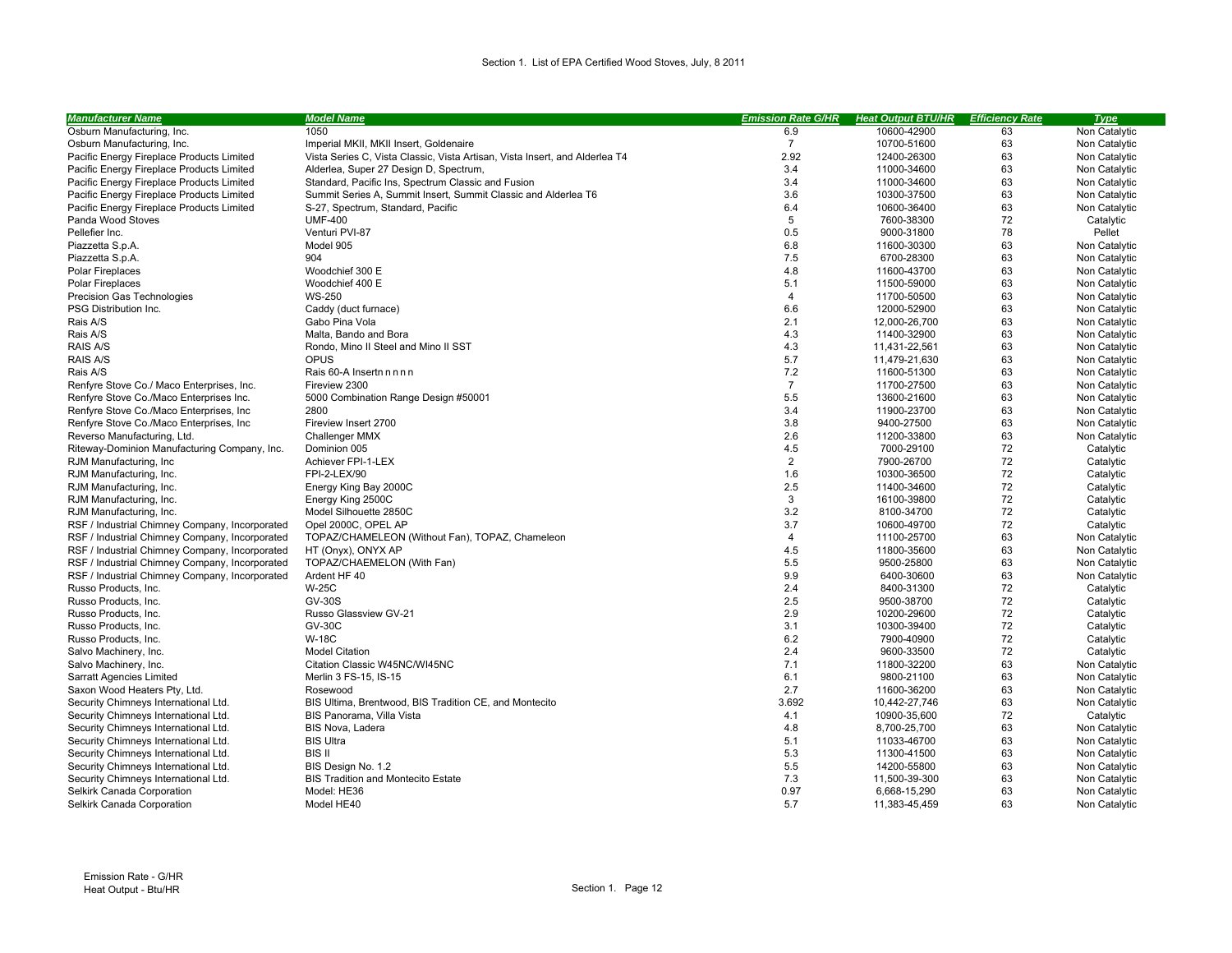| Shenandoah Manufacturing Company, Inc.<br>CH-77, CH-84<br>3.1<br>8000-33800<br>72<br>Catalytic<br>Envirofire EF2, EF2i, FS and FPI, Hudson River Davenport FS/FPI<br>1.25<br>78<br>Pellet<br>Sherwood Industries, Ltd.<br>6,500-34,000<br>4.5<br>63<br>Sherwood Industries, Ltd.<br>Boston 1700<br>8000-65000<br>Boston 1200<br>3.3<br>6500-74000<br>63<br>Sherwood Industries, Ltd.<br>1.6<br>78<br>Pellet<br>22,585-30,113<br>Sherwood Industries, Ltd.<br>Mini<br>1.86<br>78<br>Pellet<br>Sherwood Industries, Ltd.<br><b>Empress FS</b><br>27,827-35,675<br>78<br>EMPRESS FPI, Milan FPI<br>1.88<br>Pellet<br>Sherwood Industries, Ltd.<br>25,709-30,058<br>Envirofire - EF3 FS, FPI, EF3Bi FS, Vista Flame VF100 FS D<br>1.96<br>78<br>Pellet<br>Sherwood Industries, Ltd.<br>6,500-40,000<br>1.96<br>78<br>Pellet<br>Sherwood Industries, Ltd.<br>Envirofire - Meridian FS & FPID<br>6,500-40,000<br>78<br>Greenfire GF55, GFI55<br>1.96<br>Sherwood Industries, Ltd.<br>6,500-40,000<br>Pellet<br>$\overline{2}$<br>78<br>EF 3, Meridian and VF 100<br>6,500-40,000<br>Pellet<br>Sherwood Industries, Ltd.<br>2<br>78<br>Pellet<br>Sherwood Industries, Ltd.<br>M55, M55C, V55<br>9,263-45,478<br>2.24<br>78<br>Pellet<br>Sherwood Industries, Ltd.<br>Meridian<br>32,566-42,963<br>2.9<br>63<br>Vista Flame 2100 FS, Envirofire 2100 FS<br>11800-34000<br>Sherwood Industries, Ltd.<br>Non Catalytic<br>Sherwood Industries, Ltd.<br>3.18<br>52,453-60,992<br>78<br>Pellet<br>Maxxl<br>3.2<br>63<br>Vista Flame Envirofire 2000<br>Sherwood Industries, Ltd.<br>11000-31100<br>Non Catalytic<br>3.3<br>63<br>Enviro 1200, 1200I, Vista Flame 1200, 1200I, 1200 Venice<br>Non Catalytic<br>Sherwood Industries, Ltd.<br>11,500-34,200<br>3.5<br>63<br>Sherwood Industries, Ltd.<br>Vista Flame 1600 FS, 1600 FPI, Envirofire 1600 FS, 1600 FPI<br>11500-33600<br>Non Catalytic<br>4.1<br>63<br>Enviro Fire 1000FS and Vista Flame 1000FS, 1000<br>11700-32700<br>Non Catalytic<br>Sherwood Industries, Ltd.<br>4.5<br>63<br>Sherwood Industries, Ltd.<br>Enviro Model 1700I, 1700 & Vista Flame 1700I, 1700, 1700 Venice<br>9,400-31,800<br>Non Catalytic<br>1.6<br>63<br>Sherwood Industries, Ltd.<br>Mini<br>8,378 - 23,488<br>Non Catalytic<br>6.5<br>63<br>Sherwood Industries, Ltd.<br>Vista Flame Envirofire 1000<br>10200-30800<br>Non Catalytic<br>$\overline{7}$<br>63<br>Sherwood Industries, Ltd.<br>Vista Flame Envirofire 1500<br>11700-23100<br>Non Catalytic<br>2.5<br>72<br>Sierra Products, Inc.<br>Sierra Evolution 8000 TEC<br>9700-35900<br>Catalytic<br>Evolution Model 7000C<br>2.8<br>7700-29400<br>72<br>Sierra Products, Inc.<br>Catalytic<br>3.2<br>72<br>Sierra Ambassador 4700 TEC<br>10800-42600<br>Catalytic<br>Sierra Products, Inc.<br>5.7<br>63<br>EF-2100<br>Non Catalytic<br>Sierra Products, Inc.<br>11,000-42,900<br>6.4<br>63<br>11300-28200<br>Non Catalytic<br>Sierra Products, Inc.<br>Sweet Home AFX-HT, AFI-HT<br>Cricket 5300<br>6.6<br>11000-36400<br>63<br>Non Catalytic<br>Sierra Products, Inc.<br>7.5<br>6900-34600<br>63<br>Sierra Products, Inc.<br>Sierra Classic 1500T<br>Non Catalytic<br>1.2<br>63<br>BIO-45MF, Eco-45, FP-45, Hybrid-45MF<br>Stove Builder International Inc.<br>8,569-29,784<br>Non Catalytic<br>78<br>Stove Builder International Inc.<br>Emerald 2000<br>1.7<br>7500-24500<br>Pellet<br>1.77<br>63<br>BIO-35MF, Eco-35, FP-35, Hybrid-35MF<br>Stove Builder International Inc.<br>6.668-15.290<br>Non Catalytic<br>63<br>Osburn 1100, Osburn 1100-I<br>2.9<br>11,000-35,000<br>Non Catalytic<br>Stove Builder International Inc.<br>4.2<br>63<br>Stove Builder International Inc.<br>Caddy, Alterna<br>10,142 - 71.014<br>Non Catalytic<br>3.5<br>63<br>Stove Builder International Inc.<br>FW3000<br>11,800-32,400<br>Non Catalytic<br>3.5<br>63<br>HT 1600-Standard/HT 1600 Deluxe, HT-1600 Siberian, Ashley 1600<br>11200-26400<br>Non Catalytic<br>Stove Builder International Inc.<br>3.5<br>63<br>Stove Builder International Inc.<br>Osburn 2400 B<br>11900-40900<br>Non Catalytic<br>3.5<br>63<br>Stove Builder International Inc.<br>Osburn 2400-I, Osburn 2400 FS<br>11,900-40,900<br>Non Catalytic<br>3.9<br>63<br>Stove Builder International Inc.<br>HT-2000 Standard/HT-2000 Deluxe/HT-2000<br>11600-60300<br>Non Catalytic<br>3.9<br>63<br>Stove Builder International Inc.<br>HT2000, Solution 3.4, Ashley 2000<br>11,600-38,700<br>Non Catalytic<br>4.4<br>63<br>Stove Builder International Inc.<br>1600<br>11800-42400<br>Non Catalytic<br>4.4<br>63<br>Stove Builder International Inc.<br>Monaco 2008<br>11479-30,450<br>Non Catalytic<br>Monaco, Stafford, Solution 2.5, Waterloo, Lafayette<br>4.4<br>63<br>Stove Builder International Inc.<br>11,479-30,450<br>Non Catalytic<br>63<br>Osburn 1600, Osburn 1600-I, Ashley 4600, Forrester 4700<br>4.4<br>Non Catalytic<br>Stove Builder International Inc.<br>11,800-42,400<br>1600 B-I/Ashley 4600/Forester 4700<br>4.8<br>11900-35500<br>63<br>Non Catalytic<br>Stove Builder International Inc.<br>5.3<br>63<br>Stove Builder International Inc.<br>S244, Pyropak, Osburn 900<br>10,600-26,100<br>Non Catalytic<br>6.2<br>63<br>Gemini 1500 (With Blower), Adirondack, Savannah, Eldorado, Jurassien, Celtic, Osburn 1500<br>11500-43900<br>Non Catalytic<br>Stove Builder International Inc.<br>6.3<br>63<br>HE-1800, Escape 1800, Solution 2.3, Solution 2.3-I, XTD1.9, XTD1.9-I, Osburn 2000, Osburn 200<br>11,600-38,700<br>Non Catalytic<br>Stove Builder International Inc.<br>6.5<br>63<br>Stove Builder International Inc.<br>HT-1200 and Ashley 1200<br>8300-36000<br>Non Catalytic<br>6.5<br>63<br>HT1200, Ashley 1200<br>Non Catalytic<br>Stove Builder International Inc.<br>8,300-36,000<br>7.5<br>63<br>Gemini 1500 (Without Blower), Adirondack, Savannah, Eldorado, Jurassien, Celtic, Osburn 1500<br>Non Catalytic<br>Stove Builder International Inc.<br>11100-37300<br>4.3<br>63<br>Stove Builder International Inc.<br>XTD1.5, XTD1.5-I, Solution 1.8, Solution 1.8-I, Escape 1400-I<br>10,800-34,000<br>Non Catalytic<br>2.7<br>63<br>Osburn 1800, Osburn 1800-I<br>9700-36300<br>Stove Builder International, Inc.<br>Non Catalytic | <b>Manufacturer Name</b> | <b>Model Name</b> | <b>Emission Rate G/HR</b> | <b>Heat Output BTU/HR</b> | <b>Efficiency Rate</b> | <b>Type</b> |
|------------------------------------------------------------------------------------------------------------------------------------------------------------------------------------------------------------------------------------------------------------------------------------------------------------------------------------------------------------------------------------------------------------------------------------------------------------------------------------------------------------------------------------------------------------------------------------------------------------------------------------------------------------------------------------------------------------------------------------------------------------------------------------------------------------------------------------------------------------------------------------------------------------------------------------------------------------------------------------------------------------------------------------------------------------------------------------------------------------------------------------------------------------------------------------------------------------------------------------------------------------------------------------------------------------------------------------------------------------------------------------------------------------------------------------------------------------------------------------------------------------------------------------------------------------------------------------------------------------------------------------------------------------------------------------------------------------------------------------------------------------------------------------------------------------------------------------------------------------------------------------------------------------------------------------------------------------------------------------------------------------------------------------------------------------------------------------------------------------------------------------------------------------------------------------------------------------------------------------------------------------------------------------------------------------------------------------------------------------------------------------------------------------------------------------------------------------------------------------------------------------------------------------------------------------------------------------------------------------------------------------------------------------------------------------------------------------------------------------------------------------------------------------------------------------------------------------------------------------------------------------------------------------------------------------------------------------------------------------------------------------------------------------------------------------------------------------------------------------------------------------------------------------------------------------------------------------------------------------------------------------------------------------------------------------------------------------------------------------------------------------------------------------------------------------------------------------------------------------------------------------------------------------------------------------------------------------------------------------------------------------------------------------------------------------------------------------------------------------------------------------------------------------------------------------------------------------------------------------------------------------------------------------------------------------------------------------------------------------------------------------------------------------------------------------------------------------------------------------------------------------------------------------------------------------------------------------------------------------------------------------------------------------------------------------------------------------------------------------------------------------------------------------------------------------------------------------------------------------------------------------------------------------------------------------------------------------------------------------------------------------------------------------------------------------------------------------------------------------------------------------------------------------------------------------------------------------------------------------------------------------------------------------------------------------------------------------------------------------------------------------------------------------------------------------------------------------------------------------------------------------------------------------------------------------------------------------------------------------------------------------------------------------------------------------------------------------------------------------------------------------------------------------------------------------------------------------------------------------------------------------------------------------------------------------------------------------------------------------------------------------------------------------------------------------------------------------------------------------------------------------------------------------------------------------------------------------------------------------------------------------------------------------------------------------------------------------------------------------------------------------------------------------------------------------------------------------------------------------------------------------------------------------------------------------------------------------------------|--------------------------|-------------------|---------------------------|---------------------------|------------------------|-------------|
|                                                                                                                                                                                                                                                                                                                                                                                                                                                                                                                                                                                                                                                                                                                                                                                                                                                                                                                                                                                                                                                                                                                                                                                                                                                                                                                                                                                                                                                                                                                                                                                                                                                                                                                                                                                                                                                                                                                                                                                                                                                                                                                                                                                                                                                                                                                                                                                                                                                                                                                                                                                                                                                                                                                                                                                                                                                                                                                                                                                                                                                                                                                                                                                                                                                                                                                                                                                                                                                                                                                                                                                                                                                                                                                                                                                                                                                                                                                                                                                                                                                                                                                                                                                                                                                                                                                                                                                                                                                                                                                                                                                                                                                                                                                                                                                                                                                                                                                                                                                                                                                                                                                                                                                                                                                                                                                                                                                                                                                                                                                                                                                                                                                                                                                                                                                                                                                                                                                                                                                                                                                                                                                                                                                                                        |                          |                   |                           |                           |                        |             |
|                                                                                                                                                                                                                                                                                                                                                                                                                                                                                                                                                                                                                                                                                                                                                                                                                                                                                                                                                                                                                                                                                                                                                                                                                                                                                                                                                                                                                                                                                                                                                                                                                                                                                                                                                                                                                                                                                                                                                                                                                                                                                                                                                                                                                                                                                                                                                                                                                                                                                                                                                                                                                                                                                                                                                                                                                                                                                                                                                                                                                                                                                                                                                                                                                                                                                                                                                                                                                                                                                                                                                                                                                                                                                                                                                                                                                                                                                                                                                                                                                                                                                                                                                                                                                                                                                                                                                                                                                                                                                                                                                                                                                                                                                                                                                                                                                                                                                                                                                                                                                                                                                                                                                                                                                                                                                                                                                                                                                                                                                                                                                                                                                                                                                                                                                                                                                                                                                                                                                                                                                                                                                                                                                                                                                        |                          |                   |                           |                           |                        |             |
|                                                                                                                                                                                                                                                                                                                                                                                                                                                                                                                                                                                                                                                                                                                                                                                                                                                                                                                                                                                                                                                                                                                                                                                                                                                                                                                                                                                                                                                                                                                                                                                                                                                                                                                                                                                                                                                                                                                                                                                                                                                                                                                                                                                                                                                                                                                                                                                                                                                                                                                                                                                                                                                                                                                                                                                                                                                                                                                                                                                                                                                                                                                                                                                                                                                                                                                                                                                                                                                                                                                                                                                                                                                                                                                                                                                                                                                                                                                                                                                                                                                                                                                                                                                                                                                                                                                                                                                                                                                                                                                                                                                                                                                                                                                                                                                                                                                                                                                                                                                                                                                                                                                                                                                                                                                                                                                                                                                                                                                                                                                                                                                                                                                                                                                                                                                                                                                                                                                                                                                                                                                                                                                                                                                                                        |                          |                   |                           |                           |                        |             |
|                                                                                                                                                                                                                                                                                                                                                                                                                                                                                                                                                                                                                                                                                                                                                                                                                                                                                                                                                                                                                                                                                                                                                                                                                                                                                                                                                                                                                                                                                                                                                                                                                                                                                                                                                                                                                                                                                                                                                                                                                                                                                                                                                                                                                                                                                                                                                                                                                                                                                                                                                                                                                                                                                                                                                                                                                                                                                                                                                                                                                                                                                                                                                                                                                                                                                                                                                                                                                                                                                                                                                                                                                                                                                                                                                                                                                                                                                                                                                                                                                                                                                                                                                                                                                                                                                                                                                                                                                                                                                                                                                                                                                                                                                                                                                                                                                                                                                                                                                                                                                                                                                                                                                                                                                                                                                                                                                                                                                                                                                                                                                                                                                                                                                                                                                                                                                                                                                                                                                                                                                                                                                                                                                                                                                        |                          |                   |                           |                           |                        |             |
|                                                                                                                                                                                                                                                                                                                                                                                                                                                                                                                                                                                                                                                                                                                                                                                                                                                                                                                                                                                                                                                                                                                                                                                                                                                                                                                                                                                                                                                                                                                                                                                                                                                                                                                                                                                                                                                                                                                                                                                                                                                                                                                                                                                                                                                                                                                                                                                                                                                                                                                                                                                                                                                                                                                                                                                                                                                                                                                                                                                                                                                                                                                                                                                                                                                                                                                                                                                                                                                                                                                                                                                                                                                                                                                                                                                                                                                                                                                                                                                                                                                                                                                                                                                                                                                                                                                                                                                                                                                                                                                                                                                                                                                                                                                                                                                                                                                                                                                                                                                                                                                                                                                                                                                                                                                                                                                                                                                                                                                                                                                                                                                                                                                                                                                                                                                                                                                                                                                                                                                                                                                                                                                                                                                                                        |                          |                   |                           |                           |                        |             |
|                                                                                                                                                                                                                                                                                                                                                                                                                                                                                                                                                                                                                                                                                                                                                                                                                                                                                                                                                                                                                                                                                                                                                                                                                                                                                                                                                                                                                                                                                                                                                                                                                                                                                                                                                                                                                                                                                                                                                                                                                                                                                                                                                                                                                                                                                                                                                                                                                                                                                                                                                                                                                                                                                                                                                                                                                                                                                                                                                                                                                                                                                                                                                                                                                                                                                                                                                                                                                                                                                                                                                                                                                                                                                                                                                                                                                                                                                                                                                                                                                                                                                                                                                                                                                                                                                                                                                                                                                                                                                                                                                                                                                                                                                                                                                                                                                                                                                                                                                                                                                                                                                                                                                                                                                                                                                                                                                                                                                                                                                                                                                                                                                                                                                                                                                                                                                                                                                                                                                                                                                                                                                                                                                                                                                        |                          |                   |                           |                           |                        |             |
|                                                                                                                                                                                                                                                                                                                                                                                                                                                                                                                                                                                                                                                                                                                                                                                                                                                                                                                                                                                                                                                                                                                                                                                                                                                                                                                                                                                                                                                                                                                                                                                                                                                                                                                                                                                                                                                                                                                                                                                                                                                                                                                                                                                                                                                                                                                                                                                                                                                                                                                                                                                                                                                                                                                                                                                                                                                                                                                                                                                                                                                                                                                                                                                                                                                                                                                                                                                                                                                                                                                                                                                                                                                                                                                                                                                                                                                                                                                                                                                                                                                                                                                                                                                                                                                                                                                                                                                                                                                                                                                                                                                                                                                                                                                                                                                                                                                                                                                                                                                                                                                                                                                                                                                                                                                                                                                                                                                                                                                                                                                                                                                                                                                                                                                                                                                                                                                                                                                                                                                                                                                                                                                                                                                                                        |                          |                   |                           |                           |                        |             |
|                                                                                                                                                                                                                                                                                                                                                                                                                                                                                                                                                                                                                                                                                                                                                                                                                                                                                                                                                                                                                                                                                                                                                                                                                                                                                                                                                                                                                                                                                                                                                                                                                                                                                                                                                                                                                                                                                                                                                                                                                                                                                                                                                                                                                                                                                                                                                                                                                                                                                                                                                                                                                                                                                                                                                                                                                                                                                                                                                                                                                                                                                                                                                                                                                                                                                                                                                                                                                                                                                                                                                                                                                                                                                                                                                                                                                                                                                                                                                                                                                                                                                                                                                                                                                                                                                                                                                                                                                                                                                                                                                                                                                                                                                                                                                                                                                                                                                                                                                                                                                                                                                                                                                                                                                                                                                                                                                                                                                                                                                                                                                                                                                                                                                                                                                                                                                                                                                                                                                                                                                                                                                                                                                                                                                        |                          |                   |                           |                           |                        |             |
|                                                                                                                                                                                                                                                                                                                                                                                                                                                                                                                                                                                                                                                                                                                                                                                                                                                                                                                                                                                                                                                                                                                                                                                                                                                                                                                                                                                                                                                                                                                                                                                                                                                                                                                                                                                                                                                                                                                                                                                                                                                                                                                                                                                                                                                                                                                                                                                                                                                                                                                                                                                                                                                                                                                                                                                                                                                                                                                                                                                                                                                                                                                                                                                                                                                                                                                                                                                                                                                                                                                                                                                                                                                                                                                                                                                                                                                                                                                                                                                                                                                                                                                                                                                                                                                                                                                                                                                                                                                                                                                                                                                                                                                                                                                                                                                                                                                                                                                                                                                                                                                                                                                                                                                                                                                                                                                                                                                                                                                                                                                                                                                                                                                                                                                                                                                                                                                                                                                                                                                                                                                                                                                                                                                                                        |                          |                   |                           |                           |                        |             |
|                                                                                                                                                                                                                                                                                                                                                                                                                                                                                                                                                                                                                                                                                                                                                                                                                                                                                                                                                                                                                                                                                                                                                                                                                                                                                                                                                                                                                                                                                                                                                                                                                                                                                                                                                                                                                                                                                                                                                                                                                                                                                                                                                                                                                                                                                                                                                                                                                                                                                                                                                                                                                                                                                                                                                                                                                                                                                                                                                                                                                                                                                                                                                                                                                                                                                                                                                                                                                                                                                                                                                                                                                                                                                                                                                                                                                                                                                                                                                                                                                                                                                                                                                                                                                                                                                                                                                                                                                                                                                                                                                                                                                                                                                                                                                                                                                                                                                                                                                                                                                                                                                                                                                                                                                                                                                                                                                                                                                                                                                                                                                                                                                                                                                                                                                                                                                                                                                                                                                                                                                                                                                                                                                                                                                        |                          |                   |                           |                           |                        |             |
|                                                                                                                                                                                                                                                                                                                                                                                                                                                                                                                                                                                                                                                                                                                                                                                                                                                                                                                                                                                                                                                                                                                                                                                                                                                                                                                                                                                                                                                                                                                                                                                                                                                                                                                                                                                                                                                                                                                                                                                                                                                                                                                                                                                                                                                                                                                                                                                                                                                                                                                                                                                                                                                                                                                                                                                                                                                                                                                                                                                                                                                                                                                                                                                                                                                                                                                                                                                                                                                                                                                                                                                                                                                                                                                                                                                                                                                                                                                                                                                                                                                                                                                                                                                                                                                                                                                                                                                                                                                                                                                                                                                                                                                                                                                                                                                                                                                                                                                                                                                                                                                                                                                                                                                                                                                                                                                                                                                                                                                                                                                                                                                                                                                                                                                                                                                                                                                                                                                                                                                                                                                                                                                                                                                                                        |                          |                   |                           |                           |                        |             |
|                                                                                                                                                                                                                                                                                                                                                                                                                                                                                                                                                                                                                                                                                                                                                                                                                                                                                                                                                                                                                                                                                                                                                                                                                                                                                                                                                                                                                                                                                                                                                                                                                                                                                                                                                                                                                                                                                                                                                                                                                                                                                                                                                                                                                                                                                                                                                                                                                                                                                                                                                                                                                                                                                                                                                                                                                                                                                                                                                                                                                                                                                                                                                                                                                                                                                                                                                                                                                                                                                                                                                                                                                                                                                                                                                                                                                                                                                                                                                                                                                                                                                                                                                                                                                                                                                                                                                                                                                                                                                                                                                                                                                                                                                                                                                                                                                                                                                                                                                                                                                                                                                                                                                                                                                                                                                                                                                                                                                                                                                                                                                                                                                                                                                                                                                                                                                                                                                                                                                                                                                                                                                                                                                                                                                        |                          |                   |                           |                           |                        |             |
|                                                                                                                                                                                                                                                                                                                                                                                                                                                                                                                                                                                                                                                                                                                                                                                                                                                                                                                                                                                                                                                                                                                                                                                                                                                                                                                                                                                                                                                                                                                                                                                                                                                                                                                                                                                                                                                                                                                                                                                                                                                                                                                                                                                                                                                                                                                                                                                                                                                                                                                                                                                                                                                                                                                                                                                                                                                                                                                                                                                                                                                                                                                                                                                                                                                                                                                                                                                                                                                                                                                                                                                                                                                                                                                                                                                                                                                                                                                                                                                                                                                                                                                                                                                                                                                                                                                                                                                                                                                                                                                                                                                                                                                                                                                                                                                                                                                                                                                                                                                                                                                                                                                                                                                                                                                                                                                                                                                                                                                                                                                                                                                                                                                                                                                                                                                                                                                                                                                                                                                                                                                                                                                                                                                                                        |                          |                   |                           |                           |                        |             |
|                                                                                                                                                                                                                                                                                                                                                                                                                                                                                                                                                                                                                                                                                                                                                                                                                                                                                                                                                                                                                                                                                                                                                                                                                                                                                                                                                                                                                                                                                                                                                                                                                                                                                                                                                                                                                                                                                                                                                                                                                                                                                                                                                                                                                                                                                                                                                                                                                                                                                                                                                                                                                                                                                                                                                                                                                                                                                                                                                                                                                                                                                                                                                                                                                                                                                                                                                                                                                                                                                                                                                                                                                                                                                                                                                                                                                                                                                                                                                                                                                                                                                                                                                                                                                                                                                                                                                                                                                                                                                                                                                                                                                                                                                                                                                                                                                                                                                                                                                                                                                                                                                                                                                                                                                                                                                                                                                                                                                                                                                                                                                                                                                                                                                                                                                                                                                                                                                                                                                                                                                                                                                                                                                                                                                        |                          |                   |                           |                           |                        |             |
|                                                                                                                                                                                                                                                                                                                                                                                                                                                                                                                                                                                                                                                                                                                                                                                                                                                                                                                                                                                                                                                                                                                                                                                                                                                                                                                                                                                                                                                                                                                                                                                                                                                                                                                                                                                                                                                                                                                                                                                                                                                                                                                                                                                                                                                                                                                                                                                                                                                                                                                                                                                                                                                                                                                                                                                                                                                                                                                                                                                                                                                                                                                                                                                                                                                                                                                                                                                                                                                                                                                                                                                                                                                                                                                                                                                                                                                                                                                                                                                                                                                                                                                                                                                                                                                                                                                                                                                                                                                                                                                                                                                                                                                                                                                                                                                                                                                                                                                                                                                                                                                                                                                                                                                                                                                                                                                                                                                                                                                                                                                                                                                                                                                                                                                                                                                                                                                                                                                                                                                                                                                                                                                                                                                                                        |                          |                   |                           |                           |                        |             |
|                                                                                                                                                                                                                                                                                                                                                                                                                                                                                                                                                                                                                                                                                                                                                                                                                                                                                                                                                                                                                                                                                                                                                                                                                                                                                                                                                                                                                                                                                                                                                                                                                                                                                                                                                                                                                                                                                                                                                                                                                                                                                                                                                                                                                                                                                                                                                                                                                                                                                                                                                                                                                                                                                                                                                                                                                                                                                                                                                                                                                                                                                                                                                                                                                                                                                                                                                                                                                                                                                                                                                                                                                                                                                                                                                                                                                                                                                                                                                                                                                                                                                                                                                                                                                                                                                                                                                                                                                                                                                                                                                                                                                                                                                                                                                                                                                                                                                                                                                                                                                                                                                                                                                                                                                                                                                                                                                                                                                                                                                                                                                                                                                                                                                                                                                                                                                                                                                                                                                                                                                                                                                                                                                                                                                        |                          |                   |                           |                           |                        |             |
|                                                                                                                                                                                                                                                                                                                                                                                                                                                                                                                                                                                                                                                                                                                                                                                                                                                                                                                                                                                                                                                                                                                                                                                                                                                                                                                                                                                                                                                                                                                                                                                                                                                                                                                                                                                                                                                                                                                                                                                                                                                                                                                                                                                                                                                                                                                                                                                                                                                                                                                                                                                                                                                                                                                                                                                                                                                                                                                                                                                                                                                                                                                                                                                                                                                                                                                                                                                                                                                                                                                                                                                                                                                                                                                                                                                                                                                                                                                                                                                                                                                                                                                                                                                                                                                                                                                                                                                                                                                                                                                                                                                                                                                                                                                                                                                                                                                                                                                                                                                                                                                                                                                                                                                                                                                                                                                                                                                                                                                                                                                                                                                                                                                                                                                                                                                                                                                                                                                                                                                                                                                                                                                                                                                                                        |                          |                   |                           |                           |                        |             |
|                                                                                                                                                                                                                                                                                                                                                                                                                                                                                                                                                                                                                                                                                                                                                                                                                                                                                                                                                                                                                                                                                                                                                                                                                                                                                                                                                                                                                                                                                                                                                                                                                                                                                                                                                                                                                                                                                                                                                                                                                                                                                                                                                                                                                                                                                                                                                                                                                                                                                                                                                                                                                                                                                                                                                                                                                                                                                                                                                                                                                                                                                                                                                                                                                                                                                                                                                                                                                                                                                                                                                                                                                                                                                                                                                                                                                                                                                                                                                                                                                                                                                                                                                                                                                                                                                                                                                                                                                                                                                                                                                                                                                                                                                                                                                                                                                                                                                                                                                                                                                                                                                                                                                                                                                                                                                                                                                                                                                                                                                                                                                                                                                                                                                                                                                                                                                                                                                                                                                                                                                                                                                                                                                                                                                        |                          |                   |                           |                           |                        |             |
|                                                                                                                                                                                                                                                                                                                                                                                                                                                                                                                                                                                                                                                                                                                                                                                                                                                                                                                                                                                                                                                                                                                                                                                                                                                                                                                                                                                                                                                                                                                                                                                                                                                                                                                                                                                                                                                                                                                                                                                                                                                                                                                                                                                                                                                                                                                                                                                                                                                                                                                                                                                                                                                                                                                                                                                                                                                                                                                                                                                                                                                                                                                                                                                                                                                                                                                                                                                                                                                                                                                                                                                                                                                                                                                                                                                                                                                                                                                                                                                                                                                                                                                                                                                                                                                                                                                                                                                                                                                                                                                                                                                                                                                                                                                                                                                                                                                                                                                                                                                                                                                                                                                                                                                                                                                                                                                                                                                                                                                                                                                                                                                                                                                                                                                                                                                                                                                                                                                                                                                                                                                                                                                                                                                                                        |                          |                   |                           |                           |                        |             |
|                                                                                                                                                                                                                                                                                                                                                                                                                                                                                                                                                                                                                                                                                                                                                                                                                                                                                                                                                                                                                                                                                                                                                                                                                                                                                                                                                                                                                                                                                                                                                                                                                                                                                                                                                                                                                                                                                                                                                                                                                                                                                                                                                                                                                                                                                                                                                                                                                                                                                                                                                                                                                                                                                                                                                                                                                                                                                                                                                                                                                                                                                                                                                                                                                                                                                                                                                                                                                                                                                                                                                                                                                                                                                                                                                                                                                                                                                                                                                                                                                                                                                                                                                                                                                                                                                                                                                                                                                                                                                                                                                                                                                                                                                                                                                                                                                                                                                                                                                                                                                                                                                                                                                                                                                                                                                                                                                                                                                                                                                                                                                                                                                                                                                                                                                                                                                                                                                                                                                                                                                                                                                                                                                                                                                        |                          |                   |                           |                           |                        |             |
|                                                                                                                                                                                                                                                                                                                                                                                                                                                                                                                                                                                                                                                                                                                                                                                                                                                                                                                                                                                                                                                                                                                                                                                                                                                                                                                                                                                                                                                                                                                                                                                                                                                                                                                                                                                                                                                                                                                                                                                                                                                                                                                                                                                                                                                                                                                                                                                                                                                                                                                                                                                                                                                                                                                                                                                                                                                                                                                                                                                                                                                                                                                                                                                                                                                                                                                                                                                                                                                                                                                                                                                                                                                                                                                                                                                                                                                                                                                                                                                                                                                                                                                                                                                                                                                                                                                                                                                                                                                                                                                                                                                                                                                                                                                                                                                                                                                                                                                                                                                                                                                                                                                                                                                                                                                                                                                                                                                                                                                                                                                                                                                                                                                                                                                                                                                                                                                                                                                                                                                                                                                                                                                                                                                                                        |                          |                   |                           |                           |                        |             |
|                                                                                                                                                                                                                                                                                                                                                                                                                                                                                                                                                                                                                                                                                                                                                                                                                                                                                                                                                                                                                                                                                                                                                                                                                                                                                                                                                                                                                                                                                                                                                                                                                                                                                                                                                                                                                                                                                                                                                                                                                                                                                                                                                                                                                                                                                                                                                                                                                                                                                                                                                                                                                                                                                                                                                                                                                                                                                                                                                                                                                                                                                                                                                                                                                                                                                                                                                                                                                                                                                                                                                                                                                                                                                                                                                                                                                                                                                                                                                                                                                                                                                                                                                                                                                                                                                                                                                                                                                                                                                                                                                                                                                                                                                                                                                                                                                                                                                                                                                                                                                                                                                                                                                                                                                                                                                                                                                                                                                                                                                                                                                                                                                                                                                                                                                                                                                                                                                                                                                                                                                                                                                                                                                                                                                        |                          |                   |                           |                           |                        |             |
|                                                                                                                                                                                                                                                                                                                                                                                                                                                                                                                                                                                                                                                                                                                                                                                                                                                                                                                                                                                                                                                                                                                                                                                                                                                                                                                                                                                                                                                                                                                                                                                                                                                                                                                                                                                                                                                                                                                                                                                                                                                                                                                                                                                                                                                                                                                                                                                                                                                                                                                                                                                                                                                                                                                                                                                                                                                                                                                                                                                                                                                                                                                                                                                                                                                                                                                                                                                                                                                                                                                                                                                                                                                                                                                                                                                                                                                                                                                                                                                                                                                                                                                                                                                                                                                                                                                                                                                                                                                                                                                                                                                                                                                                                                                                                                                                                                                                                                                                                                                                                                                                                                                                                                                                                                                                                                                                                                                                                                                                                                                                                                                                                                                                                                                                                                                                                                                                                                                                                                                                                                                                                                                                                                                                                        |                          |                   |                           |                           |                        |             |
|                                                                                                                                                                                                                                                                                                                                                                                                                                                                                                                                                                                                                                                                                                                                                                                                                                                                                                                                                                                                                                                                                                                                                                                                                                                                                                                                                                                                                                                                                                                                                                                                                                                                                                                                                                                                                                                                                                                                                                                                                                                                                                                                                                                                                                                                                                                                                                                                                                                                                                                                                                                                                                                                                                                                                                                                                                                                                                                                                                                                                                                                                                                                                                                                                                                                                                                                                                                                                                                                                                                                                                                                                                                                                                                                                                                                                                                                                                                                                                                                                                                                                                                                                                                                                                                                                                                                                                                                                                                                                                                                                                                                                                                                                                                                                                                                                                                                                                                                                                                                                                                                                                                                                                                                                                                                                                                                                                                                                                                                                                                                                                                                                                                                                                                                                                                                                                                                                                                                                                                                                                                                                                                                                                                                                        |                          |                   |                           |                           |                        |             |
|                                                                                                                                                                                                                                                                                                                                                                                                                                                                                                                                                                                                                                                                                                                                                                                                                                                                                                                                                                                                                                                                                                                                                                                                                                                                                                                                                                                                                                                                                                                                                                                                                                                                                                                                                                                                                                                                                                                                                                                                                                                                                                                                                                                                                                                                                                                                                                                                                                                                                                                                                                                                                                                                                                                                                                                                                                                                                                                                                                                                                                                                                                                                                                                                                                                                                                                                                                                                                                                                                                                                                                                                                                                                                                                                                                                                                                                                                                                                                                                                                                                                                                                                                                                                                                                                                                                                                                                                                                                                                                                                                                                                                                                                                                                                                                                                                                                                                                                                                                                                                                                                                                                                                                                                                                                                                                                                                                                                                                                                                                                                                                                                                                                                                                                                                                                                                                                                                                                                                                                                                                                                                                                                                                                                                        |                          |                   |                           |                           |                        |             |
|                                                                                                                                                                                                                                                                                                                                                                                                                                                                                                                                                                                                                                                                                                                                                                                                                                                                                                                                                                                                                                                                                                                                                                                                                                                                                                                                                                                                                                                                                                                                                                                                                                                                                                                                                                                                                                                                                                                                                                                                                                                                                                                                                                                                                                                                                                                                                                                                                                                                                                                                                                                                                                                                                                                                                                                                                                                                                                                                                                                                                                                                                                                                                                                                                                                                                                                                                                                                                                                                                                                                                                                                                                                                                                                                                                                                                                                                                                                                                                                                                                                                                                                                                                                                                                                                                                                                                                                                                                                                                                                                                                                                                                                                                                                                                                                                                                                                                                                                                                                                                                                                                                                                                                                                                                                                                                                                                                                                                                                                                                                                                                                                                                                                                                                                                                                                                                                                                                                                                                                                                                                                                                                                                                                                                        |                          |                   |                           |                           |                        |             |
|                                                                                                                                                                                                                                                                                                                                                                                                                                                                                                                                                                                                                                                                                                                                                                                                                                                                                                                                                                                                                                                                                                                                                                                                                                                                                                                                                                                                                                                                                                                                                                                                                                                                                                                                                                                                                                                                                                                                                                                                                                                                                                                                                                                                                                                                                                                                                                                                                                                                                                                                                                                                                                                                                                                                                                                                                                                                                                                                                                                                                                                                                                                                                                                                                                                                                                                                                                                                                                                                                                                                                                                                                                                                                                                                                                                                                                                                                                                                                                                                                                                                                                                                                                                                                                                                                                                                                                                                                                                                                                                                                                                                                                                                                                                                                                                                                                                                                                                                                                                                                                                                                                                                                                                                                                                                                                                                                                                                                                                                                                                                                                                                                                                                                                                                                                                                                                                                                                                                                                                                                                                                                                                                                                                                                        |                          |                   |                           |                           |                        |             |
|                                                                                                                                                                                                                                                                                                                                                                                                                                                                                                                                                                                                                                                                                                                                                                                                                                                                                                                                                                                                                                                                                                                                                                                                                                                                                                                                                                                                                                                                                                                                                                                                                                                                                                                                                                                                                                                                                                                                                                                                                                                                                                                                                                                                                                                                                                                                                                                                                                                                                                                                                                                                                                                                                                                                                                                                                                                                                                                                                                                                                                                                                                                                                                                                                                                                                                                                                                                                                                                                                                                                                                                                                                                                                                                                                                                                                                                                                                                                                                                                                                                                                                                                                                                                                                                                                                                                                                                                                                                                                                                                                                                                                                                                                                                                                                                                                                                                                                                                                                                                                                                                                                                                                                                                                                                                                                                                                                                                                                                                                                                                                                                                                                                                                                                                                                                                                                                                                                                                                                                                                                                                                                                                                                                                                        |                          |                   |                           |                           |                        |             |
|                                                                                                                                                                                                                                                                                                                                                                                                                                                                                                                                                                                                                                                                                                                                                                                                                                                                                                                                                                                                                                                                                                                                                                                                                                                                                                                                                                                                                                                                                                                                                                                                                                                                                                                                                                                                                                                                                                                                                                                                                                                                                                                                                                                                                                                                                                                                                                                                                                                                                                                                                                                                                                                                                                                                                                                                                                                                                                                                                                                                                                                                                                                                                                                                                                                                                                                                                                                                                                                                                                                                                                                                                                                                                                                                                                                                                                                                                                                                                                                                                                                                                                                                                                                                                                                                                                                                                                                                                                                                                                                                                                                                                                                                                                                                                                                                                                                                                                                                                                                                                                                                                                                                                                                                                                                                                                                                                                                                                                                                                                                                                                                                                                                                                                                                                                                                                                                                                                                                                                                                                                                                                                                                                                                                                        |                          |                   |                           |                           |                        |             |
|                                                                                                                                                                                                                                                                                                                                                                                                                                                                                                                                                                                                                                                                                                                                                                                                                                                                                                                                                                                                                                                                                                                                                                                                                                                                                                                                                                                                                                                                                                                                                                                                                                                                                                                                                                                                                                                                                                                                                                                                                                                                                                                                                                                                                                                                                                                                                                                                                                                                                                                                                                                                                                                                                                                                                                                                                                                                                                                                                                                                                                                                                                                                                                                                                                                                                                                                                                                                                                                                                                                                                                                                                                                                                                                                                                                                                                                                                                                                                                                                                                                                                                                                                                                                                                                                                                                                                                                                                                                                                                                                                                                                                                                                                                                                                                                                                                                                                                                                                                                                                                                                                                                                                                                                                                                                                                                                                                                                                                                                                                                                                                                                                                                                                                                                                                                                                                                                                                                                                                                                                                                                                                                                                                                                                        |                          |                   |                           |                           |                        |             |
|                                                                                                                                                                                                                                                                                                                                                                                                                                                                                                                                                                                                                                                                                                                                                                                                                                                                                                                                                                                                                                                                                                                                                                                                                                                                                                                                                                                                                                                                                                                                                                                                                                                                                                                                                                                                                                                                                                                                                                                                                                                                                                                                                                                                                                                                                                                                                                                                                                                                                                                                                                                                                                                                                                                                                                                                                                                                                                                                                                                                                                                                                                                                                                                                                                                                                                                                                                                                                                                                                                                                                                                                                                                                                                                                                                                                                                                                                                                                                                                                                                                                                                                                                                                                                                                                                                                                                                                                                                                                                                                                                                                                                                                                                                                                                                                                                                                                                                                                                                                                                                                                                                                                                                                                                                                                                                                                                                                                                                                                                                                                                                                                                                                                                                                                                                                                                                                                                                                                                                                                                                                                                                                                                                                                                        |                          |                   |                           |                           |                        |             |
|                                                                                                                                                                                                                                                                                                                                                                                                                                                                                                                                                                                                                                                                                                                                                                                                                                                                                                                                                                                                                                                                                                                                                                                                                                                                                                                                                                                                                                                                                                                                                                                                                                                                                                                                                                                                                                                                                                                                                                                                                                                                                                                                                                                                                                                                                                                                                                                                                                                                                                                                                                                                                                                                                                                                                                                                                                                                                                                                                                                                                                                                                                                                                                                                                                                                                                                                                                                                                                                                                                                                                                                                                                                                                                                                                                                                                                                                                                                                                                                                                                                                                                                                                                                                                                                                                                                                                                                                                                                                                                                                                                                                                                                                                                                                                                                                                                                                                                                                                                                                                                                                                                                                                                                                                                                                                                                                                                                                                                                                                                                                                                                                                                                                                                                                                                                                                                                                                                                                                                                                                                                                                                                                                                                                                        |                          |                   |                           |                           |                        |             |
|                                                                                                                                                                                                                                                                                                                                                                                                                                                                                                                                                                                                                                                                                                                                                                                                                                                                                                                                                                                                                                                                                                                                                                                                                                                                                                                                                                                                                                                                                                                                                                                                                                                                                                                                                                                                                                                                                                                                                                                                                                                                                                                                                                                                                                                                                                                                                                                                                                                                                                                                                                                                                                                                                                                                                                                                                                                                                                                                                                                                                                                                                                                                                                                                                                                                                                                                                                                                                                                                                                                                                                                                                                                                                                                                                                                                                                                                                                                                                                                                                                                                                                                                                                                                                                                                                                                                                                                                                                                                                                                                                                                                                                                                                                                                                                                                                                                                                                                                                                                                                                                                                                                                                                                                                                                                                                                                                                                                                                                                                                                                                                                                                                                                                                                                                                                                                                                                                                                                                                                                                                                                                                                                                                                                                        |                          |                   |                           |                           |                        |             |
|                                                                                                                                                                                                                                                                                                                                                                                                                                                                                                                                                                                                                                                                                                                                                                                                                                                                                                                                                                                                                                                                                                                                                                                                                                                                                                                                                                                                                                                                                                                                                                                                                                                                                                                                                                                                                                                                                                                                                                                                                                                                                                                                                                                                                                                                                                                                                                                                                                                                                                                                                                                                                                                                                                                                                                                                                                                                                                                                                                                                                                                                                                                                                                                                                                                                                                                                                                                                                                                                                                                                                                                                                                                                                                                                                                                                                                                                                                                                                                                                                                                                                                                                                                                                                                                                                                                                                                                                                                                                                                                                                                                                                                                                                                                                                                                                                                                                                                                                                                                                                                                                                                                                                                                                                                                                                                                                                                                                                                                                                                                                                                                                                                                                                                                                                                                                                                                                                                                                                                                                                                                                                                                                                                                                                        |                          |                   |                           |                           |                        |             |
|                                                                                                                                                                                                                                                                                                                                                                                                                                                                                                                                                                                                                                                                                                                                                                                                                                                                                                                                                                                                                                                                                                                                                                                                                                                                                                                                                                                                                                                                                                                                                                                                                                                                                                                                                                                                                                                                                                                                                                                                                                                                                                                                                                                                                                                                                                                                                                                                                                                                                                                                                                                                                                                                                                                                                                                                                                                                                                                                                                                                                                                                                                                                                                                                                                                                                                                                                                                                                                                                                                                                                                                                                                                                                                                                                                                                                                                                                                                                                                                                                                                                                                                                                                                                                                                                                                                                                                                                                                                                                                                                                                                                                                                                                                                                                                                                                                                                                                                                                                                                                                                                                                                                                                                                                                                                                                                                                                                                                                                                                                                                                                                                                                                                                                                                                                                                                                                                                                                                                                                                                                                                                                                                                                                                                        |                          |                   |                           |                           |                        |             |
|                                                                                                                                                                                                                                                                                                                                                                                                                                                                                                                                                                                                                                                                                                                                                                                                                                                                                                                                                                                                                                                                                                                                                                                                                                                                                                                                                                                                                                                                                                                                                                                                                                                                                                                                                                                                                                                                                                                                                                                                                                                                                                                                                                                                                                                                                                                                                                                                                                                                                                                                                                                                                                                                                                                                                                                                                                                                                                                                                                                                                                                                                                                                                                                                                                                                                                                                                                                                                                                                                                                                                                                                                                                                                                                                                                                                                                                                                                                                                                                                                                                                                                                                                                                                                                                                                                                                                                                                                                                                                                                                                                                                                                                                                                                                                                                                                                                                                                                                                                                                                                                                                                                                                                                                                                                                                                                                                                                                                                                                                                                                                                                                                                                                                                                                                                                                                                                                                                                                                                                                                                                                                                                                                                                                                        |                          |                   |                           |                           |                        |             |
|                                                                                                                                                                                                                                                                                                                                                                                                                                                                                                                                                                                                                                                                                                                                                                                                                                                                                                                                                                                                                                                                                                                                                                                                                                                                                                                                                                                                                                                                                                                                                                                                                                                                                                                                                                                                                                                                                                                                                                                                                                                                                                                                                                                                                                                                                                                                                                                                                                                                                                                                                                                                                                                                                                                                                                                                                                                                                                                                                                                                                                                                                                                                                                                                                                                                                                                                                                                                                                                                                                                                                                                                                                                                                                                                                                                                                                                                                                                                                                                                                                                                                                                                                                                                                                                                                                                                                                                                                                                                                                                                                                                                                                                                                                                                                                                                                                                                                                                                                                                                                                                                                                                                                                                                                                                                                                                                                                                                                                                                                                                                                                                                                                                                                                                                                                                                                                                                                                                                                                                                                                                                                                                                                                                                                        |                          |                   |                           |                           |                        |             |
|                                                                                                                                                                                                                                                                                                                                                                                                                                                                                                                                                                                                                                                                                                                                                                                                                                                                                                                                                                                                                                                                                                                                                                                                                                                                                                                                                                                                                                                                                                                                                                                                                                                                                                                                                                                                                                                                                                                                                                                                                                                                                                                                                                                                                                                                                                                                                                                                                                                                                                                                                                                                                                                                                                                                                                                                                                                                                                                                                                                                                                                                                                                                                                                                                                                                                                                                                                                                                                                                                                                                                                                                                                                                                                                                                                                                                                                                                                                                                                                                                                                                                                                                                                                                                                                                                                                                                                                                                                                                                                                                                                                                                                                                                                                                                                                                                                                                                                                                                                                                                                                                                                                                                                                                                                                                                                                                                                                                                                                                                                                                                                                                                                                                                                                                                                                                                                                                                                                                                                                                                                                                                                                                                                                                                        |                          |                   |                           |                           |                        |             |
|                                                                                                                                                                                                                                                                                                                                                                                                                                                                                                                                                                                                                                                                                                                                                                                                                                                                                                                                                                                                                                                                                                                                                                                                                                                                                                                                                                                                                                                                                                                                                                                                                                                                                                                                                                                                                                                                                                                                                                                                                                                                                                                                                                                                                                                                                                                                                                                                                                                                                                                                                                                                                                                                                                                                                                                                                                                                                                                                                                                                                                                                                                                                                                                                                                                                                                                                                                                                                                                                                                                                                                                                                                                                                                                                                                                                                                                                                                                                                                                                                                                                                                                                                                                                                                                                                                                                                                                                                                                                                                                                                                                                                                                                                                                                                                                                                                                                                                                                                                                                                                                                                                                                                                                                                                                                                                                                                                                                                                                                                                                                                                                                                                                                                                                                                                                                                                                                                                                                                                                                                                                                                                                                                                                                                        |                          |                   |                           |                           |                        |             |
|                                                                                                                                                                                                                                                                                                                                                                                                                                                                                                                                                                                                                                                                                                                                                                                                                                                                                                                                                                                                                                                                                                                                                                                                                                                                                                                                                                                                                                                                                                                                                                                                                                                                                                                                                                                                                                                                                                                                                                                                                                                                                                                                                                                                                                                                                                                                                                                                                                                                                                                                                                                                                                                                                                                                                                                                                                                                                                                                                                                                                                                                                                                                                                                                                                                                                                                                                                                                                                                                                                                                                                                                                                                                                                                                                                                                                                                                                                                                                                                                                                                                                                                                                                                                                                                                                                                                                                                                                                                                                                                                                                                                                                                                                                                                                                                                                                                                                                                                                                                                                                                                                                                                                                                                                                                                                                                                                                                                                                                                                                                                                                                                                                                                                                                                                                                                                                                                                                                                                                                                                                                                                                                                                                                                                        |                          |                   |                           |                           |                        |             |
|                                                                                                                                                                                                                                                                                                                                                                                                                                                                                                                                                                                                                                                                                                                                                                                                                                                                                                                                                                                                                                                                                                                                                                                                                                                                                                                                                                                                                                                                                                                                                                                                                                                                                                                                                                                                                                                                                                                                                                                                                                                                                                                                                                                                                                                                                                                                                                                                                                                                                                                                                                                                                                                                                                                                                                                                                                                                                                                                                                                                                                                                                                                                                                                                                                                                                                                                                                                                                                                                                                                                                                                                                                                                                                                                                                                                                                                                                                                                                                                                                                                                                                                                                                                                                                                                                                                                                                                                                                                                                                                                                                                                                                                                                                                                                                                                                                                                                                                                                                                                                                                                                                                                                                                                                                                                                                                                                                                                                                                                                                                                                                                                                                                                                                                                                                                                                                                                                                                                                                                                                                                                                                                                                                                                                        |                          |                   |                           |                           |                        |             |
|                                                                                                                                                                                                                                                                                                                                                                                                                                                                                                                                                                                                                                                                                                                                                                                                                                                                                                                                                                                                                                                                                                                                                                                                                                                                                                                                                                                                                                                                                                                                                                                                                                                                                                                                                                                                                                                                                                                                                                                                                                                                                                                                                                                                                                                                                                                                                                                                                                                                                                                                                                                                                                                                                                                                                                                                                                                                                                                                                                                                                                                                                                                                                                                                                                                                                                                                                                                                                                                                                                                                                                                                                                                                                                                                                                                                                                                                                                                                                                                                                                                                                                                                                                                                                                                                                                                                                                                                                                                                                                                                                                                                                                                                                                                                                                                                                                                                                                                                                                                                                                                                                                                                                                                                                                                                                                                                                                                                                                                                                                                                                                                                                                                                                                                                                                                                                                                                                                                                                                                                                                                                                                                                                                                                                        |                          |                   |                           |                           |                        |             |
|                                                                                                                                                                                                                                                                                                                                                                                                                                                                                                                                                                                                                                                                                                                                                                                                                                                                                                                                                                                                                                                                                                                                                                                                                                                                                                                                                                                                                                                                                                                                                                                                                                                                                                                                                                                                                                                                                                                                                                                                                                                                                                                                                                                                                                                                                                                                                                                                                                                                                                                                                                                                                                                                                                                                                                                                                                                                                                                                                                                                                                                                                                                                                                                                                                                                                                                                                                                                                                                                                                                                                                                                                                                                                                                                                                                                                                                                                                                                                                                                                                                                                                                                                                                                                                                                                                                                                                                                                                                                                                                                                                                                                                                                                                                                                                                                                                                                                                                                                                                                                                                                                                                                                                                                                                                                                                                                                                                                                                                                                                                                                                                                                                                                                                                                                                                                                                                                                                                                                                                                                                                                                                                                                                                                                        |                          |                   |                           |                           |                        |             |
|                                                                                                                                                                                                                                                                                                                                                                                                                                                                                                                                                                                                                                                                                                                                                                                                                                                                                                                                                                                                                                                                                                                                                                                                                                                                                                                                                                                                                                                                                                                                                                                                                                                                                                                                                                                                                                                                                                                                                                                                                                                                                                                                                                                                                                                                                                                                                                                                                                                                                                                                                                                                                                                                                                                                                                                                                                                                                                                                                                                                                                                                                                                                                                                                                                                                                                                                                                                                                                                                                                                                                                                                                                                                                                                                                                                                                                                                                                                                                                                                                                                                                                                                                                                                                                                                                                                                                                                                                                                                                                                                                                                                                                                                                                                                                                                                                                                                                                                                                                                                                                                                                                                                                                                                                                                                                                                                                                                                                                                                                                                                                                                                                                                                                                                                                                                                                                                                                                                                                                                                                                                                                                                                                                                                                        |                          |                   |                           |                           |                        |             |
|                                                                                                                                                                                                                                                                                                                                                                                                                                                                                                                                                                                                                                                                                                                                                                                                                                                                                                                                                                                                                                                                                                                                                                                                                                                                                                                                                                                                                                                                                                                                                                                                                                                                                                                                                                                                                                                                                                                                                                                                                                                                                                                                                                                                                                                                                                                                                                                                                                                                                                                                                                                                                                                                                                                                                                                                                                                                                                                                                                                                                                                                                                                                                                                                                                                                                                                                                                                                                                                                                                                                                                                                                                                                                                                                                                                                                                                                                                                                                                                                                                                                                                                                                                                                                                                                                                                                                                                                                                                                                                                                                                                                                                                                                                                                                                                                                                                                                                                                                                                                                                                                                                                                                                                                                                                                                                                                                                                                                                                                                                                                                                                                                                                                                                                                                                                                                                                                                                                                                                                                                                                                                                                                                                                                                        |                          |                   |                           |                           |                        |             |
|                                                                                                                                                                                                                                                                                                                                                                                                                                                                                                                                                                                                                                                                                                                                                                                                                                                                                                                                                                                                                                                                                                                                                                                                                                                                                                                                                                                                                                                                                                                                                                                                                                                                                                                                                                                                                                                                                                                                                                                                                                                                                                                                                                                                                                                                                                                                                                                                                                                                                                                                                                                                                                                                                                                                                                                                                                                                                                                                                                                                                                                                                                                                                                                                                                                                                                                                                                                                                                                                                                                                                                                                                                                                                                                                                                                                                                                                                                                                                                                                                                                                                                                                                                                                                                                                                                                                                                                                                                                                                                                                                                                                                                                                                                                                                                                                                                                                                                                                                                                                                                                                                                                                                                                                                                                                                                                                                                                                                                                                                                                                                                                                                                                                                                                                                                                                                                                                                                                                                                                                                                                                                                                                                                                                                        |                          |                   |                           |                           |                        |             |
|                                                                                                                                                                                                                                                                                                                                                                                                                                                                                                                                                                                                                                                                                                                                                                                                                                                                                                                                                                                                                                                                                                                                                                                                                                                                                                                                                                                                                                                                                                                                                                                                                                                                                                                                                                                                                                                                                                                                                                                                                                                                                                                                                                                                                                                                                                                                                                                                                                                                                                                                                                                                                                                                                                                                                                                                                                                                                                                                                                                                                                                                                                                                                                                                                                                                                                                                                                                                                                                                                                                                                                                                                                                                                                                                                                                                                                                                                                                                                                                                                                                                                                                                                                                                                                                                                                                                                                                                                                                                                                                                                                                                                                                                                                                                                                                                                                                                                                                                                                                                                                                                                                                                                                                                                                                                                                                                                                                                                                                                                                                                                                                                                                                                                                                                                                                                                                                                                                                                                                                                                                                                                                                                                                                                                        |                          |                   |                           |                           |                        |             |
|                                                                                                                                                                                                                                                                                                                                                                                                                                                                                                                                                                                                                                                                                                                                                                                                                                                                                                                                                                                                                                                                                                                                                                                                                                                                                                                                                                                                                                                                                                                                                                                                                                                                                                                                                                                                                                                                                                                                                                                                                                                                                                                                                                                                                                                                                                                                                                                                                                                                                                                                                                                                                                                                                                                                                                                                                                                                                                                                                                                                                                                                                                                                                                                                                                                                                                                                                                                                                                                                                                                                                                                                                                                                                                                                                                                                                                                                                                                                                                                                                                                                                                                                                                                                                                                                                                                                                                                                                                                                                                                                                                                                                                                                                                                                                                                                                                                                                                                                                                                                                                                                                                                                                                                                                                                                                                                                                                                                                                                                                                                                                                                                                                                                                                                                                                                                                                                                                                                                                                                                                                                                                                                                                                                                                        |                          |                   |                           |                           |                        |             |
|                                                                                                                                                                                                                                                                                                                                                                                                                                                                                                                                                                                                                                                                                                                                                                                                                                                                                                                                                                                                                                                                                                                                                                                                                                                                                                                                                                                                                                                                                                                                                                                                                                                                                                                                                                                                                                                                                                                                                                                                                                                                                                                                                                                                                                                                                                                                                                                                                                                                                                                                                                                                                                                                                                                                                                                                                                                                                                                                                                                                                                                                                                                                                                                                                                                                                                                                                                                                                                                                                                                                                                                                                                                                                                                                                                                                                                                                                                                                                                                                                                                                                                                                                                                                                                                                                                                                                                                                                                                                                                                                                                                                                                                                                                                                                                                                                                                                                                                                                                                                                                                                                                                                                                                                                                                                                                                                                                                                                                                                                                                                                                                                                                                                                                                                                                                                                                                                                                                                                                                                                                                                                                                                                                                                                        |                          |                   |                           |                           |                        |             |
|                                                                                                                                                                                                                                                                                                                                                                                                                                                                                                                                                                                                                                                                                                                                                                                                                                                                                                                                                                                                                                                                                                                                                                                                                                                                                                                                                                                                                                                                                                                                                                                                                                                                                                                                                                                                                                                                                                                                                                                                                                                                                                                                                                                                                                                                                                                                                                                                                                                                                                                                                                                                                                                                                                                                                                                                                                                                                                                                                                                                                                                                                                                                                                                                                                                                                                                                                                                                                                                                                                                                                                                                                                                                                                                                                                                                                                                                                                                                                                                                                                                                                                                                                                                                                                                                                                                                                                                                                                                                                                                                                                                                                                                                                                                                                                                                                                                                                                                                                                                                                                                                                                                                                                                                                                                                                                                                                                                                                                                                                                                                                                                                                                                                                                                                                                                                                                                                                                                                                                                                                                                                                                                                                                                                                        |                          |                   |                           |                           |                        |             |
|                                                                                                                                                                                                                                                                                                                                                                                                                                                                                                                                                                                                                                                                                                                                                                                                                                                                                                                                                                                                                                                                                                                                                                                                                                                                                                                                                                                                                                                                                                                                                                                                                                                                                                                                                                                                                                                                                                                                                                                                                                                                                                                                                                                                                                                                                                                                                                                                                                                                                                                                                                                                                                                                                                                                                                                                                                                                                                                                                                                                                                                                                                                                                                                                                                                                                                                                                                                                                                                                                                                                                                                                                                                                                                                                                                                                                                                                                                                                                                                                                                                                                                                                                                                                                                                                                                                                                                                                                                                                                                                                                                                                                                                                                                                                                                                                                                                                                                                                                                                                                                                                                                                                                                                                                                                                                                                                                                                                                                                                                                                                                                                                                                                                                                                                                                                                                                                                                                                                                                                                                                                                                                                                                                                                                        |                          |                   |                           |                           |                        |             |
|                                                                                                                                                                                                                                                                                                                                                                                                                                                                                                                                                                                                                                                                                                                                                                                                                                                                                                                                                                                                                                                                                                                                                                                                                                                                                                                                                                                                                                                                                                                                                                                                                                                                                                                                                                                                                                                                                                                                                                                                                                                                                                                                                                                                                                                                                                                                                                                                                                                                                                                                                                                                                                                                                                                                                                                                                                                                                                                                                                                                                                                                                                                                                                                                                                                                                                                                                                                                                                                                                                                                                                                                                                                                                                                                                                                                                                                                                                                                                                                                                                                                                                                                                                                                                                                                                                                                                                                                                                                                                                                                                                                                                                                                                                                                                                                                                                                                                                                                                                                                                                                                                                                                                                                                                                                                                                                                                                                                                                                                                                                                                                                                                                                                                                                                                                                                                                                                                                                                                                                                                                                                                                                                                                                                                        |                          |                   |                           |                           |                        |             |
|                                                                                                                                                                                                                                                                                                                                                                                                                                                                                                                                                                                                                                                                                                                                                                                                                                                                                                                                                                                                                                                                                                                                                                                                                                                                                                                                                                                                                                                                                                                                                                                                                                                                                                                                                                                                                                                                                                                                                                                                                                                                                                                                                                                                                                                                                                                                                                                                                                                                                                                                                                                                                                                                                                                                                                                                                                                                                                                                                                                                                                                                                                                                                                                                                                                                                                                                                                                                                                                                                                                                                                                                                                                                                                                                                                                                                                                                                                                                                                                                                                                                                                                                                                                                                                                                                                                                                                                                                                                                                                                                                                                                                                                                                                                                                                                                                                                                                                                                                                                                                                                                                                                                                                                                                                                                                                                                                                                                                                                                                                                                                                                                                                                                                                                                                                                                                                                                                                                                                                                                                                                                                                                                                                                                                        |                          |                   |                           |                           |                        |             |
|                                                                                                                                                                                                                                                                                                                                                                                                                                                                                                                                                                                                                                                                                                                                                                                                                                                                                                                                                                                                                                                                                                                                                                                                                                                                                                                                                                                                                                                                                                                                                                                                                                                                                                                                                                                                                                                                                                                                                                                                                                                                                                                                                                                                                                                                                                                                                                                                                                                                                                                                                                                                                                                                                                                                                                                                                                                                                                                                                                                                                                                                                                                                                                                                                                                                                                                                                                                                                                                                                                                                                                                                                                                                                                                                                                                                                                                                                                                                                                                                                                                                                                                                                                                                                                                                                                                                                                                                                                                                                                                                                                                                                                                                                                                                                                                                                                                                                                                                                                                                                                                                                                                                                                                                                                                                                                                                                                                                                                                                                                                                                                                                                                                                                                                                                                                                                                                                                                                                                                                                                                                                                                                                                                                                                        |                          |                   |                           |                           |                        |             |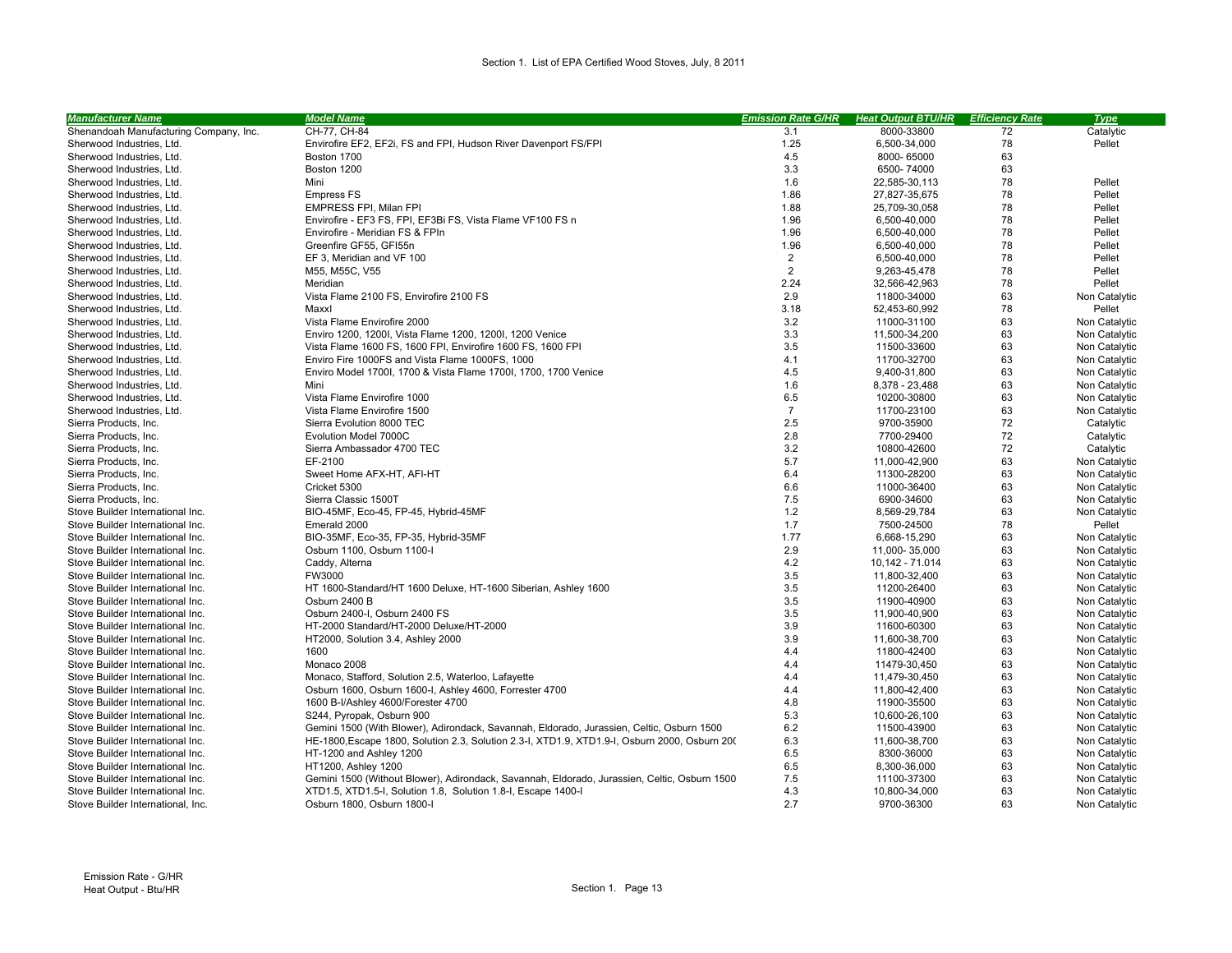| <b>Manufacturer Name</b>               | <b>Model Name</b>                                             | <b>Emission Rate G/HR</b> | <b>Heat Output BTU/HR</b> | <b>Efficiency Rate</b> | <b>Type</b>   |
|----------------------------------------|---------------------------------------------------------------|---------------------------|---------------------------|------------------------|---------------|
| Stove Builder International, Inc.      | Osburn 2200, Osburn 2200-I                                    | 2.7                       | 11700-30400               | 63                     | Non Catalytic |
| Stove Builder International, Inc.      | Apollo, Apollo II                                             | 3.6                       | 10600-24700               | 63                     | Non Catalytic |
| Stove Builder International, Inc.      | Le Chancelier, NXT-1 and Solution 2.9, Glencoe 2.1            | 4.4                       | 11900-29400               | 63                     | Non Catalytic |
| Stove Builder International, Inc.      | LeBachelier                                                   | 4.9                       | 11800-24500               | 63                     | Non Catalytic |
| Stove Builder International, Inc.      | New Generation NG 1800/Magnolia 2015                          | 5.7                       | 11,500-30,800             | 63                     | Non Catalytic |
| Stove Builder International, Inc.      | Osburn 1100                                                   | 5.7                       | 11000-35000               | 63                     | Non Catalytic |
| Stove Builder International, Inc.      | XVR-II, XT-1400 adn XLT-II, Eastwood 1500, Jasper, Clyde 1.6  | 5.9                       | 11800-27300               | 63                     | Non Catalytic |
| Stove Builder International, Inc.      | XVR-I, XLT-1, Classic, Eastwood 1800                          | 6.9                       | 11,400-27,500             | 63                     | Non Catalytic |
| Stove Builder International, Inc.      | XVR-III, XLT-III, Eastwood, 1900, Millenia                    | 7.4                       | 11,900-34,700             | 63                     | Non Catalytic |
| Stove Builder International, Inc.      | Sahara, Kyle 2.0                                              | 7.5                       | 11,000-25,700             | 63                     | Non Catalytic |
| StoveBuilder International, Inc.       | FP-8, Merlot                                                  | $\overline{4}$            | 10,900 - 36,900           | 63                     | Non Catalytic |
| StoveBuilder International, Inc.       | FP-9                                                          | 4.4                       | 11,600-38,700             | 63                     | Non Catalytic |
| StoveBuilder International, Inc.       | FW2700                                                        | 4.4                       | 11,000-69,500             | 63                     | Non Catalytic |
| StoveBuilder International, Inc.       | CW2500, Solution 2.0-I                                        | 4.7                       | 9,600-57,800              | 63                     | Non Catalytic |
| StoveBuilder International, Inc.       | FW2470                                                        | 5                         | 12,000-28,500             | 63                     | Non Catalytic |
| StoveBuilder International, Inc.       | Legend, Baltic, Austral, Myriad, Azimuth, 2300, Magnolia 2015 | 5.7                       | 11,500-30,800             | 63                     | Non Catalytic |
| StoveBuilder International, Inc.       | Model HE-1800, XE-1800 & XTD-1.9                              | 5.9                       | 11600-38700               | 63                     | Non Catalytic |
| StoveBuilder International, Inc.       | Mini-Caddy, Siera 140                                         | 6                         | 10,900-36,900             | 63                     | Non Catalytic |
| StoveBuilder International, Inc.       | XTD1.1, XE-1000, Solution 1.6                                 | 6                         | 9900-47300                | 63                     | Non Catalytic |
| StoveBuilder International, Inc.       | Caddy                                                         | 6.6                       | 12,000-52,100             | 63                     | Non Catalytic |
| Suburban Manufacturing Company         | Woodchief W6-88C, Woodmaster W6-88WC                          | 3.4                       | 9500-42500                | 72                     | Catalytic     |
| <b>TEC Enterprises</b>                 | 2000 pellet stove                                             | 4.7                       | 11600-22500               | 78                     | Pellet        |
| Thelin Company Inc.                    | Little Gnome Pellet Stove                                     | 3.28                      | 3100-8400                 | 78                     | Pellet        |
| Thelin Company Inc.                    | Thelin T-4000                                                 | 3.6                       | 9,900-38400               | 63                     | Non Catalytic |
| <b>Thermic Distribution Europe</b>     | Efel Symphony 390.74                                          | 1.8                       | 10700-33000               | 72                     | Catalytic     |
| <b>Thermic Distribution Europe</b>     | Harmony IIIB                                                  | 2.7                       | 11,200-57,300             | 63                     | Non Catalytic |
| <b>Thermic Distribution Europe</b>     | Model S-33, H33, R33, 33                                      | 3.3                       | 8,600-37,300              | 63                     | Non Catalytic |
| <b>Thermic Distribution Europe</b>     | Efel Harmony 386.75                                           | 3.8                       | 7100-51000                | 72                     | Catalytic     |
| <b>Thermic Distribution Europe</b>     | Harmony I                                                     | 4.4                       | 11800-55000               | 63                     | Non Catalytic |
| <b>Thermic Distribution Europe</b>     | Efel Symphony 387.74                                          | 5.1                       | 10600-49700               | 72                     | Catalytic     |
| Thermic, Inc.                          | Crossfire FS-1                                                | 0.5                       | 6900-39900                | 78                     | Pellet        |
| Tianjin Berkeley Furniture Corporation | TR 001                                                        | 4.18                      | 9200-28300                | 63                     | Non Catalytic |
| Tolotti Manufacturing, Inc.            | Benchmark, 1800; P,I,ZC                                       | 7.8                       | 10000-32000               | 63                     | Non Catalytic |
| Travis Industries, Inc.                | Avalon Cottage/Mission                                        | 2.9                       | 11600-36500               | 63                     | Non Catalytic |
| Travis Industries, Inc.                | Lopi Sheffield                                                | 3.9                       | 10,300-34,400             | 63                     | Non Catalytic |
| Travis Industries, Inc.                | Flush Wood A Fireplace Insert                                 | 4.1                       | 11,300-33,400             | 63                     | Non Catalytic |
| Travis Industries, Inc.                | Lopi Flawless Performance 380, 440                            | $\overline{7}$            | 6900-48700                | 63                     | Non Catalytic |
| Travis Industries, Inc.                | Avalon Spokane 1750 380-NT & X-NT                             | 1.94                      | 9300-42200                | 63                     | Non Catalytic |
| Travis Industries, Inc.                | Flush Wood                                                    | 2.45                      | 12,084 - 29,605           | 63                     | Non Catalytic |
| Travis Industries, Inc.                | Lopi Endeavor, Lopi Revere, Lopi Republic 1750,               | 1.94                      | 9300-42200                | 63                     | Non Catalytic |
| Travis Industries, Inc.                | Avalon Rainier 90/Rainier 45                                  | $\overline{2}$            | 11200-40000               | 63                     | Non Catalytic |
| Travis Industries, Inc.                | Fireplace Xtrordinair Elite 36 Z.C. & B.I.                    | 2.3                       | 11900-47100               | 72                     | Catalytic     |
| Travis Industries, Inc.                | Model 44-A BI and Z.C.                                        | 2.3                       | 10700-75700               | 72                     | Catalytic     |
| Travis Industries, Inc.                | Leyden and Avalon Arbor                                       | 2.4                       | 10,700-33,900             | 63                     | Non Catalytic |
| Travis Industries, Inc.                | Fireplace Xtrordinair 44 Elite                                | 2.5                       | 11000-45300               | 72                     | Catalytic     |
| Travis Industries, Inc.                | Avalon Olympic, Liberty, Freedom Bay                          | 2.6                       | 12000-45100               | 63                     | Non Catalytic |
| Travis Industries, Inc.                | Lopi Flex FS, FL, LX                                          | 2.9                       | 10900-31000               | 72                     | Catalytic     |
| Travis Industries, Inc.                | Avalon Pendelton 90/Pendelton 45                              | $\mathbf{3}$              | 8700-44400                | 63                     | Non Catalytic |
| Travis Industries, Inc.                | LOPI Answer/Patriot (Formerly Answer-NT)                      | 3.3                       | 12000-41000               | 63                     | Non Catalytic |
| Travis Industries, Inc.                | Avalon 1000C2                                                 | 3.5                       | 7300-47100                | 72                     | Catalytic     |
| Travis Industries, Inc.                | Model 36 F                                                    | $\overline{4}$            | 11900-55000               | 72                     | Catalytic     |
| Travis Industries, Inc.                | Fireplace Xtrordinair Model 36A                               | 4.1                       | 10300-54700               | 72                     | Catalytic     |
| Travis Industries, Inc.                | Flex-95 FL. LX. and FS                                        | 4.1                       | 10900-55300               | 72                     | Catalytic     |
| Travis Industries, Inc.                | Lopi Elan E1, E2                                              | 4.3                       | 11700-26300               | 63                     | Non Catalytic |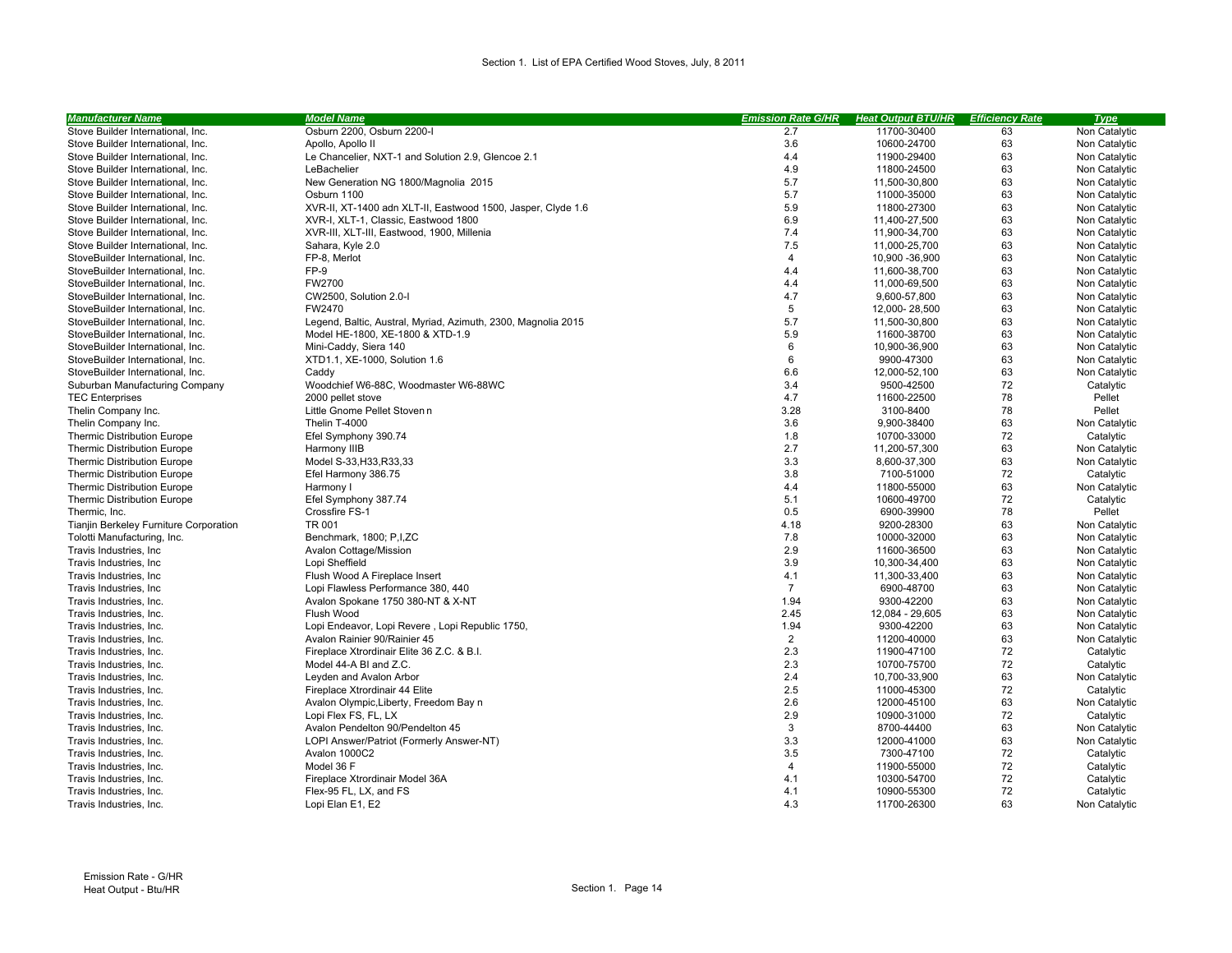| <b>Manufacturer Name</b>    | <b>Model Name</b>                                                       | <b>Emission Rate G/HR</b> | <b>Heat Output BTU/HR</b> | <b>Efficiency Rate</b> | <b>Type</b>   |
|-----------------------------|-------------------------------------------------------------------------|---------------------------|---------------------------|------------------------|---------------|
| Travis Industries, Inc.     | ANSWER/LOPI PATRIOT/LOPI PARLOR, Republic1250 and Avalon Spokane        | 4.4                       | 11600-38500               | 63                     | Non Catalytic |
| Travis Industries, Inc.     | Avalon 901                                                              | 5.2                       | 7500-45500                | 63                     | Non Catalytic |
| Travis Industries, Inc.     | LOPI 380-96                                                             | 5.2                       | 9400-52800                | 63                     | Non Catalytic |
| Travis Industries, Inc.     | Avalon 996                                                              | 5.5                       | 9500-45600                | 63                     | Non Catalytic |
| Travis Industries, Inc.     | Avalon 700                                                              | 5.9                       | 9200-39100                | 63                     | Non Catalytic |
| Travis Industries, Inc.     | Lopi X Fireplace Insert                                                 | 6                         | 13600-29100               | 63                     | Non Catalytic |
| Travis Industries, Inc.     | Lopi The Answer                                                         | 6.7                       | 10500-63100               | 63                     | Non Catalytic |
| Travis Industries, Inc.     | Lopi Premiere Answer Series PA1, PA2, PA3, PA4, PA5                     | $\overline{7}$            | 8000-31500                | 63                     | Non Catalytic |
| Travis Industries, Inc.     | Lopi X/96                                                               | 7.2                       | 11600-53900               | 63                     | Non Catalytic |
| Travis Industries, Inc.     | Avalon 1196, Lopi 520/96, Flush Bay-96                                  | 7.4                       | 11300-43600               | 63                     | Non Catalytic |
| Travis Industries, Inc.     | Lopi Elan-96                                                            | 7.4                       | 12000-51400               | 63                     | Non Catalytic |
| Tri-Fab, Inc.               | SunRise P-54 & SunRise PIL-8                                            | 5                         | 10600-26500               | 63                     | Non Catalytic |
| Tri-Fab, Inc.               | SunRise P-48-H, P-48-L                                                  | 5.5                       | 11700-25800               | 63                     | Non Catalytic |
| Tri-Fab, Inc.               | SunRise P56                                                             | 6.2                       | 10700-39700               | 63                     | Non Catalytic |
| Tulikivi Oyj                | Tulikivi Maxi XV 2                                                      | 4.22                      | 12,058-38,224             | 63                     | Non Catalytic |
| Tulikivi Ovi                | Tulikivi MINI XV 1                                                      | 4.51                      | 12,100-38,200             | 63                     | Non Catalytic |
| U.S. Stove Company          | Ashley CAHF-2, Atlanta ACF-2, King MCF-2                                | 1.6                       | 12800-38900               | 72                     | Catalytic     |
| U.S. Stove Company          | Ashley AHS2, AHS2B; King KHS2                                           | 1.9                       | 13700-34300               | 72                     | Catalytic     |
| U.S. Stove Company          |                                                                         | 2.6                       | 10300-34600               | 72                     | Catalytic     |
| U.S. Stove Company          | Ashley AFS24, King K3, cat., freestanding/insert<br>Forester Model 5824 | 4.6                       | 7,775 - 15,974            | 63                     | Non Catalytic |
| U.S. Stove Company          |                                                                         | 2.7                       | 12100-54300               | 72                     | Catalytic     |
|                             | Clayton Mfg Clay 60B, 70                                                | 3                         |                           | 72                     |               |
| U.S. Stove Company          | Ashley C-92⊏                                                            |                           | 11000-36900               |                        | Catalytic     |
| U.S. Stove Company          | Wonder Wood (Glass Front) 2921, Sears 143.8417                          | 3.3                       | 12500-54600               | 72                     | Catalytic     |
| U.S. Stove Company          | Bay Insert 4500                                                         | 3.7                       | 9600-30700                | 72                     | Catalytic     |
| U.S. Stove Company          | Wonder Wood 6000, 2821, Sears 143.8404                                  | 3.7                       | 9100-18700                | 72                     | Catalytic     |
| U.S. Stove Company          | ASHLEY NCA-1/KING KPS                                                   | 7.16                      | 6500-23200                | 63                     | Non Catalytic |
| United States Stove Company | 6039, 6039 T, 6039 HF, 6039 TP, 6041                                    | 1.5                       | 8,528-29,921              | 78                     | Pellet        |
| United States Stove Company | 5500M, 5500XL, 5500XLT                                                  | 1.6                       | 9,126-27,677              | 78                     | Pellet        |
| United States Stove Company | Model 2500                                                              | 3.06                      | 10,100-25,000             | 63                     | Non Catalytic |
| United States Stove Company | <b>APS 1100B</b>                                                        | 5.9                       | 10,100-25,000             | 63                     | Non Catalytic |
| <b>Vermont Castings</b>     | <b>Defiant Encore</b>                                                   | 0.6                       | 6200-32900                | 72                     | Catalytic     |
| <b>Vermont Castings</b>     | Encore 1450 N/C                                                         | 0.7                       | 10,600-24050              | 63                     | Non Catalytic |
| <b>Vermont Castings</b>     | Defiant 1910 & 1945                                                     | 0.8                       | 10600-44400               | 72                     | Catalytic     |
| <b>Vermont Castings</b>     | 2370□□                                                                  | $\mathbf{1}$              | 5700-18300                | 72                     | Catalytic     |
| <b>Vermont Castings</b>     | Century/Dutchmaster FW and CDW                                          | $\mathbf{1}$              | 11,800-32,300             | 63                     | Non Catalytic |
| <b>Vermont Castings</b>     | Dutchwest Small Convection Heater #2460                                 | 1.1                       | 6600-27300                | 72                     | Catalytic     |
| <b>Vermont Castings</b>     | Dutchwest Extra Large Convection 2462                                   | 1.3                       | 8300-28000                | 72                     | Catalytic     |
| <b>Vermont Castings</b>     | FA455                                                                   | 1.3                       | 10400-26500               | 72                     | Catalytic     |
| <b>Vermont Castings</b>     | DutchWest Large 2479                                                    | 1.31                      | 11,300-26,500             | 63                     | Non Catalytic |
| <b>Vermont Castings</b>     | Dutchwest Large Convection Heater (Model 2461)                          | 1.41                      | 10700-29500               | 72                     | Catalytic     |
| <b>Vermont Castings</b>     | DutchWest Small Model                                                   | 1.41                      | 7,800-25,100              | 63                     | Non Catalytic |
| <b>Vermont Castings</b>     | DutchWest Medium 2478                                                   | 1.5                       | 10,600-25,300             | 63                     | Non Catalytic |
| <b>Vermont Castings</b>     | C.D. Lg. Fed. Convection Heater FA264CCL, FA264CCR                      | 1.6                       | 6600-26700                | 72                     | Catalytic     |
| <b>Vermont Castings</b>     | Defiant Encore 2550 (Formerly 2190)                                     | 1.6                       | 8700-41700                | 72                     | Catalytic     |
| <b>Vermont Castings</b>     | Defiant Encore 2140                                                     | 1.8                       | 9000-41300                | 72                     | Catalytic     |
| <b>Vermont Castings</b>     | Intrepid II Model 1990                                                  | 2.1                       | 8300-26700                | 72                     | Catalytic     |
| <b>Vermont Castings</b>     | Model 2170                                                              | 2.1                       | 9400-22800                | 72                     | Catalytic     |
| <b>Vermont Castings</b>     | WinterWarm Fireplace Insert Model 1280                                  | 2.1                       | 10300-30000               | 72                     | Catalytic     |
| <b>Vermont Castings</b>     | WinterWarm Small Insert Model 2080                                      | 2.1                       | 8700-31100                | 72                     | Catalytic     |
| <b>Vermont Castings</b>     | FA264                                                                   | 2.2                       | 9500-31700                | 72                     | Catalytic     |
| <b>Vermont Castings</b>     | Intrepid II Model 2070                                                  | 2.4                       | 9200-19300                | 72                     | Catalytic     |
| <b>Vermont Castings</b>     | Model EWF 36A                                                           | 2.4                       | 11,300-75,500             | 72                     | Catalytic     |
| <b>Vermont Castings</b>     | C.D. Extra-Lq. Federal Convection Heater FA288CCL                       | 2.6                       | 8400-38700                | 72                     | Catalytic     |
| <b>Vermont Castings</b>     | EWF36                                                                   | 2.7                       | 11.800-68.600             | 72                     | Catalytic     |
|                             |                                                                         |                           |                           |                        |               |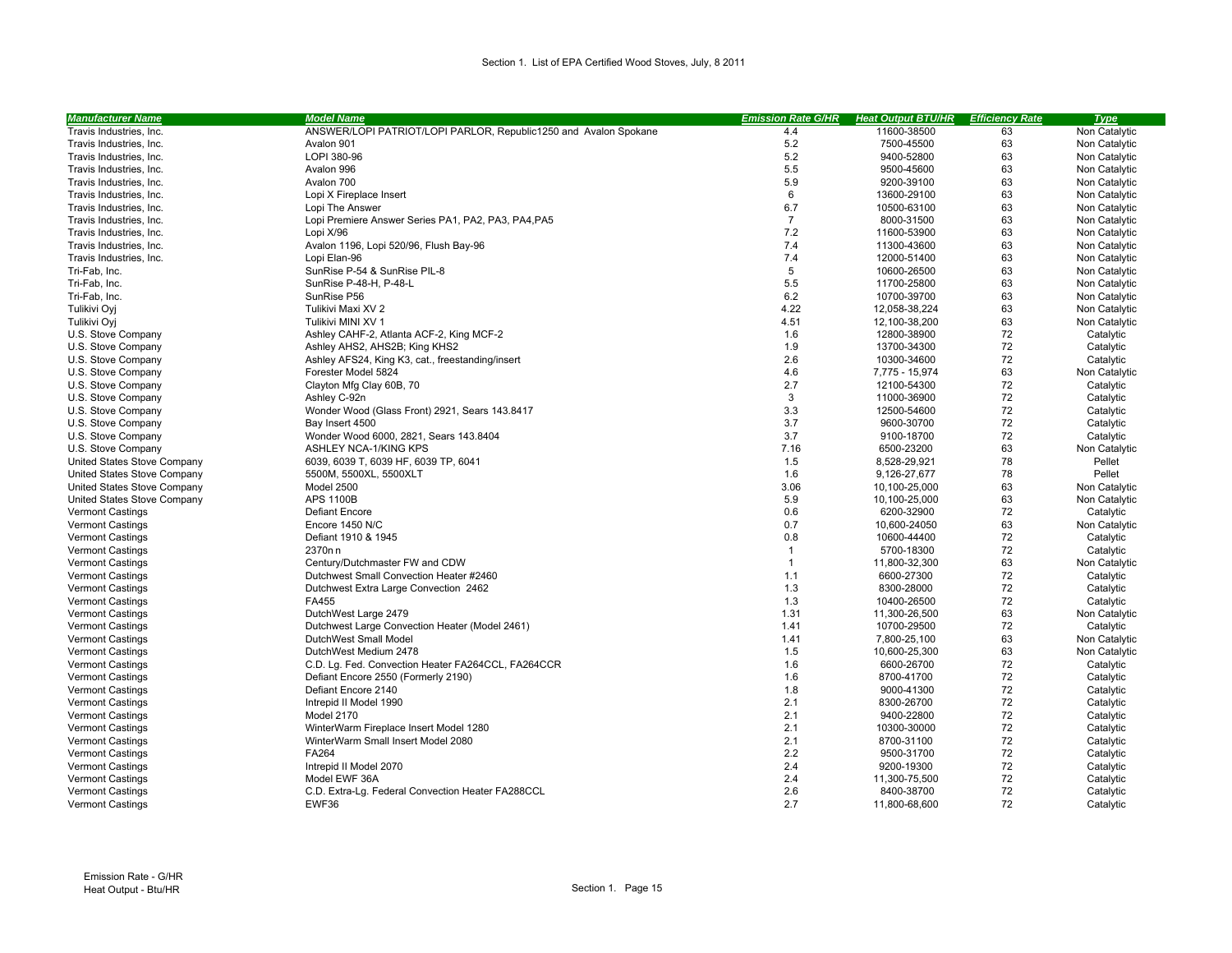| <b>Manufacturer Name</b>             | <b>Model Name</b>                                                            | <b>Emission Rate G/HR</b> | <b>Heat Output BTU/HR</b> | <b>Efficiency Rate</b> | <b>Type</b>   |
|--------------------------------------|------------------------------------------------------------------------------|---------------------------|---------------------------|------------------------|---------------|
| <b>Vermont Castings</b>              | C.D. Small Federal Convection Heater FA224CCL                                | 2.8                       | 7000-30600                | 72                     | Catalytic     |
| <b>Vermont Castings</b>              | C.D. Rocky Mountain Heater FA211CL                                           | 2.9                       | 6800-27800                | 72                     | Catalytic     |
| <b>Vermont Castings</b>              | Montpelier□□                                                                 | 2.9                       | 10,094-27,550             | 63                     | Non Catalytic |
| <b>Vermont Castings</b>              | Vermont Castings Defiant 1610                                                | 2.9                       | 10,000-30,000             | 63                     | Non Catalytic |
| <b>Vermont Castings</b>              | 2370□□                                                                       | 3                         | 10.094-27,550             | 72                     | Catalytic     |
| <b>Vermont Castings</b>              | FA224                                                                        | 3.1                       | 9100-34800                | 72                     | Catalytic     |
| Vermont Castings                     | FA288                                                                        | 3.1                       | 7800-29300                | 72                     | Catalytic     |
| <b>Vermont Castings</b>              | Intrepid II 1308                                                             | 3.1                       | 10200-22500               | 72                     | Catalytic     |
| <b>Vermont Castings</b>              | Intrepid Model 1640                                                          | 3.3                       | 8200-19500                | 63                     | Non Catalytic |
| Vermont Castings                     | Madison Model 1655                                                           | 3.3                       | 11,300-39,700             | 63                     | Non Catalytic |
| <b>Vermont Castings</b>              | Resolute Acclaim (Model Number 2490) & TLWS1                                 | 3.4                       | 9500-33900                | 63                     | Non Catalytic |
| <b>Vermont Castings</b>              | C.D. Federal "A Plus" FA224ACL                                               | 3.5                       | 7200-30000                | 72                     | Catalytic     |
| <b>Vermont Castings</b>              | <b>EWF 30</b>                                                                | 3.5                       | 11,100-40,500             | 63                     | Non Catalytic |
| <b>Vermont Castings</b>              | C.D. Sequoia FA455                                                           | 3.6                       | 8700-60300                | 72                     | Catalytic     |
| <b>Vermont Castings</b>              | C.D. Adirondack Wood Heater FA267CL                                          | 3.7                       | 8400-40000                | 72                     | Catalytic     |
| <b>Vermont Castings</b>              | WinterWarm Small Insert (model 2370)                                         | $\overline{4}$            | 9250-21500                | 72                     | Catalytic     |
| <b>Vermont Castings</b>              | Aspen 1920 & Plymouth HWS10                                                  | 4.3                       | 9100-18000                | 63                     | Non Catalytic |
| <b>Vermont Castings</b>              | C.D. Large Federal Box Heater FA209CL                                        | 4.3                       | 9000-25600                | 72                     | Catalytic     |
| <b>Vermont Castings</b>              | C.D. Small Federal Box Heater FA207CL                                        | 4.3                       | 6200-28000                | 72                     | Catalytic     |
| <b>Vermont Castings</b>              | Campbell/Jacuzzi FW300005-FW300008 & FW300019-FW300027                       | 4.4                       | 12000-55100               | 63                     | Non Catalytic |
| <b>Vermont Castings</b>              | CJW2000L02, JW2000L10, DW2000XXX and JW2000P10                               | 4.4                       | 12000-55100               | 63                     | Non Catalytic |
| <b>Vermont Castings</b>              | JW1500L10 and JW1500P10, FW1500, DW1500                                      | 4.4                       | 10300-29200               | 63                     | Non Catalytic |
| <b>Vermont Castings</b>              | S27X/S28X & FW27 Series, CJW1500L02,                                         | 4.4                       | 10300-29200               | 63                     | Non Catalytic |
| Vermont Castings                     | S27X/S28X & FW27 Series, CJW1500L02, JW1500L10 and JW1500P10, FW1500, DW1500 | 4.4                       | 10300-29200               | 63                     | Non Catalytic |
| <b>Vermont Castings</b>              | Seville 1635 and 1600 Insert                                                 | 4.5                       | 9,900-30,800              | 63                     | Non Catalytic |
| <b>Vermont Castings</b>              | CW2500X00, CW2500X02, JW2500X00, CJW2500X02, DW2500 and JW2500X10            | 4.7                       | 9500-57800                | 63                     | Non Catalytic |
| <b>Vermont Castings</b>              | FW247001 to FE247004 and JW1000PF1                                           | 5                         | 11500-18900               | 63                     | Non Catalytic |
| Vermont Castings                     | Resolute Acclaim 0041                                                        | 5.1                       | 8700-30900                | 72                     | Catalytic     |
| <b>Vermont Castings</b>              | Madison 1650                                                                 | 5.5                       | 11400-31000               | 63                     | Non Catalytic |
| <b>Vermont Castings</b>              | Seville Insert                                                               | 5.5                       | 10200-27400               | 63                     | Non Catalytic |
| Vermont Castings                     | Aspen Model 1920                                                             | 6.3                       | 10100-26400               | 63                     | Non Catalytic |
| <b>Vermont Castings</b>              | Seville 1630                                                                 | 6.3                       | 12000-27300               | 63                     | Non Catalytic |
| Vestal Manufacturing                 | Vestal Fireplace Insert V-200-I, V-200-P, V-200-L                            | $\overline{2}$            | 11700-26500               | 72                     | Catalytic     |
| Vestal Manufacturing                 | Vestal Radiant Heater V-100                                                  | 2.2                       | 9400-27700                | 72                     | Catalytic     |
| Vogelzang International Corporation  | TR-009 Performer                                                             | 3.89                      | 11,299-36,089             | 63                     | Non Catalytic |
| Vogelzang International Corporation  | TR-004 Colonial                                                              | 4.02                      | 11,299-36,089             | 63                     | Non Catalytic |
| Vogelzang International Incorporated | Durango TR001 and Model TR002                                                | 3.6                       | 11,299-36,089             | 63                     | Non Catalytic |
| Vogelzang International Incorporated | Highlander, Shiloh Insert, Model TR003                                       | 3.8                       | 9000-26300                | 63                     | Non Catalytic |
| Vogelzang International Incorporated | Defender                                                                     | 4.18                      | 9200-28300                | 63                     | Non Catalytic |
| Wamsler Herd und Ofen GmbH           | <b>HOK 10</b>                                                                | 4.6                       | 9200-16900                | 63                     | Non Catalytic |
| <b>Waterford Stanley Limited</b>     | 104 MK II 31                                                                 | 2.9                       | 8800-25900                | 63                     | Non Catalytic |
| Waterford Stanley Limited            | 100B 90 32 TV                                                                | 3.1                       | 10800-32400               | 63                     | Non Catalytic |
| Waterford Stanley Limited            | 100B 90 32 RV                                                                | 3.9                       | 10600-26500               | 63                     | Non Catalytic |
| <b>Waterford Stanley Limited</b>     | <b>Trinity OA</b>                                                            | 3.97                      | 11500-43800               | 63                     | Non Catalytic |
| Waterford Stanley Limited            | Ashling                                                                      | 4.1                       | 12000-29800               | 63                     | Non Catalytic |
| Waterford Stanley Limited            | Erin OA                                                                      | 4.1                       | 10400-30300               | 63                     | Non Catalytic |
| <b>Waterford Stanley Limited</b>     | Erin/90 TV                                                                   | 4.2                       | 10500-40900               | 63                     | Non Catalytic |
| Waterford Stanley Limited            | Model 100B, 100B O.S.A., Leprechaun                                          | 4.3                       | 9000-26700                | 63                     | Non Catalytic |
| <b>Waterford Stanley Limited</b>     | Erin/90 TV                                                                   | 5.7                       | 10200-39900               | 63                     | Non Catalytic |
| Waterford Stanley Limited            | Trinity 35                                                                   | $\overline{7}$            | 11800-39300               | 63                     | Non Catalytic |
| Waterford Stanley Limited            | 100B Design 29                                                               | 7.5                       | 7200-27500                | 63                     | Non Catalytic |
| <b>Waterford Stanley Limited</b>     | Erin                                                                         | 7.6                       | 11800-41500               | 63                     | Non Catalytic |
| Webco Industries                     | Marquis 800, 800 XL                                                          | 3.6                       | 9900-20000                | 72                     | Catalytic     |
| Weitz & Co., Inc.                    | Briarwood XE 88                                                              | 6.4                       | 12800-34200               | 63                     | Non Catalytic |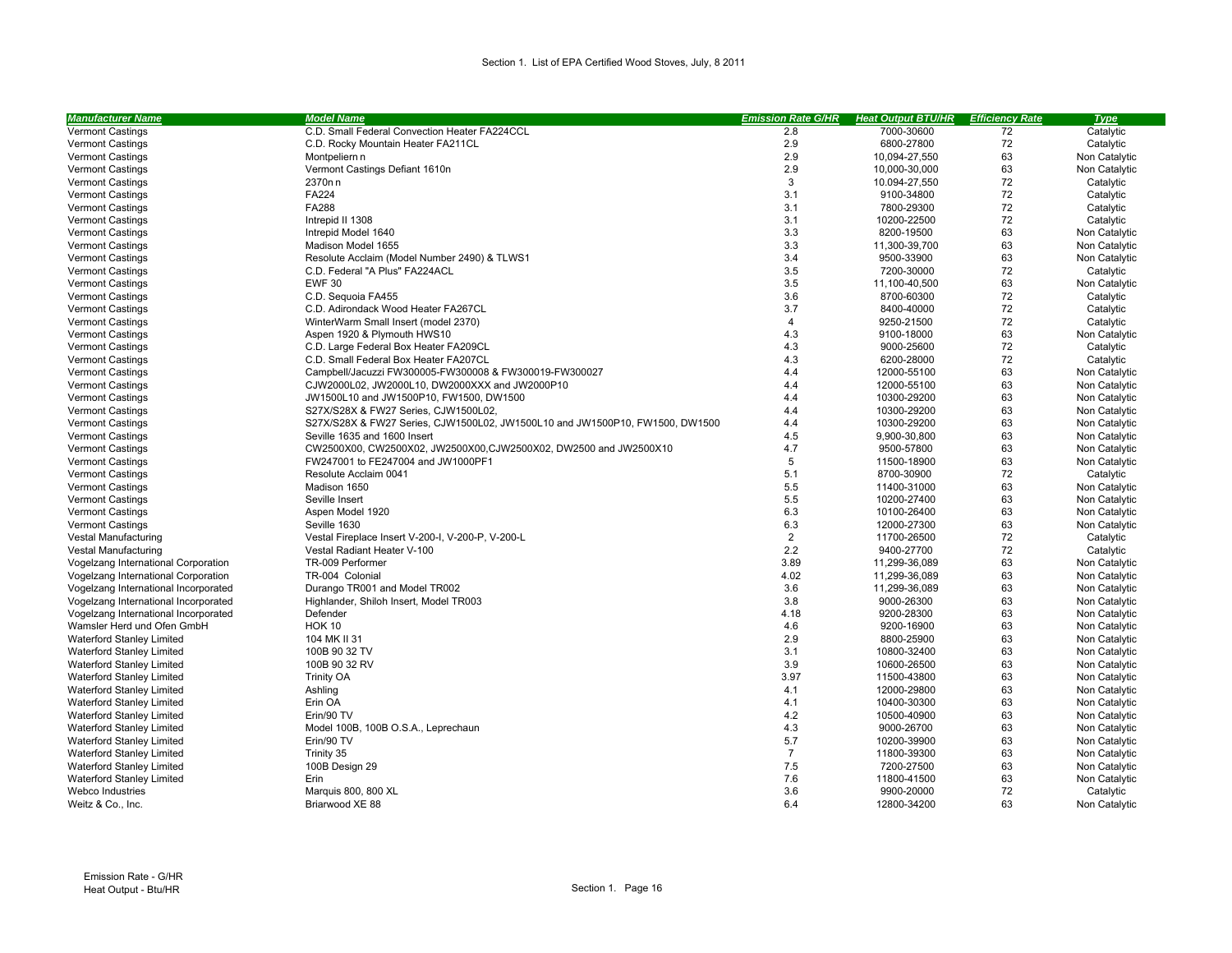| <b>Manufacturer Name</b>          | <b>Model Name</b>                                           | <b>Emission Rate G/HR</b> | <b>Heat Output BTU/HR</b> | <b>Efficiency Rate</b> | <b>Type</b>   |
|-----------------------------------|-------------------------------------------------------------|---------------------------|---------------------------|------------------------|---------------|
| Weitz & Co., Inc.                 | Briarwood BB, BBI and BBZC                                  | 4.8                       | 10600-25300               | 63                     | Non Catalytic |
| Weitz & Co., Inc.                 | Eagle 88, Pioneer ZC                                        | 6.4                       | 12800-22800               | 63                     | Non Catalytic |
| Weitz & Co., Inc.                 | Briarwood II 87                                             | 7.3                       | 9900-45900                | 63                     | Non Catalytic |
| Welenco Manufacturing, Inc.       | P-1000W                                                     | 0.7                       | 9600-23900                | 78                     | Pellet        |
| Weso-Aurorahautte GmbH            | Prestige 125, 225, 325, 425                                 | 7.3                       | 8900-31200                | 63                     | Non Catalytic |
| Weso-Aurorahautte GmbH            | Renaissance 326                                             | 8                         | 9200-32900                | 63                     | Non Catalytic |
| Winrich International             | <b>Winrich Pellet Stove</b>                                 | 1.6                       | 8500-27900                | 78                     | Pellet        |
| <b>Winston Stove Company</b>      | Model WP-18                                                 | 0.6                       | 10000-21300               | 78                     | Pellet        |
| <b>Winston Stove Company</b>      | Model WP-24                                                 | 1.5                       | 9700-29400                | 78                     | Pellet        |
| Wittus Fire By Design             | <b>XEOOS Twinfire</b>                                       | 2.4                       | 11,519-27,432             | 63                     |               |
| Wittus Fire By Design             | Shaker Stove                                                | 7.3                       | 9,667-29,242              | 63                     | Non Catalytic |
| Wolf Steel Ltd.                   | NPS45                                                       | 2.4                       | 8,827 - 29,023            | 78                     |               |
| Wolf Steel Ltd.                   | 1900 series (Napoleon 1900)                                 | 2.9                       | 11800-34000               | 63                     | Non Catalytic |
| Wolf Steel Ltd.                   | Napoleon 2000                                               | 3.2                       | 11000-31100               | 63                     | Non Catalytic |
| Wolf Steel Ltd.                   | 1400 series (Napoleon 1400, 1400L, 1450, 1401, 1402)        | 3.5                       | 11500-33600               | 63                     | Non Catalytic |
| Wolf Steel Ltd.                   | 2200 series (Timberwolf 2200, 2201)                         | 3.6                       | 12,084-31436              | 63                     | Non Catalytic |
| Wolf Steel Ltd.                   | 2100 series (Timberwolf, Timberwolf 2100)                   | 3.9                       | 11,238-37580              | 63                     | Non Catalytic |
| Wolf Steel Ltd.                   | 1100 series (Napoleon 1100, 1100L, 1100C, 1150, 1101)       | 4.1                       | 11700-32700               | 63                     | Non Catalytic |
| Wolf Steel Ltd.                   | <b>NZ25</b>                                                 | 4.46                      | 11200-32300               | 63                     | Non Catalytic |
| Wolf Steel Ltd.                   | <b>EPA1600C</b>                                             | 5.4                       | 12,375-28,127             | 63                     | Non Catalytic |
| Wolf Steel Ltd.                   | NZ-26                                                       | 5.4                       | 11500-27400               | 63                     | Non Catalytic |
| Wolf Steel Ltd.                   | Napoleon 1000                                               | 6.5                       | 10200-30800               | 63                     | Non Catalytic |
| Wolf Steel Ltd                    | Napoleon 1500                                               | $\overline{7}$            | 11700-23100               | 63                     | Non Catalytic |
| Wolf Steel Ltd                    | 1600C-1                                                     | 7.18                      | 9,200-33,400              | 63                     | Non Catalytic |
| Wolf Steel Ltd.                   | TPSI35                                                      | 2.1                       | 11,200 - 36,000           | 63                     | Non Catalytic |
| Wolf Steel Ltd.                   | NZ3000                                                      | 7.296                     | 11129-31436               | 63                     | Non Catalytic |
| Wolf's Casual Living              | BV                                                          | 3.8                       | 10800-35400               | 72                     | Catalytic     |
| <b>Wolf's Stoves</b>              | <b>BV2 Elite Bay</b>                                        | 2.6                       | 11700-46100               | 63                     | Non Catalytic |
| Woodkiln Inc.                     | Woodkiln WK-23                                              | 3.8                       | 10700-27200               | 63                     | Non Catalytic |
| Woodstock Soapstone Company, Inc. | Catalytic Fireview Soapstone Stove #205                     | 1.35                      | 10900-42900               | 72                     | Catalytic     |
| Woodstock Soapstone Company, Inc. | Paladian Model 202, Paladian Model 203 & Keystone Model 204 | 1.9                       | 8500-35000                | 72                     | Catalytic     |
| Woodstock Soapstone Company, Inc. | Catalytic Fireview Soapstone Stove #201, Classic #200       | 3.5                       | 13200-40000               | 72                     | Catalytic     |
| Yunca Heating                     | Yunca WEGJ E/481                                            | 5                         | 10700-30300               | 63                     | Non Catalytic |
| Zephyr Stoves, Inc.               | View 2.0                                                    | 4.5                       | 10,700-34,800             | 63                     | Non Catalytic |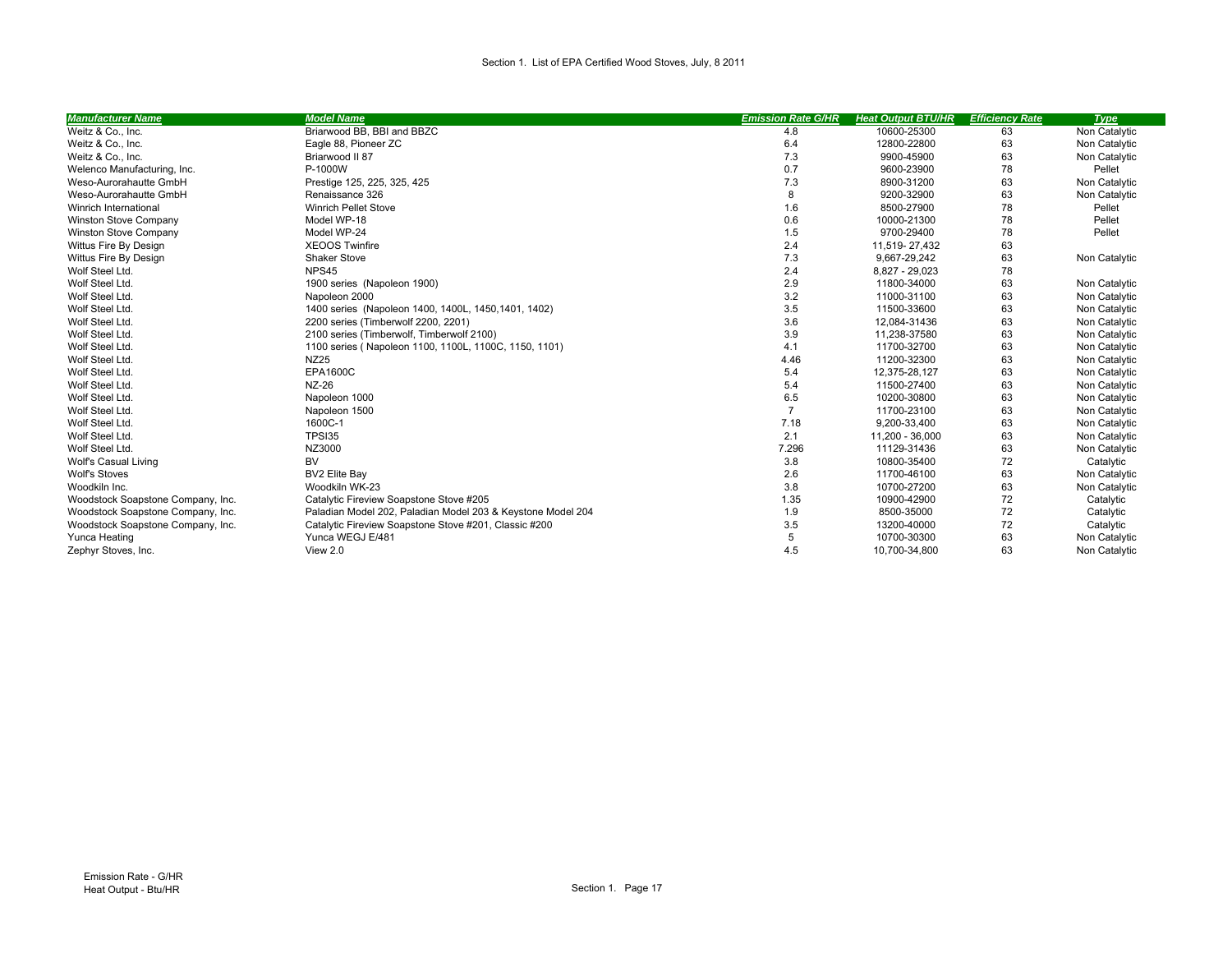| <b>Company Name</b>                              | <b>Street Address</b>              | <b>City</b>               | <b>State</b> | <b>Zipcode</b>  | Telephone #      | Website                                                    |
|--------------------------------------------------|------------------------------------|---------------------------|--------------|-----------------|------------------|------------------------------------------------------------|
| <b>Aarrow Dynamics</b>                           | North Mills Industrial Estate      | <b>Bridport</b>           | Dorset       | DT6 3AH         |                  |                                                            |
| Airtight Custom Fireplace Doors                  | 12332 11th Ave NE                  | Seattle                   | <b>WA</b>    | 98125           | 206-362-3116     |                                                            |
| Aladdin Hearth Products                          | 1445 North Highway                 | Colville                  | <b>WA</b>    | 99114           | 509-684-3745     | http://www.aladdinhearth.com/                              |
| Allstar Manufacturing, Inc.                      | 1644 South Redwood Road            | Salt Lake City            | UT           | 84104           | 801-973-0448     |                                                            |
| Alpha Energy Designs                             | 815 D Street                       | Lewiston                  | ID           | 83501           | 208-746-5502     |                                                            |
| <b>Alpine Fireplaces</b>                         | 782 West State Road                | Lehi                      | UT           | 84043           | 801-768-8411     |                                                            |
| Alternative Energy Northwest, Incorporated       | 16311 Smokey Point Blvd            | Arlington                 | <b>WA</b>    | 98223           | 206-652-8124     |                                                            |
| American Energy Systems R.D.M.                   | 50 Academy Lane                    | Hutchinson                | <b>MN</b>    | 55350           | 612-587-6565     |                                                            |
| American Home Heating                            | P.O. Box 305                       | Kerkhoven                 | <b>MN</b>    | 56252           | 612-             |                                                            |
| American Road Equipment Company                  | 4201 North 26th Street             | Omaha                     | <b>NE</b>    | 68111           | 402-451-2575     |                                                            |
| Amesti LTDA                                      | Jose Miguel Carrera N 6            | Santiago                  | Chile        |                 |                  |                                                            |
| Andersen Mfg., Inc.                              | 3125 N. Yellowstone, Box 434D      | Idaho Falls               | ID           | 83401           | (208) 523-6460   |                                                            |
| Appalachian Stove & Fabricators, Inc.            | 329 Emma Road                      | Asheville                 | <b>NC</b>    | 28806           | (828) 253-0164   | http://www.appalachianstove.com/                           |
| APR Industries Ltd.                              | 1354 Waverley Street               |                           | Manitoba     | R3T 0P5         | 204-452-9907     |                                                            |
| Aqua II Manufacturing                            | 2421 west Clemmonsville road       | Winnepeg<br>Winston Salem | <b>NC</b>    | 27127           | (919) 768-4800   |                                                            |
|                                                  | Route 1. Box 1                     |                           |              |                 |                  |                                                            |
| Aqua-Therm                                       |                                    | Brooten                   | <b>MN</b>    | 56316           | 612-346-2264     |                                                            |
| Arc Manufacturing Company, Inc.                  | 7913 Third Street Road             | Louisville                | KY           | 40214           | 502-367-2458     |                                                            |
| Archgard Industries, Ltd.                        | 7116 Beatty Dr.                    | Mission                   | BC           | V2V6B4          | 604-820-8262     | http://www.archgard.com/                                   |
| Ardisam                                          | 1690 Elm Street                    | Cumberland                | WI           | 54829           |                  |                                                            |
| <b>Ashland Stove Company</b>                     | Route 1, Box 63A, Adario East Road | Ashland                   | OH           | 44805           | 419-             |                                                            |
| Attala Stove Company                             | Highway 35 North                   | Kosciusko                 | <b>MS</b>    | 39090           | 601-289-6004     |                                                            |
| Austin Berryhill Fabricators, Inc.               | P.O. Box 8867                      | Greensboro                | <b>NC</b>    | 27419           | (919) 668-0471   |                                                            |
| Austroflamm Industries Inc.                      | 1007 International Drive           | Oakdale                   | PA           | 15071-9226      | 724-695-2430     | http://www.austroflamm.com/                                |
| <b>Baker Manufacturing</b>                       | 711 E. Mt. Airy Road               | Lewisberry                | PA           | 17339           | (717) 432-9788   |                                                            |
| <b>Bantam Wood Stove</b>                         | P.O. Box 23601                     | Eugene                    | <b>OR</b>    | 97402           | 503-344-2582     |                                                            |
| Barbeques Galore/Pricotech                       | 45 Princes Road West               | Auburn                    |              | 2144            |                  | +61 363811322 http://www.tasmaniacentral.tas.gov.au/saxon/ |
| <b>Bartsch Fireplace</b>                         | 200 Pepi Drive                     | Gardnerville              | <b>NV</b>    | 89410           | 702-782-3008     |                                                            |
| Beckwood Industries, Inc.                        | 889 Horan Drive                    | Fenton                    | <b>MO</b>    | 63026           | $(314)$ 343-4100 |                                                            |
| Bennett-Ireland, Inc.                            | State Street, PO Box 391           | Norwich                   | <b>NY</b>    | 13815           | (607) 334-3216   |                                                            |
| <b>Biltmore Manufacturing</b>                    | P.O. Box 1607                      | Easley                    | SC           | 29641           | 803-859-4610     |                                                            |
| Bio Energy Systems, Inc.                         | P.O. Box 645                       | Mortin                    | <b>WA</b>    |                 | 206-496-5056     |                                                            |
| Biofire, Inc.                                    | 3220 Melbourne                     | <b>Salt Lake City</b>     | UT           | 84106           | 801-486-0266     |                                                            |
| Blaze King Industries, Inc.                      | 146 A Street                       | Walla Walla               | <b>WA</b>    | 99362           | 509-522-2730     | http://www.blazeking.com/                                  |
| Blaze King of Montana                            | 3739 Bozeman Trail Road            | Bozeman                   | MT           | 59715           | 406-586-8883     | http://www.blazeking.com/                                  |
| Blue Ridge Mountain Stove Works, Inc.            | 305 Fifth Avenue East              | Hendersonville            | <b>NC</b>    | 28739           | 704-692-5517     |                                                            |
| <b>Bridges Supply</b>                            | 48 South Main Street               | Ashland                   | <b>NH</b>    | 3217            | 603-968-7927     |                                                            |
| <b>Buckner Stoves</b>                            | P.O. Box 399                       | Fletcher                  | <b>NC</b>    | 28732           | 704-684-4444     |                                                            |
| <b>Buckner Stoves</b>                            | 1478 Broad Lead Rd.                | Monaca                    | PA           | 15061           |                  |                                                            |
| <b>Cenergy Fireplace</b>                         | 15304 - Yellowhead Trail           | Alberta                   |              | T5V-1A1         | 403-447-1135     |                                                            |
| Century Manufacturing Company, Inc.              | 1620 East 20th Street              | Joplin                    | <b>MO</b>    | 64801           | (417) 624-1480   |                                                            |
|                                                  |                                    |                           |              |                 |                  |                                                            |
| Ceramiche Savio di Elio & C. s.n.c.              |                                    | 10010 Torre Canavese      |              |                 |                  | http://www.ceramichesavio.it/uk/default.htm                |
| <b>CFM Corporation</b>                           | Route 107, P.O. Box 501            | Bethel                    | VT           | 5032            | 802-234-2300     | http://www.cfmcorp.com/                                    |
| CFM Corporation (Jacuzzi Leisure Products, Inc.) | Route 107, P.O. Box 501            | <b>Bethel</b>             | VT           | 5032            | 802-234-2300     |                                                            |
| CFM Corporation (Vermont Castings, Inc.)         |                                    | <b>Bethel</b>             | VT           |                 |                  | http://www.vermontcastings.com/                            |
| Chippewa Traders, Ltd.                           | 1610 Industrial Road               | Salt Lake City            | UT           | 84101           | 801-972-4488     |                                                            |
| Chuan Sheng Metal Industrial Company, Ltd.       | No. 19, Lane 29, Yi Shien Road     | Taipei                    |              |                 | 02-7033936-8     |                                                            |
| Clemar Manufacturing Co.                         | 1021 Riverside Drive               | Mount Vernon              | <b>WA</b>    | 98273           | 206-424-9800     |                                                            |
| Coast to Coast Manufacturing                     | 13643 Fifth Street                 | Chino                     | CA           | 91710           | (714) 591-7405   |                                                            |
| Consuming Fire, Inc.                             | 12033 Mariposa Road                | Wrightwood                | CA           | 92345           | 760-949-2077     |                                                            |
| Cool Country Enterprises                         | P.O. Box 786                       | Gold Bar                  | <b>WA</b>    | 98251           | 360-793-2110     |                                                            |
| Coonara International, Inc.                      | 31 Cornhill St.                    | Fern Tree Gully           |              | <b>VIC 3156</b> |                  |                                                            |
| Cordmaster Stoves, Inc.                          | 6217 Highway 305                   | Olive Branch              | MS           | 38654           | 601-895-4950     |                                                            |
| Country Flame Technologies, Inc.                 | 900 George Street                  | Marshfield                | <b>MO</b>    | 65706           | 417-466-7161     | http://www.countryflame.com/                               |
| Country Stoves, Inc.                             | 1502 14th Street NW                | Auburn                    | <b>WA</b>    | 98071           | 253-735-1100     | http://www.countrystoves.com/                              |
| CRD Precision Fabricators Inc. (Chippewa)        | Route 5, Box 190                   | Chippewa Falls            | WI           | 54729           | 715-723-9667     |                                                            |
| Cresswood Stove works                            | 4504 Ellwalk Avenue                | Cortland                  | IL           | 60112           | 815-758-7171     |                                                            |
| <b>Custom Stove Works</b>                        | 2169 Broadway                      | Eureka                    | CA           | 95501           | 707-442-2800     |                                                            |
| De Caro Manufacturing Limited                    | 130 Millwick Drive                 | Weston                    | Ontario      | M9L 1Y6         | 416-749-2727     |                                                            |
| Dee Dai Company, Ltd.                            | 817 Yan Pyng Road                  | Hsin Chu                  |              |                 | (035) 361-6215   |                                                            |
| <b>Dell Point Technologies</b>                   | 3 Rue Montmartre                   | <b>Blainville</b>         | Quebec       | <b>J7C 2Z6</b>  | 514-331-6212     | http://www.pelletstove.com/                                |
| Derco, Inc./Grizzly Stoves                       | P.O. Box 9                         | <b>Blissfield</b>         | MI           | 49228           |                  |                                                            |
| Deville                                          |                                    | Charleville               |              |                 |                  | www.flamme-bleue.com/english.php                           |
| Diversified Products, Inc./Aurora Division       | 11300 Jefferson Avenue             | Cincinnati                | OH           | 45241           | (513) 771-6200   |                                                            |
| Dominion Stoveworks, Inc.                        | 1025 W. Hayden Avenue              | Hayden Lake               | ID           | 83835           | 208-772-6004     |                                                            |
| Dover Stove Company, Inc.                        | P.O. Box 217                       | Sangerville               | ME           | 4479            | (207) 876-3265   |                                                            |
| Dovre, Inc.                                      | 401 Hankes Avenue                  | Aurora                    | IL           | 60505           |                  | (312) 844-3353 http://www.aladdinhearth.com/               |
|                                                  |                                    |                           |              |                 |                  |                                                            |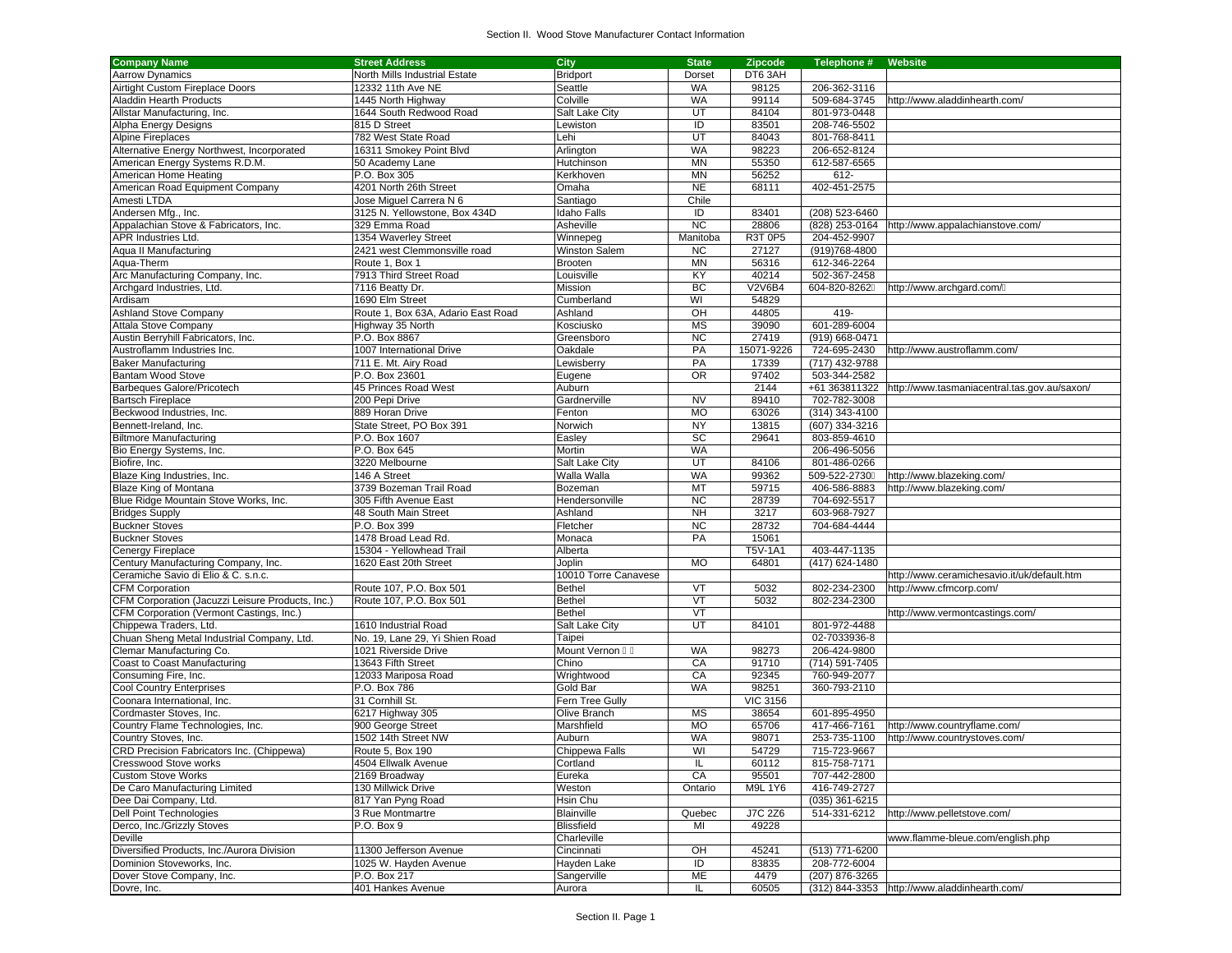| <b>Company Name</b>                                                        | <b>Street Address</b>                               | City                               | <b>State</b>    | <b>Zipcode</b> | Telephone #                   | Website                                     |
|----------------------------------------------------------------------------|-----------------------------------------------------|------------------------------------|-----------------|----------------|-------------------------------|---------------------------------------------|
| Dovre, Inc.                                                                | 401 Hankes Avenue                                   | Aurora                             | IL              | 60505          | (312) 844-3353                | http://www.aladdinhearth.com/               |
| Dovre, Inc.                                                                | 1445 North Highway                                  | Colville                           | WA              | 99114          | 509-684-3745                  | http://www.aladdinhearth.com/               |
| Dovre, Incorporated                                                        | 1445 North Highway                                  | Colville                           | WA              | 99114          | 509-684-3745                  | http://www.aladdinhearth.com/               |
| Dumont Refrigeration Corp.                                                 | P.O. Box 148                                        | Monmouth                           | ME              | 4259           | 207-933-4811                  |                                             |
| E.M.W. Machining, Inc.                                                     | P.O. Box 8675                                       | Greenville                         | SC              | 29604          | 803-269-8930                  |                                             |
| Earthstone                                                                 | 2733 Mariquinta Street                              | Long Beach                         | CA              | 90803          | 310-434-7095                  |                                             |
| <b>EB Energy</b>                                                           | 31 Evelyn Ave.                                      | Toronto                            | Ontario         | M6P 2Z2        |                               |                                             |
| ECOHEAT of Canada Inc.                                                     | P.O. Box 93110, 1450 Headon Road                    | Burlington, Ontario                |                 | <b>L7M 4A3</b> | 905-331-2702                  |                                             |
| Empire Products, Inc.                                                      | 10803 Freemont Ave.                                 | Ontario                            | CA              | 91761          |                               | http://www.empireproductsinc.com/           |
| Empress Fireplace Heaters Manufacturing, Inc.                              | 4390 Paletta Court                                  | Burlington                         | Ontario         | <b>L7L 5R2</b> | 416-639-4950                  |                                             |
| <b>Energy Equipment and Manufacturing Company</b>                          | 615 South 32nd Avenue                               | Yakima                             | <b>WA</b>       | 98902          | 509-457-1108                  |                                             |
| <b>Energy Marketing Corporation</b>                                        | 757 E. Main Street                                  | Bennington                         | VT              | 5201           | 802-442-8513                  |                                             |
| <b>England Stove Works</b>                                                 | 589 S. Five Forks Road                              | Monroe, VA 24574                   |                 |                | (804) 929-0120                | http://www.englanderstoves.com/             |
| England's Stove Works, Inc.                                                | 589 S. Five Forks Road                              | Monroe                             | VA              | 24574          | (804) 929-0120                | http://www.englanderstoves.com/             |
| Environmental Energies, Inc.                                               | 98 Front Street                                     | Copemish                           | MI              | 49625          | (616) 378-2921                |                                             |
| <b>Eureka Heating PTY Limited</b>                                          | 459 Dorset Road                                     | Bayswater Victoria                 |                 | 3153           | 1.16E+12                      | http://www.eureka-heating.com/              |
| Even-Temp Co., Inc.                                                        | P.O. Box 127                                        | Waco                               | NE              | 68460          | 1-800-331-8862                |                                             |
| Evergreen Marketing, Inc.                                                  | 8196 SW Hall Boulevard                              | Beaverton                          | <b>OR</b>       | 97229          | 503-598-7667                  |                                             |
| F. Huemer Ges. M.B.H.                                                      | A-4631 Krenglbach                                   | Schmieding 25                      |                 |                |                               |                                             |
| Fabrication Unlimited (Formerly Lincoln Stove Works) 3220 South 6th Street |                                                     | Lincoln                            | <b>NE</b>       | 68502          | (402) 423-1962                |                                             |
|                                                                            | 6988 Venture Street                                 | Delta                              | BC              | V4G 1H4        | 604-946-5155                  |                                             |
| Fireplace Products International Limited                                   |                                                     |                                    | <b>WA</b>       |                |                               | http://www.regency-fire.com/                |
| Fireplace Xtrordinair                                                      | 12700 N.E. 124th Street                             | Kirkland                           | GA              | 98034<br>30677 | 206-821-4800<br>706-769-7997  |                                             |
| Fisher Stoves Southeast, Inc.                                              | Highway 15                                          | Watkinsville                       |                 |                |                               |                                             |
| Fondis Corp.                                                               | 334 Raritan Center Parkway                          | Edison                             | <b>NJ</b>       | 8818           | (201) 225-7707                |                                             |
| Forge Stove Company Inc.                                                   | 3275 North Main                                     | Logan                              | UT              | 84321          | 801) 752-5545                 |                                             |
| Foundries du Lion S.A.                                                     | 5 Voie Axiale                                       | Couvin                             |                 | 5660           | +32 60 31 01 04               |                                             |
| Foyers Supreme Incorporated                                                | Montreal, Quebec H1Z2G4                             |                                    |                 |                |                               | http://www.supremem.com/index.html          |
| <b>Franklin Products</b>                                                   | P.O.BOX 345                                         | Mexico                             | <b>MO</b>       | 65265          | 314-581-7338                  |                                             |
| Frantech, Inc.                                                             | 900 George Street                                   | Marshfield                         | <b>MO</b>       | 65706          | 417-466-7161                  | http://www.countryflame.com/                |
| Fresh Air Home Centres, Inc.                                               | P.O. Box 704                                        | Midnapore                          | Alberta         | <b>TOL 1J0</b> | $403 -$                       |                                             |
| GEMSTAR Fireplace Co., Ltd.                                                | 6265 19th Street                                    | Surrey, B.C.                       |                 | <b>V3S 5M8</b> | 604-530-9060                  |                                             |
| George Mayer Manufacturing                                                 | N Highway 66, PO Box 1468                           | Miami                              | OK              | 74355          | 918-542-1828                  |                                             |
| Gibraltar Stoves, Inc.<br><b>GLG Australia</b>                             | 512-72nd Street                                     | Holmes Beach                       | <b>FL</b>       | 34217          | 813-779-2217                  |                                             |
|                                                                            |                                                     | Auburn                             | ew South Wales  |                |                               |                                             |
| Glo King/Pierce Engineered Products Inc.                                   | P.O. Box 10107<br>8 Lahave St.                      | Eugene                             | <b>OR</b><br>ME | 97440          |                               |                                             |
| Godin Imports, Inc.<br>H.M.F. Forlong and Maisey Ltd.                      |                                                     | South Portland                     |                 | 04106-4903     | 207-773-1920<br>64-7-849 2212 |                                             |
| Hardy Manufacturing Co., Inc.                                              | Private Bag 3126, 15 Vickery St<br>Route 4, Box 156 | Te Rapa - Hamilton<br>Philadelphia | MS              | 39350          | 601-656-5866                  | http://www.forlongmaisey.co.nz/             |
| Harman Stove Company                                                       | 352 Mountain House Road, PO Box 619                 | Halifax                            | PA              | 17032          | (717) 362-9080                |                                             |
| Harris, W.H., Ltd.                                                         | 41 Braddon Street., PO Box 4043                     | Christchurch                       |                 |                | $(03)$ 661-796                |                                             |
| Hase Kaminofenbau                                                          | Care of Hearthstone                                 | 317 Stafford Avenue                |                 |                |                               |                                             |
| Hawke Manufacturing Company, Inc.                                          | P.O. Box 507, 19 Warehouse                          | Marietta                           | SC              | 29661          | 803-836-8008                  |                                             |
| Hearth and Home Technologies                                               | 1445 North Highway                                  | Colville                           | WA              | 99114          | 509-684-3745                  | http://www.hearthnhome.com/                 |
| Hearth Heat, Inc.                                                          | P.O. Box 653                                        | Redmond                            | WA              | 98073          | Not in service                |                                             |
| Hearthstone Quality Home Heating Products Inc.                             | 317 Stafford Avenue                                 | Morrisville                        | VT              | 5661           | 802-888-5232                  | http://www.hearthstonestoves.com/           |
| Heartland Appliances, Inc.                                                 | 1050 Fountain Street North                          | Campbridge Ontario N3H 4R7         |                 |                | (519) 743-8111                |                                             |
| <b>Heat Tech Industries</b>                                                | P.O. Box 727                                        | <b>Biggs</b>                       | CA              | 95917          | 916-868-1020                  | http://www.heat-techstoves.com/             |
| Heatilator, Inc.                                                           | 1445 North Highway                                  | Colville                           | WA              | 99114          | 509-684-3745                  | http://www.aladdinhearth.com/               |
| Heatilator, Inc.                                                           | 1915 W. Saunders Street                             | Mt. Pleasant                       | IA              | 52641          | 319-385-9211                  |                                             |
| Heating Energy Systems, Inc.                                               | P.O. Box 593, 14300 SE Industrial Way               | Clackamas                          | <b>OR</b>       | 97015          | 503-786-4004                  |                                             |
| Heatmor Outdoor Wood Burning Furnaces                                      | Highway 11 East, Box 787                            | Warroad,                           | <b>MN</b>       | 56763          | 218-386-2769                  |                                             |
| Heat-N-Glo Fireplace Products, Inc.                                        | 1445 North Highway                                  | Colville                           | <b>WA</b>       | 99114          | 509-684-3745                  | http://www.heatnglo.com/                    |
| Heritage Stoves Inc.                                                       | 352 South Main Street                               | Clearfield                         | UT              | 84015          | 801-773-8606                  |                                             |
| Hicks Waterstoves & Solar System                                           | 2541 South Main Street                              | Mt. Airy                           | NC              | 27030          | 919-789-4977                  |                                             |
| High Energy Manufacturing PO Box 400 Vermillion PO Box 400                 |                                                     | Vermillion Bay                     | Ontario         | 54829          |                               |                                             |
| High Energy Manufacturing, Limited                                         | PO Box 400                                          | Vermillion Bay, Ontario POV 2VO    |                 |                | 807-227-2745                  |                                             |
| High Sierra Stoves, Ltd.                                                   | 720 North Mulberry Street, PO Box 1247              | Hildale                            | UT              | 84784          |                               |                                             |
| High Valley Construction & Maintenance Corp.                               | 6573 Highway 226S                                   | Spruce Pine                        | <b>NC</b>       | 28777          | 828-765-4004                  | http://www.highvalleystoves.com/start.shtml |
| <b>Hi-Teck Stoves</b>                                                      | 2985 South, 3600 West                               | Salt Lake City                     | UT              | 84119          | 1-800-456-8606                |                                             |
| Hitzer, Inc.                                                               | 269 East Main Street                                | Berne                              | $\sf IN$        | 46711          | (219) 589-8536                | http://www.hitzer.com/                      |
| Homestead Mercantile                                                       | P.O. Box 2544                                       | Eugene                             | <b>OR</b>       | 97402-0153     |                               |                                             |
| Horizon Research Inc.                                                      | 17905 Bothell Way Southeast, Suite #105             | <b>Bothell</b>                     | WA              | 98012          |                               |                                             |
| Horse Flame Metal USA, Inc.                                                |                                                     |                                    |                 |                |                               |                                             |
| Horstmann Industries, Inc.                                                 | 301 Second Street                                   | Elroy                              | WI              | 53929          | (608) 462-8431                |                                             |
| Hudson River Stove Works                                                   |                                                     |                                    |                 |                |                               |                                             |
| Hussong Manufacturin Company, Inc. (Kozy Heat)                             |                                                     |                                    |                 |                |                               |                                             |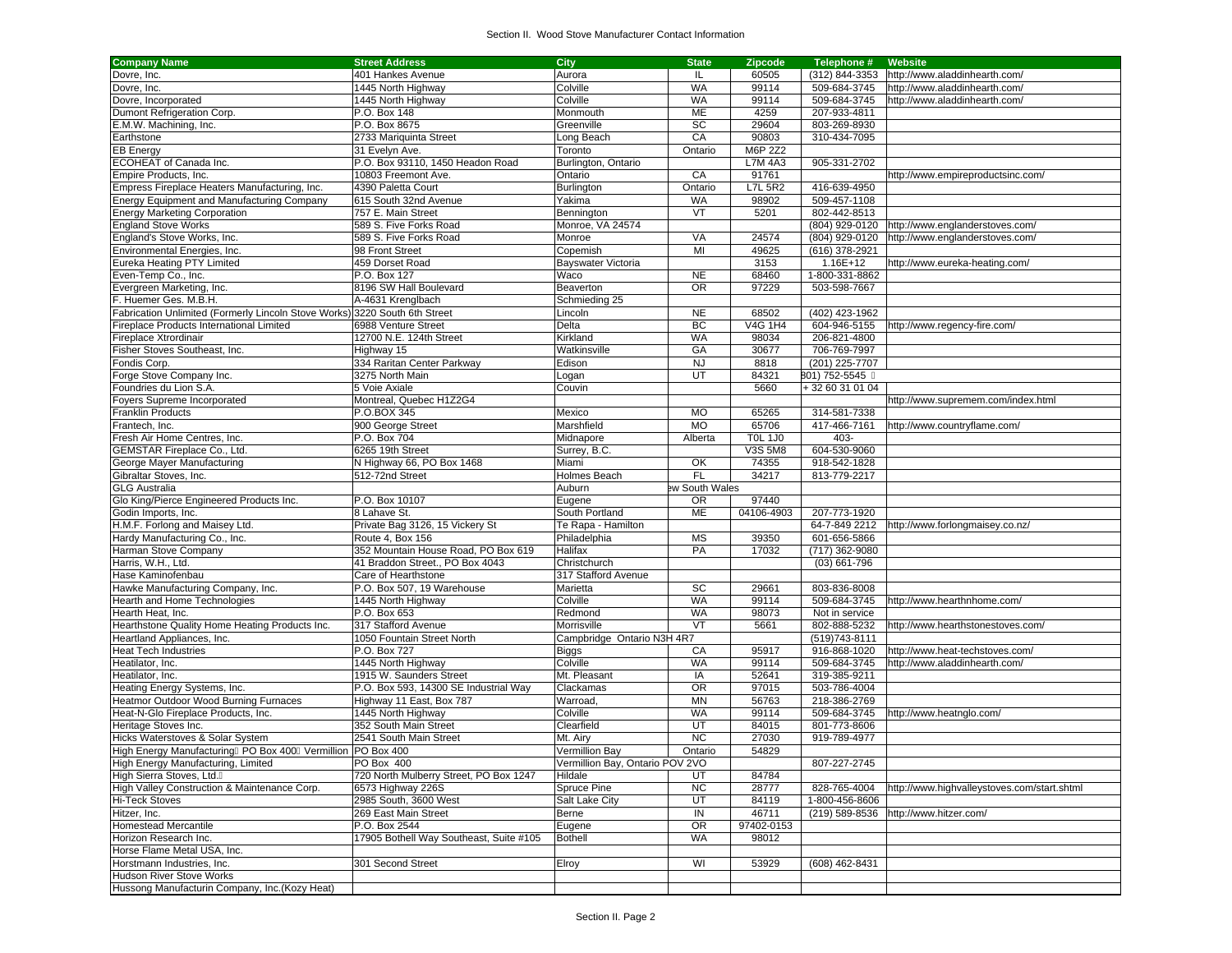| <b>Company Name</b>                            | <b>Street Address</b>                                 | City                   | <b>State</b> | <b>Zipcode</b> | Telephone #    | Website                                      |
|------------------------------------------------|-------------------------------------------------------|------------------------|--------------|----------------|----------------|----------------------------------------------|
| Hussong Manufacturing Company, Inc.            | 204 Industrial Park Drive                             | Lakefield              | <b>MN</b>    | 56150          | 507-662-6641   | http://www.kozyheat.com/                     |
| Hutch Manufacturing Company                    | P.O. Box 350, 200 Commerce Avenue                     | Loudon                 | <b>TN</b>    | 37774          | (800) 251-9232 |                                              |
| <b>HWAM Heat Design A/S</b>                    |                                                       |                        |              |                |                |                                              |
| <b>Hydro Flame Corporation</b>                 | 1874 S. Pioneer Rd.                                   | Salt Lake City         | UT           | 84104          | 801-972-4621   |                                              |
|                                                |                                                       |                        |              |                |                |                                              |
| Hydro-Temp, Inc.                               | RD 1, Box 1404                                        | Mohnton                | PA           | 19540-7565     | 215-856-7565   |                                              |
| Ingenieria De Combustion Bosca Chile S.A.      | Americo Vespucio 2077                                 | Santiago               |              |                |                |                                              |
| Intermountain Skyline Stove Works              | 63 South Main Street                                  | Manti                  | UT           | 84642          | 801-835-0341   |                                              |
| J. A. Roby                                     | 490 Rue de L'Argon                                    | Charlesbourg, Quebec   |              |                |                |                                              |
| Jacuzzi Leisure Products, Inc.                 | Route 107, P.O. Box 501                               | <b>Bethel</b>          | VT           | 5032           | 802-234-2300   |                                              |
| Jarvis Welding, Inc.                           | Route 3                                               | Maynardville           | <b>TN</b>    | 37807          | 615-992-5664   |                                              |
| Jayline Heating Ltd.                           | 106 Henderson Valley Road                             | Auckland               |              |                | (09) 836 0858  |                                              |
| Jensen Metal Products, Inc.                    | 7800 Northwestern Avenue                              | Racine                 | WI           | 53406          | (414) 886-9318 |                                              |
| Johnson Gas Appliance Company/Mendota Hearth   | 520 E Avenue N.W.                                     | Cedar Rapids           | ID           | 52405          | 319-365-5267   |                                              |
|                                                |                                                       |                        |              |                |                |                                              |
| Jotul North America (Jotul U.S.A., Inc.)       | 400 Riverside Street                                  | Portland               | ME           | 4104           | 207-797-5912   | http://www.jotulflame.com/                   |
| Jydepejsan A/S                                 | Wittus Fire by Design                                 | PO Box                 | 120          |                | 914-764-5679   | www.wittus.com                               |
| Ka-Heat Kachelofen, Ltd.                       | R.R. NO4. 670 Packer Road                             | Roseneath, Ontario     |              | <b>K0K 2X0</b> | 905-352-3848   |                                              |
| Kalvin International and Company (HK)          |                                                       |                        |              |                |                |                                              |
| Kent Heating Limited                           | 59 Tidal Road Mangere, PO Box 23-340 Pap Auckland     |                        |              |                |                | Fax 649-275-7558 http://www.kentheating.com/ |
| Kickapoo Diversified Products, Inc.            | Main Street, PO Box 127                               | La Farge               | WI           | 54639          | 608-625-4431   |                                              |
| Kingsman Industries                            | 3 Winfield Way                                        | Winnepeg               | Manitoba     | <b>R2R 1V8</b> | 204-632-1962   |                                              |
| Klass Waterstove                               | 4931 Elkorn Ct.                                       | Salem                  | <b>OR</b>    | 97301          | 503-391-2880   |                                              |
| Knight's Quality Welding                       | Route 1, PO Box 500                                   | Rapid City             | <b>SD</b>    | 57702          | 605-923-6513   |                                              |
|                                                |                                                       |                        |              |                |                |                                              |
| Krog Iversen & Co. A/S                         | Postboks 60, Glasvaenget 3-9                          | Vissenbjerg            |              | 5492           | 45 64 47 31 31 | http://www.warmfurniture.com/                |
| Kuma Stove And Iron Works                      | 450 Old Highway 95                                    | Hayden                 | ID           | 83858          | 208-762-8002   | http://www.kumastoves.com/                   |
| B. Brunk & Sons. Inc.                          | 10460 S.R. 45N                                        | Salem                  | OH           | 44460          | (216) 332-4297 |                                              |
| Lamppa Manufacturing & Distributing Co., Inc.  | P.O. Box 422                                          | Tower                  | <b>MN</b>    | 55790          | 218-753-2330   |                                              |
| Lasalle Iron Works, Inc.                       | Stove Division, 3110 Lasalle Streete                  | St. Louis              | MO           | 63104          | (314) 771-5350 |                                              |
| Lennox Hearth Products                         | 1110 West Taft Ave.                                   | Orange                 | CA           | 92865          | 714-921-6100   | http://www.lennoxhearthproducts.com/         |
| Les Poincans de Waterloo Inc.                  | 100 Route 112 - CP. 239                               | Waterlou, Quebec       |              | JOE 2N0        | 514-539-3916   |                                              |
| Les Produits d'Acier Nordic International      | 11725 Philippe-Panneton                               | Montreal               | Quebec       | <b>H1E 4M1</b> | 514-494-4522   |                                              |
| _exington Forge                                | 149 Cleveland Drive                                   | Paris                  | KY           | 40361          |                |                                              |
|                                                | 6437 County Road 20                                   | Mt. Gilead             | OH           | 43338          |                |                                              |
| Lilly Industries, Inc.                         |                                                       |                        |              |                | 419-946-7908   |                                              |
| Lindsay Stove Works                            | 780 N. Arrowhead Road                                 | Camano Island          | WA           | 98292          | 206-629-4848   |                                              |
| Locke Home Products, Inc. (Illinois)           | 4200 St. Clair Avenue, PO Box 1040                    | <b>Washington Park</b> | IL           | 62204          | 618-271-1272   |                                              |
| Long Agribusiness                              | P.O. Box 1139, 111 Fairview Street                    | Tarboro                | <b>NC</b>    | 27886          | 252-823-4151   |                                              |
| Luap Associates, Inc.                          | 2720 Roosevelt Blvd.                                  | Eugene                 | <b>OR</b>    | 97402          | 503-461-2141   |                                              |
| <b>Lucky Distributing</b>                      | 8111 NE Columbia Blvd                                 | Portland, OR 92718     |              |                |                |                                              |
| M. Texeira International, Incorporated         | 85 Myer Street Hackensack, New Jersey 07(210-525-0024 |                        |              |                |                |                                              |
| Majco Building Specialties, L.P.               | 1000 East Market Street, PO Box 800                   | Huntington             | IN           | 46750          | (219) 356-8000 |                                              |
| Malm Fireplaces, Inc.                          | 368 Yoloanda Ave.                                     | Santa Rosa             | CA           | 95404          | 707-546-8955   |                                              |
| Martin Industries, Inc.                        | P.O. Box 128, 301 E. Tennessee St.                    | Florence               | <b>AL</b>    | 35631          | 256-767-0330   |                                              |
| Max Blank GmbH                                 |                                                       | <b>Lake Bluff</b>      | IL           |                |                | http://www.maxblank.com/                     |
| Meridian Consolidated Industries               | 13817 1st Avenue SW                                   | Seattle                | <b>WA</b>    | 98166-1303     | 206-762-5631   |                                              |
|                                                |                                                       |                        |              |                |                |                                              |
| Messer Machine & Manufacturing, Inc.           | Box 105, Highway 60-71 North                          | Windom                 | MN           | 56101          | 507-831-1904   |                                              |
| Metal M.D.R. Inc.                              | 536 Guy Street                                        | Granby                 | Quebec       | <b>J2G 7J8</b> | 450-777-6070   |                                              |
| Metal Teck, Inc.                               | 7700 Gayle Ave                                        | Charlotte              | <b>NC</b>    | 28212-7132     | 704-333-7714   |                                              |
| Midway Optional Equipment Company, Inc.        | Route 1, Box198A                                      | Pickens                | SC           | 29671          | 803-878-2903   |                                              |
| Monessan Hearth Systems                        | Route 107, P.O. Box 501                               | Bethel                 | VT           | 5032           | 802-234-2300   | http://www.cfmcorp.com/                      |
| Monessan Hearth Systems                        | Route 107, Box 501                                    | Bethel                 | VT           | 5032           | (802) 234-2300 | http://www.vermontcastings.com/              |
| Morso Jernstaberi A/S                          | DK-7900, Furvej 6                                     | Nykobing Mor           |              |                | 45 96 69 19 00 | http://www.morsoe.com/us/index.html          |
| National Steelcrafters of Oregon               | P.O. Box 2501                                         | Eugene                 | <b>OR</b>    | 97402          | (503) 683-3210 | http://www.breckwell.com/                    |
| Nature's Furnace, Inc.                         | 3338 Ute Avenue                                       | Waukee                 | IA           | 50263          | 515-987-2397   |                                              |
|                                                | 68 South First St.                                    | Brooklyn               | N.Y.         | 11211          | 718-486-8049   | http://www.marinestove.com/                  |
| Navigator Stove Works, Inc.                    |                                                       |                        |              |                |                |                                              |
| New Buck Corporation (Buck Stove Corp.)        | P.O. Box 69, 1265 Bakersville Highway                 | Spruce Pine            | <b>NC</b>    | 28777          | 828-765-6144   | http://www.buckstovecorp.com/                |
| Newmac Manufacturing Incorporated              | P.O. Box 9, 208 Lancaster                             | Debert                 | Nova Scotia  | BOMB1O         | 902-662-3840   |                                              |
| NHC Inc.                                       | 317 Stafford Avenue                                   | Morrisville            | VT           | 5661           | 802-888-5232   | http://www.hearthstonestoves.com/            |
| Nor-Aire Fireplace Manufacturing Company, Inc. | P.O. Box 603                                          | Joplin                 | <b>MO</b>    | 64802          | 417-782-1260   |                                              |
| Nordpeis A/S                                   |                                                       | Lierskogen             |              |                |                | http://www.nordpeis.no/                      |
| North Country Metals, Inc.                     | P.O. Box 247                                          | Grantsburg             | WI           | 54840          | 715-463-5334   |                                              |
| Northern Cascades International, Inc.          | 2434A Cedar Avenue                                    | Annapolis              | <b>MD</b>    | 21401          | 410-266-7555   |                                              |
| Northwood Inc.                                 | 8998 E. 34 Road                                       | Cadillac               | MI           | 49601          | 616-           |                                              |
| NU-TEC/Upland Distributors, Inc.               | P.O. Box 908, 72 College Street                       | East Greenwich         | RI           | 2818           | (401) 738-2915 | http://www.nutec-castings.com/               |
| O'Dette Energies of Canada Ltd.                | 595 O'Connor Drive                                    | Kingston               | Ontario      | K7P 1J9        | 613-384-1459   |                                              |
|                                                |                                                       |                        |              |                |                |                                              |
| <b>Ohio Steel Industries</b>                   | 2575 Ferris Road, PO Box 24147                        | Columbus               | OH           | 43224-0147     | (614) 471-4800 |                                              |
| OK Doke, Ltd.                                  | 1425 Weld County Road 32                              | Longmont               | CO           | 80501-9619     | (303) 776-2300 |                                              |
| Oliver-MacLeod Limited                         | 155 Edward Street                                     | Gravenhurst            | Ontario      | P0C 1G0        | 705-687-3447   |                                              |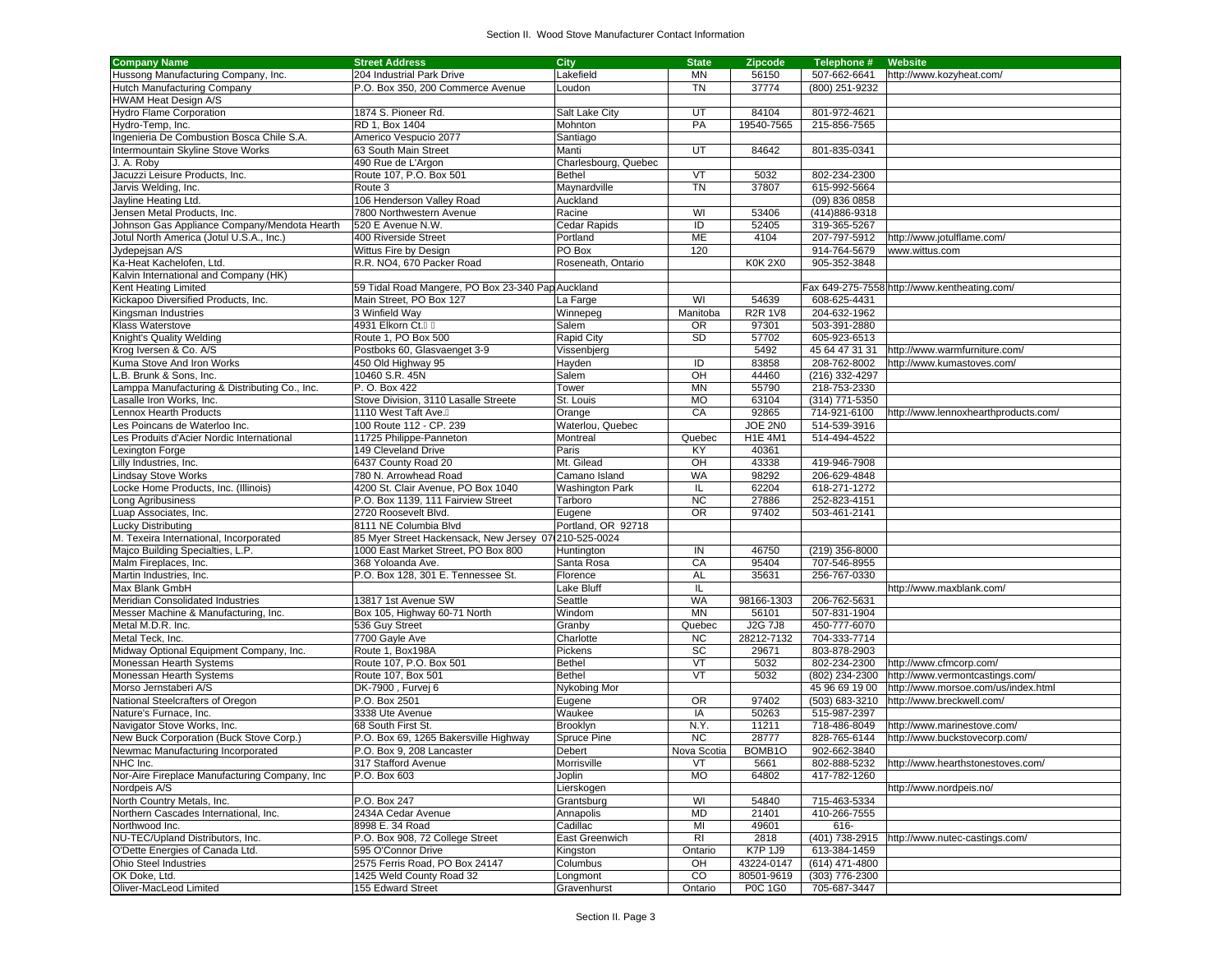| <b>Company Name</b>                            | <b>Street Address</b>                   | <b>City</b>          | <b>State</b> | Zipcode        | Telephone #                    | Website                                                    |
|------------------------------------------------|-----------------------------------------|----------------------|--------------|----------------|--------------------------------|------------------------------------------------------------|
| Olix Air Flo Woodstoves, Inc.                  | R.D. #2, North Main Street Extension    | Hornell              | <b>NY</b>    | 14843          | (607) 324-3219                 |                                                            |
| Olsberg Hermann Everken, Gmbh                  | 176 Saunders Road                       | <b>Barrie</b>        | ON           | <b>L4N 9A4</b> | 705-721-1388                   | http://www.olsberg.com/                                    |
| Oregon Woodstoves, Inc.                        | P.O. Box 70107, 1844 Main Street        | Springfield          | <b>OR</b>    | 97477          | 541-747-8868                   |                                                            |
| Orley's Manufacturing Company, Inc.            | 1718 W. Antelope Road                   | <b>White City</b>    | <b>OR</b>    | 97503          | 503-777-5340                   |                                                            |
| Orrville Products, Inc.                        | P.O. Box 902, 377 East Orr Street       | Orrville             | OH           | 44667-0902     | 800-232-4010                   | http://www.comfortecgasfireplace.com/                      |
| Osburn Manufacturing, Inc.                     | 1700 Leonharmel                         | Quebec City          | Quebec       | G1N 4R9        | 418-527-3060                   | http://www.drolet.ca/Engindex2.htm                         |
| <b>Ozark Quality Ironworks</b>                 | Route 2, PO Box 157                     | Hardy                | AR           | 72542          | (501) 856-2373                 |                                                            |
|                                                | P.O. Box 1060                           |                      | BC           | <b>V9L 3Y2</b> | 250-748-1184                   | http://www.pacificenergy.net/                              |
| Pacific Energy Fireplace Products Limited      |                                         | Duncan               |              | 77001          |                                |                                                            |
| Pan American Industries, Inc.                  | P.O. Box 42                             | Houston              | TX           |                | (713) 448-9642                 |                                                            |
| Panda Wood Stoves                              | 6261 Crater Lake Highway                | Medford              | <b>OR</b>    | 97504          | 503-826-7804                   |                                                            |
| Parkey's Welding                               | P.O. Box 110                            | Martell              | CA           | 95654          | 209-223-2255                   |                                                            |
| Peacock Stove Works, Inc.                      | Route 2, Box 2431 M 37                  | Baldwin              | MI           | 49304          | 616-745-4609                   |                                                            |
| Pellefier Inc.                                 | P.O. Box 487                            | Morton               | <b>WA</b>    | 98356-0487     |                                |                                                            |
| Piazetta S.P.A (Importer)                      | 4680 E. Second Street                   | Benicia              | CA           | 94510          | 707-745-8175                   |                                                            |
| Piazzetta S.p.A.                               | 31010 Casell d'Asolo                    | Treviso              |              |                |                                |                                                            |
| Pick's Manufacturing & Welding, Inc.           | 810 Mayhew Lake Road N.E.               | St. Cloud            | <b>MN</b>    | 56301          | 612-252-8847                   |                                                            |
| Pilgirm Stove Works Ltd.                       | P.O. Box 400, 242 N. Main Street        | <b>Burkesville</b>   | KY           | 42717          | 502-864-3400                   |                                                            |
| Pine Barren Stove Company                      | P.O. Box 496                            | Chatsworth           | <b>NJ</b>    | 8019           | 609-726-1550                   |                                                            |
| Pinehill Innovators Inc.                       | 205-20701 No. 10 Highway                | Langley              | Br. Columbia | V3A 5E8        | 604-534-8118                   |                                                            |
| Pioneer Steel, Inc.                            | 7142 Londontowne Drive                  | Charlotte            | <b>NC</b>    | 28211          | 704-333-7714                   |                                                            |
| Pioneer Woodstoves                             | 801 Ashlan Way                          | Madera               | CA           | 93638          | 209-673-4535                   |                                                            |
| Plamen Foundry                                 | 55300 Slavonska Pozega                  |                      |              |                |                                |                                                            |
| Polar Fireplaces                               | 4390 Paletta Court                      | Burlington           | Ontario      | <b>L7L 5R2</b> | 905-632-4710                   |                                                            |
| Ponderosa Stove Works, Inc.                    | 26055 Pittman Hill Rd.                  | Clovis               | CA           | 93612-9710     | 209-298-1610                   |                                                            |
| Porterlator Inc.                               | 8600 Wilkinson Blvd.                    |                      | <b>NC</b>    | 28208          | 704-394-0156                   |                                                            |
|                                                |                                         | Charlotte            |              |                |                                |                                                            |
| Precision Gas Technologies                     | 1390 17th Avenue S.E.                   | Calgary              | Alberta      | T2G 5J3        | 403-262-4421                   |                                                            |
| PSG Distribution Inc.                          | 798, 8 leme Avenue Est.                 | La Guadeloupe        | Quebec       | G0M 1G0        |                                | 1-418-459-6458 http://www.psg-distribution.com/site.asp    |
| Pyro Industries, Inc.                          | 695 Pease Road                          | Burlington           | <b>WA</b>    | 98233          | 206-757-9728                   | http://whitfield.com/                                      |
| Quaker Stove Company, Inc.                     | 148 N. Clinton Street                   | Doylestown           | PA           | 18901          | 215-340-1752                   |                                                            |
| Quantek Products, Inc.                         | 13500 High Point Drive                  | <b>Traverse City</b> | MI           | 49684          | (616) 947-0221                 |                                                            |
| Rais A/S                                       | 23 Hack Green Road                      | Pound Ridge          | <b>NY</b>    | 10576          |                                | (914) 764-5679 http://www.raiswittus.com/                  |
| Recycle King                                   | 808 G Street                            | Fresno               | CA           | 93706          | 209-485-2145                   |                                                            |
| Reed Metal Works, Inc.                         | <b>HC2, Box 656</b>                     | Warroad              | <b>MN</b>    | 56763          | 218-386-2769                   |                                                            |
| Reges Metal & Wood Inc.                        | Route 3, Box 208                        | Rocky Mount          | <b>NC</b>    | 27804          | (919) 443-4817                 |                                                            |
| Reliant Industries, Inc.                       | 333 Industrial Dr #3                    | Placerville          | CA           | 95667-6849     | 916-622-5887                   |                                                            |
| Renfyre Stove Co./ Maco Enterprises, Inc.      | RR <sub>2</sub>                         | Drayton              | Ontario      | <b>N0G 1P0</b> | 519-638-2746                   |                                                            |
| Reverso Manufacturing, Ltd.                    | 790 Rowntree Dairy Road                 | Woodbridge           | Ontario      | L4L 5V3        | (416) 748-3064                 |                                                            |
| Riteway-Dominion Manufacturing Company, Inc.   | 1680 Country Club Road, Box 5           | Harrisonburg         | VA           | 22801          | (703) 434-3800                 |                                                            |
| RJM Manufacturing, Inc                         | 1210 Lowater Road, PO Box 27            | Chippewa Falls       | WI           | 54729          | 715-720-1794                   | http://www.energyking.com                                  |
| Rochester Metal Fabricators/Old World Stove    | 4800 Dewey Avenue                       | Rochester            | <b>NY</b>    | 14612          | 716-865-3051                   |                                                            |
| Royal Crown European Fireplaces, Inc.          | 333 East State, Suite 206               | Rockford,            | IL           | 61104          | 815-968-2022                   |                                                            |
| RSF / Industrial Chimney Company, Incorporated | 400 J-F Kennedy                         | St. Jerome           | QC           | <b>J7Y 4C7</b> | 450-565-6336                   | www.icc-rsf.com                                            |
| Ruegg Fireplaces, Inc.                         | 216 U.S. Highway 206                    | Somerville           | <b>NJ</b>    | 8876           | 908-281-9555                   |                                                            |
|                                                | 61 Pleasant Street                      |                      | MA           | 2368           | 781-963-1182                   |                                                            |
| Russo Products, Inc.                           |                                         | Randolph             |              |                |                                |                                                            |
| Salvo Machinery, Inc.                          | 220 Shove Street, PO Box 6145           | <b>Fall River</b>    | MA           | 2724           | 508-678-7507                   |                                                            |
| <b>Sarratt Agencies Limited</b>                | c/o Meridian Heating, 1677 Boronia Road | Wantirna             |              | 3152           | (0061-3) 887-2687              |                                                            |
| Saxon Wood Heaters Pty, Ltd.                   | 45 Princes Road West                    | Auburn               |              | 2144           |                                | +61 363811322 http://www.tasmaniacentral.tas.gov.au/saxon/ |
| Scott Stoves, Inc.                             | P.O. Box 1033                           | Hayden Lake          | ID           | 83835          | 208-772-7310                   |                                                            |
| Security Chimneys International Ltd.           | 2125 Monterey                           | Laval                | Quebec       | <b>H7L 3T6</b> | 450-973-9999                   | http://www.securitychimneys.com/                           |
| Selkirk Canada Corporation                     |                                         | Hamilton             | ON           |                |                                | http://www.selkirkcanada.com                               |
| Shenandoah Manufacturing Company, Inc.         | P.O. Box 839                            | Harrisonburg         | VA           | 22801          | (703) 434-3838                 |                                                            |
| Sherwood Industries, Ltd.                      | 6782 Oldfield Road                      | Saanichton           | BC           | <b>V8M 2A3</b> | 604-652-6080                   | http://www.enviro-fire.com/                                |
| Shian Industry Company, Ltd.                   | 4th/12th Fl., 102 Tung Hwa N. Road      | Taipei               |              |                | (02) 717-2511                  |                                                            |
| Sierra Productions,                            | 720 North Mulberry Street               | Hildale              | UT           | 84784          |                                |                                                            |
| Sierra Products, Inc.                          | 5061 Brooks Street                      | Montclair            | CA           | 91763          |                                | 909-399-3355 http://www.empireproductsinc.com/             |
| Sierra Products, Inc.                          | 5061 Brooks Street                      | Montclair            | CA           | 91763          |                                | 909-399-3355 http://www.empireproductsinc.com/             |
| Sierra Products, Inc.                          | 720 North Mulberry Street               | Hildale              | UT           | 84784          |                                |                                                            |
| Snorkel Stove Company                          | 108 Elliott Avenue West                 | Seattle              | <b>WA</b>    | 98102          | 206-283-5701                   |                                                            |
| South Pittsburg Machine and Welding            | P.O. Box 7                              | South Pittsburgh     | TN           | 37380          | $615=$                         |                                                            |
| <b>Starfire Fireplaces</b>                     | 2616 E. Main                            | Farmington           | <b>NM</b>    | 87401          | 505-327-3657                   |                                                            |
| Stove Builder International Inc.               | 1700 Leonharmel Street                  | Quebec City          | Quebec       | G1N 4R9        | 418-527-3060                   | http://www.drolet.ca/Engindex2.htm                         |
| <b>Stove That Jack Built</b>                   |                                         |                      |              |                |                                |                                                            |
| StoveBuilder International, Inc.               | P.O. Box 487                            | Kooskia<br>Granby    | ID<br>Quebec | 83539          | (208) 926-0077<br>450-777-6070 |                                                            |
|                                                | 536 Guy Street                          |                      |              | J2G 7J8        |                                |                                                            |
| Suburban Manufacturing Company                 | P.O. Box 399, 676 Broadway Street       | Dayton               | TN           | 37321          | (615) 775-2131                 |                                                            |
| Summit Stove Company, Inc.                     | 1330 N 131st                            | Seattle              | <b>WA</b>    | 98133          | (206) 362-2133                 |                                                            |
| Sure Flame Inc.                                | 3129 Elkhorn Blvd                       | North Highlands      | CA           | 95660          | $916 -$                        |                                                            |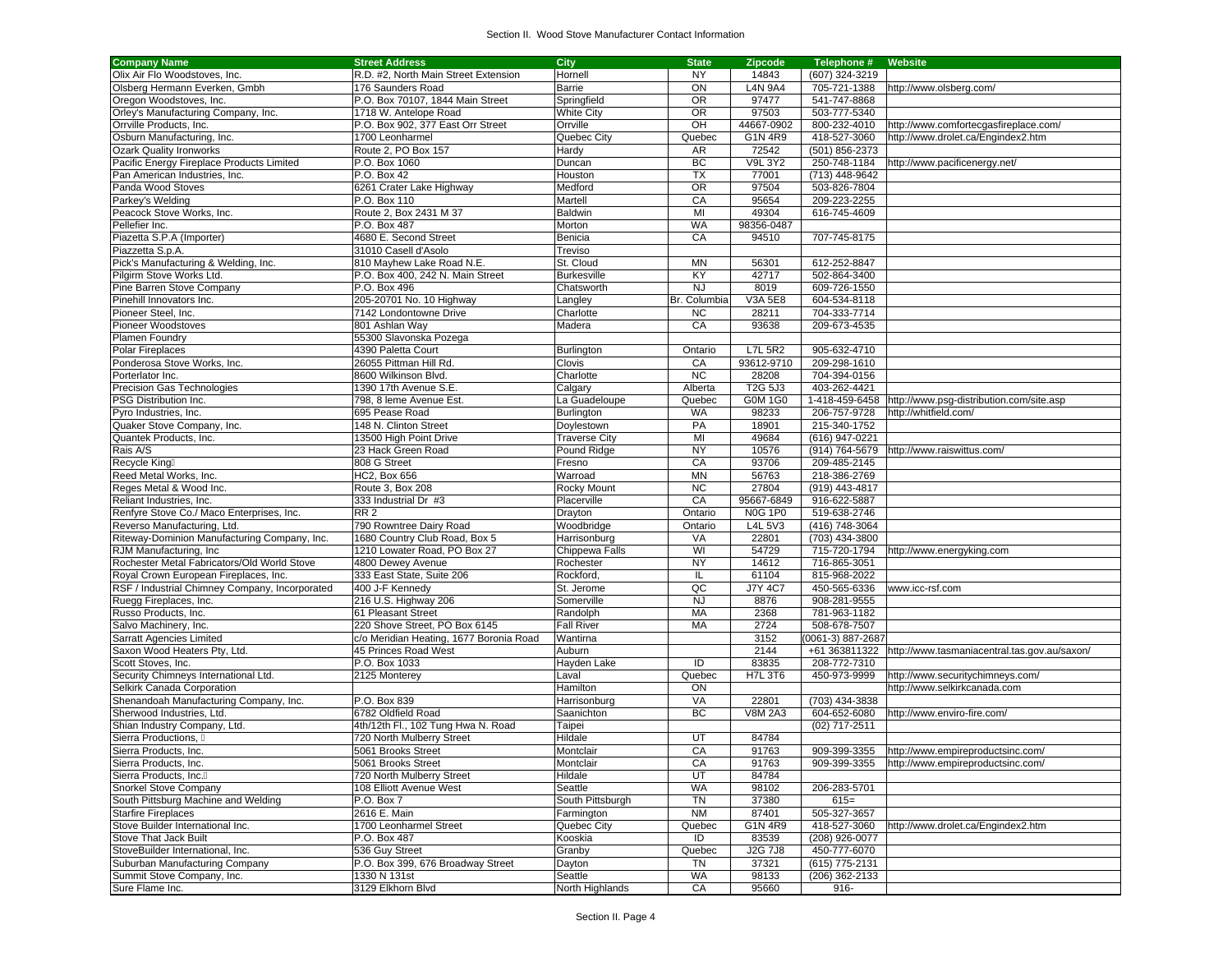| <b>Company Name</b>                                                                  | <b>Street Address</b>                                      | City                 | <b>State</b>        | <b>Zipcode</b> | Telephone #                  | <b>Website</b>                                     |
|--------------------------------------------------------------------------------------|------------------------------------------------------------|----------------------|---------------------|----------------|------------------------------|----------------------------------------------------|
| T & T Stove Company                                                                  | 2404 Tonkawa Trail                                         | Minnetonka           | <b>MN</b>           | 55343          | 612-544-2964                 |                                                    |
| . G. Industries Inc.                                                                 | Highway 15 South, PO Box 108                               | Armstrong            | IA                  | 50514          | 712-864-3737                 |                                                    |
| <b>Taylor Products, Inc.</b>                                                         | P.O. Box 518                                               | Elizabethtown        | <b>NC</b>           | 28337          | (919) 862-2576               |                                                    |
| <b>TEC Enterprises</b>                                                               | <b>Box 23</b>                                              | Lewiston             | $\overline{D}$      | 83501          | (208) 843-7297               |                                                    |
| Fechniflame, Inc. (Formerly Pleasant Prairie Farms C17827 East Bigelow Gulch Highway |                                                            | Spokane              | <b>WA</b>           | 99207          | (509) 467-6760               |                                                    |
| Fempwood Industries, Inc.                                                            | 3 Beacon Street                                            | Marblehead           | MA                  | 1945           | 617-631-1272                 |                                                    |
| The Great Stove Company                                                              | 844 Cayuga Hgts. Road                                      | Ithaca               | <b>NY</b>           | 14850          | (607)257-0314                |                                                    |
| The New Alberene Stone Company                                                       | P.O. Box 300                                               | Schuyler             | VA                  | 22969          | 804-831-2228                 |                                                    |
| The New Alberene Stone Company                                                       | P.O. Box 300                                               | Schuyler             | VA                  | 22969          | 804-831-2228                 |                                                    |
| The Stovemaker                                                                       | P.O. Box 278, 918 Highway 2                                | Sultan               | <b>WA</b>           | 98294          | 206-523-6030                 |                                                    |
| The Wood Shed                                                                        | Coleman Road                                               | <b>Red Creek</b>     | <b>NY</b>           | 13143          | 315-626-6824                 |                                                    |
| Thelin Company Inc.                                                                  | P.O. Box 847                                               | Nevada City          | <b>NV</b>           | 95959          | (916) 273-1976               | http://www.thelinco.com/                           |
| <b>Thermic Distribution Europe</b>                                                   | 5 Voie Axiale                                              | Couvin               |                     | 5660           | +32 60 31 01 04              |                                                    |
| Thermic, Inc.                                                                        | N. 9510 Newport Highway, PO Box 11986                      | Spokane              | <b>WA</b>           | 99211          | 509-467-4328                 |                                                    |
| <b>Tianjin Berkeley Furniture Corporation</b>                                        | Berkeley Forge and Foundry, 18400 East Ga City of Industry |                      | CA                  | 91748          | 626-810-0101                 | http://www.berkeleyforge.com/                      |
| <b>Folotti Manufacturing, Inc.</b>                                                   | 670 Dunn Circle                                            | Sparks               | <b>NV</b>           | 89431          | 702-359-5661                 |                                                    |
| Travis Industries, Inc.                                                              | 4800 Harbour Point Blvd, SW                                | Mukilteo             | <b>WA</b>           | 98275          | 425-827-9505                 | http://www.travisproducts.com/                     |
| Tri-Fab. Inc.                                                                        | 62880 Peerless Court                                       | Bend                 | $\overline{OR}$     | 97701          | 503-389-0304                 |                                                    |
| Turbo-Burn, Inc.                                                                     | 4225 E Joseph                                              | Spokane              | WA                  | 99207          | (509) 487-3609               |                                                    |
| Two Guys                                                                             | 700 Northcrest Drive                                       | <b>Crescent City</b> | CA                  | 95531          | 707-464-7453                 |                                                    |
| U.S. Stove Company                                                                   | 227 Industrial Park Drive                                  | South Pittsburg      | $\overline{T}N$     | 37380          | (615) 837-2100               | http://www.usstove.com/                            |
| Ultimate Stoves, Spas and Patio                                                      | 6101 N Blackstone Avenue                                   | Fresno               | CA                  | 93710          | 559-431-6120                 |                                                    |
|                                                                                      | 135 Sunshine Lane                                          | San Marcos           | CA                  | 92069          |                              |                                                    |
| <b>Unique Functional Products</b>                                                    | P.O. Box 908                                               | East Greenwich       | R <sub>l</sub>      | 2828           | (619) 744-1610               |                                                    |
| Jpland Distributors, Inc.<br>Vermont Castings                                        | Route 107, P.O. Box 501                                    | <b>Bethel</b>        | $\overline{VT}$     | 5032           | 401-738-2915<br>802-234-2300 | http://www.nutec-castings.com/                     |
|                                                                                      |                                                            |                      | <b>TN</b>           |                |                              |                                                    |
| Vestal Manufacturing                                                                 | P.O. Box 420                                               | Sweetwater           |                     | 37874          | 423-337-6125                 |                                                    |
| Vogelzang International Corporation                                                  | 400 West 17th Street                                       | Holland              | MI<br>WI            | 49423          | (616) 396-1911               |                                                    |
| Vulcan Fabricating Company, Inc.                                                     | P.O. Box 94, 864 West Street                               | Watertown            | <b>WA</b>           | 53094          | (414) 261-3550               |                                                    |
| W. W. Meyer Manufacturing Inc.                                                       | 12704 N.E. 124th Street                                    | Kirkland             |                     | 98034<br>93040 | (206) 823-6200               |                                                    |
| W.E.T. Industries                                                                    | 3741 E. Telegraph Road                                     | Piru                 | CA                  |                | (800) 524-5550               |                                                    |
| <b>Wamble's Machine Shop</b>                                                         | P.O. Box 664                                               | Kosciusko            | <b>MS</b>           | 39090          | 601-289-1451                 |                                                    |
| Wamsler Herd und Ofen GmbH                                                           | Landsberger Strasse 372                                    | D-8000 Munchen 21    |                     |                | 89-589-6243                  |                                                    |
| <b>Narner Stove Works Company</b>                                                    | RFD #2, Province Road, 107<br>P.O. Box 687                 | Laconia              | <b>NH</b>           | 3246           | (603) 528-2400               |                                                    |
| Washington Stove Works, Olympic Division                                             |                                                            | Everett              | WA                  | 98206          | 206-252-2148                 |                                                    |
| <b>Waterford Stanley Limited</b>                                                     |                                                            | Bilberry             | Waterford           |                |                              | 011-353-51-302300 http://www.waterfordstanley.com/ |
| Webco Industries                                                                     | 105 East Street                                            | Woodland             | CA                  | 95695          | (916) 666-6107               |                                                    |
| Webster, S.L. & Sons, Inc.                                                           | P.O. Box 250                                               | Federalsburg         | <b>MD</b>           | 21632          | (410) 754-5511               |                                                    |
| Neitz & Co., Inc.                                                                    | P.O. Box 340, 1447 E. State Street                         | Eagle                | ID                  | 83616          | 208-939-8218                 | http://www.blazeking.com/                          |
| Welenco Manufacturing, Inc.                                                          | 533 Thain Rd                                               | Lewiston             | $\overline{1}$      | 83501-5532     | (208) 743-5525               |                                                    |
| Weso-Aurorahautte GmbH                                                               | Ceramic Radiant Heat, Pleasant Drive                       | Lochmere             | <b>NH</b>           | 3252           | 603-524-9663                 |                                                    |
| <b>Western East Sales Corporation</b>                                                | 1421 Deal Street, PO Box 249                               | <b>Junction City</b> | <b>OR</b>           | 97448          | $503 -$                      |                                                    |
| Wilkening Manufacturing Company                                                      | <b>HCR 73 Box 625</b>                                      | Walker               | <b>MN</b><br>UT     | 56484          | 218-547-1988                 |                                                    |
| Wilkinson Stove Company                                                              | 7188 South 2825 East                                       | Salt Lake City       |                     | 84121          | 801                          |                                                    |
| Wing Manufacturing, Inc.                                                             | 2477 Highway 20                                            | Sedro Woolley        | <b>WA</b>           | 98284          | 206-856-2520                 |                                                    |
| Winnebago Manufacturing Company                                                      | Industrial Park Welk Drive                                 | <b>Blue Earth</b>    | <b>MN</b>           | 56013          | 507-526-7456                 |                                                    |
| Winrich International                                                                | P.O. Box 51                                                | Bristol              | WI                  | 53104          | 414-857-7800                 |                                                    |
| Winston Stove Company                                                                | 13643 Fifth Street                                         | Chino                | CA                  | 91710          | 909-591-7405                 |                                                    |
| Wittus Fire By Design                                                                | Pound Ridge, NY 10576, PO Box 120                          |                      |                     |                |                              |                                                    |
| Wohnbedarf AG Basel                                                                  | Aeschenvorstadt No. 48                                     | 4010 Basel           |                     |                | 061-23-06-60                 |                                                    |
| <b>Wolf Steel Limited</b>                                                            | 24 Napolean Road Barrie, Ontario                           | <b>Barrie</b>        | Ontario             | Canada         |                              |                                                    |
| Wolf's Casual Living                                                                 | 6101 N Blackstone Avenue                                   | Fresno               | CA                  | 93710          | 559-431-6120                 |                                                    |
| <b>Wolf's Stoves</b>                                                                 |                                                            | Fresno               | CA                  |                |                              |                                                    |
| Wood-aire                                                                            | P.O. Box 296                                               | Commerce             | $\overline{\alpha}$ | 74339          | 918-675-4355                 |                                                    |
| Woodkiln Inc.                                                                        | 24 Jamestown Street                                        | Sinclairville        | <b>NY</b>           | 14782          | (716) 962-8178               |                                                    |
| Woodstock Soapstone Company, Inc.                                                    | 66 Airpark Road                                            | West Lebanon         | <b>NH</b>           | 3784           | 603-298-5955                 | http://www.woodstocksoapstone.com/                 |
| Yunca Heating                                                                        | 38 Bowmont Street, PO Box 932                              | Invercargill         |                     |                |                              |                                                    |
| Zephyr Stoves, Inc.                                                                  | 2800 Pringle Road SE Ste 130                               | Salem                | <b>OR</b>           | 97302          | 888-842-8454                 |                                                    |